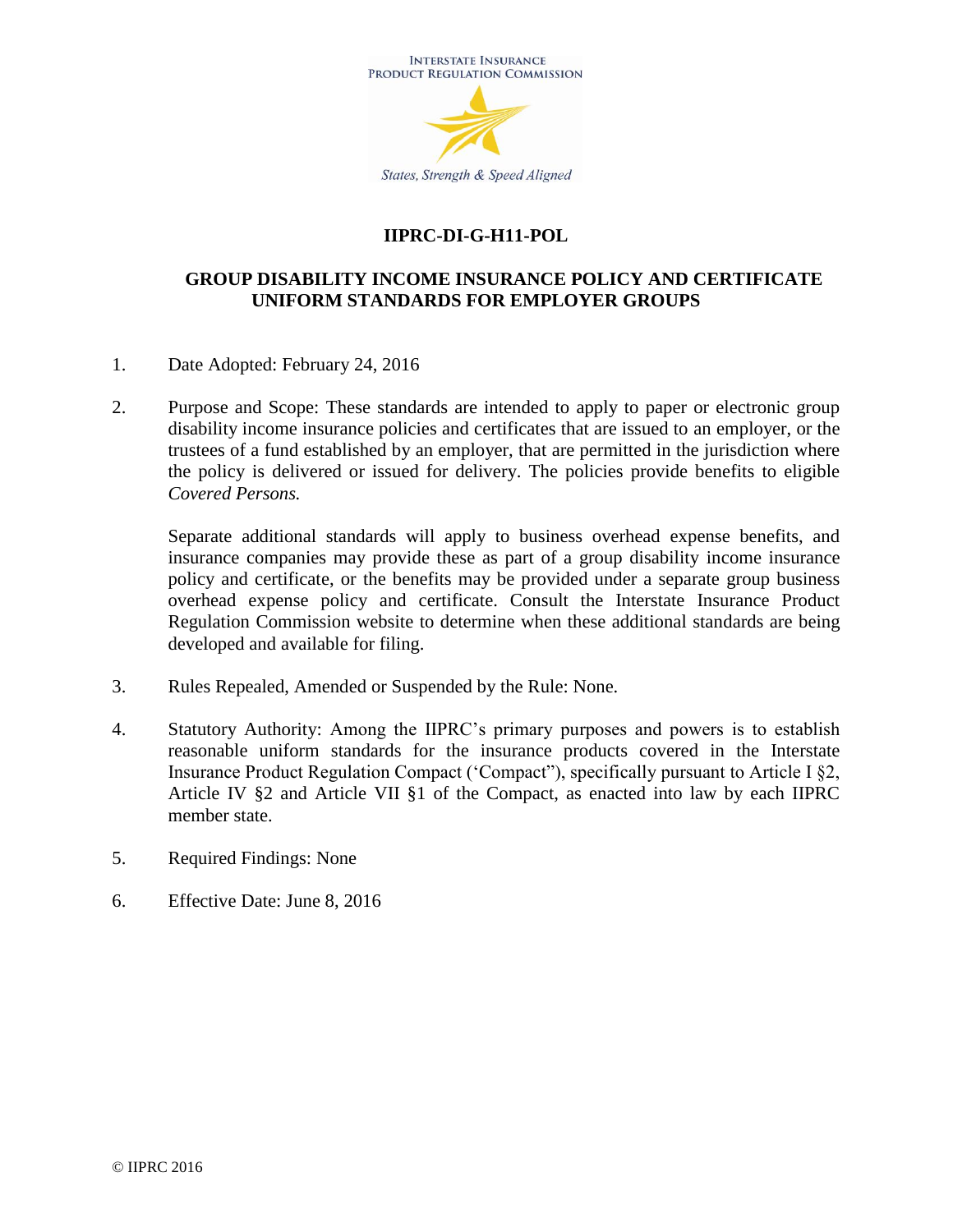# **GROUP DISABILITY INCOME INSURANCE POLICY AND CERTIFICATE UNIFORM STANDARDS FOR EMPLOYER GROUPS**

|  | <b>Table of Contents</b> |
|--|--------------------------|
|--|--------------------------|

|            | <b>Provision/Section</b><br><b>SCOPE</b> |                                                                   | <b>Page</b>    |  |
|------------|------------------------------------------|-------------------------------------------------------------------|----------------|--|
| §1.        |                                          | <b>Additional Submission Requirements</b>                         |                |  |
|            | A <sub>1</sub>                           | General                                                           | $\overline{2}$ |  |
|            | <b>B.</b>                                | Variability of Information                                        | 3              |  |
|            | $C_{\cdot}$                              | <b>Readability Requirements</b>                                   | $\overline{4}$ |  |
| <u>§2.</u> |                                          | <b>General Form Requirements</b>                                  | 4              |  |
|            | A.                                       | Policy and Certificate Structure                                  | 4              |  |
|            | B.                                       | Certificates                                                      | 5              |  |
|            | $C_{\cdot}$                              | Cover Page or First Page                                          | 5              |  |
|            | D.                                       | <b>Specifications Page</b>                                        | 7              |  |
|            | E.                                       | Fairness                                                          | 7              |  |
| <u>§3.</u> |                                          | <b>Terms and Concepts</b>                                         | $\overline{7}$ |  |
| <u>§4.</u> | <b>Required Provisions</b>               |                                                                   | 22             |  |
|            | A <sub>1</sub>                           | <b>Claim Provisions</b>                                           | 23             |  |
|            | <b>B.</b>                                | Conformity with Interstate Insurance Product Regulation           | 25             |  |
|            |                                          | <b>Commission Standards</b>                                       |                |  |
|            | C.                                       | Continuation of Group Disability Income Insurance Provisions      | 25             |  |
|            |                                          | Applicable When Such Insurance is Transferred From One Disability |                |  |
|            |                                          | Income Insurance Company to Another                               |                |  |
|            | D.                                       | Contributions                                                     | 28             |  |
|            | Ε.                                       | Data Needed                                                       | 28             |  |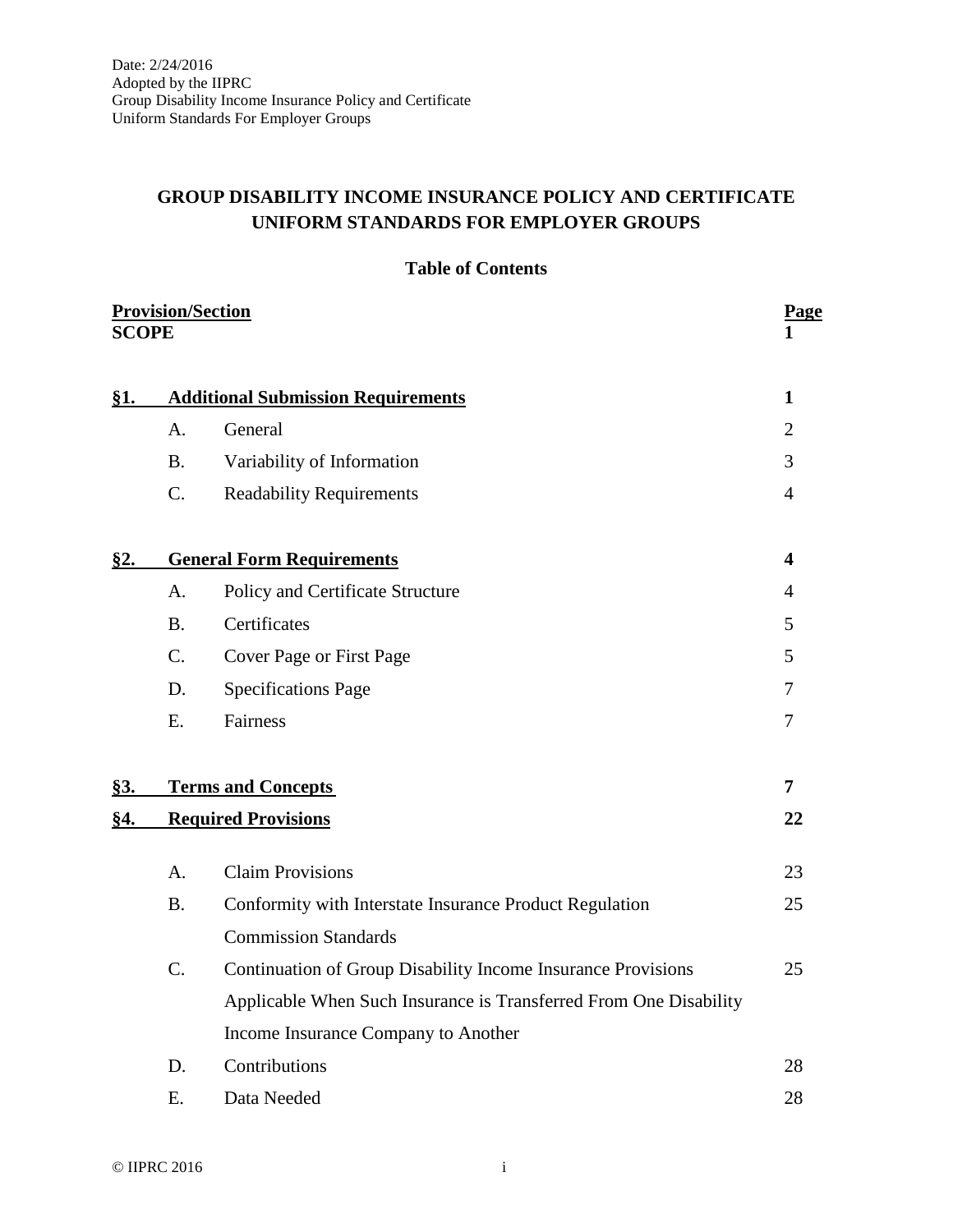|            | F.             | <b>Eligibility Provisions</b>                     | 28 |
|------------|----------------|---------------------------------------------------|----|
|            | G.             | <b>Entire Contract</b>                            | 30 |
|            | Η.             | <b>Effective Date of the Policy</b>               | 30 |
|            | $\mathbf{I}$ . | Evidence of Insurability                          | 30 |
|            | J.             | <b>Grace Period</b>                               | 31 |
|            | K.             | Incontestability                                  | 31 |
|            | L.             | Misstatement of a Covered Person's Age            | 33 |
|            | M.             | <b>Participating Policy</b>                       | 33 |
|            | N.             | <b>Payment of Premium</b>                         | 34 |
|            | O.             | <b>Required Total Disability Benefit</b>          | 36 |
|            | P.             | Suspension of Coverage While in Military Service  | 36 |
|            | Q.             | Termination of Insurance Under the Policy         | 36 |
| <u>§5.</u> |                | <b>Rehabilitation Provisions</b>                  | 37 |
|            | A.             | Types of Rehabilitation                           | 37 |
|            | <b>B.</b>      | Rehabilitation Provisions in the Certificate      | 38 |
| §6.        |                | <b>Optional Provisions</b>                        | 39 |
|            | A.             | Arbitration                                       | 39 |
|            | <b>B.</b>      | <b>Assignment of Benefits</b>                     | 39 |
|            | C.             | Authority                                         | 39 |
|            | D.             | Continuation of Group Disability Income Insurance | 40 |
|            | Ε.             | Conversion of Group Disability Income Insurance   | 41 |
|            | F.             | Policy and Certificate Changes                    | 44 |
|            | G.             | Portability of Group Disability Income Insurance  | 44 |
|            | Η.             | Procedures for Review of a Denial of a Claim      | 47 |
|            | I.             | Reinstatement                                     | 47 |
|            | J.             | <b>Subrogation Rights</b>                         | 47 |
|            |                |                                                   |    |

# **§7. Permissible Limitations or Exclusions 48**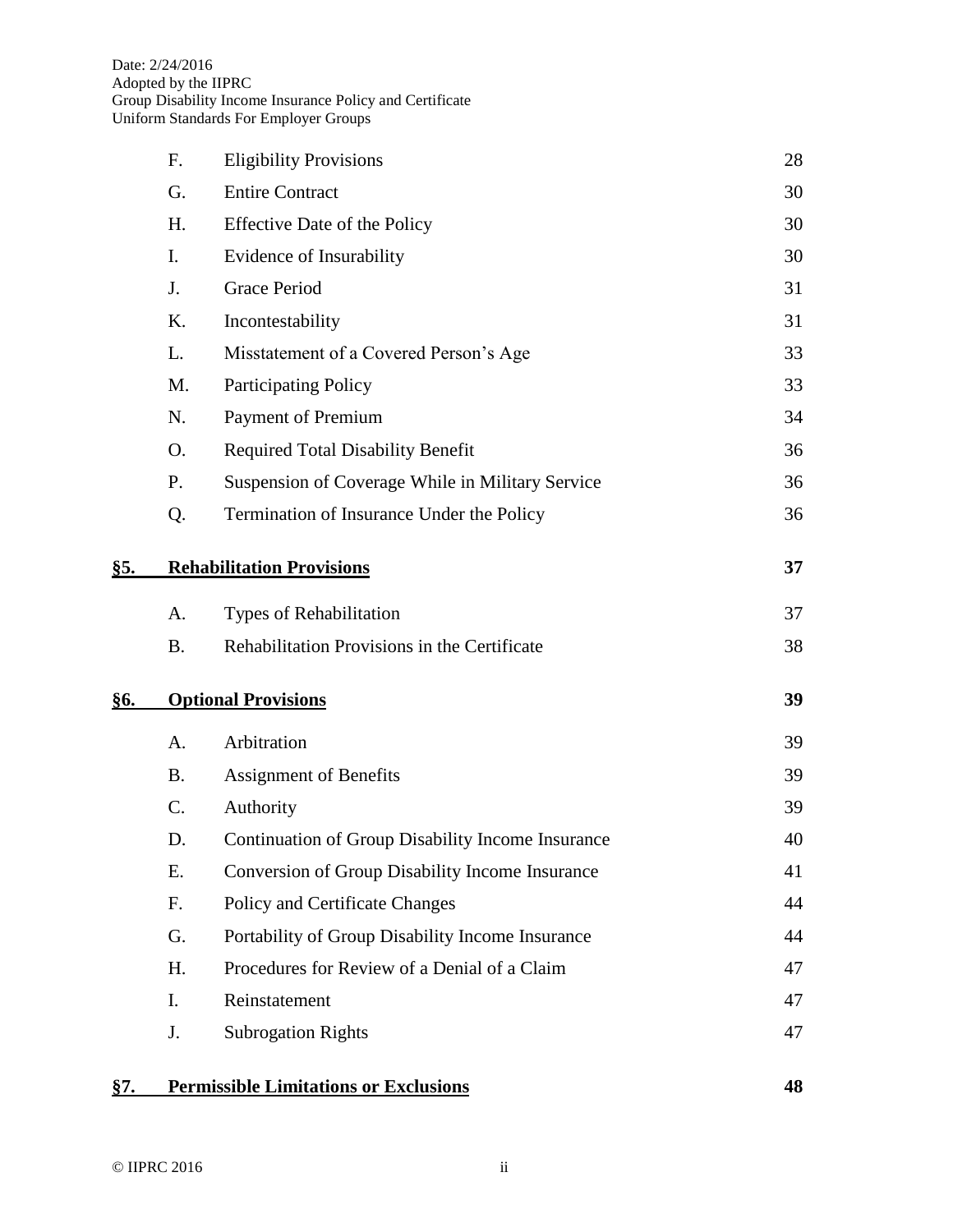|            | A.                                           | Cost of Living Adjustment (COLA)                              | 53       |
|------------|----------------------------------------------|---------------------------------------------------------------|----------|
| §9.        |                                              | <b>Benefit Provisions</b>                                     | 53       |
|            | <b>B.</b>                                    | <b>Discretionary Clauses</b>                                  | 52       |
|            | A.                                           | <b>Complications of Pregnancy</b>                             | 52       |
| <u>§8.</u> | <b>Prohibited Limitations and Exclusions</b> |                                                               | 52       |
|            | U.                                           | <b>Workers Compensation</b>                                   | 52       |
|            | T.                                           | War, Riot, Insurrection or Terrorist Activity                 | 51       |
|            | S.                                           | Suicide                                                       | 51       |
|            | R.                                           | Recreational Activity (Avocation, Hobby, Sport)               | 51       |
|            | Q.                                           | <b>Preexisting Conditions</b>                                 | 51       |
|            | P.                                           | Normal Pregnancy or Childbirth                                | 51       |
|            | O.                                           | <b>Mental or Nervous Disorders</b>                            | 51       |
|            | N.                                           | Voluntary Intake of Poison, Gas or Fumes                      | 50       |
|            | M.                                           | Voluntary Intake of Narcotics or Other Controlled Substances  | 50       |
|            | L.                                           | Intoxicants                                                   | 50       |
|            | K.                                           | Incarceration                                                 | 50       |
|            | J.                                           | <b>Illegal Occupation or Activity</b>                         | 50       |
|            | I.                                           | Felony                                                        | 50       |
|            | H.                                           | Course and Scope of Employment                                | 50       |
|            |                                              | Applicable (the "Specified Area")                             |          |
|            |                                              | Territories or Possessions of the United States or Canada, as |          |
|            | G.                                           | Disabled Covered Person Residing Outside the United States,   | 49       |
|            | F.                                           | <b>Specified Conditions</b>                                   | 49       |
|            | Ε.                                           | Disability Not Verifiable by Objective Medical Means          | 49       |
|            | D.                                           | <b>Chemical Dependency</b><br><b>Cosmetic Surgery</b>         | 49       |
|            | <b>B.</b><br>C.                              | Aeronautics                                                   | 48<br>48 |
|            | A.                                           | Aviation                                                      | 48       |
|            |                                              |                                                               |          |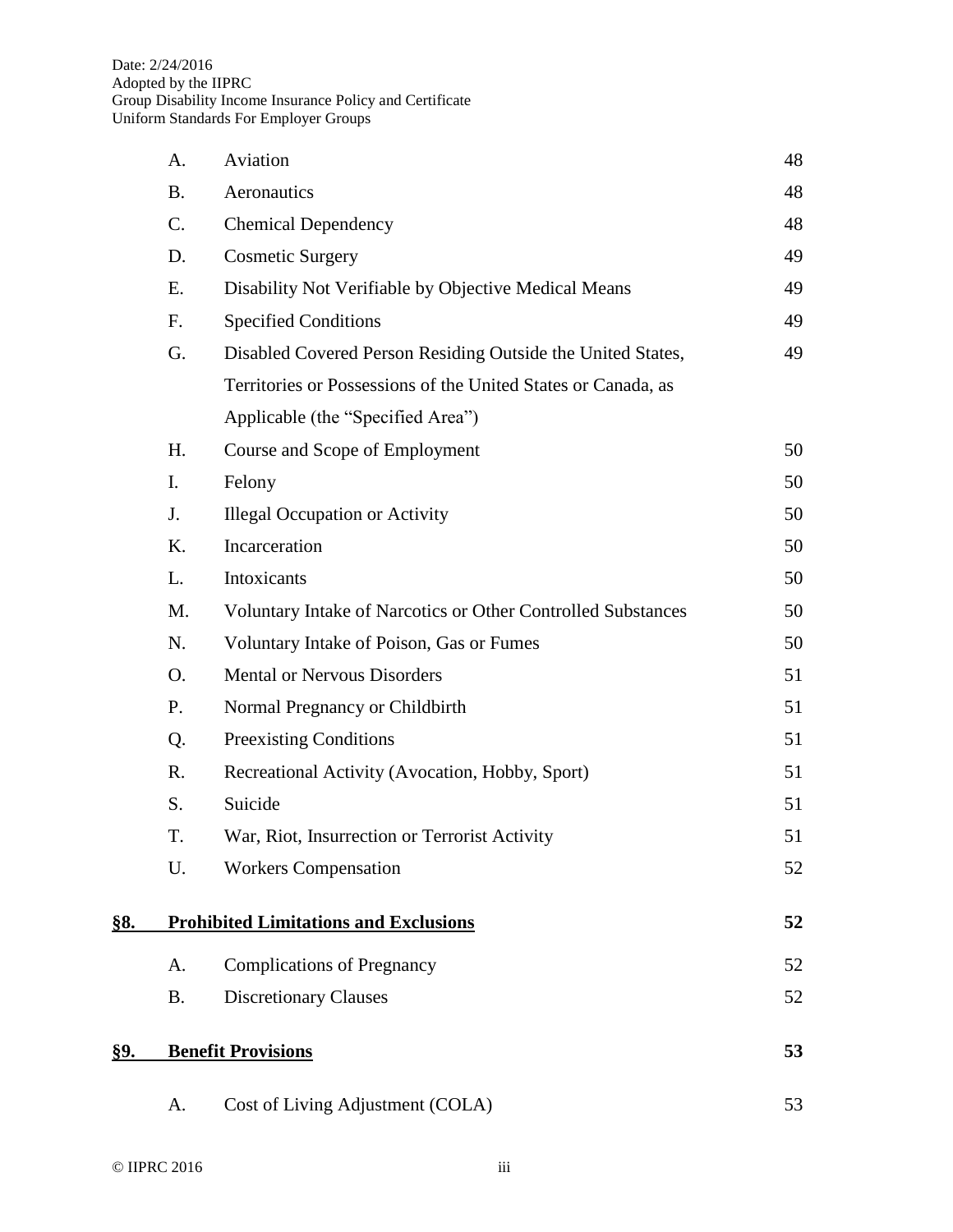|             | <b>B.</b>       | Disability Benefits Reduced on Account of Other Benefits or Income | 53 |
|-------------|-----------------|--------------------------------------------------------------------|----|
|             | C.              | <b>Right to Purchase Additional Disability Benefits</b>            | 55 |
|             | D.              | Suspension, Surrender or Revocation of a Professional License or   | 56 |
|             |                 | Certificate                                                        |    |
|             | E.              | <b>Waiver of Premium</b>                                           | 56 |
|             | F.              | Date Disability Benefits End                                       | 57 |
|             |                 |                                                                    |    |
| <b>§10.</b> |                 | <b>Incidental Benefit Provisions</b>                               | 58 |
|             | A.              | <b>Accidental Death Benefit</b>                                    | 58 |
|             | <b>B.</b>       | <b>Accidental Dismemberment Benefit</b>                            | 59 |
|             | $\mathcal{C}$ . | Activities of Daily Living (ADL) Deficiency or Cognitive           | 59 |
|             |                 | <b>Impairment Benefit for Covered Persons</b>                      |    |
|             | D.              | Activities of Daily Living (ADL) Deficiency or Cognitive           | 60 |
|             |                 | <b>Impairment Benefit for Spouses of Covered Persons</b>           |    |
|             | Ε.              | <b>Catastrophic Disability Benefit</b>                             | 62 |
|             | F.              | Child(ren) Care Benefit                                            | 63 |
|             | G.              | Child(ren) Education Benefit                                       | 64 |
|             | H.              | Consolidated Omnibus Budget Reconciliation Act (COBRA)             | 65 |
|             |                 | <b>Insurance Premium Benefit</b>                                   |    |
|             | I.              | <b>Contagious Disease Benefit</b>                                  | 66 |
|             | J.              | <b>Critical Illness Benefit</b>                                    | 67 |
|             | K.              | Eligible Survivor Benefit                                          | 68 |
|             | L.              | <b>Family Member Care Benefit</b>                                  | 68 |
|             | M.              | Medical Insurance Premium Benefit                                  | 69 |
|             | N.              | Preexisting Condition Benefit                                      | 69 |
|             | O.              | Progressive Disease or Disorder Benefit                            | 70 |
|             | P.              | <b>Retirement Benefit</b>                                          | 71 |
|             | Q.              | Revenue Protection Benefit for the Policyholder                    | 73 |
|             | R.              | Right to Purchase Individual Life Insurance Benefit Without        | 73 |
|             |                 | Evidence of Medical Insurability                                   |    |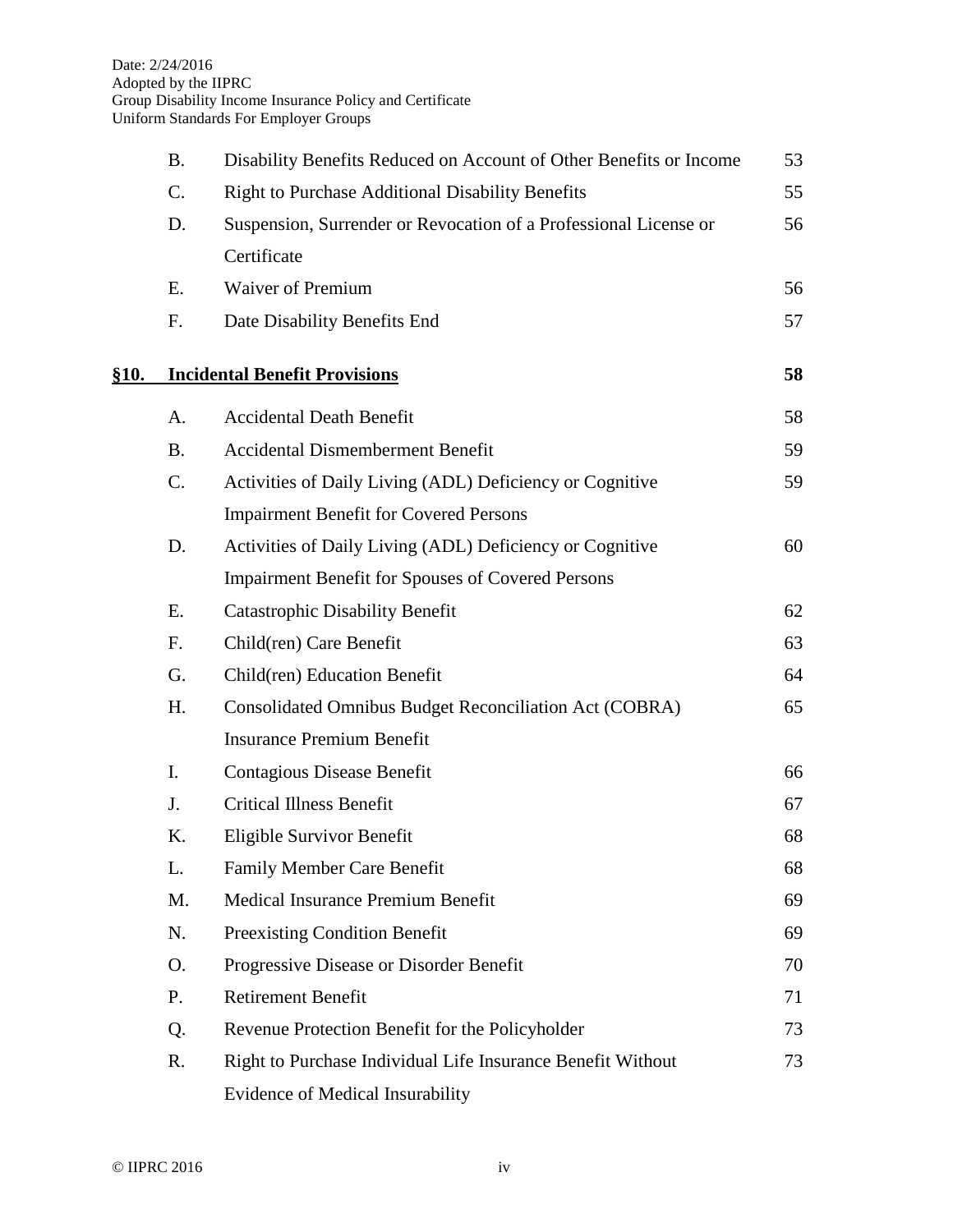| Appendix A |                                                    |     |
|------------|----------------------------------------------------|-----|
|            | Worksite Modification Benefit for the Policyholder | -74 |
|            | <b>Terminal Illness Benefit</b>                    |     |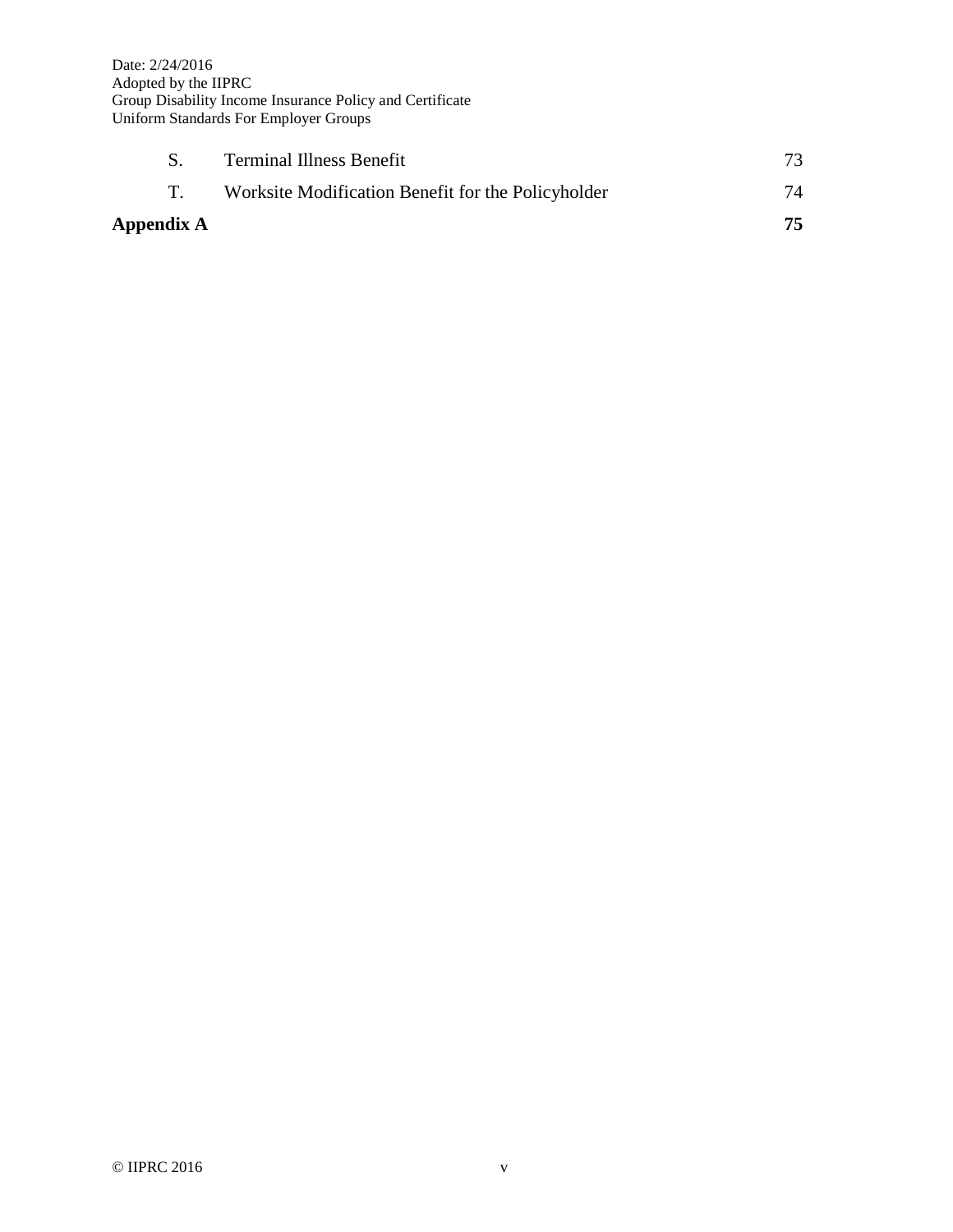## **GROUP DISABILITY INCOME INSURANCE POLICY AND CERTIFICATE UNIFORM STANDARDS FOR EMPLOYER GROUPS**

**Scope**: These standards are intended to apply to paper or electronic group disability income insurance policies and certificates that are issued to an employer, or the trustees of a fund established by an employer, that are permitted in the jurisdiction where the policy is delivered or issued for delivery. The policies provide benefits to eligible *Covered Persons*.

Separate additional standards will apply to business overhead expense benefits, and insurance companies may provide these as part of a group disability income insurance policy and certificate, or the benefits may be provided under a separate group business overhead expense policy and certificate.

As used in these standards, "Disability Income" means group coverage that provides periodic income if a *Covered Person* becomes *Disabled.*

Combination policies for IIPRC-approved group life, group disability income and group long term care insurance may be filed with the Interstate Insurance Product Regulation Commission as soon as the standards for these products are available for filing with the Interstate Insurance Product Regulation Commission.

**Mix and Match:** These standards are not available to be used in combination with State Product Components as described in Section 111(b) of the Operating Procedure for the Filing and Approval of Product Filings, except that these standards are available to be used in combination with state-approved group life insurance policies and annuity contracts, provided that the disability income rider and all the components associated with the disability income rider, e.g. application and rates, are filed and approved in accordance with the applicable uniform standards.

**Self-Certification:** Group disability income insurance policy and certificates filed under these standards are not available to be filed using the Rule for the Self-Certification of Product Components Filed with the Interstate Insurance Product Regulation Commission.

As used in these standards the following definitions apply:

"Application" means any form used by a policyholder to apply for a group disability income insurance policy. The application shall be filed for approval.

"Certificate" means the document which describes a *Covered Person's* benefits and rights under the policy, and which includes any riders, endorsements or amendments, notices or other attachments to the certificate.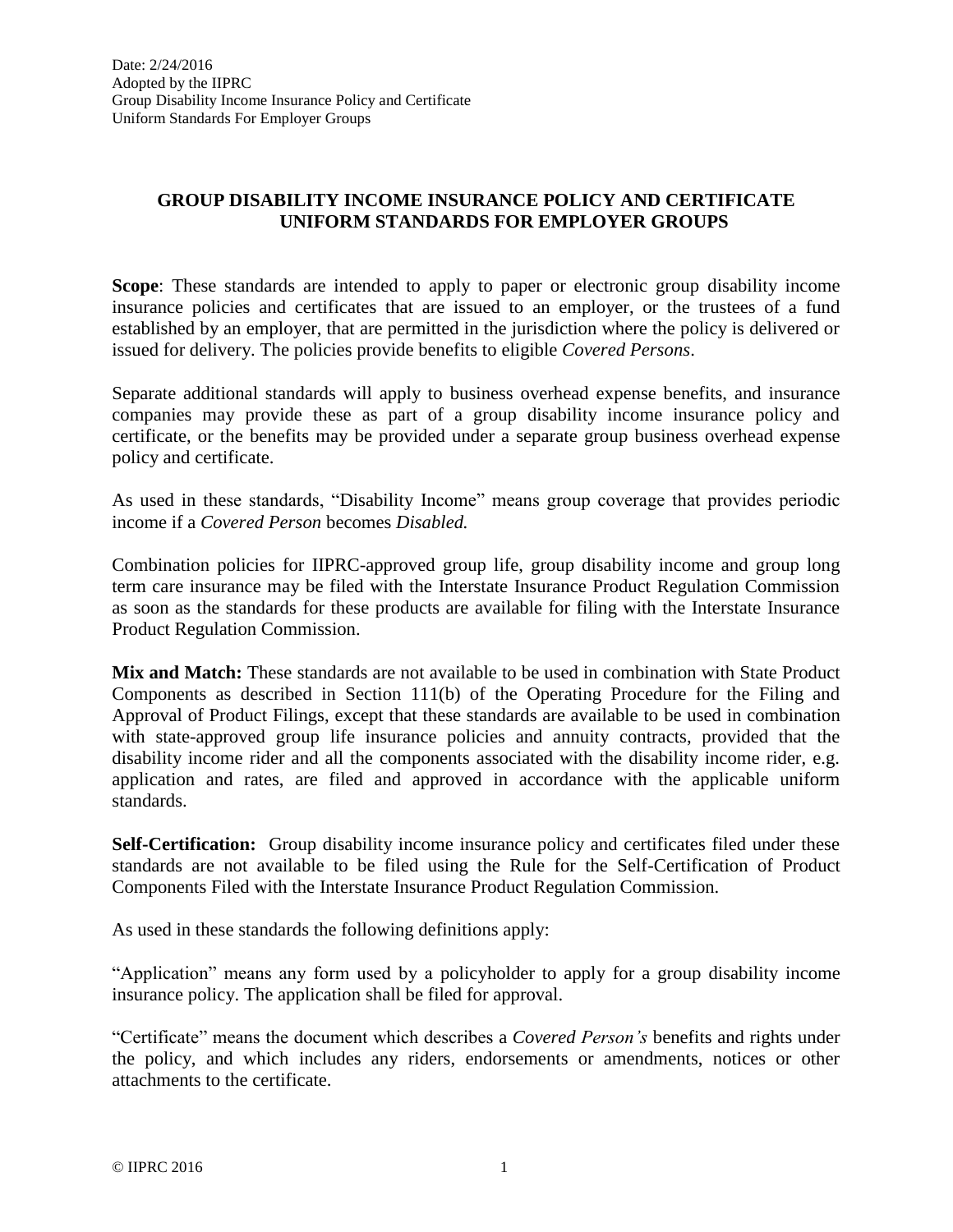"Policy" means the group disability income insurance policy issued to the policyholder that includes any riders, endorsements or amendments, notices or other attachments to the policy.

"Policyholder" means the entity to whom the policy is issued.

"Signed or Signature" means any symbol or method executed or adopted by a person with the present intention to authenticate a record, and which is on or transmitted by paper, electronic or telephonic media, and which is consistent with applicable law.

"Written or Writing" means a record which is on or transmitted by paper, electronic or telephonic media, and which is consistent with applicable law.

**Drafting Note:** Other terms may be used in the policy and certificate provided that they are used consistently.

## **§ 1. ADDITIONAL SUBMISSION REQUIREMENTS**

#### **A. GENERAL**

The following additional filing submission requirements shall apply:

- (1) For new filings, the filing shall indicate the respective policy, policyholder application, certificate, statement of insurability, as applicable, that will be used with the form(s) being filed.
- (2) All forms filed for approval shall be included with the filing. Changes to a previously approved form shall be highlighted.
- (3) Subsequent group disability income form filings submitted for approval shall include only those forms being submitted for approval and should specify any other forms previously approved by the IIPRC that will be used with the subsequently filed forms.
- (4) The specifications page of the policy and certificate shall be completed with hypothetical data that is realistic and consistent with the other contents of the policy or certificate.
- (5) If a filing is being submitted on behalf of an insurance company, include a letter or other document authorizing the firm to file on behalf of the insurance company.
- (6) If the filing contains an insert page, include an explanation of when the insert page will be used.
- (7) If the policy or certificate contains variable items, include the Statement of Variability. The submission shall also include a certification that any change or modification to a variable item shall be administered in accordance with the requirements in the Variability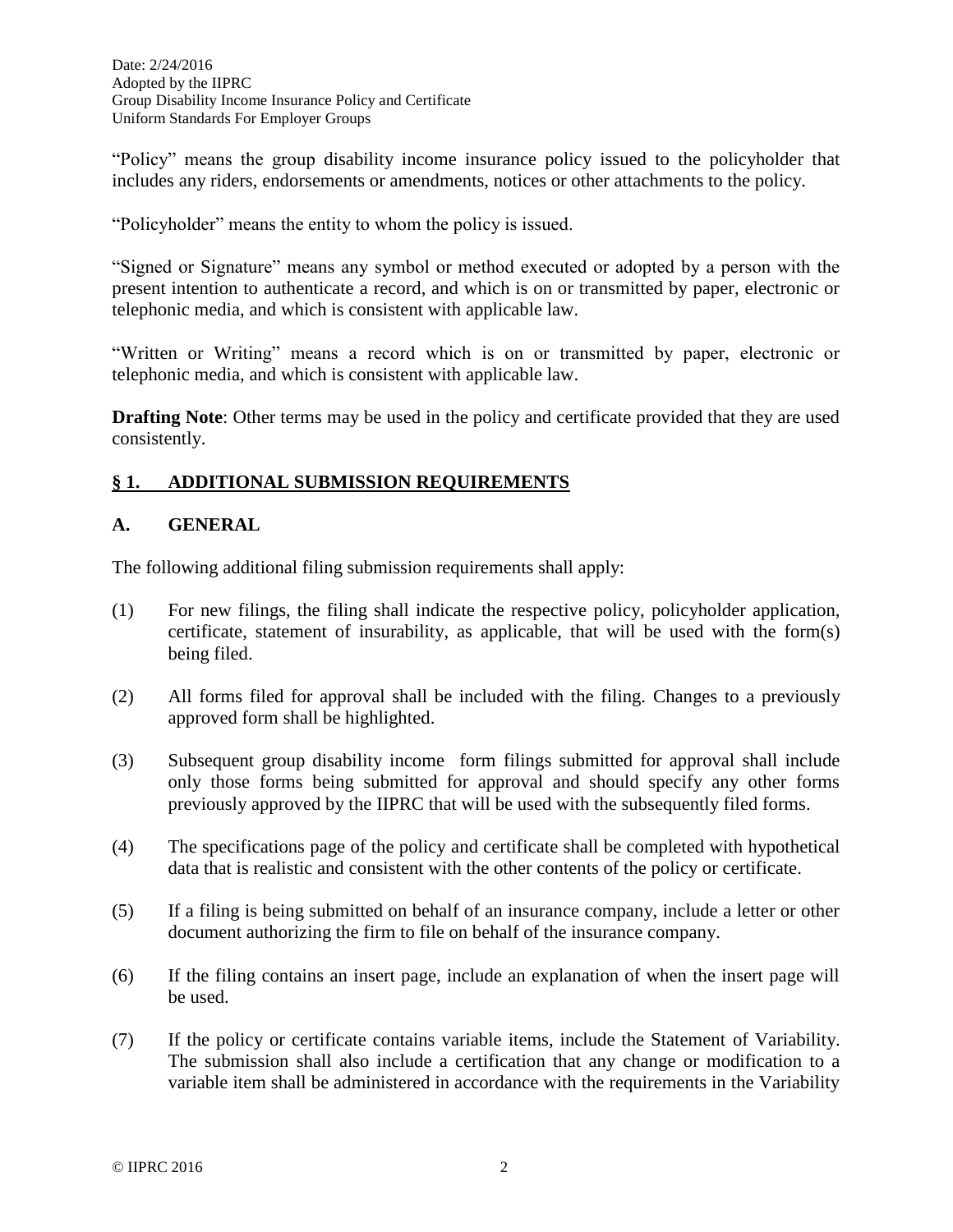of Information section, including any requirements for prior approval of a change or modification.

- (8) Include a certification signed by an insurance company officer that the policy and certificate forms each have a minimum Flesch Score of 50.
- (9) Include a description of any innovative or unique features of each form.

#### **B. VARIABILITY OF INFORMATION**

- (1) Any information appearing in the policy and certificate that is variable shall be bracketed or otherwise marked to denote variability. The submission shall include a Statement of Variability that will discuss the conditions under which each variable item may change.
- (2) Variability shall be limited to policy and certificate definitions, periods of time, percentages, numerical values, benefits available, benefit schedules and amounts, eligibility rules and other plan parameters that are subject to the policyholder's plan design. Variability may also include the limitations and exclusions that are required to comply with applicable law in the state where the policy is delivered or issued for delivery under Section  $7 (C)$ ,  $(L)$ ,  $(M)$  and  $(O)$ .
- (3) Variability may not be used unilaterally by the insurance company to change or modify in-force group coverage if such change or modification would have the effect of increasing premiums or decreasing benefits, unless the policy reserves the right of the policyholder or the insurance company to effect such change or modification under the terms of the group coverage, or unless such change or modification is required by state or federal law.
- (4) The Statement of Variability shall discuss both the conditions under which each variable item may change as well as alternative content to which the item may change. The Statement of Variability shall present reasonable and realistic ranges for the item that may change. A zero entry for a range of values on the specifications page for any benefit or credit provided for in the policy or certificate is unacceptable. Any change to a range requires a re-filing for prior approval.

**Drafting Note:** In situations where multiple classes are included in one certificate or multiple benefits options are included in one certificate an entry such as "not applicable" or "not applied for" or "as shown in the enrollment form" is acceptable.

- (5) Notwithstanding paragraph (1) above, the following items may be denoted as variable and changed without notice or prior approval:
	- (a) Items such as the insurance department address and telephone number, insurance company address and telephone number, officer titles, and signatures of officers located in other areas of the policy and certificate; and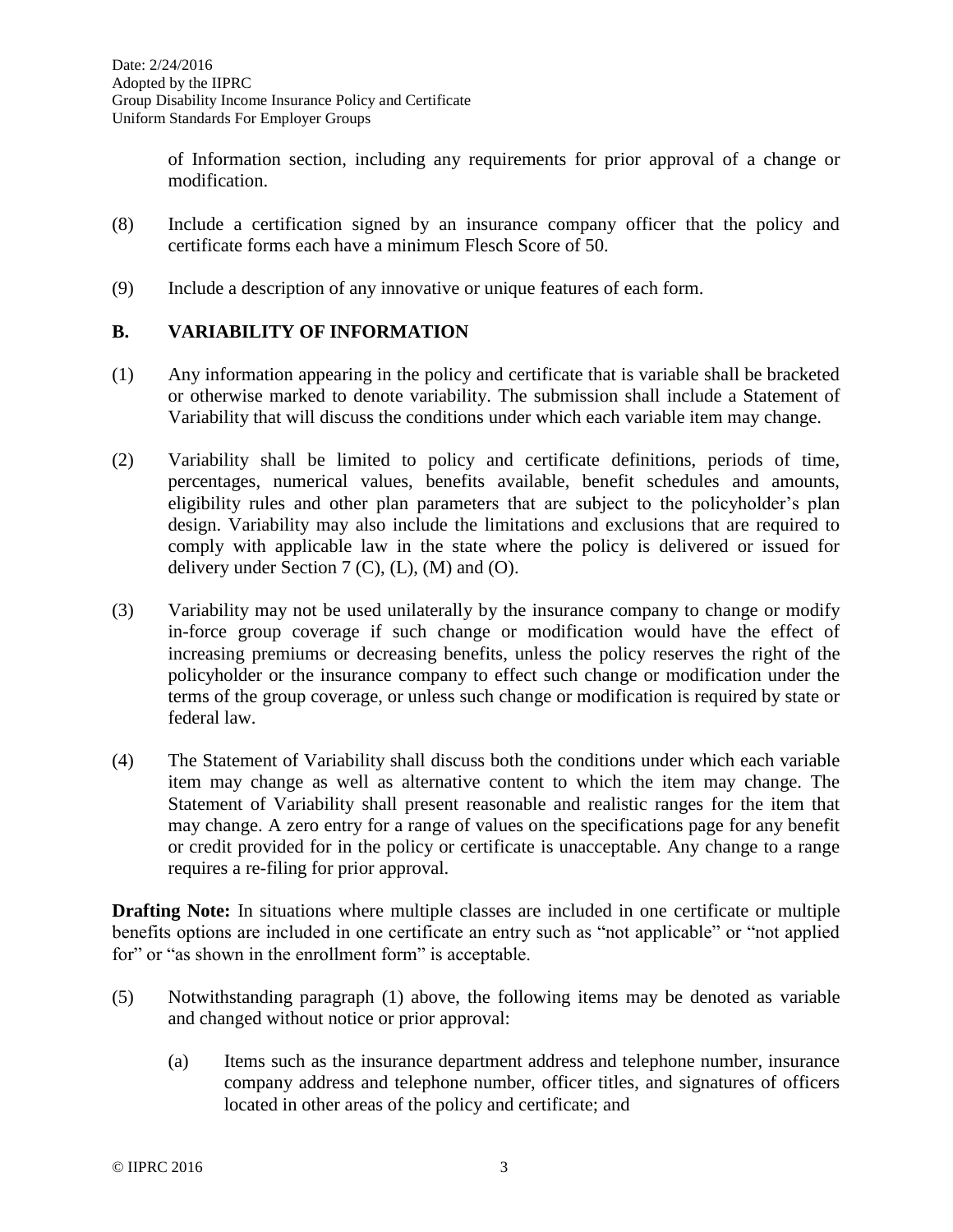(b) Items that would be considered illustrative such as name of policyholder or *Certificateholder,* policy and certificate number, covered or eligible class, effective dates, the jurisdiction where the policy is delivered or issued for delivery, etc.

#### **C. READABILITY REQUIREMENTS**

- (1) The policy and certificate text shall achieve a minimum score of 50 on the Flesch reading ease test or an equivalent score on any other approved comparable reading test. See Appendix A for Flesch methodology.
- (2) The policy and certificate shall be presented, except for specification pages, schedules and tables, in not less than ten point type, one point leaded.
- (3) The style, arrangement and overall appearance of the policy and certificate shall give no undue prominence to any portion of the text of the policy or to any riders, endorsements or amendments.
- (4) The policy and certificate shall contain a table of contents or an index of their principal sections, if the policy and certificate have more than 3,000 words printed on three or fewer pages of text or if the policy and certificate have more than three pages regardless of the number of words.

## **§ 2. GENERAL FORM REQUIREMENTS**

## **A. POLICY AND CERTIFICATE STRUCTURE**

- (1) The policy shall include the provisions applicable to the policyholder and may or may not include the provisions applicable to *Covered Persons* if such provisions are included in a separate certificate. Regardless of the structure selected, the certificate shall always include the provisions applicable to *Covered Persons*. These group disability income standards assume that the policy includes the provisions applicable to the policyholder and the certificate includes the provisions applicable to *Covered Persons*.
- (2) A *Covered Person's* benefits and rights under the policy shall not be less than those stated in the certificate.
- (3) The standards allow policies or certificates to be delivered in a paper or electronic format. If electronic format is used, the insurance company shall describe the procedures that will be used to deliver the policy or certificate. Upon request, the policyholder or its plan administrator shall deliver a paper copy of the certificate to the *Covered Person*.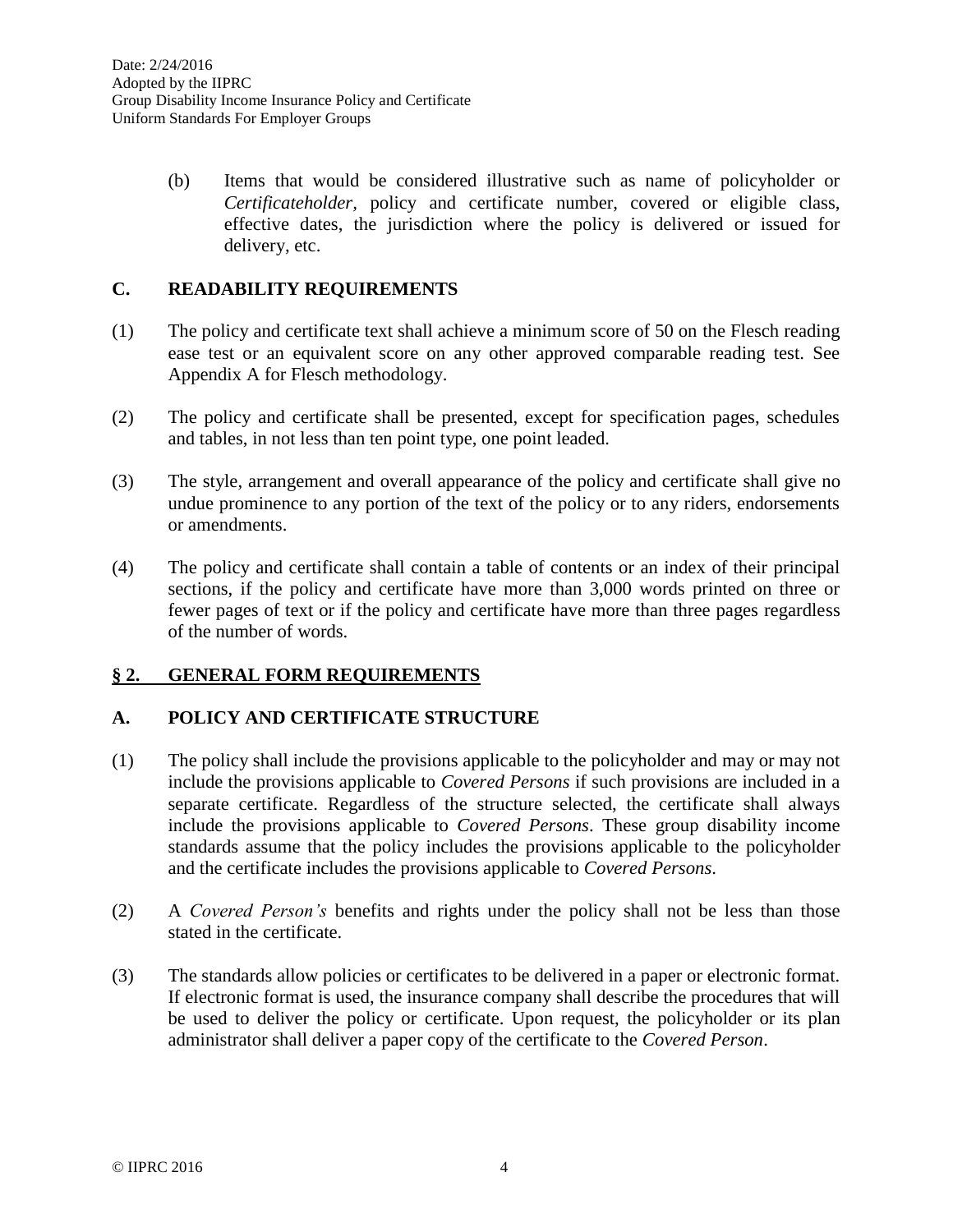#### **B. CERTIFICATES**

- (1) The policy shall include a provision regarding certificates. The provision shall state that the insurance company shall provide certificates for delivery to each *Covered Person.*
- (2) The certificate shall describe the benefits and rights under the certificate.
- (3) The certificate shall state that the insurance company certifies that the *Covered Person* is insured for the benefits described in the certificate, subject to the provisions of the certificate.
- (4) The certificate may state that the policy is a contract between the insurance company and the policyholder and may be changed or ended without the *Covered Person's* consent.
- (5) The certificate shall include a statement in prominent print instructing the *Covered Person* to read the certificate carefully and note that insurance benefits may be subject to certain requirements, reductions, limitations and exclusions. "Prominent print" means, for example, all capital letters, contrasting color, underlined or otherwise differentiated from the other type on the form.
- (6) If the certificate is issued to replace a certificate previously issued by the insurance company, the certificate shall state that it replaces such previous certificate.
- (7) The certificate may state that it is not valid unless the insurance company's certificate confirmation statement is attached to the certificate. The confirmation statement may include its date of print, insurance company name, *Covered Person's* name, address, tax identification number, date of hire, insurance benefits, amounts and effective dates.
- (8) The certificate shall state that the *Covered Person* may inspect a copy of the policy.

#### **C. COVER PAGE OR FIRST PAGE**

- (1) The full corporate name, including city and state of the insurance company shall appear in prominent print on the cover page or first page of the policy and the certificate.
- (2) A marketing name or logo may also be used on the cover page or first page of the policy and certificate provided that the marketing name or logo does not mislead as to the identity of the insurance company.
- (3) The insurance company's complete mailing address for the home office or the office that will administer the benefit provisions of the policy shall appear on the cover page or first page of the policy and the certificate. The cover page or first page of the policy and the certificate shall include a telephone number of the insurance company or, if available, some method of Internet communication.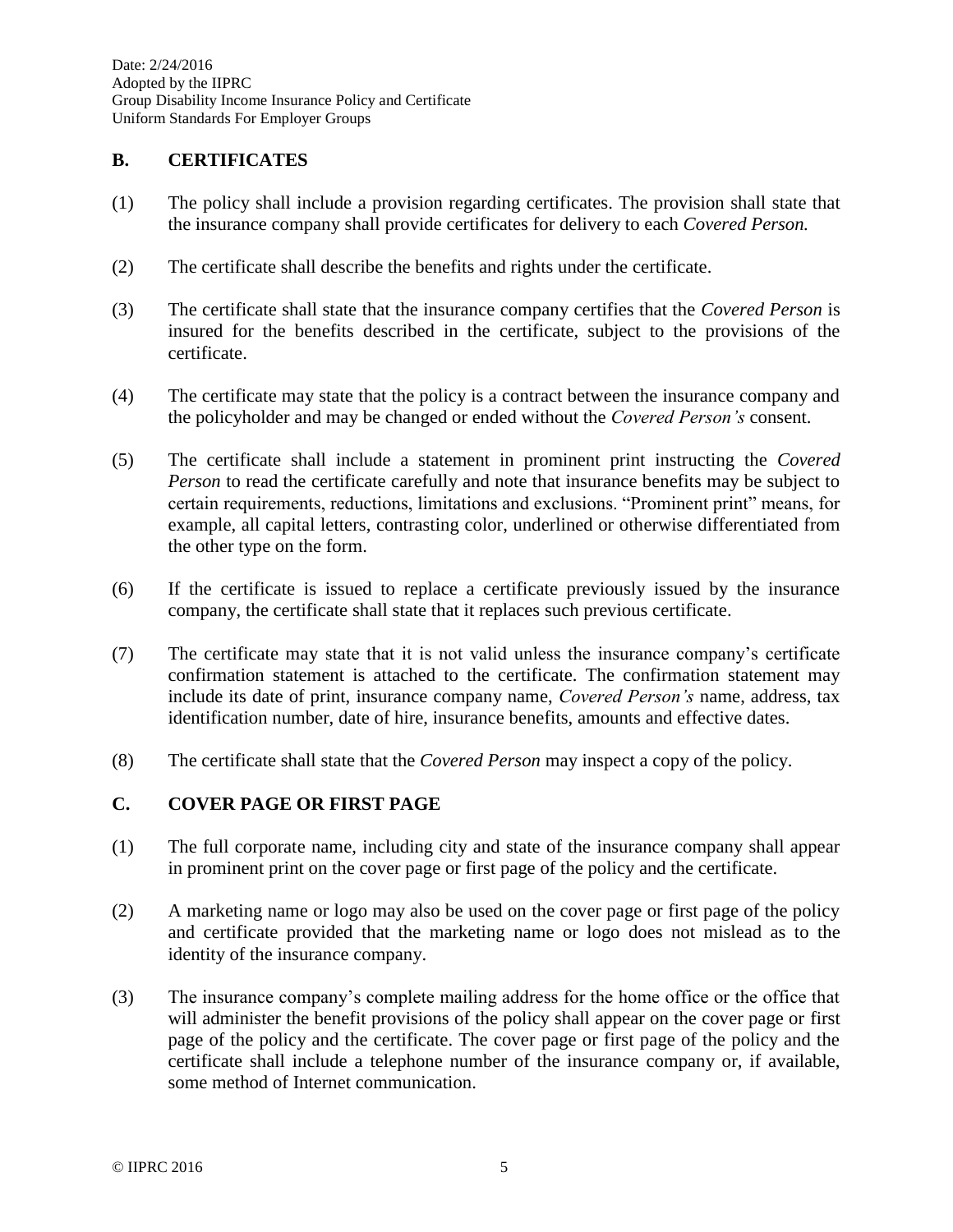- (4) The telephone number of the insurance department of the state where the policy is delivered or issued for delivery is required on either the cover page or first specifications page of the certificate.
- (5) Two signatures of insurance company officers shall appear on the cover page of the policy.
- (6) A form identification number shall appear at the bottom of the form in the lower left hand corner of the policy and certificate. The form number shall be adequate to distinguish the form from all others used by the insurance company. The form number shall include a prefix of ICCxx (where xx represents the appropriate year the form was submitted for filing) to indicate it has been approved by the Interstate Insurance Product Regulation Commission.
- (7) A brief description shall appear in prominent print on the cover page or first page of the policy or be visible without opening the policy. A brief description shall appear in prominent print on the cover page or first page of the certificate or be visible without opening the certificate. The brief description shall contain at least a caption of the type of coverage provided, such as group disability income insurance. The brief description of the policy shall also indicate whether the policy is participating or nonparticipating.
- (8) The policy cover page or first page, or specifications page, shall identify:
	- (a) The name of the policyholder;
	- (b) The policy number;
	- (c) The effective date of the policy; and
	- (d) The jurisdiction in which the policy is issued for delivery, and the policy shall state that the laws of such jurisdiction shall govern the policy.
- (9) The certificate may be issued on a named basis or no-name basis.
	- (a) For named basis certificates, the certificate cover page or first page, or specifications page, shall identify:
		- (i) The name of the policyholder;
		- (ii) The policyholder's policy number;
		- (iii) The policyholder's mailing address and telephone number and, if available, some method of Internet communication;
		- (iv) The name of the *Covered Person*;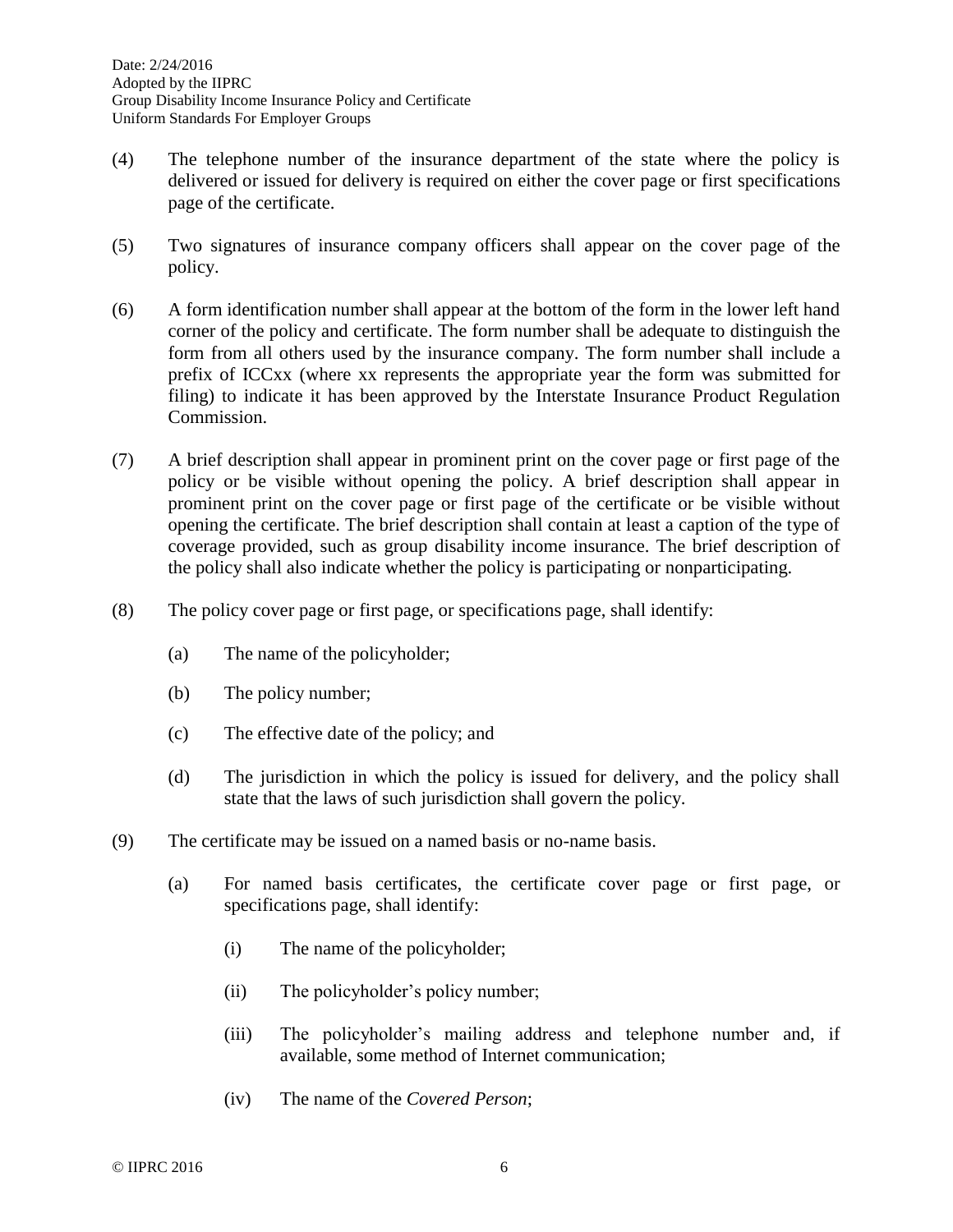- (v) The certificate number; and
- (vi) The effective date of the *Covered Person's* insurance provided by the certificate; and
- (b) For no-name basis certificates, the certificate cover page or first page, or specifications page, shall identify:
	- (i) The name of the policyholder;
	- (ii) The policy number;
	- (iii) The policyholder's mailing address and telephone number and, if available, some method of Internet communication; and
	- (iv) The eligibility requirements and the rules for determining the effective date of insurance for *Covered Persons* shall be included in the certificate.

#### **D. SPECIFICATIONS PAGE**

- (1) The specifications page of the policy and certificate shall include the benefits, amounts, durations, which insurance is contributory and which insurance is noncontributory, and any other benefit data applicable to each class of eligible *Covered Persons*. As an alternative to the completion of a policy specifications page only, the insurance company may attach a sample of each certificate representing each eligible class and its corresponding benefits provided under the policy or refer to the certificates.
- (2) If the policy is a participating policy, the policy specifications page shall indicate that the dividends are not guaranteed. However, if the insurance company does not expect to credit dividends, then the policy specifications page shall state that dividends are not expected to be paid.

#### **E. FAIRNESS**

The policy and certificate shall not contain inconsistent, ambiguous, unfair, inequitable or misleading clauses, provisions that are against public policy as determined by the Interstate Insurance Product Regulation Commission, or contain exceptions and conditions that unreasonably affect the risk purported to be assumed in the general coverage of the policy and certificate.

## **§ 3. TERMS AND CONCEPTS**

The policy and the certificate shall define certain terms or describe concepts that, as used, will have specific meanings. If the policy or certificate includes the terms or describes the concepts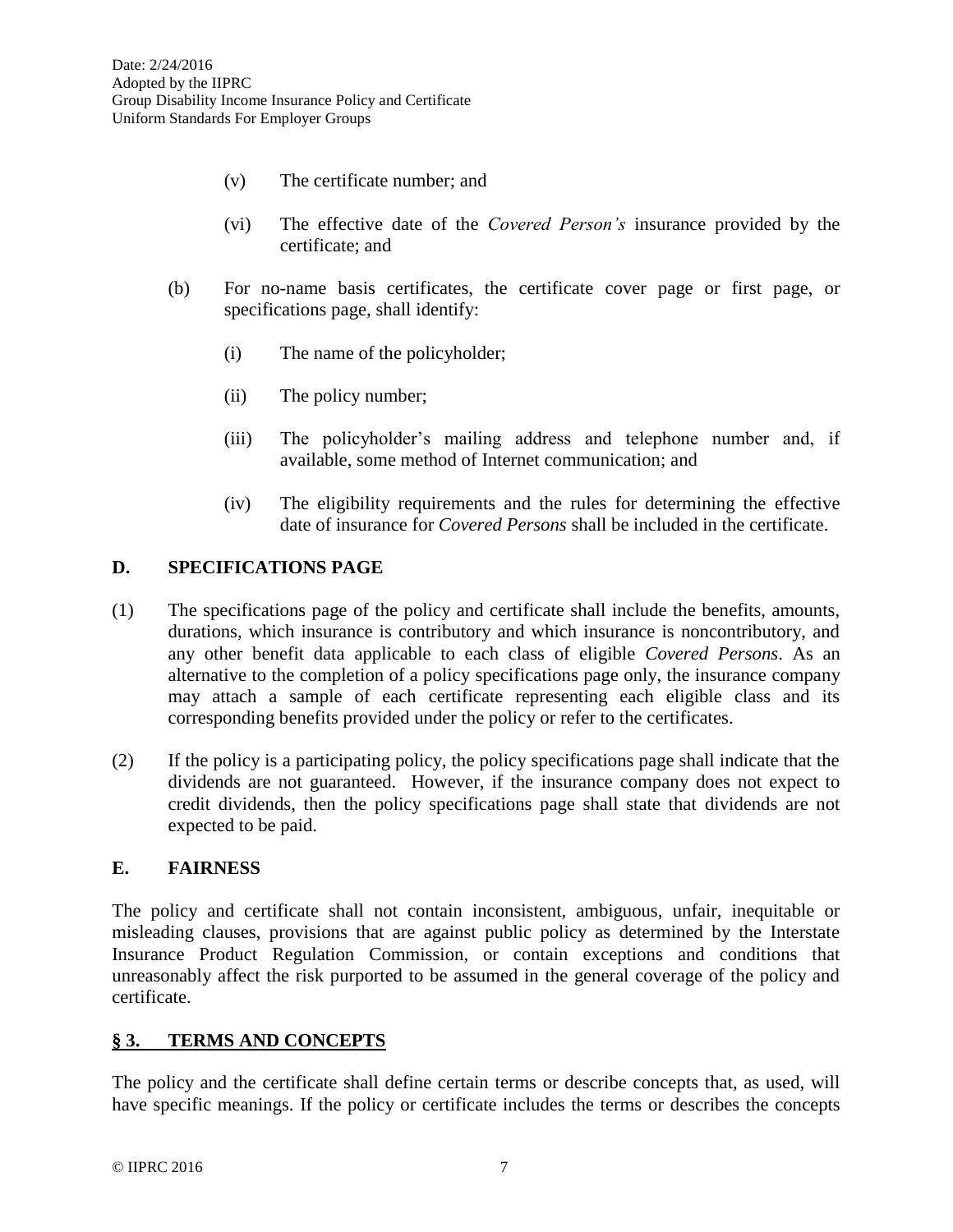set forth below, the definitions of the terms or descriptions of the concepts shall be consistent with the standards set forth below. The actual terms or concepts may vary as long as the language used to define the actual terms or describe the concepts is consistent with the standards set forth below. The insurance company may identify defined terms or concepts by initial capitalization, italicizing, bolding or other form of highlighting. The plural use of terms defined in the singular shall share the same meaning.

- (1) "*Actively at Work or Active Work"* means that a *Covered Person* is performing all of the *Substantial and Material Duties* of the *Covered Person's Job, Occupation* or *Specialty*, as applicable, for at least the number of hours required for coverage eligibility. This may be done at the policyholder's place of business, an alternate place approved by the policyholder, or a place to which the policyholder's business requires the *Covered Person* to travel. A *Covered Person* will be deemed to be *Actively at Work* on weekends or policyholder approved vacations, holidays or temporary business closures if the *Covered Person was Actively at Work* on the last scheduled work day preceding such time off. As used in this definition/concept, 'temporary business closure' shall include temporary closure required for reasons such as inclement weather, power outage, public health agency orders.
- *(2) "Activities of Daily Living (ADL's)"* means at least *Bathing, Continence, Dressing, Eating, Toileting* and *Transferring.*
- (3) *"Bathing"* means washing oneself by sponge bath; or in either a tub or shower, including the task of getting into or out of the tub or shower.
- (4) "*Benefit Period*" means, subject to satisfaction of all certificate terms and conditions by a *Covered Person*, the length of time for which a *Disabled Covered Person* can be paid periodic income benefit amounts under the certificate. A certificate shall provide for at least 4 weeks of periodic income benefits for short term disability plans, and 12 months of periodic income benefits for long term disability plans.
- (5) "*Certificate Anniversary*" means the specified period of time (such as one year) following the effective date of the certificate, and each subsequent period.
- (6) "*Certificate Month*" The first *Certificate Month* begins on the effective date of the certificate. Subsequent C*ertificate Months* will begin on the same day of each subsequent calendar month.
- (7) "*Child"* shall include any children of a civil union, domestic partnership, marriage or other family or domestic relationship where required by laws of the state where the policy is delivered or issued for delivery. The term may include a *Covered Person's* biological/natural children, adopted children, children placed for adoption, and other children in whose lives the *Covered Person* has an insurable interest. The limiting age for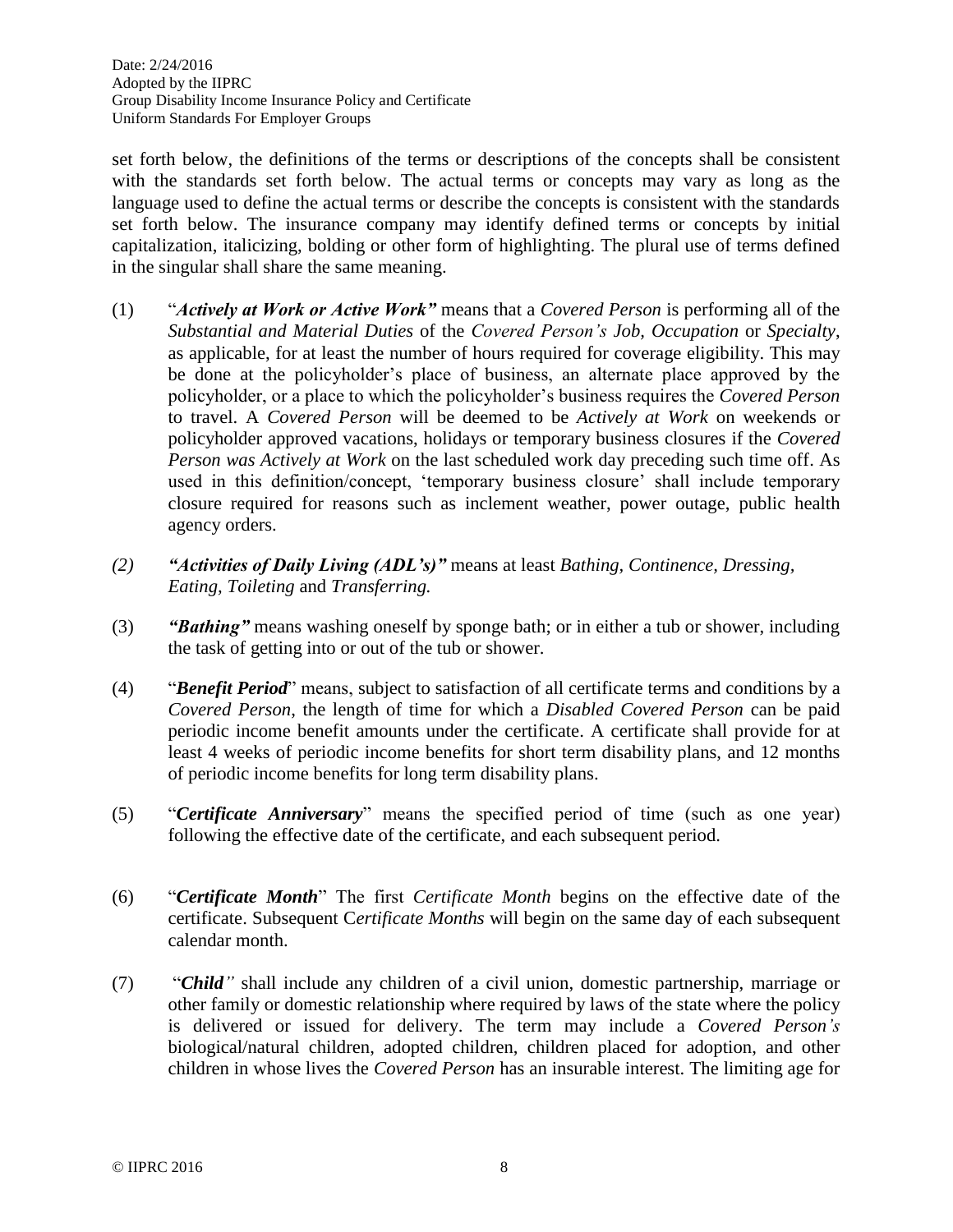a child will be specified in the appropriate benefit sections that provide benefits for a child.

- (a) Any or all of the following conditions may also be included for the definition of "*Child*":
	- (i) That the *Child* shall be unmarried or not in a legally-sanctioned domestic partnership or civil union as recognized by applicable state law in the state where the policy is delivered or issued for delivery;
	- (ii) That the *Child* shall reside with the *Covered Person*;
	- (iii) That the *Child* shall be supported by the *Covered Person*, whether in whole or in part;
	- (iv) That the *Child* shall be eligible to be claimed by the *Covered Person* for federal income tax purposes;
	- (v) That the *Child* shall not be on full-time active duty in the armed forces of any country or subdivision thereof;
	- (vi) That the *Child's* legal residence shall not be outside the United States, its territories or possessions, or Canada; and/or
	- (vii) That the *Child* shall not be insured under the policy in any other capacity, such as an *Employee*;
- (b) Beginning at age 19, the following conditions may also be included:
	- (i) A condition that the *Child* not be employed on a *Full-Time* basis; and/or.
	- (ii) A condition that the *Child* be a full-time student at a school, college or university (an accreditation requirement and/or a requirement that the school, college or university is licensed in the jurisdiction where it is located may also be included); coverage may also be extended to part-time students of such institutions and/or a *Child* in the service of a non-profit organization during the period of such service.

For purposes of this subparagraph (ii) above, the terms "full-time" and "parttime" may be defined based on credit or course load requirements; and

(c) If the policy and certificate are delivered or issued for delivery in different states, the certificate shall, if required, comply with the applicable marriage laws, including marriage case law, of the state where the certificate is delivered or issued for delivery and, if required, with the applicable domestic partnership and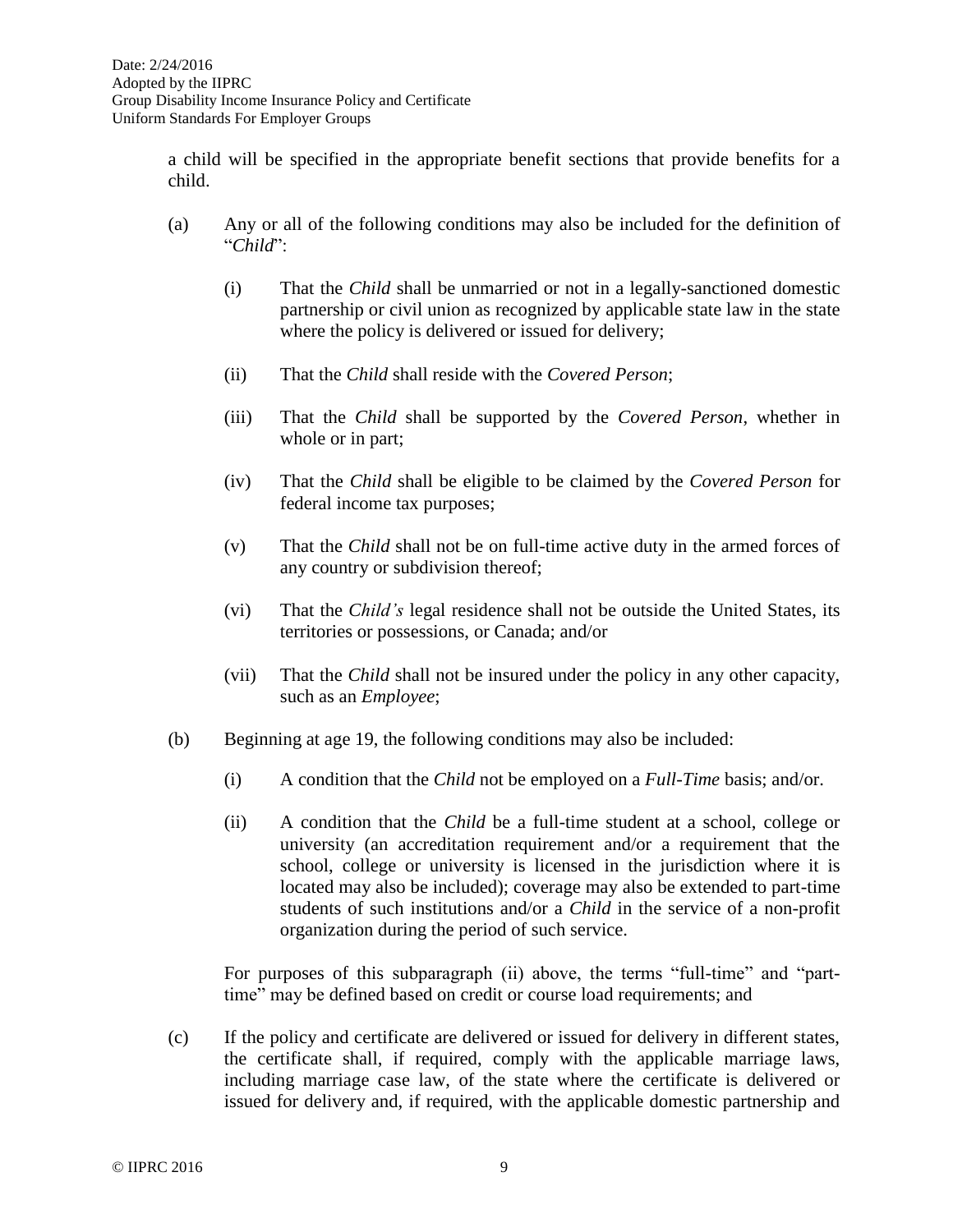civil union laws of such state, with respect to coverage available for marital relationships, domestic partnerships, or civil unions.

- (8) *"Conditionally Renewable"* means that renewal of the policy is based on certain conditions, which shall be clearly described in the policy.
- (9) *"Cognitive Impairment"* means a deficiency in a *Covered Person's or Spouse's* short or long-term memory, orientation as to person, place and time, deductive or abstract reasoning, or judgment as it relates to safety awareness.
- (10) *"Contagious Disease(s)"* means a condition that the Division of Communicable Disease Control of the Centers for Disease Control and Prevention works to promptly identify, prevent and control. This includes infectious diseases that pose a threat to public health, including emerging and re-emerging infectious diseases, vaccine preventable agents, bacterial toxins, bioterrorism and pandemics. If an insurance company will not cover all such *Contagious Diseases*, the certificate shall specify which *Contagious Diseases* will be covered.
- (11) *"Continence"* means the ability to maintain control of bowel and bladder function; or, when unable to maintain control of bowel or bladder function, the ability to perform associated personal hygiene (including caring for catheter or colostomy bag).
- (12) "*Contribution*" means the amount the policyholder may require a *Covered Person* to pay towards the total *Premium* that the insurance company charges for the insurance provided under the policy.
- (13) "*Contributory Insurance*" means insurance for which the policyholder requires a *Covered Person* to pay any part of the *Premium*. The certificate shall specify which insurance is contributory.
- (14) "*Cost of Living Index*" means an index used to measure the rate of change over time of the cost of living, such as the Consumer Price Index for Urban Wage Earners and Clerical Workers published by the United States Department of Labor. The index shall be specified in the certificate. The certificate shall state that if any index is discontinued or if the calculation of any index is changed substantially, the insurance company may substitute a comparable index subject to approval by the Interstate Insurance Product Regulation Commission. The approval shall be contingent on the insurance company providing the Interstate Insurance Product Regulation Commission with either confirmation that the index has been discontinued or documentation of the substantial change to the index and the reasons supporting the need for the index to be discontinued. The certificate shall also state that, before a substitute index is used, the insurance company shall notify the *Covered Person* of the substitution.

If the index is temporarily delayed, the insurance company may compute the value of any benefits due during the period the index is unavailable using any method that takes into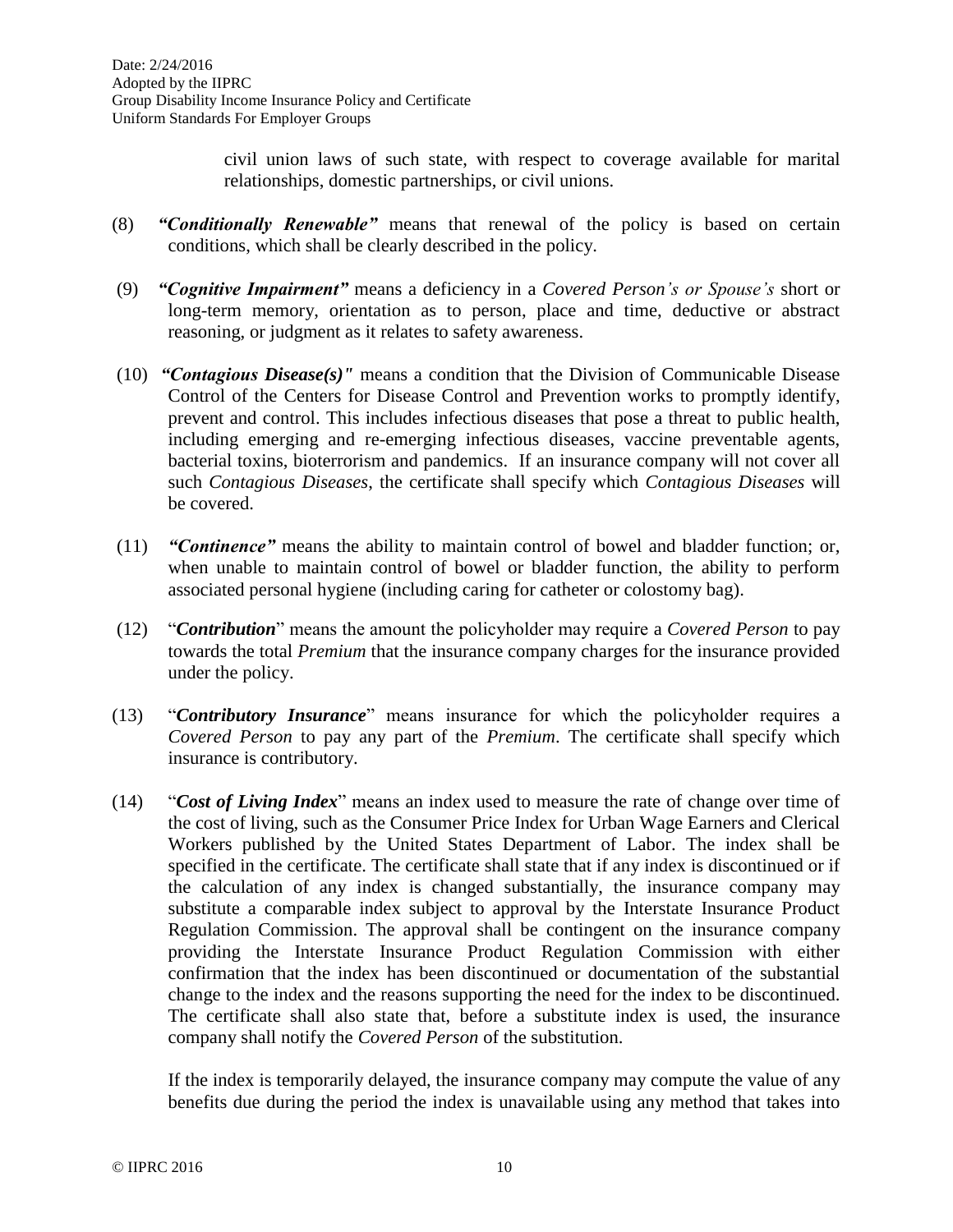consideration the most recently available information with respect to the index. Once the index becomes available, the insurance company shall adjust any future benefits payable to reflect any benefit overpayments or underpayments made while the index was unavailable.

- (15) "*Covered Person*" means each person insured under the group policy as defined by the policyholder. *Covered Person* shall be all of the *Employees* of the employer, or all of any class or classes thereof. The policy may define *"Employees*" to include:
	- a) The *Employees* of one or more subsidiary corporations;
	- b) The *Employees*, individual proprietors and partners of one or more affiliated corporations, proprietorships or partnerships if the business of the employer and of the affiliated corporations, proprietorships or partnerships is under common control;
	- c) The retired *Employees*, or former *Employees* of a policyholder/employer;
	- d) The directors of a corporate policyholder/employer; and
	- e) For a policy issued to insure the employees of a public body, elected or appointed officials.

*Covered Person* does not include third party administrators, associations, discretionary trusts and other groups where there is not a direct working relationship with the policyholder.

- (16) *"Critical Illness"* means any of the following:
	- (a) Major trauma or disease resulting in quadriplegia or paraplegia;
	- (b) End-stage kidney disease requiring dialysis;
	- (c) Major organ transplant limited to heart, lung(s), liver, kidney, intestines, or pancreas;
	- (d) Heart attack defined as the death of a portion of the heart muscle as a result of blockage of one or more coronary arteries. The diagnosis is based on the criteria of history of acute chest pain concurrent with EKG changes consistent with new injury, elevation of cardiac enzymes, and in-patient admission to a hospital or acute care facility for evaluation or treatment for heart attack or complications;
	- (e) Stroke or brain attack defined as any acute cerebrovascular event caused by infarction of brain tissue, brain hemorrhage or embolism (clot) to the brain. Objective evidence of permanent neurological deficit must be produced. Conditions not covered by this definition include, but are not limited to transient ischemic attacks (TIAs);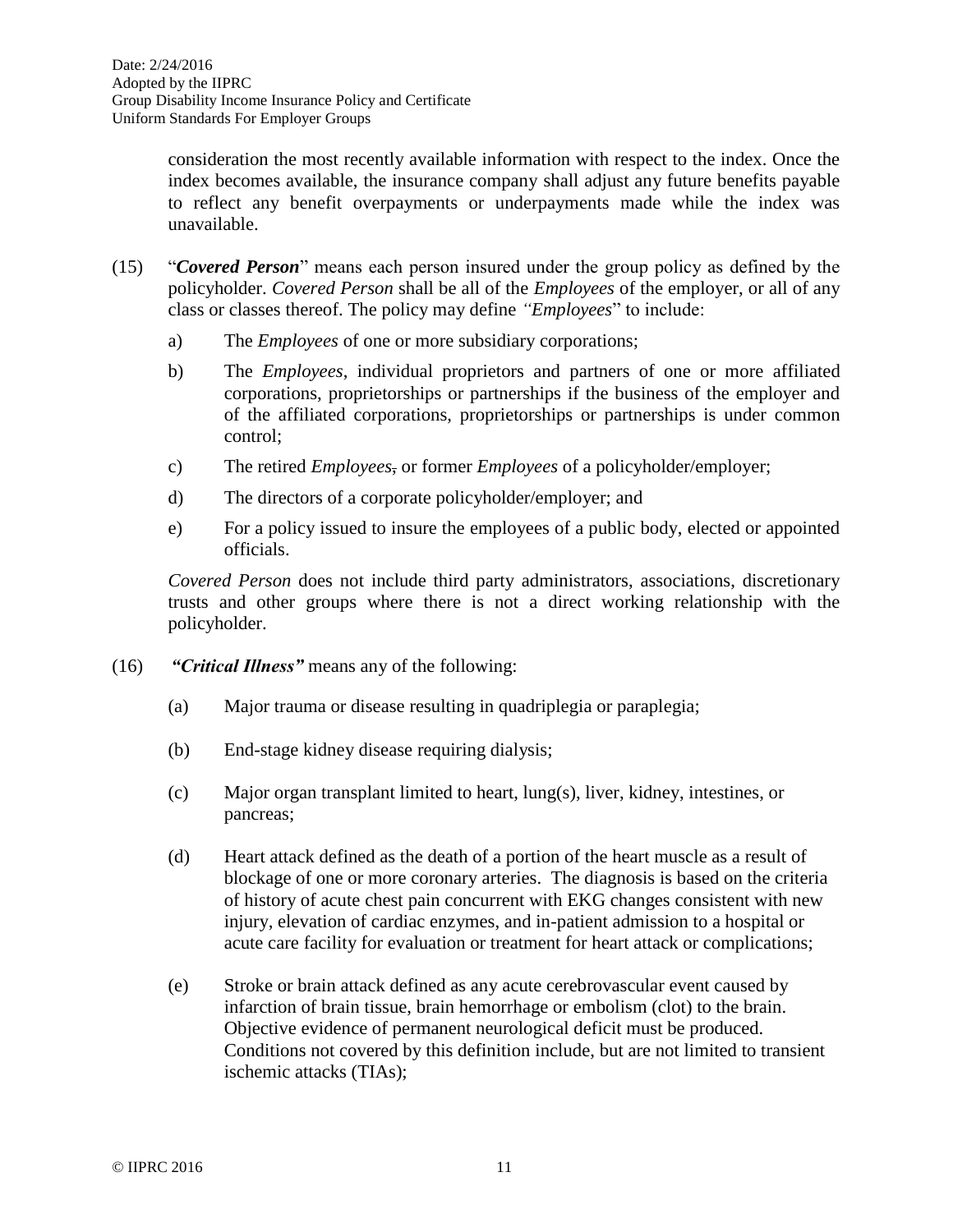- (f) Cancer defined as a disease manifested by the presence of a malignancy characterized by uncontrolled growth and spread of malignant cells. The term cancer also includes leukemia, lymphoma, Hodgkin's Disease and invasive malignant melanomas but excludes:
	- (i) Stage 1 Hodgkin's disease;
	- (ii) Stage A prostate cancer;
	- (iii) Pre-malignant lesions, benign tumors or polyps;
	- (iv) Cancer-in-situ, including melanoma-in-situ; and
	- (v) All other skin cancers; or
- (g) Any other illness or disease specified in the certificate.
- (17) "*Dependent*" means a *Covered Person's Child(ren)* and/or *Spouse.*
- (18) "*Disability*" or "*Disabled*" means that due to *Injury* or *Sickness*, a *Covered Person* meets *Disability* benefit triggers specified in the certificate.
	- (a) As stated in §4.O. of these standards, a *Disability* income certificate shall provide a benefit for at least *Total Disability*. In addition to the *Total Disability* benefit, and at the insurance company's option, a *Disability* income certificate may or may not provide coverage for any one or more of the other *Disability* benefit triggers shown below;
	- (b) If *Total Disability* and an additional *Disability* benefit, such as *Partial Disability* or *Residual Disability* benefit, are included in the certificate, the certificate shall specify if such additional *Disability* benefit triggers may only apply after a specified period of *Total Disability* benefits have been paid under the certificate, or if such benefit triggers shall apply as soon as the *Covered Person* meets such benefit triggers;
	- (c) A certificate may specify that the *Total Disability* requirements will apply for a specified period of time, after which other benefit triggers shall apply. In this case, the certificate shall specify the period of time for which the *Total Disability* requirements shall apply and one or more of the other benefit triggers that would apply after the end of the specified period for Total *Disability*. (For example, a certificate would include a *Total Disability* benefit with the specified triggers in item (57) for the first 24 months of *Total Disability*, and specify *Activities of Daily Living* deficiency or *Cognitive Impairment Disability* benefit triggers thereafter.);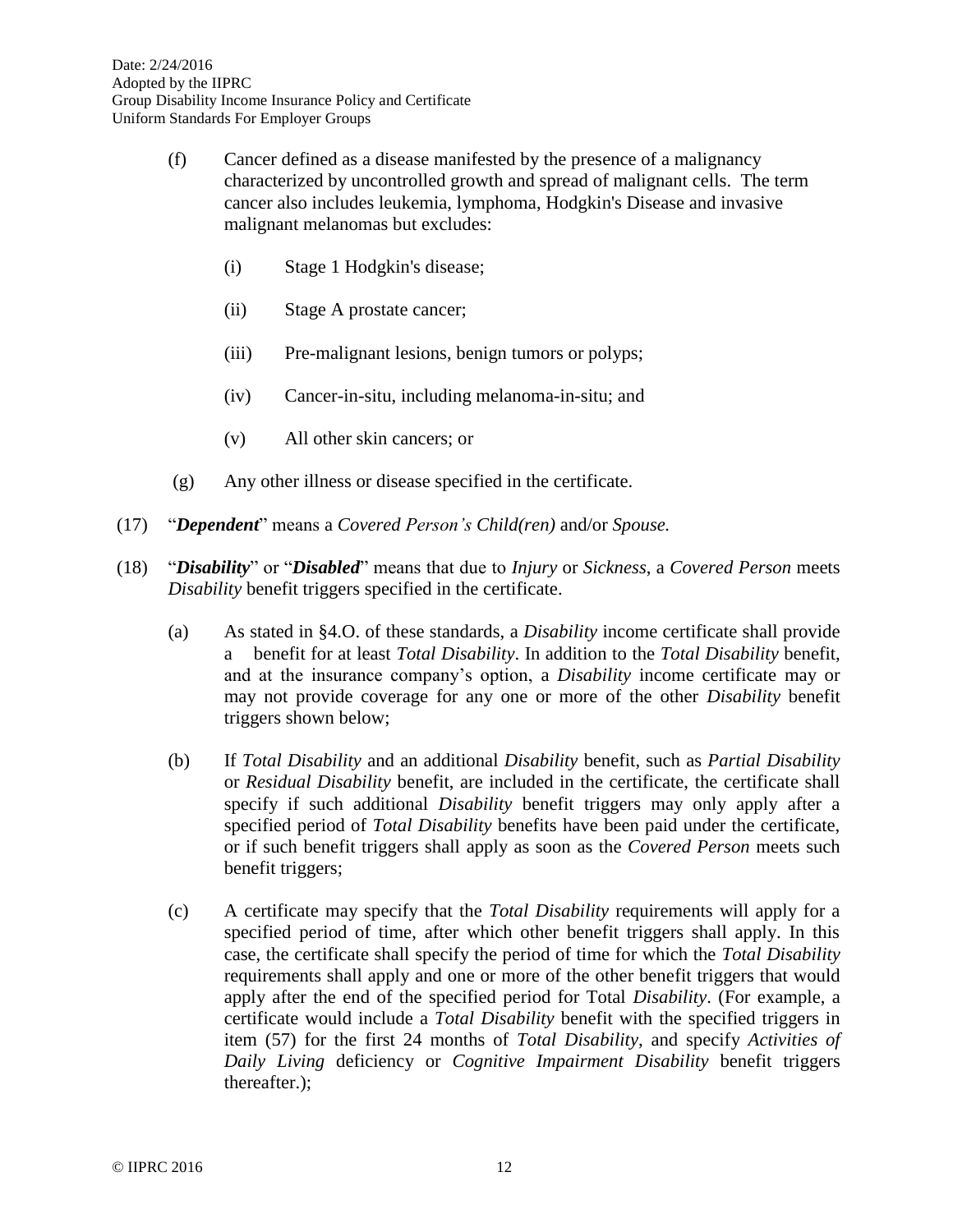- (d) The additional *Disability* benefit triggers are:
	- (i) *Partial Disability* or *Residual Disability*;
	- (ii) *Presumptive Disability*;
	- (iii) A *Covered Person* is terminally ill with a life expectancy of 12 months or less, as certified by a *Physician*;
	- (iv) A *Covered Person* is unable to perform a specified number of the following six *Activities of Daily Living: Bathing, Dressing, Toileting, Transferring, Continence* or E*ating.* The insurance company shall not require this benefit trigger to require the inability to perform more than two *Activities of Daily Living*;
	- (v) A *Covered Person* is C*ognitively Impaired*, suffering significant and irreversible deterioration or loss of intellectual capacity, as measured by clinical evidence and standardized tests commonly accepted for use in the medical community;
	- (vi) A *Covered Person* is confined as an inpatient in a Skilled Nursing Home or *Rehabilitation* Facility where a daily room and board charge is made;
	- (vii) A *Covered Person* is receiving Home Health Care or Hospice Care;
	- (viii) A *Covered Person* has an impairment rating above a specified percentage similar to the concept used by Workers' Compensation, as would be specified in the certificate;
	- (ix) A *Covered Person* is eligible for or receiving Social Security Disability Insurance; or
	- (x) A *Covered Person* is a risk for transmitting a *Contagious Disease*. A *Covered Person* may be capable, physically and mentally, of performing the *Substantial and Material Duties* described above, but the ability to perform these duties is restricted by a state licensing board or by another appropriate government authority because the risk of transmission of a *Contagious Disease* to others with whom the *Covered Person* may be in contact. In this situation, the *Covered Person* will be considered to be *Disabled* in any month in which the *Covered Person* has a *Contagious Disease* and in which the restrictions stated above prevent the *Covered Person* from earning more than a stated percentage of his monthly pay as specified in the certificate, such as 80%.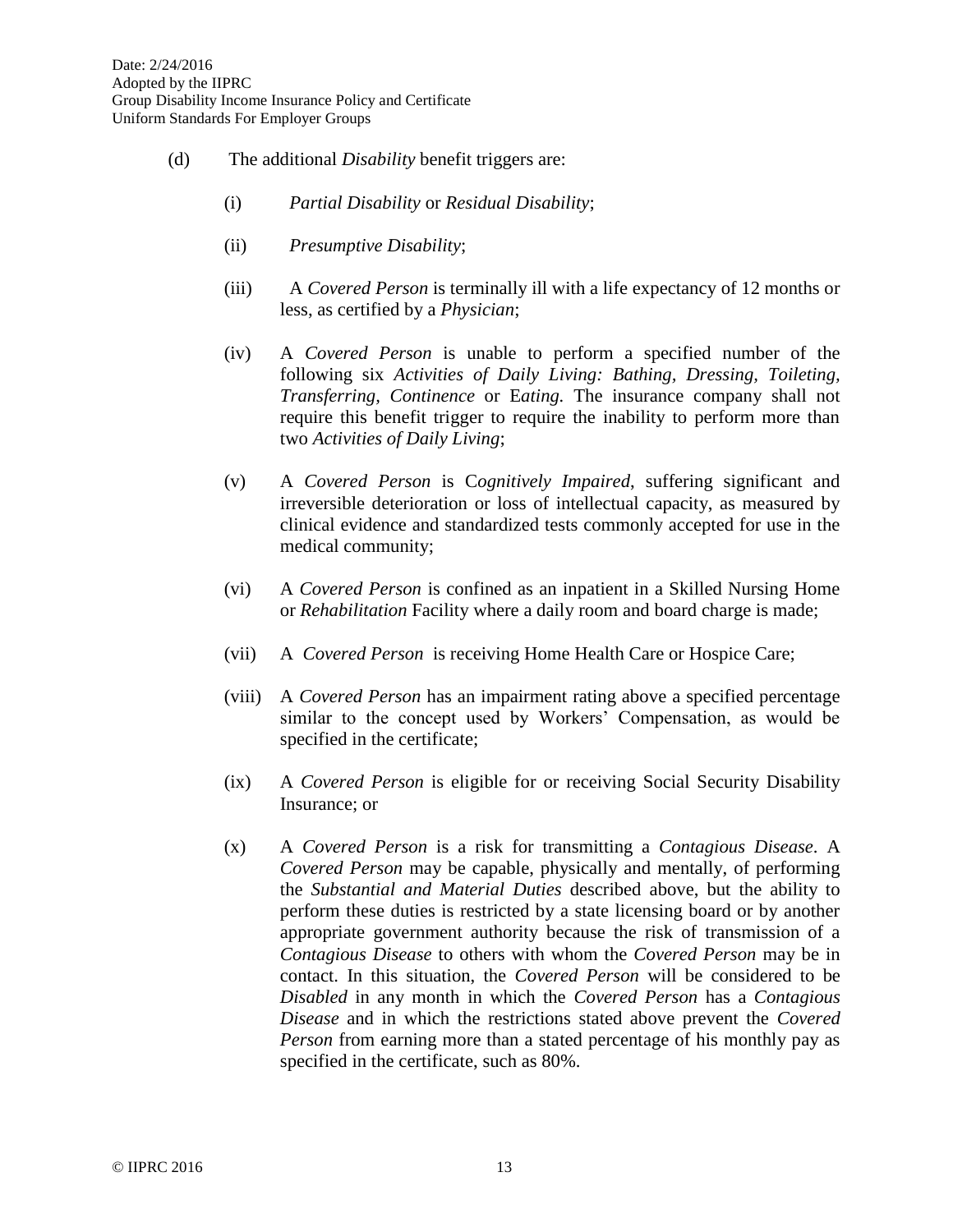- (e) If applicable, the certificate shall define the terms "Skilled Nursing Home," "*Rehabilitation* Facility," "Home Health Care" and "Hospice Care" in relation to the level of skill required, the nature of the care and the setting in which care shall be given;
- (f) The benefits in triggers (iv), (v), (vi) and (vii) above shall not be advertised, marketed or sold as long-term care insurance and the certificate shall prominently disclose that benefits under the certificate will not be triggered by, or calculated with respect to, occurrence or amount of any long-term care services;
- (g) There shall not be a requirement that a *Covered Person* be unable to perform "any *Occupation* or *Specialty* whatsoever," "any duty," or "each and every duty" or words of similar import; and
- (h) An insurance company may require, according to standard medical practice:
	- (i) That a *Covered Person* be under the regular care, treatment and/or attendance by a *Physician* to effectively treat and manage the *Covered Person's Disability;*
	- (ii) That the regular care, treatment and/or attendance is provided by a *Physician* whose specialty or experience is appropriate for the *Disability*; and
	- (iii) That the regular care, treatment and/or attendance be appropriate for the Disability in conformance with standards medical practice.
	- (iv) If it is determined by standard medical practice that a *Covered Person's Disability* does not require frequent or regular care, treatment and/or attendance by a *Physician,* then neither will the insurance company.
- (19) *"Dressing"* means putting on and taking off all items of clothing and any necessary braces, fasteners or artificial limbs.
- (20) *"Eating"* means feeding oneself by getting food into the body from a receptacle (such as a plate, cup or table) or by a feeding tube or intravenously.
- (21) "*Eligible Survivor*" means a *Covered Person's Spouse,* if living; if not living, a *Covered Person's Children.*
- (22) "*Elimination Period*" means, subject to satisfaction of all certificate terms and conditions by a *Covered Person,* the period of time following the onset of *Disability* for which no benefits are payable under the certificate. This period of time will be specified in the certificate. The *Elimination Period* for a long term *Disability* benefits plan may be integrated with the *Benefit Period* of the short term *Disability* benefits plan*.* For all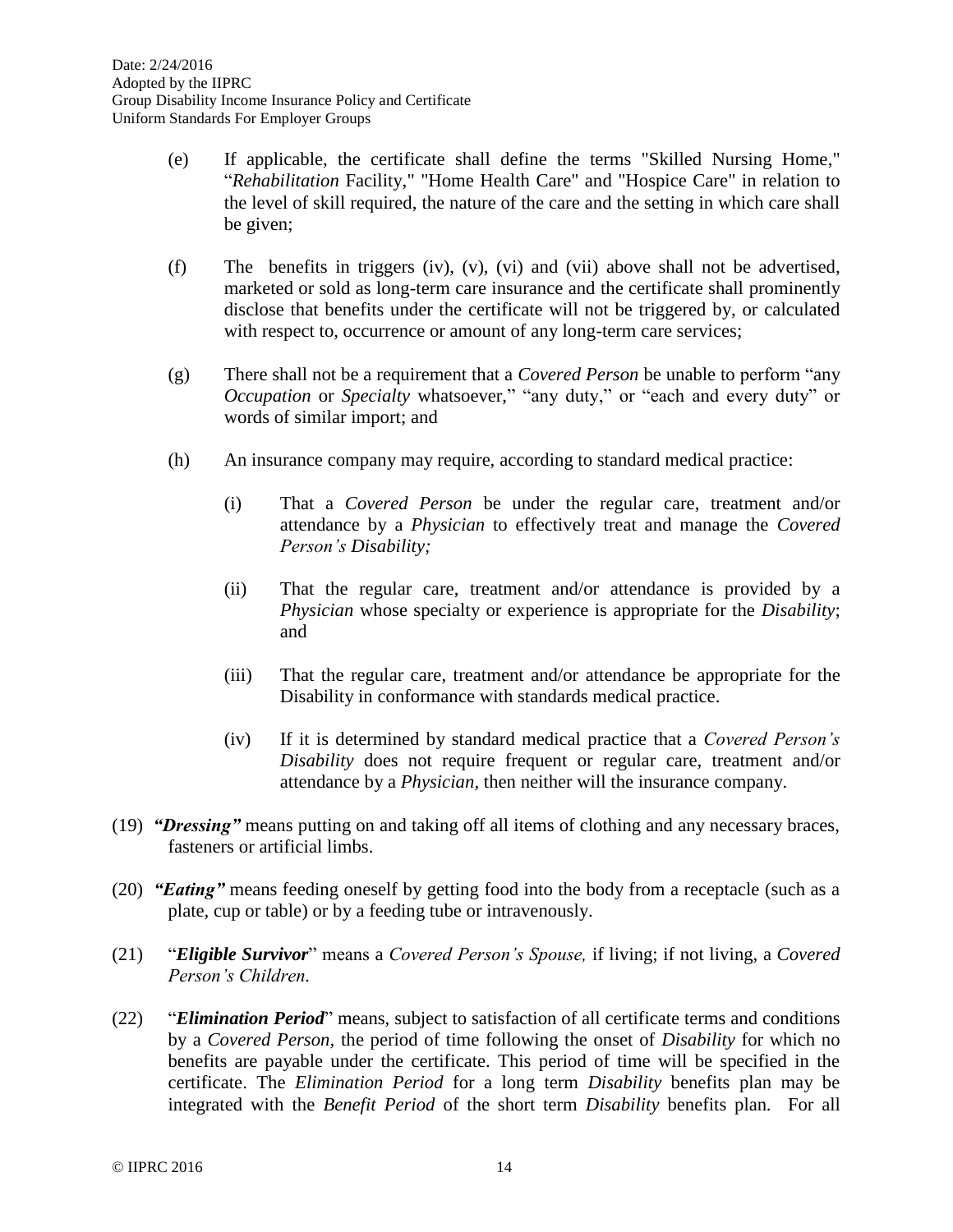plans, the *Elimination Period* may be integrated with the period of paid time off, including but not limited to, salary continuation or sick leave available to the *Covered Person,* but shall not require use of accumulated vacation leave*.* The length of time required to satisfy the *Elimination Period* may, but need not, consist of consecutive units of time. The trigger for the start of an *Elimination Period* shall be commencement of a *Disability* for the *Covered Person* as defined in the certificate. The definition or concept may specify a separate *Elimination Period* for *Injury* and a separate *Elimination Period* for *Sickness***.**

- (23) "*Employee*" means a person defined as such by the policyholder.
- (24) "*Enrollment Form*" means any form used to enroll for insurance benefits under a group policy.
- (25) *"Family Member"* means a person who can be claimed as a dependent for federal tax purposes by a *Covered Person*.
- (26) "*Full-Time*" means *Active Work* on the policyholder's regular work schedule for the class of *Covered Persons* to which a *Covered Person* belongs. The work schedule must be at least a specified period of time (such as 30 hours a week).
- (27) "*Guaranteed Renewable*" means that the policyholder has the right to continue the policy in force by the timely payment of *Premiums* set forth in the policy. During such period, the insurance company shall not unilaterally make any change in any provision of the policy while the policy is in force, unless required by law.
- (28) *"Hands-on Assistance"* means physical assistance (minimal, moderate or maximal) without which a *Covered Person or Spouse*, as applicable, would not be able to perform an *Activity of Daily Living*.
- (29) **"***Hospital*" means an accredited facility supervised by one or more *Physicians* and operated under state and local laws. The facility must have 24-hour nursing services by registered graduate nurses. The facility may specialize in treating alcoholism, drug addiction or chemical dependency or mental disease, but it cannot be a rest home, convalescent home, or a home for the aged, or a facility primarily affording custodial, educational or rehabilitative care.
- (30) "*Injury*" means bodily injury resulting from an accident, independent of disease, and not related to any other cause. The insurance company may indicate that the *Injury* shall be sustained independent of *Sickness*. The definition or concept shall not use words such as "external, violent, visible wounds" or similar words of characterization or description. The definition or concept may state that the *Disability* shall have occurred within a specified period of time (not less than 30 days) of the *Injury*, otherwise the condition shall be considered a *Sickness*.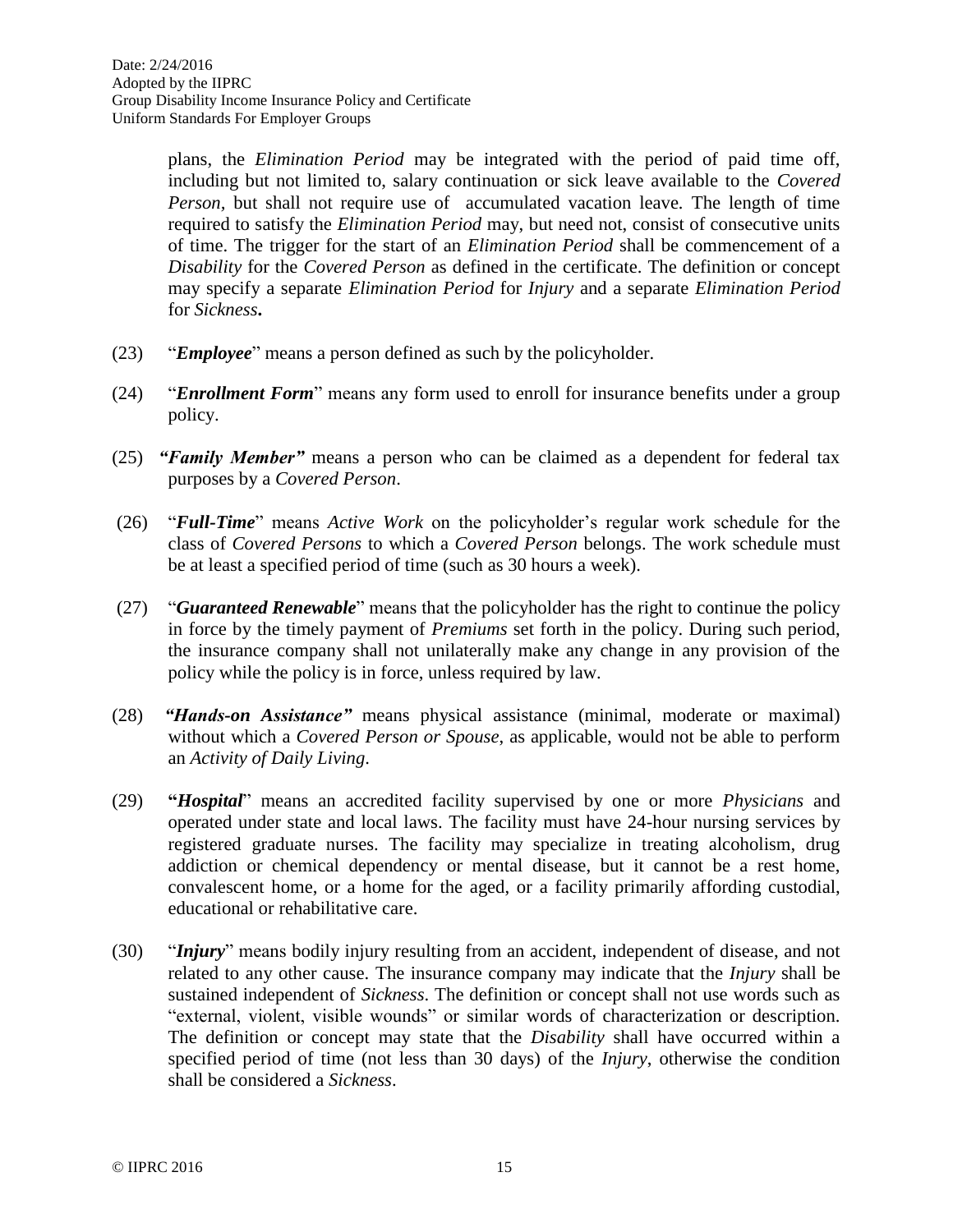- (31) "*Job"* means the performance of *Substantial and Material Duties* routinely performed at a required employer location for wage or profit.
- (32) "*Mental or Nervous Disorder*" shall be no more restrictive than those classified in the Diagnostic and Statistical Manual of Mental Disorders (DSM), published by the American Psychiatric Association (APA), most current version as of the start of a *Disability*. If the DSM is replaced by the APA, these disorders will be those classified in the diagnostic manual then in use by the APA as of the start of a *Disability*. At the discretion of the insurance company, the definition or concept may refer to: 1. disorders listed in the DSM, or 2. only certain disorders listed in the DSM. If the APA no longer publishes a diagnostic manual or the APA ceases to exist, the insurance company may substitute a comparable diagnostic manual subject to approval by the Interstate Insurance Product Regulation Commission before use of the comparable diagnostic manual.

**Drafting Note:** The insurance company shall have the ability to exclude certain DSM disorders from the definition or concept. Inclusion or exclusion of DSM disorders may expand or restrict coverage for the *Covered Person*. When inclusion or exclusion of DSM disorders restricts coverage, such restrictions shall be consistent with the Interstate Insurance Product Regulation Commission standards for the exclusions and limitations sections of the certificate.

- (33) *"Noncancellable"* means that the renewal cannot be declined for reasons other than for fraud, material misrepresentation or failure to pay the renewal *Premium*, nor can rates be revised by the insurance company.
- (34) "*Noncontributory Insurance*" means insurance for which the policyholder does not require a *Covered Person* to pay any part of the *Premium*.
- (35) "*Occupation*" means a group of *Jobs* or related *Jobs* in the national economy or marketplace, as appropriate, in which a common list of tasks is performed, or which are related in terms of similar objectives or methodologies and which may be related in terms of materials, products, work actions or worker characteristics.

**Drafting Note:** If the certificate includes the terms "any *Occupation*," or similar term, the certificate shall define this term accordingly.

- (36) *"Optionally Renewable"* means that the renewal is at the option of the insurance company.
- (37) "*Partial Disability*" *or "Residual Disability*" means that, due to an *Injury or Sickness*, a *Covered Person:*
	- (a) is unable to perform the *Substantial and Material Duties* of the work-related tests prescribed in the terms/concepts of *Regular Job, Regular Occupation, Regular Specialty*, or any other *Occupation* for which the *Covered Person* is qualified by reason of education, training or experience, as applicable; and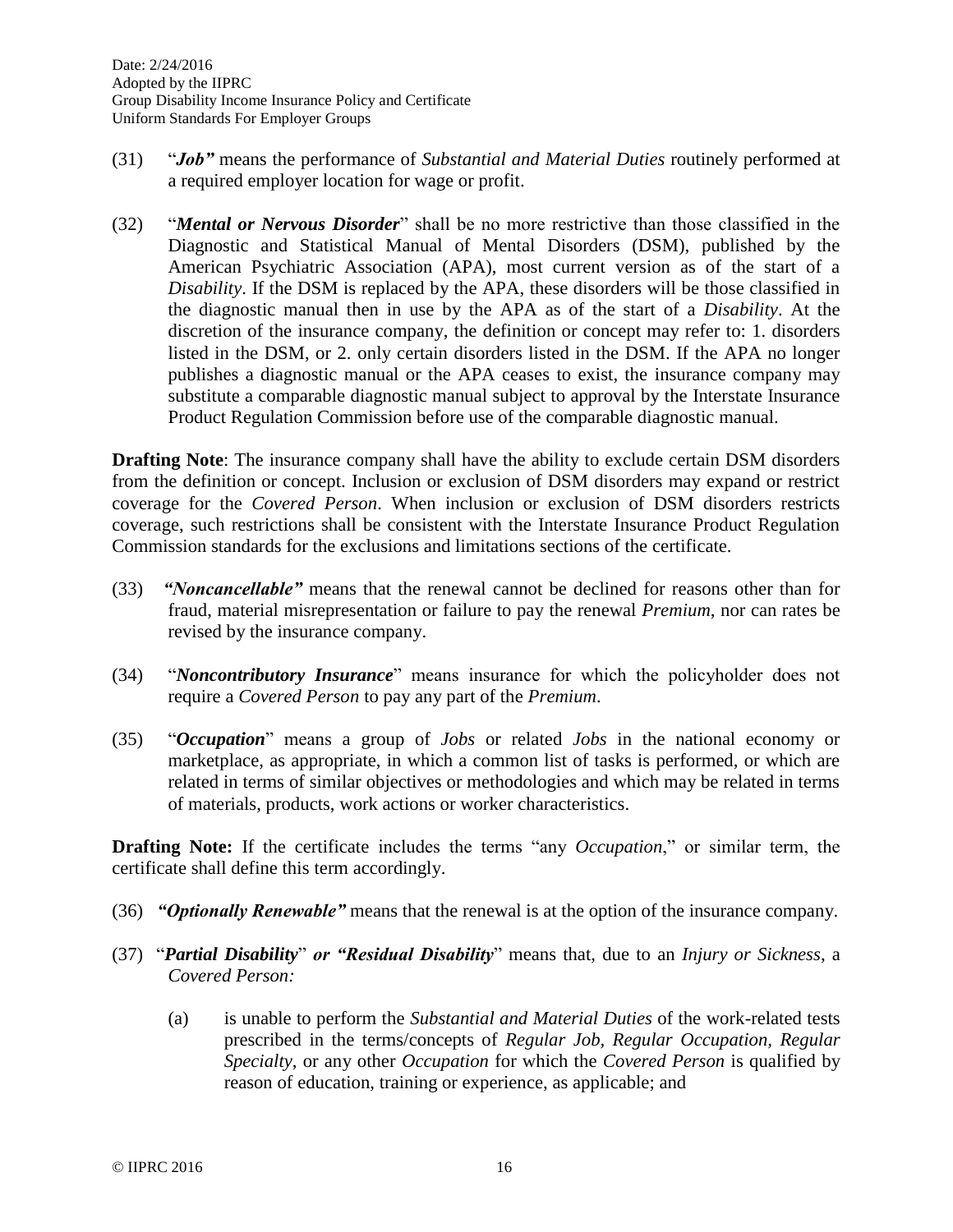(b) is in fact engaged in work for wage or profit.

The certificate may require the *Covered Person* to satisfy a specified earnings loss related test, based on a percentage of the *Covered Person's Pre-Disability Earnings* and/or a work hour related test. Such tests may be in addition to items (a) and (b) above, or may be alternatives to item (a) above.

The certificate may require the *Covered Person* to be *Totally Disabled* for a specified period of time before the *Covered Person* may be considered *Partially Disabled* or *Residually Disabled* under the terms of the certificate. The specified period of time may be less than, equal to or greater than the *Elimination Period.*

- (38) "*Physician*" means a person legally licensed to practice medicine or psychology and acting within the scope of his or her license, or a health care practitioner who is legally licensed, and is acting within the scope of his or her license, to treat an *Injury* or *Sickness* causing *Disability*. The definition or concept may exclude a *Covered Person*, any person related to the *Covered Person* by blood or marriage, any person who shares a significant business interest with the *Covered Person*, or any person who is the *Covered Person's* partner in a legally sanctioned civil union, domestic partnership, marriage or other family or domestic relations law.
- (39) "*Policy Anniversary*" means the specified period of time (such as one year) following the effective date of the policy, and each subsequent period.
- (40) "*Policy Month*" The first policy month begins on the effective date of the policy. Subsequent policy months will begin on the same day of each subsequent calendar month.
- (41) *"Pre-Disability Earnings"* means certain income earned or received by a *Covered Person* from the policyholder before the onset of *Disability.* The certificate shall identify the various income sources and/or components that are to be considered *Pre-Disability Earnings*. The certificate shall also identify the date on which, or the periods of time for which, the various income sources and/or components are to be determined (such as the last day the *Covered Person* was *Actively at Work*, the end of the last full month that the *Covered Person* was *Actively at Work* before the onset of *Disability*, a *Policy Anniversary*, an average of the prior three calendar years, etc.).

**Drafting Note:** In the case of a particular policy, the specific components of *Pre-Disability Earnings* are negotiated between the policyholder and the insurance company. An example of this term/concept that could work for many *Full-Time Employees* would be basic wages or salary as of the last day worked prior to the onset of a *Disability*, not including bonuses, overtime pay, or commissions, except that an average of commissions received during the prior full calendar year will be included. Where variable compensation such as bonuses, commissions, or overtime pay are included, it is common to calculate an average over a stated prior period of time for the purposes both of benefit calculation and *Premium* payment. For principals of a partnership or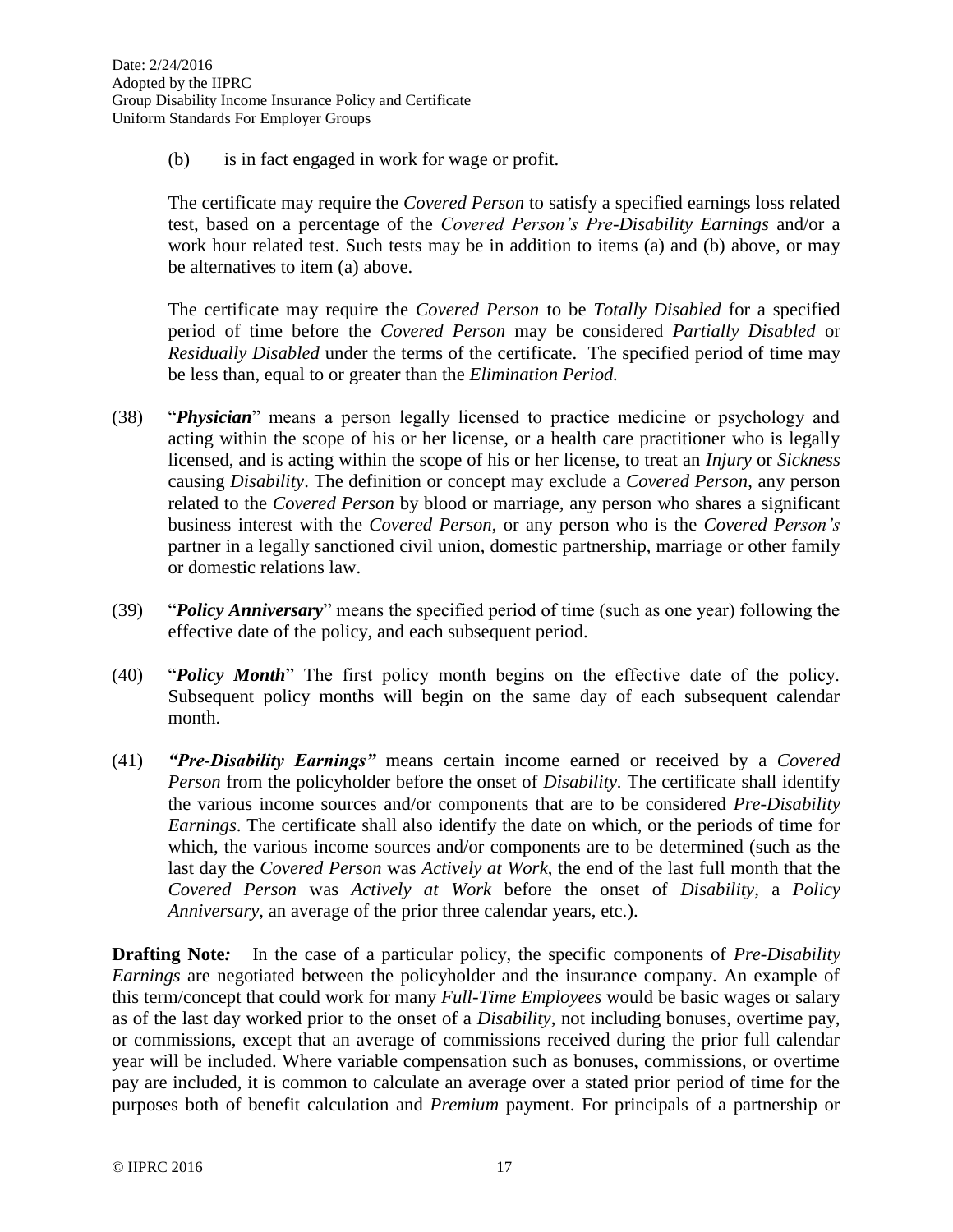proprietorship, examples of sources which may be included would be (1) a monthly average of the amount reported as ordinary income on Schedule K-1 of IRS Partnership Return of Income Form 1065 for the prior full calendar year, (2) the *Covered Person's* share of the business net profit and contributions to a pension and/or profit-sharing plan made by the business on behalf of the *Covered Person*, (3) gross income on the prior year's W-2, or (4) draw or salary received during a stated period of time. Examples are limited only by the complexity of the businesses' compensation arrangements. Items often excluded might include capital gains, dividends, interest, rent, royalties, annuities, other investment income, deferred compensation plan income or other forms of income realized from sources not requiring the *Covered Person's* performance of actual services. Many of these need not be specifically mentioned, because the certificate will specify that it is concerned only with income from the policyholder, for instance, and many of these items will not be earned or received from the policyholder.

- (42) "*Preexisting Condition*" means a condition for which symptoms existed that would cause an ordinarily prudent person to seek diagnosis, care or treatment within a specified period of time (such as 1 to 12 months, but not to exceed 24 months) preceding the effective date of the coverage of a *Covered Person*, or a condition, whether diagnosed or not, for which a *Covered Person* received medical advice, consultation, diagnostic testing or treatment, or took or was prescribed drugs or medications within a specified period of time (such as 1 to 12 months, but not to exceed 24 months) preceding the effective date of the coverage of the *Covered Person*. The term "coverage of the *Covered Person*" as used in this definition or concept refers to initial coverage amounts and it may also refer to coverage increase amounts. In the case of coverage increase amounts, the time periods in this definition or concept run anew from the effective dates of the increased coverage amounts and apply anew only to the coverage increases.
- (43) "*Premium"* means the amount the policyholder or *Covered Person* shall pay to the insurance company for the insurance provided under the policy as applicable with respect to *Contributory* and *Noncontributory Insurance* requirements under the policy. For direct billing situations under the policy, a *Covered Person* shall pay the required *Premium* to the insurance company. In all other situations, the policyholder shall pay to the insurance company the amount the policyholder is required to pay and the amounts the *Covered Persons* are required to pay which are collected through payroll deduction*.*
- (44) "*Presumptive Disability*" means that, due to an *Injury* or *Sickness*, a *Covered Person* suffers a total and permanent loss of one or more of the following body functions:
	- (a) Speech;
	- (b) Hearing;
	- (c) Sight; or
	- (d) Use of a limb.

Total and permanent loss of any one of these body functions shall be sufficient to trigger any benefits based upon *Presumptive Disability*.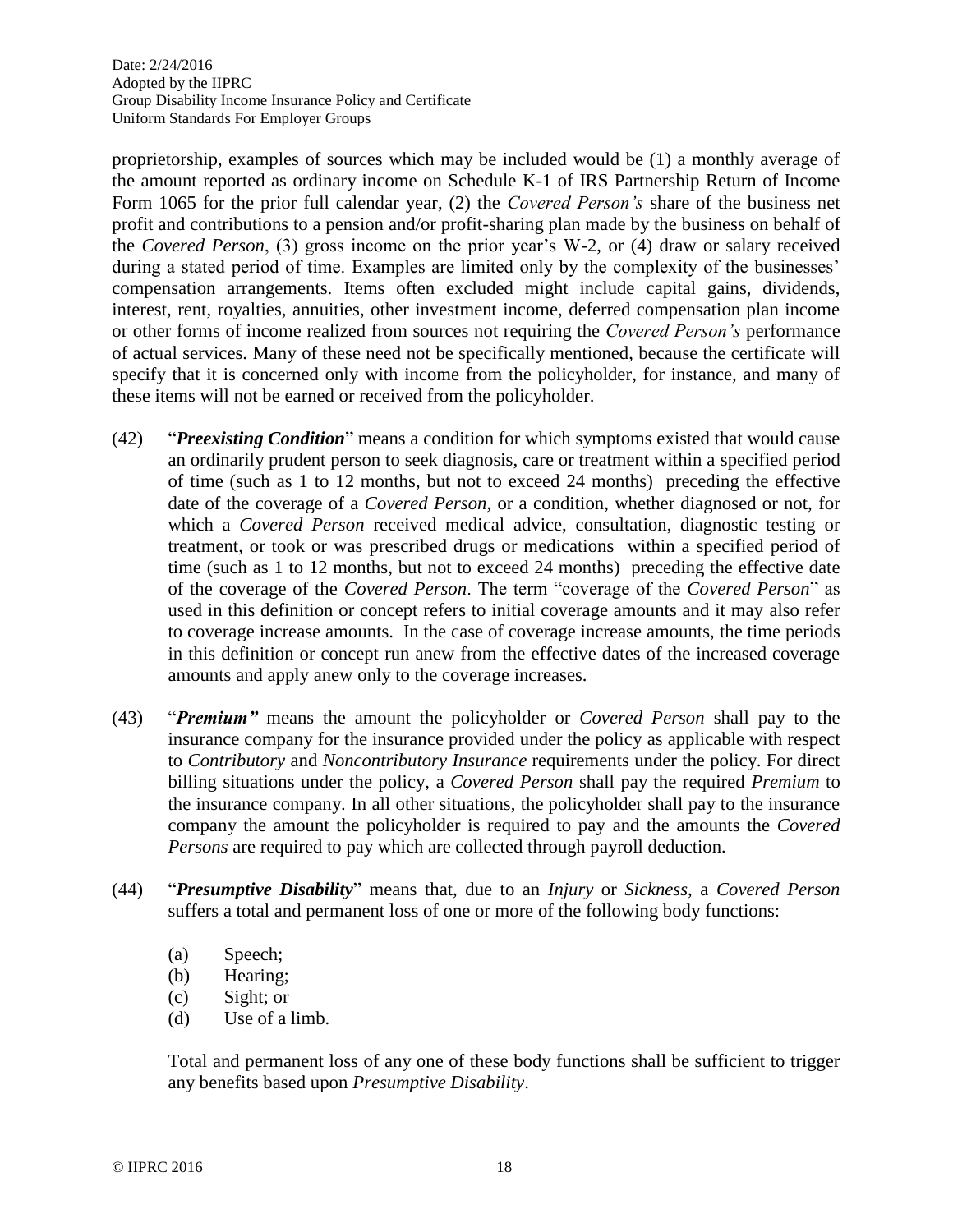Although the above benefit triggers are the predominant ones in the marketplace today, some insurance companies may provide *Presumptive Disability* benefits on the basis of other triggers, such as situations where the *Covered Person* is a risk for transmitting a contagious disease. A *Covered Person* may be capable, physically and mentally, of performing the material duties of his or her own *Occupation,* but the ability to perform these duties is restricted by a state licensing board or by another appropriate government authority because the risk of transmission of a contagious disease to others with whom the *Covered Person* may be in contact. In this situation, the *Covered Person* will be considered to have a *Presumptive Disability* in any month in which the *Covered Person* has a contagious disease and in which the restrictions stated above prevent the *Covered Person* from earning more than a stated percentage of his monthly pay as specified in the certificate, such as 80%.

As used in this section, "contagious disease" means asymptomatic but communicable conditions, Hepatitis B that is surface antigen positive, Human Immunodeficiency Virus (HIV), the multi-drug resistant Tuberculosis, and other such conditions as defined by the Centers for Disease Control and Prevention.

The satisfaction of the *Presumptive Disability* tests pre-empts any other *Disability* tests specified in the certificate. This is usually the case for a specified period of time depending on the type of loss for which the *Presumptive Disability* benefits are payable under the certificate.

- (45) *"Progressive Disease(s) or Disorder(s)"* means a non-infectious disease or disorder of indefinite duration that causes a *Covered Person* to gradually become *Disabled* as the disease or disorder becomes more severe or the symptoms of the disease or disorder become more frequent and impair the *Covered Person's* ability to perform *Substantial and Material Duties* applicable to the *Disability* benefit for which the *Covered Person* would be eligible under the certificate. If an insurance company will not cover all types of *Progressive Diseases or Disorders*, the certificate shall specify which *Progressive Diseases or Disorders* will be covered.
- (46) "*Proof of Loss*" means written evidence satisfactory to the insurance company that a *Covered Person* has satisfied the conditions and requirements for any benefit described in the certificate. The *Proof of Loss* shall establish:
	- (a) The nature and extent of the loss or condition;
	- (b) The insurance company's obligation to pay the claim; and
	- (c) The claimant's right to receive payment.
- (47) "*Recurrent Disability*" means a *Disability* that occurs within a specified period of time immediately following a prior period of *Disability* and which is due to the same or related cause applicable to the prior period of *Disability*. For example, the specified period of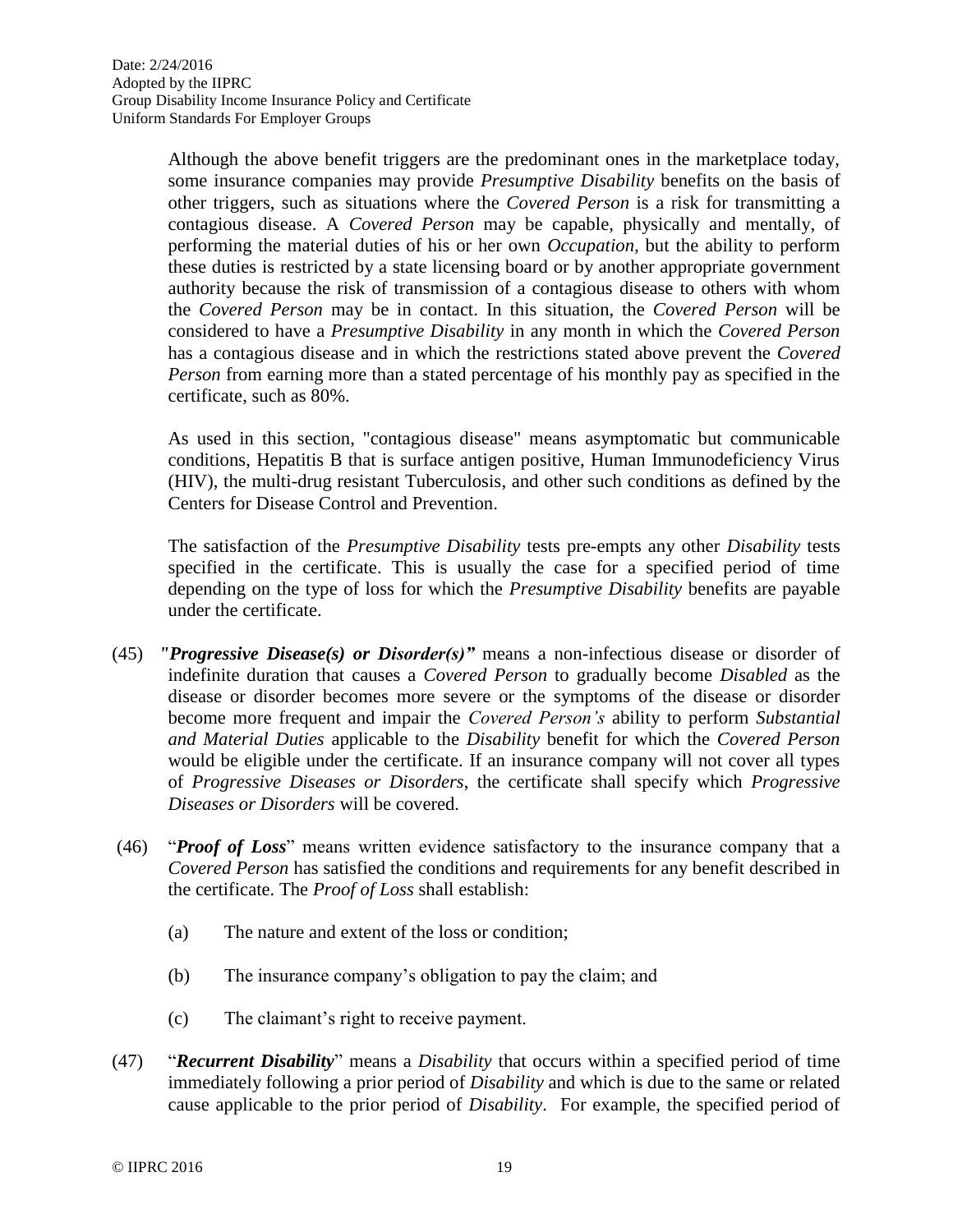time to be shown in the certificate for short term disability plans may be for a period up to 60 days, and for long-term disability plans for a period up to 12 months.

- (48) *"Regular Job"* means the job that a *Covered Person* was performing on the day before *Disability* begins.
- (49) *"Regular Occupation"* means the *Occupation* that a *Covered Person* was routinely performing on the day before *Disability* begins.
- (50) *"Regular Specialty"* means the *Specialty* that a *Covered Person* was performing on the day before *Disability* begins.
- (51) "*Rehabilitation*" means a plan that is geared toward aiding a *Covered Person* to better perform his or her *Occupation* or any *Occupation* for which he or she is fitted by reason of education, training or experience.
- (52) "*Sickness*" means illness, disease, or complications of pregnancy. If *Disabilities* caused by pregnancy are to be covered under the policy, then *Disability* benefits for a pregnancy will be paid on the same basis as for a *Sickness.*
- (53) *"Specialty"* means a general specialty or sub-specialty recognized by the American Board of Medical Specialties, the American Bar Association, the state where a *Covered Person's* certificate is issued for delivery, or any other state, as applicable/appropriate.
- (54) "*Spouse*" means a *Covered Person's* lawful *Spouse* and any other person required to be covered as the *Covered Person's Spouse* under the civil union, domestic partnership, marriage or other family or domestic relations laws, including the case law, of the state where the policy is delivered or issued for delivery.

If the policy and certificate are delivered or issued for delivery in different states, the certificate shall, if required, comply with the applicable marriage laws, including marriage case law, of the state where the certificate is delivered or issued for delivery and, if required, with the applicable domestic partnership and civil union laws of such state, with respect to coverage available for marital relationships, domestic partnerships, or civil unions.

- (a) The term *"Spouse"* may be modified as required by applicable federal law;
- (b) The term *"Spouse"* may also be modified to include any person who is in a domestic partnership, civil union or similar relationship whether or not such relationship is legally recognized provided that an insurable interest exists;
- (c) Nothing in this definition shall be construed as requiring any insurance company to provide coverage or benefits to any person who is in a domestic partnership, civil union, or similar relationship, or marriage or to their families in a state where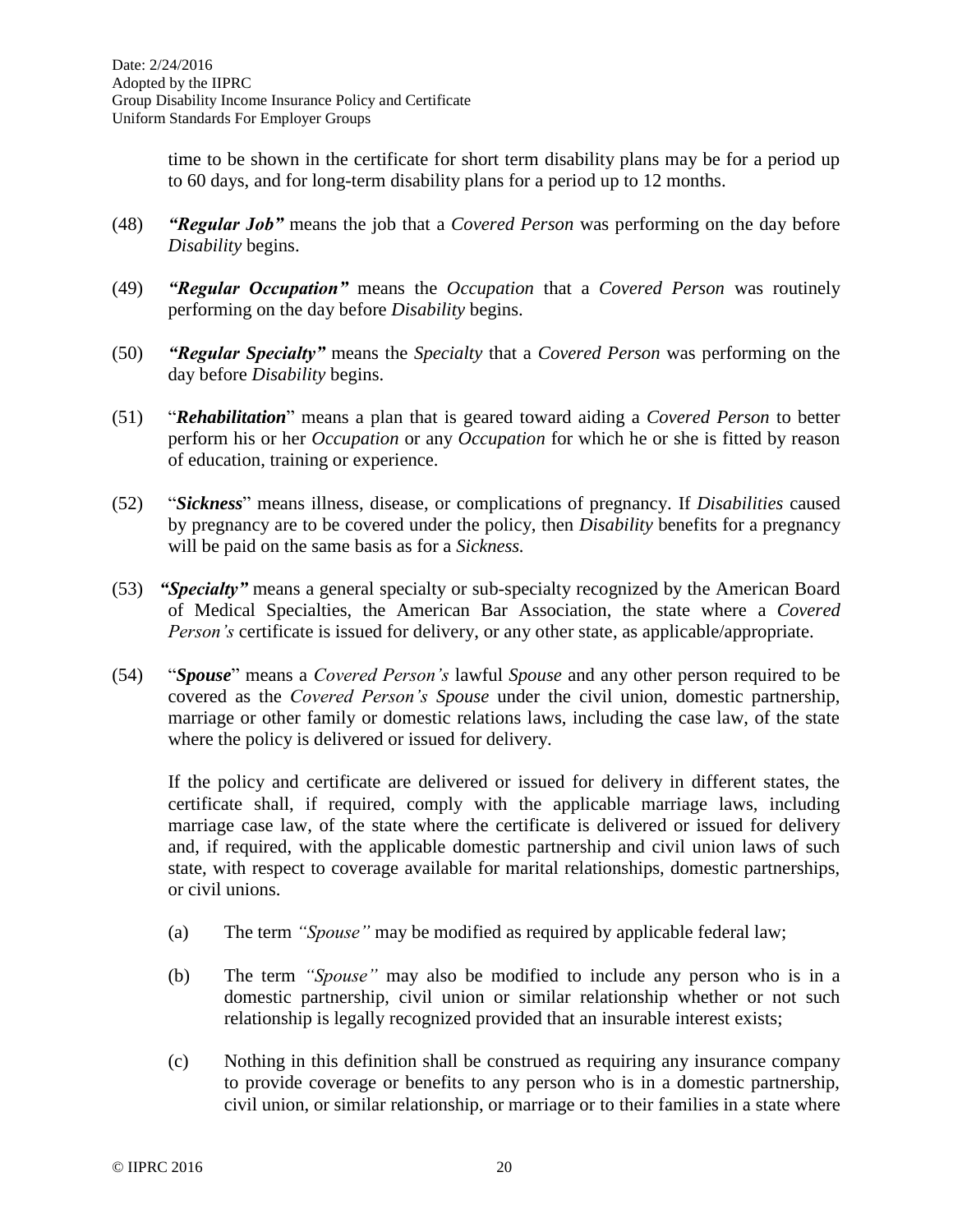such relationships are not legally recognized or the providing of such coverage is not required;

- (d) For purposes of determining who may become a *Covered Person*, the term *"Spouse"* may exclude any person who:
	- (i) Is on full-time active duty in the armed forces of any country or subdivision of any country;
	- (ii) Legally resides outside the United States, its territories or possessions, or Canada; or
	- (iii) Is insured under the policy as an *Employee*; and
- (e) If the certificate contains exclusions (i) or (ii) above, the certificate shall include a provision notifying the *Covered Person* of their right to end *Spouse* coverage during the period that the *Spouse* is on full-time active duty in the armed forces of any country or subdivision of any country, or the period that the *Spouse* legally resides outside the United States, its territories or possessions, or Canada. The provision shall also include:
	- (i) The procedure for requesting an end of coverage;
	- (ii) An explanation of when such coverage will end;
	- (iii) A statement that *Premiums* for the *Spouse* coverage will not be required once coverage is ended and that any collected, unearned *Premiums* will be refunded; and
	- (iv) An explanation of the procedure required to reenroll the *Spouse* once fulltime active military duty ends, or once the *Spouse* resumes residence in the United States, its territories or possessions, or Canada. The procedure shall not be less favorable than the following:
		- (A) If re-enrollment for *Spouse* coverage is made within 31 days of the date full-time active military duty ends, or the date the *Spouse* resumes residence in the United States, its territories or possessions, or Canada, the amount of *Spouse* coverage applied for shall be equal to the lesser of the amount that was in effect on the day before coverage ended and the then current maximum amount of *Spouse* coverage available under the plan. Such coverage will take effect as of the date of application, provided that on that date the *Spouse* is not hospitalized, confined at home under a *Physician's* care, or receiving or applying to receive disability benefits from any source. If the *Spouse* is hospitalized, confined to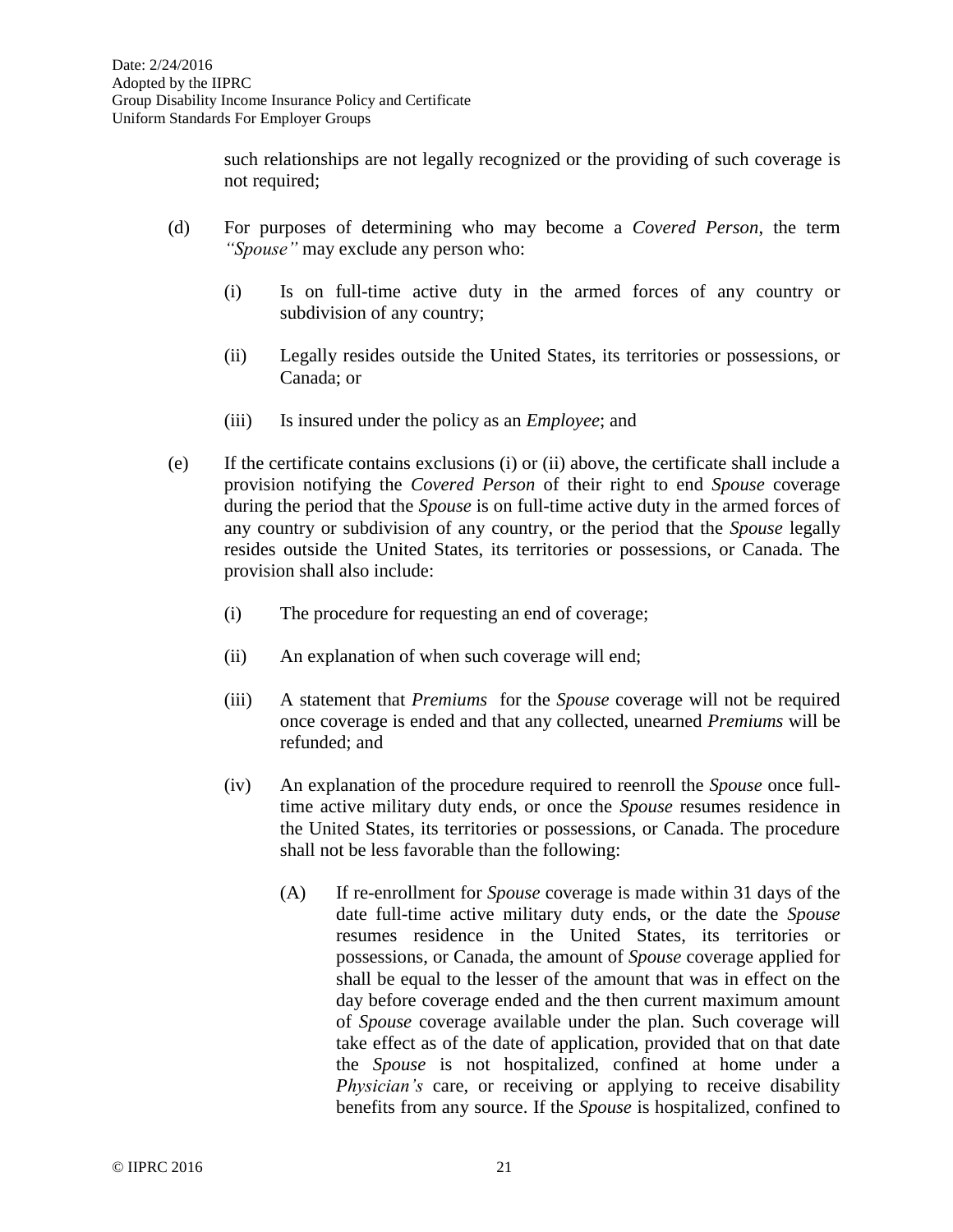home under a P*hysician's* care, or is receiving or applying to receive disability benefits from any source on such date, such *Spouse* coverage will take effect on the date the *Spouse* is no longer hospitalized, confined or receiving or applying for disability benefits; or

- (B) If re-enrollment for *Spouse* coverage is made more than 31 days after the date that full-time active military duty ends, or the date the *Spouse* resumes residence in the United States, its territories or possessions, or Canada, the *Spouse* will be required to submit evidence of insurability satisfactory to the insurance company, and the *Spouse* coverage approved by the insurance company will take effect on the date specified by the insurance company.
- (55) "*Substantial and Material Duties*" means the important tasks, functions and operations generally required by the policyholder, or in the national economy or marketplace, as applicable, from those engaged in a *Job, Occupation* or *Specialty* that cannot be reasonably omitted or modified. This term may include a *Covered Person's* ability to work on a regular work schedule for a specified number of hours.
- (56) *"Substantial Assistance"* means *Hands-on Assistance* or stand-by help required to perform *Activities of Daily Living.*
- (57) *"Substantial Supervision"* means help from a person who directs and watches over a *Covered Person* who has a *Cognitive Impairment*.
- (58) *"Toileting"* means getting to and from the toilet, getting on and off the toilet, and performing associated personal hygiene.
- (59) "*Total Disability*" means that, due to an *Injury* or *Sickness*, a *Covered Person*:
	- (a) is unable to perform the *Substantial and Material Duties* of the work-related tests prescribed in the terms /concepts of *Regular Job, Regular Occupation, Regular Specialty* or any gainful *Occupation* for which the *Covered Person* is qualified by reason of education, training or experience, as applicable; and
	- (b) is not in fact engaged in any *Job* for wage or profit.
- (60) *"Transferring"* means moving into or out of a bed, chair or wheelchair.

## **§ 4. REQUIRED PROVISIONS**

Each policy or certificate, as applicable, shall contain all of the provisions as set forth below. The insurance company may, at its option, substitute for one or more of the provisions below corresponding provisions of different wording approved by the Interstate Insurance Product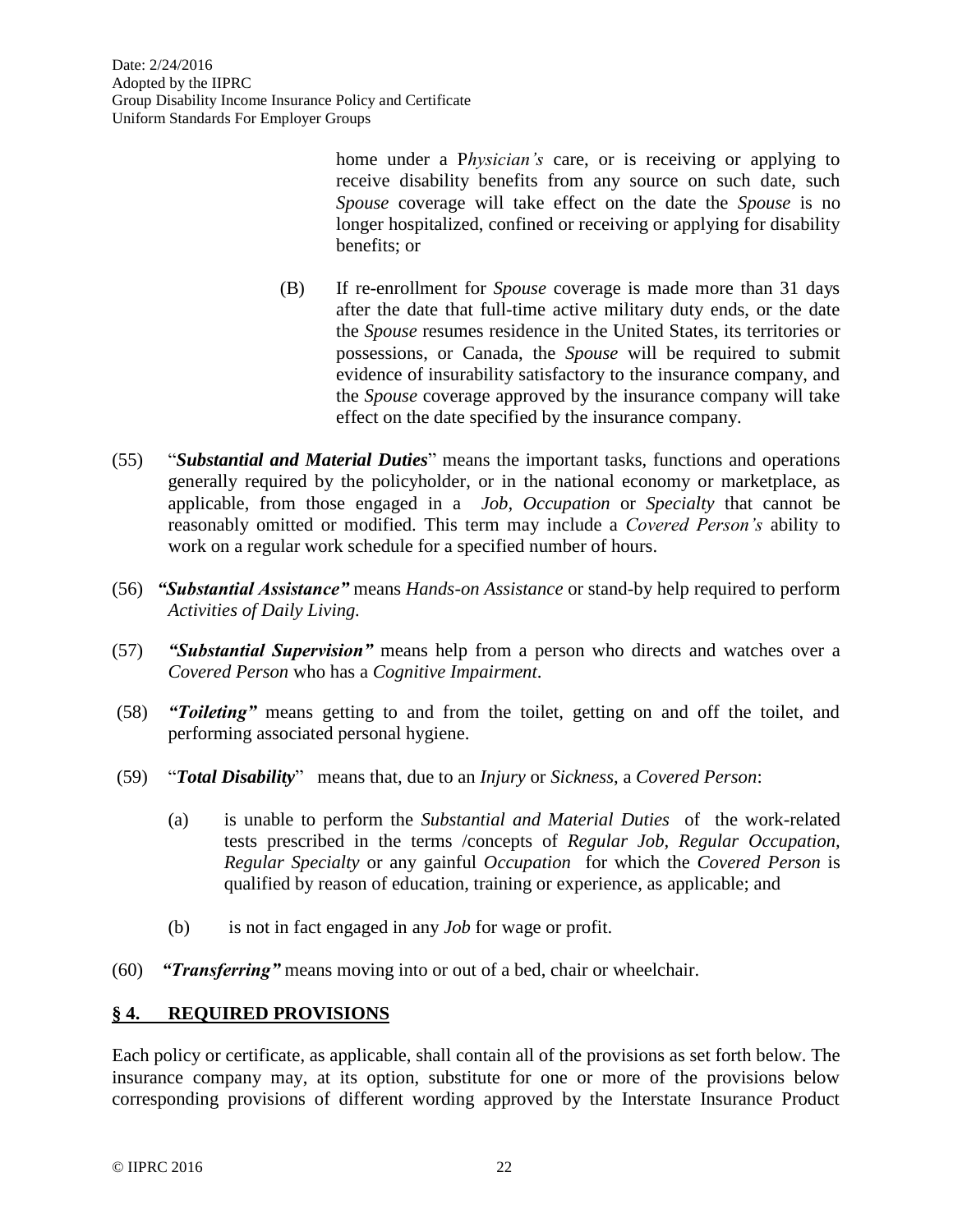Regulation Commission as not less favorable in any respect to the policyholder and/or *Covered Person*.

## **A. CLAIM PROVISIONS**

- The policy may or may not include the Claim provisions described below, but the certificate shall include the Claim provisions described below.
- (1) *Payment of Benefits*. A provision that the insurance company shall pay benefits at the end of each month, bi-weekly, each week or for a shorter period, as applicable, for which it is liable, after it receives the required *Proof of Loss*. If any amount for which the insurance company is liable is unpaid when *Disability* ends, the insurance company shall pay such amount when it receives the required *Proof of Loss*. The provision shall state that if a claim is paid more than 30 days after an insurance company receives the required *Proof of Loss*, the delayed payment shall be subject to simple interest at the rate of 10% per year beginning with the 31st day after receipt of satisfactory *Proof of Loss*, and ending on the day the claim is paid.
- (2) *To Whom Payable*. A provision that unless otherwise specified in the certificate, the insurance company shall pay all benefits to a *Covered Person*. The provision shall state that if any amount for which the insurance company is liable remains unpaid when the *Covered Person* dies, the insurance company shall pay such amount in accordance with the payment determination rule(s) specified in the certificate. If there are legal impediments to payment of *Disability* benefits under the certificate that depend on the actions of parties other than the insurance company, the insurance company may hold further benefits due until such impediments are resolved and sufficient evidence of the same is provided to the insurance company. Legal impediments to payment may include, but are not limited to, the establishment of guardianships and conservatorships, or the appointment and qualification of trustees, executors and administrators, as applicable. Payment shall be made within 30 days of when the insurance company receives sufficient evidence that the legal impediments are resolved. Delayed payment shall be subject to simple interest at the rate of 10% per year beginning with the 31st day after receipt of such evidence and ending on the day the claim is paid.

#### (3) *Filing a Claim.*

(a) A provision that if a *Covered Person* wants to file a claim, the *Covered Person* must send the insurance company notice of the claim. The provision shall state that the insurance company must have written notice of any insured loss within 30 days after it occurs, or as soon thereafter as reasonably possible. The *Covered Person* can send the notice to the insurance company's home office, to one of its regional group claims offices, or to one of its agents. The insurance company needs enough information to identify the claimant as a *Covered Person.*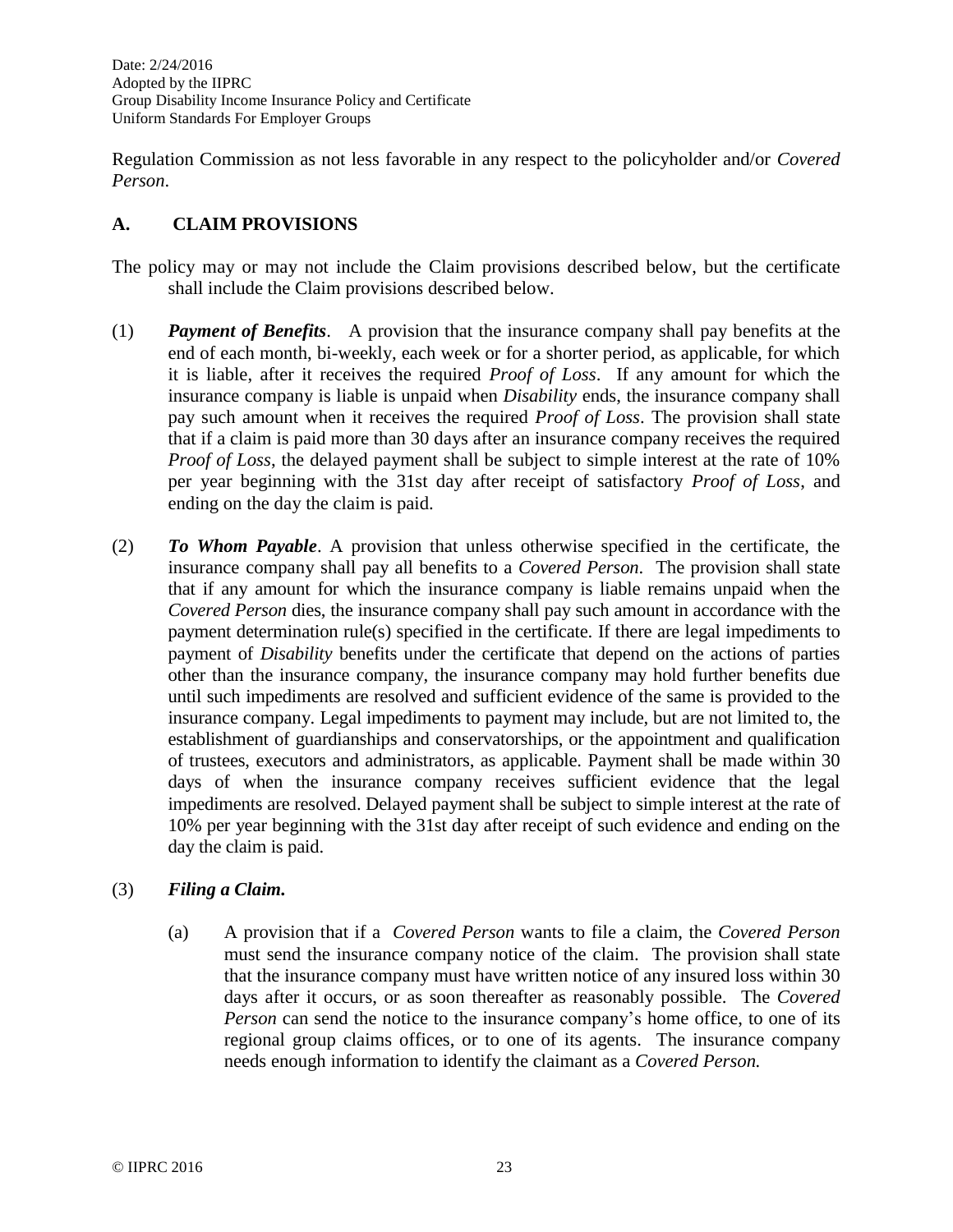(b) A provision that within 15 days after the date of a *Covered Person's* notice, the insurance company will send the *Covered Person* certain claim forms. The forms must be completed and sent to the insurance company's home office or to one of its regional group claims offices. The provision shall state that if the forms are not furnished by the insurance company within 15 days after the giving of such notice, the *Covered Person* shall be deemed to have complied with the requirements as to *Proof of Loss* when the *Covered Person* submits written proof covering the occurrence, character and extent of the loss for which claim is made.

#### (4) *Proof of Loss.*

- (a) A provision that *Proof of Loss* must be given within 90 days after the end of a *Covered Person's Elimination Period* unless it can be shown that it was not reasonably possible to provide such proof within such time frame and *Proof of Loss* is given as soon as reasonably possible. The provision shall state that failure to furnish *Proof of Loss* within the time required shall not invalidate nor reduce any claim if it was not reasonably possible to give proof within such time, provided such proof is furnished as soon as reasonably possible and in no event, except in the absence of legal capacity of the *Covered Person*, later than one year from the time *Proof of Loss* is otherwise required. If a claim reduction is applicable, such reduction shall be specified in the certificate and shall not exceed 30% of the benefit amount otherwise payable**.**
- (b) A provision that continuing *Proof of Loss* must be given as often as the insurance company may reasonably require. The provision may state that continuing *Proof of Loss* must be given within a time period not less than 60 days from the insurance company's request. The insurance company shall not reduce any continuing claim for failure to furnish *Proof of Loss* within the time period required; however, benefit payments may be delayed until the required proof is received by the insurance company.
- (c) A provision that a *Covered Person* must provide the insurance company with all of the information it specifies as necessary to determine *Proof of Loss* and decide its liability. This may include but is not limited to medical records, hospital records, pharmacy records, test results, therapy and office notes, mental health progress notes, medical exams and consultations, tax returns, business records, Workers' Compensation records, payroll and attendance records, job descriptions, Social Security award and denial notices, and Social Security earnings records.
- (d) A provision that a *Covered Person* must also provide the insurance company with a written authorization allowing the sources of medical, vocational, occupational, financial, and governmental information to release documents to the insurance company which enables it to decide its liability. The provision may state that if the *Covered Person* does not provide the insurance company with continuing proof of *Disability* and the items and authorization necessary to allow it to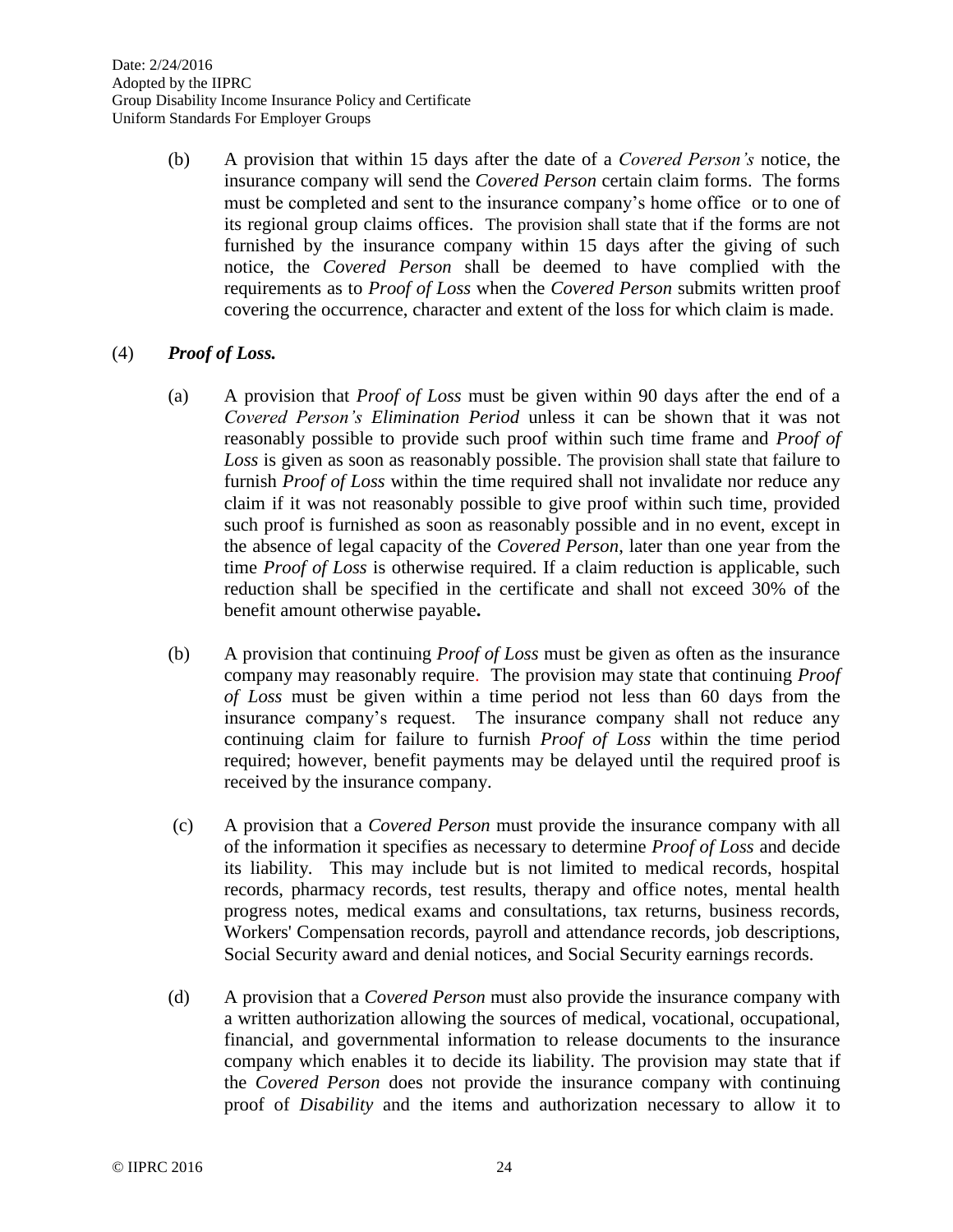determine its liability, the insurance company will not pay the *Disability* benefits specified in the certificate.

- (5) *Right to Examine, Test or Interview*. A provision that the insurance company may ask a *Covered Person* to be examined or tested as often as it requires at any time it chooses. The insurance company may require a *Covered Person* to be interviewed by its authorized representative. The provision shall state that the insurance company will pay third party charges for any exam, test or interview which it requires. The provision may state that if a *Covered Person* fails to attend or fully participate, the insurance company will not pay the *Disability* benefits specified in the certificate.
- (6) *Limit on Legal Action***.** A provision that no action at law or in equity may be brought to recover under the policy until at least 60 days after a *Covered Person* files *Proof of Loss*. The provision shall state that no action can be brought after the applicable statute of limitations has expired, but, in any case, not after 3 years from the date of loss.
- (7) *Unpaid Premium.* A provision that upon the payment of a claim under a certificate, any *Premium* then due from a *Covered Person* and unpaid may be deducted from the *Covered Person'*s claim payment.

## **B. CONFORMITY WITH INTERSTATE INSURANCE PRODUCT REGULATION COMMISSION STANDARDS**

(1) The policy and certificate shall state that each was approved under the authority of the Interstate Insurance Product Regulation Commission and issued under the Commission standards. The policy and certificate shall also state that any provision of the policy and certificate that on the provision's effective date is in conflict with the applicable Interstate Insurance Product Regulation Commission standards for this product type in effect as of the provision's effective date of Commission policy and certificate approval is hereby amended to conform to the Interstate Insurance Product Regulation Commission standards in effect as of the provision's effective date of Commission policy and certificate approval.

## **C. CONTINUATION OF GROUP DISABILITY INCOME INSURANCE PROVISIONS APPLICABLE WHEN SUCH INSURANCE IS TRANSFERRED FROM ONE DISABILITY INCOME INSURANCE COMPANY TO ANOTHER**

As used in this section, the following definitions apply:

"*Prior Plan*" means the policyholder's *Disability* income insurance plan under which a person may have been insured on the day before the effective date of the policy.

"*Prior Plan Benefits*" means the *Disability* benefits that would have been paid to a person under the *Prior Plan* had that plan remained in effect and had the person continued to be insured under that plan. An insurance company may also define the term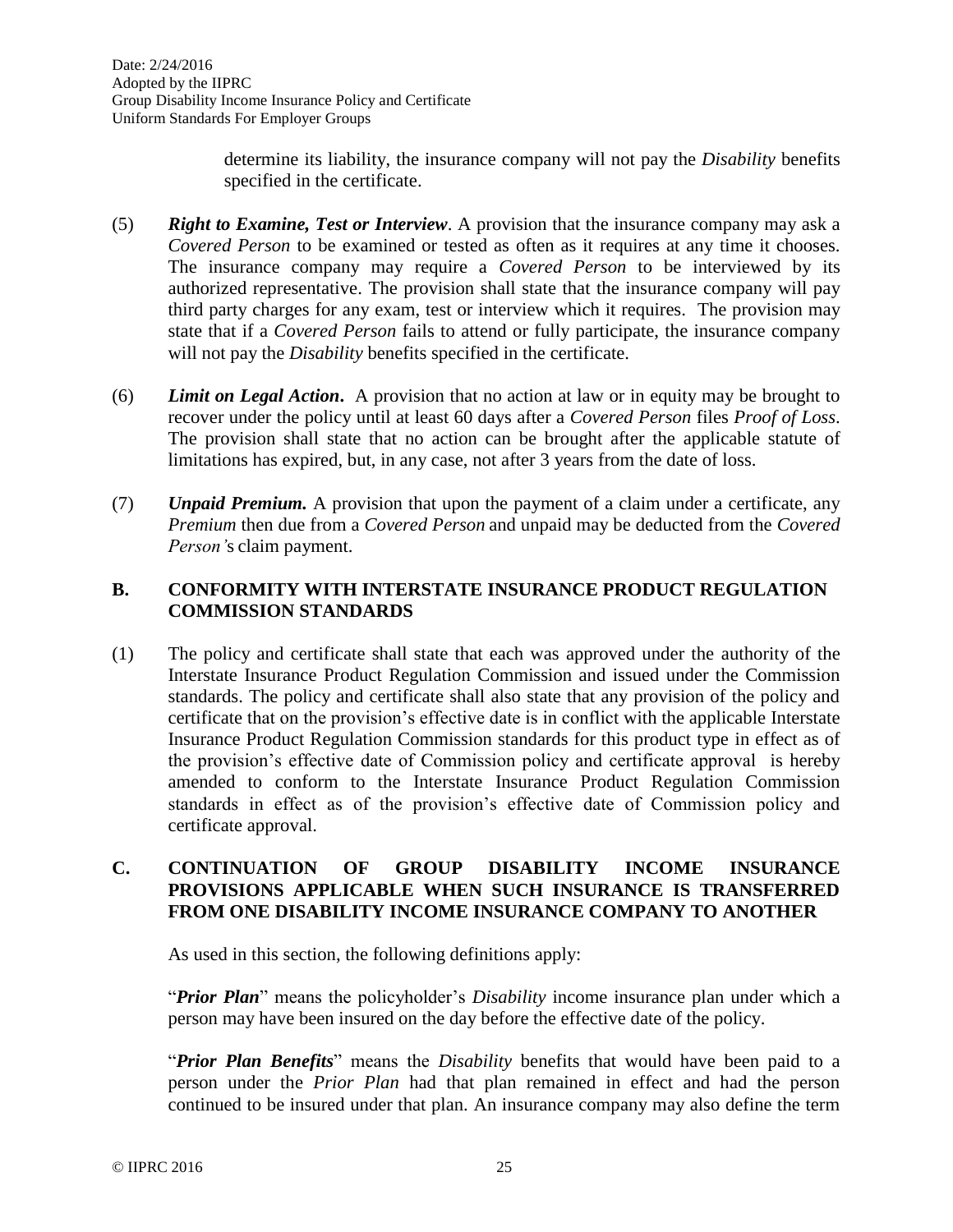to include the policyholder sponsored individual disability income insurance policies under which a person may have been insured on the day before the effective date of the policy.

- (1) The policy may but the certificate shall include the following provisions:
	- (a) Continuity of Coverage
		- i) If a person was covered under the *Prior Plan* on the day before the effective date of the policy, that person will be a *Covered Person* under the policy provided that on the policy's effective date such person is *Actively at Work* in an eligible class and meets any other eligibility requirements of the policy.
		- ii) If a person was covered under the *Prior Plan* on the day before the effective date of the policy, but on the policy's effective date is not *Actively at Work* due to *Disability,* such person will not be eligible to be insured under the policy. However, such person will be covered under the policy for *Prior Plan Benefits* until the earlier of:
			- A. The date the person returns to *Active Work*; or
			- B. The end of any continuation or extension period under the *Prior Plan*.
		- iii) If a person was covered under the *Prior plan* on the day before the effective date of the policy, but on the policy's effective date is not *Actively at Work* due to reasons other than *Disability,* and would otherwise be eligible to become insured under the policy*,* such person will be covered under the policy for *Prior Plan Benefits* until the earliest of:
			- A. The date the person returns to *Active Work*;
			- B. The end of any continuation or extension period under the *Prior Plan*; or
			- C. The date coverage ends under the provisions of the policy.
		- iv) Any benefits payable under the conditions described above will be:
			- A. Paid by the insurance company as if the *Prior Plan* had remained in effect; and
			- B. Will be reduced by any benefits paid or payable by the *Prior Plan*.
- (2) The policy or certificate may include the following provisions: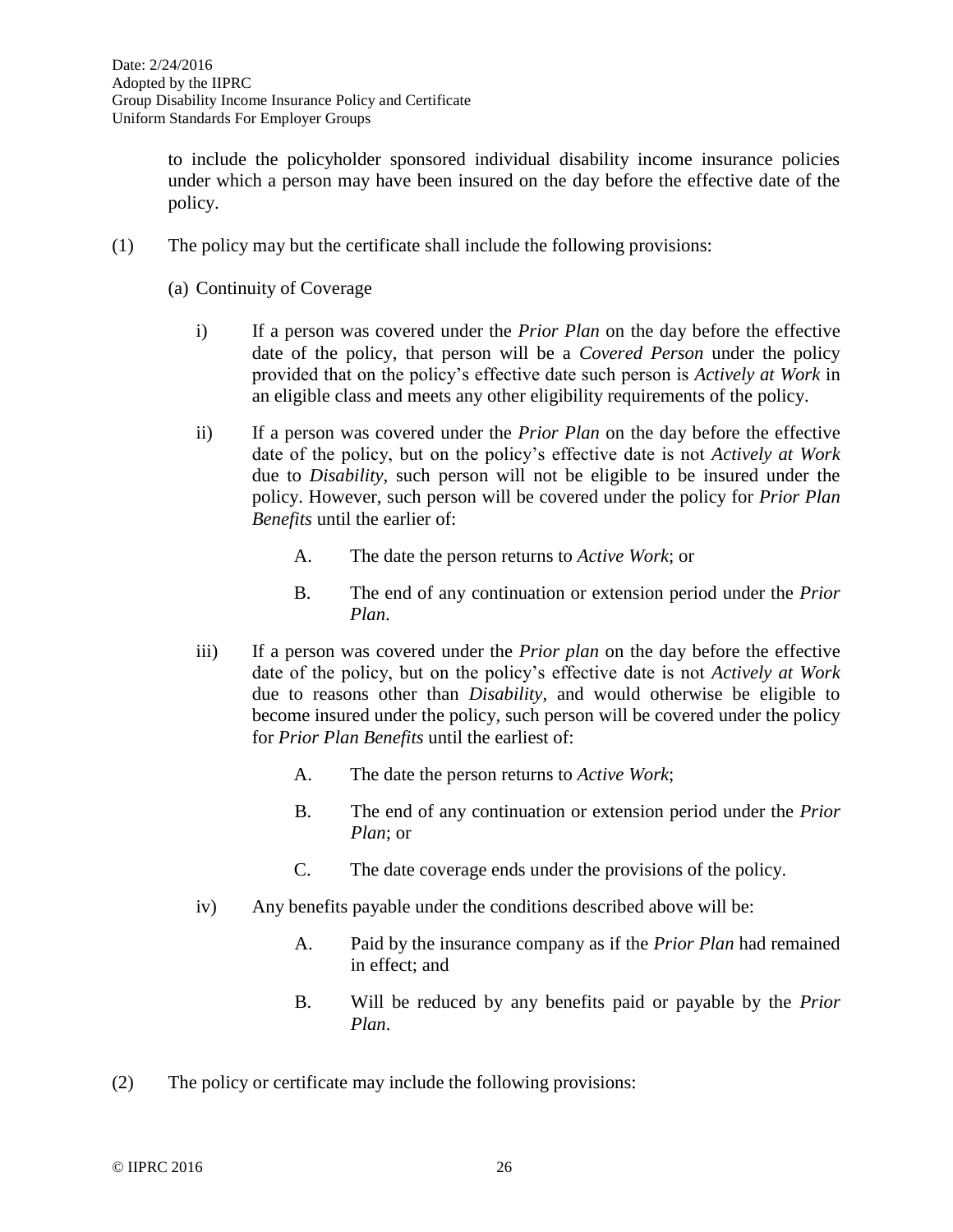## (a) Credit for *Preexisting Conditions* Limitations

The benefits payable under the policy for *Disability* due to a *Preexisting Condition* are limited or excluded unless a *Covered Person* transferring from a *Prior Plan* meets certain requirements*.* For any *Disability* which would be limited or excluded during the time period to which a *Preexisting Condition* limitation or exclusion applies, the insurance company will credit the *Covered Person* for time periods which were met under the *Prior Plan* by providing the lesser of:

- i) The policy's benefits without the *Preexisting Conditions* provision; or
- ii) The *Prior Plan's Benefits* (applying the *Prior Plan's Preexisting Conditions* provision, if any) just as if the *Prior Plan* had remained in effect.

If the *Covered Person* is not eligible for *Prior Plan Benefits* or the policy's benefits, no benefit will be paid.

This credit will not apply to persons who were insured under individual *Disability*  income insurance policies under the *Prior Plan*, unless such persons provide proof that the individual insurance policy was terminated.

(b) Credit for an *Elimination Period*

For transferred persons who become *Covered Persons* on the effective date of the policy, any time used to satisfy an *Elimination Period* under the *Prior plan* will be credited toward the satisfaction of an *Elimination Period* under the policy, if any. This credit will not apply to persons who were insured under individual *Disability* income insurance policies under the *Prior Plan.*

(c) Credit for *Recurrent Disabilities*

If a *Covered Person* received *Disability* benefits under the *Prior Plan*, and becomes *Disabled* again while insured under the policy, the definition of *Recurrent Disabilities* will be applied just as though the policy had been in effect since the date the *Covered Person* first became *Disabled*. This credit will not apply to persons who were insured under individual *Disability* income insurance policies under the *Prior Plan*.

(d) Credit for the Certificate Incontestability Period

With respect to the amount of coverage under this policy equal to the amount that was in force under a *Prior Plan*, the time insured under the *Prior Plan* for such coverage will be credited toward the incontestability period applicable to such coverage, as specified in the Certificate Incontestability Provision of the certificate.

(e) Late Enrollment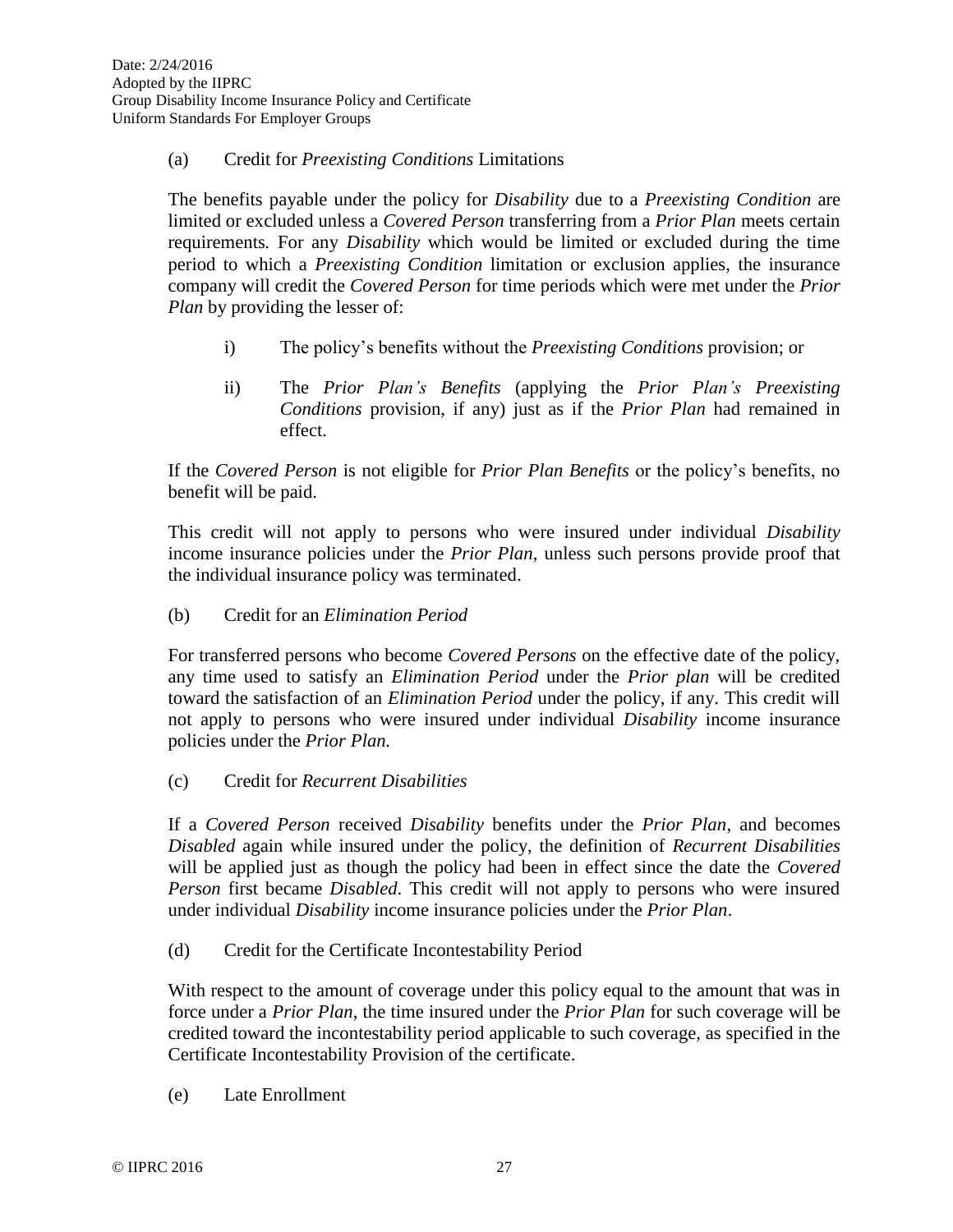If a person was eligible for coverage under the *Prior Plan* for more than a specified number of days, such as 31 days, but did not enroll for coverage under such *Prior Plan*, and such person wants to be covered under the policy, the person must submit a written application along with the required evidence of insurability satisfactory to the insurance company within 31 days of the effective date of the policy. The person will become a *Covered Person* under the policy on the later of date the persons satisfies all applicable eligibility requirements or the date the insurance company approves the evidence of insurability required for coverage.

## **D.** *CONTRIBUTIONS*

(1) The policy shall include a provision stating that, with regard to *Contributory Insurance,* the maximum amount that a *Covered Person* may be required to contribute to the cost of such insurance shall not exceed the *Premium* charged for the amounts of such insurance.

#### **E. DATA NEEDED**

- (1) The policy shall include a provision requiring the policyholder to provide the insurance company with all the data needed to compute *Premiums* and administer the terms of the policy.
- (2) The provision shall give the insurance company the right to examine the policyholder insurance data at any time.
- (3) The provision shall state that if the insurance company or the policyholder makes a clerical error in keeping the data, the *Premiums* and/or benefits will be adjusted according to the correct data. An error will not end insurance validly in effect, nor will it continue insurance validly ended.

## **F. ELIGIBILITY PROVISIONS**

The policy may or may not include the Eligibility provisions described below; if the policy does not, the certificate shall include the applicable Eligibility provisions. If a certificate is issued on a named basis, the certificate shall include the date a *Covered Person's* insurance will end. If a certificate will be issued on a no-name basis, the certificate shall include the Eligibility provisions described below.

- (1) The policy or certificate, as applicable, shall contain eligibility provisions describing the eligibility requirements applicable to *Covered Persons* under the policy, including, but not limited to:
	- (a) *Eligible Classes*. The provision shall describe the eligible classes for *Covered Persons*;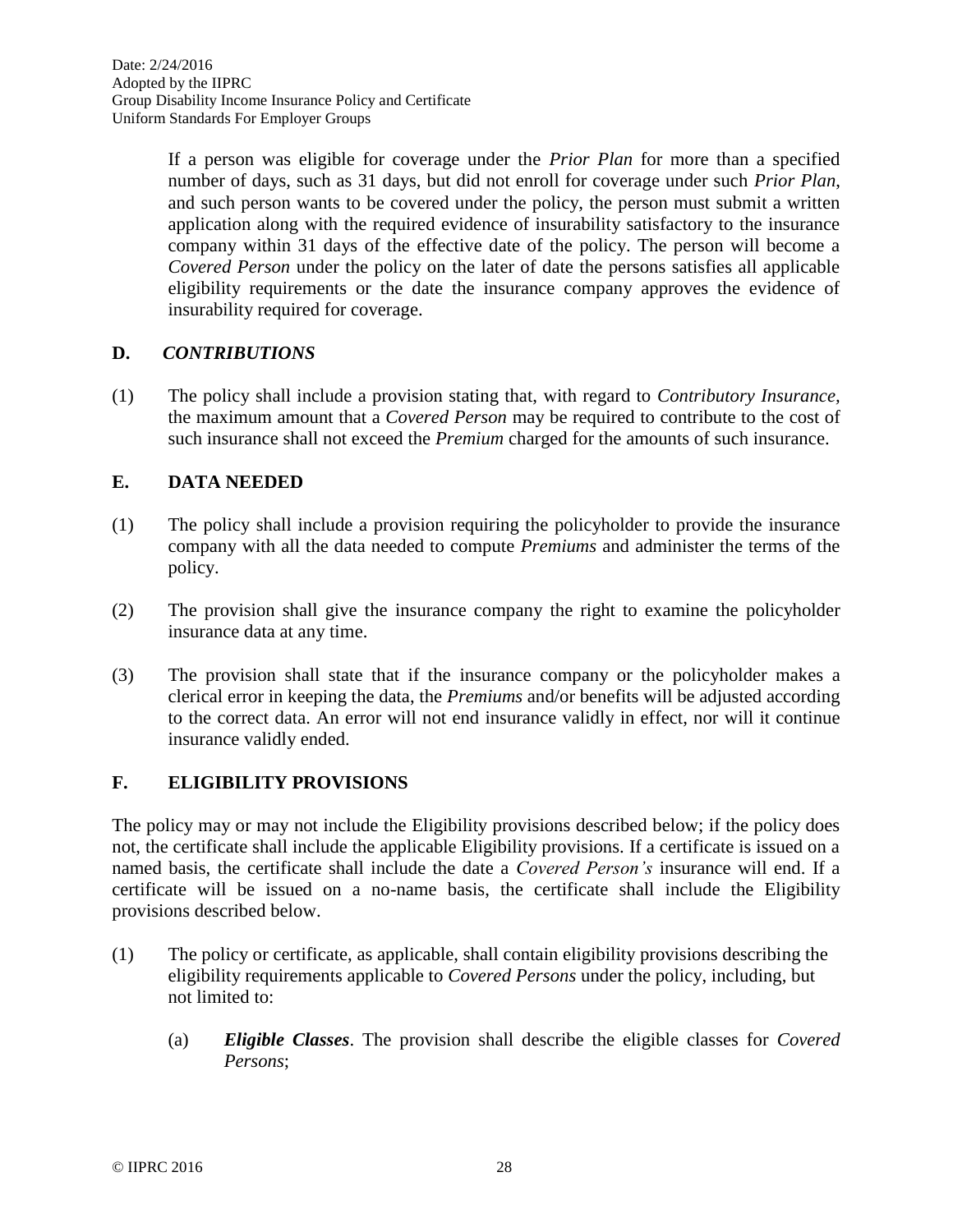- (b) *Date Persons Are Eligible for Insurance*. The provision shall describe how this date is determined and specify any waiting period requirements. The waiting period may be defined as a period of continuous membership in an eligible class that a person must wait before the person becomes eligible for insurance (such as 30 days). The period begins on the date the person enters an eligible class and ends on the date the person completes the waiting period. The provision may describe requirements for situations where the person was previously employed with the policyholder;
- (c) *Enrollment Process.* The provision shall specify the process required for enrolling for *Contributory Insurance* if such insurance is included under the policy. Eligible persons may be required to complete an *Enrollment Form.* Previous *Enrollment Forms* obtained by the policyholder may be accepted by the insurance company. The provision shall also specify if evidence of insurability satisfactory to the insurance company is required and these requirements will be described in the evidence of insurability provision. The provision may also state that the person will be required to authorize payroll deductions for such insurance;
- (d) *Date A Person's Insurance Takes Effect*. The provision shall describe the rules for the date a *Covered Person's Noncontributory* and/ or *Contributory* insurance takes effect, as applicable. The cover page or first page, or specifications page, of the policy or certificate shall specify which insurance benefits are *Contributory* and which are *Noncontributory.* The provision may state that:
	- (i) If the *Covered Person* is not *Actively at Work* on the date insurance would otherwise take effect, insurance will take effect on the day he resumes *Active Work*. If so stated, the provision shall also state that if the day insurance would normally take effect is not a regular scheduled work day for the *Covered Person,* insurance will take effect on that day if the *Covered Person* is able to do his or her *Regular Job* on that day; or
	- (ii) If evidence of insurability satisfactory to the insurance company was required for a *Covered Person's* insurance amount, such amount shall take effect on the later of the date the *Covered Person* satisfies all applicable eligibility requirements or the date the insurance company approves the evidence of insurability required for such amount; and
- (e) *Date A Covered Person's Insurance Ends*. The provision shall describe how and when insurance may end for a *Covered Person*. The provisions shall also state that if the policy ends, this shall not affect a claim otherwise payable under the certificate.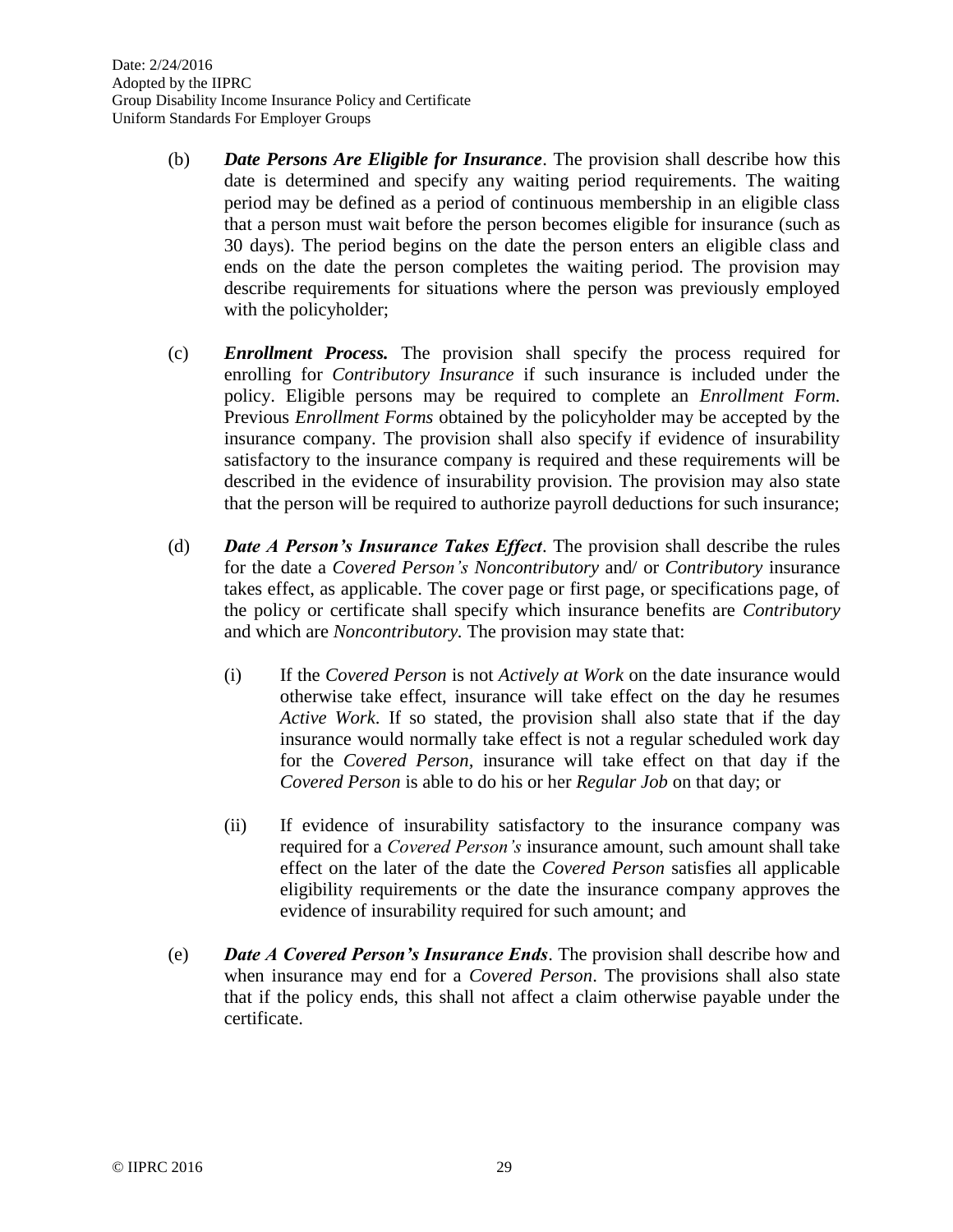#### **G. ENTIRE CONTRACT**

- (1) *Policy Entire Contract Provision.* The provision shall state that the policy, the policyholder's application, the certificates, and any riders, endorsements or amendments to the policy and to the certificates shall constitute the entire contract. No document may be included by reference.
- (2) *Certificate Entire Contract Provision*. The provision shall state that the insurance for *Covered Persons* is provided under a contract of group insurance with the policyholder, and that the entire contract with the policyholder includes the policy, the policyholder's application, the certificates, statement of insurability, and any riders, amendments or endorsements to the policy and to the certificates. No document may be included by reference.

#### **H. EFFECTIVE DATE OF THE POLICY**

- (1) The policy shall include a provision stating when the policy will take effect.
- (2) If the policy is issued as a replacement of a policy previously issued by the insurance company to the policyholder, the provision shall state the fact of the replacement, as well as the policy number and effective date of such previously issued policy.

#### **I. EVIDENCE OF INSURABILITY**

- (1) The certificate shall include a provision describing the evidence of insurability requirements, if any. If evidence of insurability will be required, the provision shall identify the applicable evidence requirements, such as those:
	- (a) Specified in the respective eligibility provisions;
	- (b) For amounts for a *Covered Person* exceeding a specified amount (such as \$5,000 of monthly income for *Employees*);
	- (c) For increases in amounts that exceed a specified amount; and
	- (d) For *Contributory* amounts if a *Covered Person* was hospitalized within a specified period (such as 90 days) preceding the date the person enrolled for coverage or applied for an increase in coverage.
- (2) The cost of providing such evidence shall be borne by the insurance company.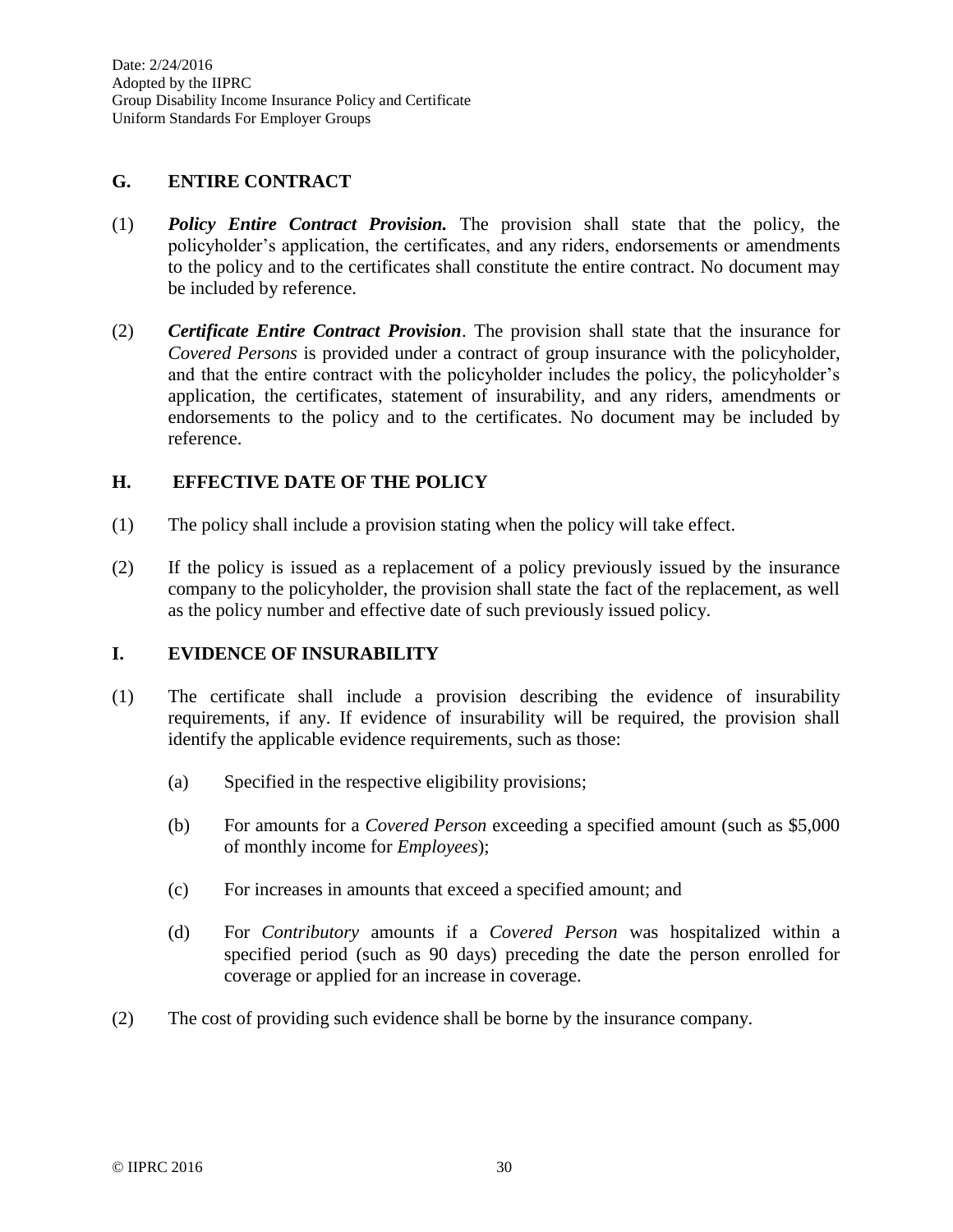Date: 2/24/2016 Adopted by the IIPRC Group Disability Income Insurance Policy and Certificate Uniform Standards For Employer Groups

### **J. GRACE PERIOD**

- (1) The policy shall include a grace period provision and describe the conditions of the provision.
	- (a) The provision shall state that each *Premium* due after the effective date of the policy may be paid up to a specified period not less than 31 days after its *Premium* due date (the "grace period");
	- (b) The provision shall state that the insurance provided under the policy shall stay in effect during the grace period, unless the policyholder has given the insurance company advance written notice of intent to end insurance under the policy in accordance with the terms of the policy;
	- (c) The provision shall state that if the *Premium* is not paid by the due date, the insurance company shall give written notification to the policyholder that if the *Premium* is not paid by the end of the grace period, the policy will end on the last day of the grace period. If the insurance company fails to give such written notice, the insurance provided under the policy will continue in effect until the date such notice is given;
	- (d) The provision shall state that the policyholder shall be liable to the insurance company for the payment of a pro rata *Premium* for the time the policy was in force during such grace period;
	- (e) The provision shall state that if the policyholder replaces the policy with another group policy but does not give the insurance company written notice of intent to end the policy, the grace period provisions of the policy and certificate will apply;
	- (f) The policy shall state that *Premiums* shall be paid for any grace period, any extension of such period, and any period for which insurance under this policy was in effect and *Premium* was not paid; and
	- (g) If the *Covered Person* is paying *Premiums* directly to the insurance company, the grace period provision shall be included in the certificate.
- (2) The provision may allow that at the request of the policyholder, the insurance company may extend the grace period by giving written notice of such intent to the policyholder. Such notice shall specify the date the policy will end if the *Premium* remains unpaid.

# **K. INCONTESTABILITY**

(1) The policy shall include an incontestability provision for statements made by the policyholder and the certificate shall include an incontestability provision for statements made by *Covered Persons.*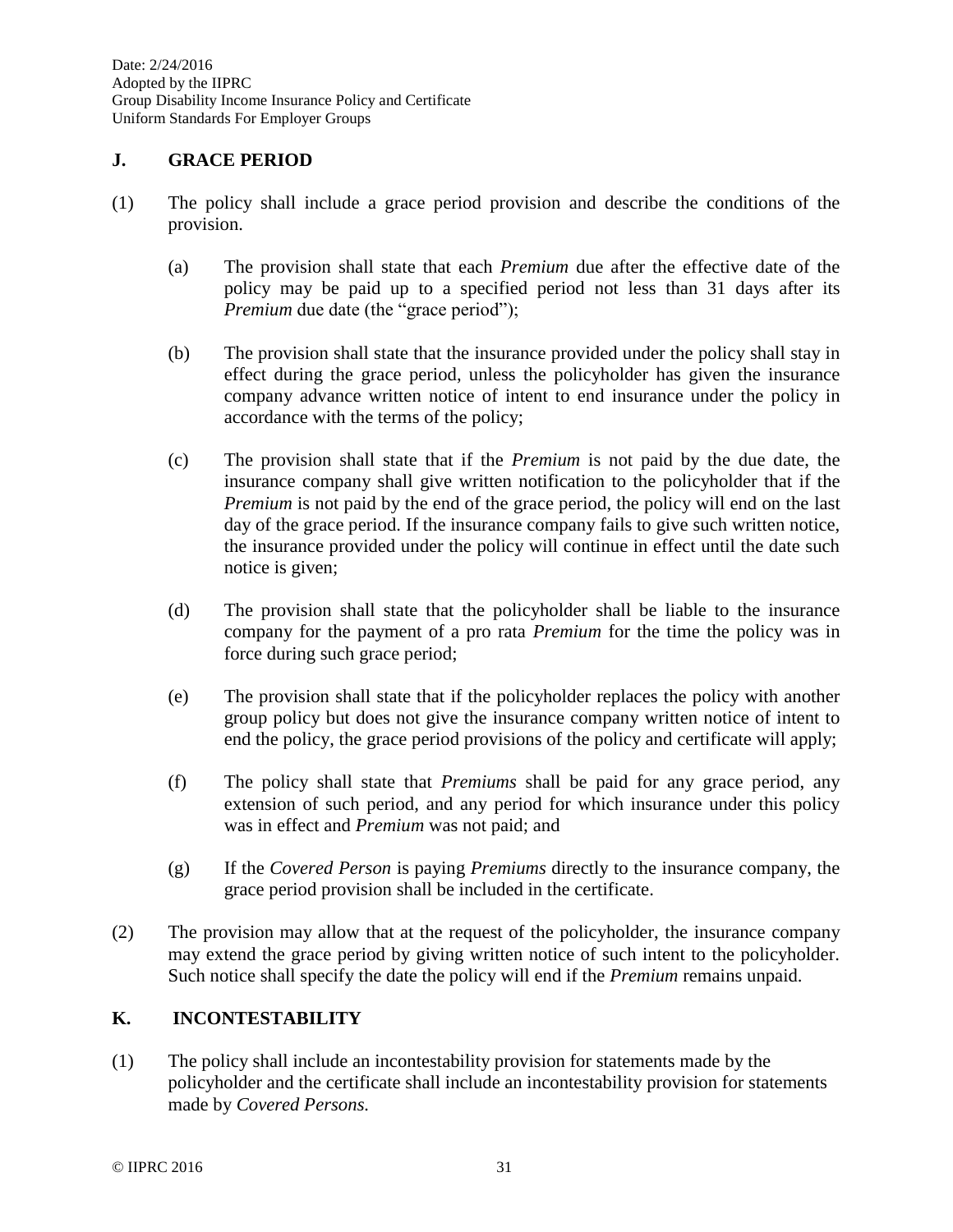- (a) *Policy Incontestability Provision.* The provision shall state that:
	- (i) Any statement made by the policyholder shall be considered a representation and not a warranty;
	- (ii) The insurance company shall not use such statements to avoid insurance, reduce benefits or defend a claim unless it is included in a written application which has been made a part of the policy;
	- (iii) The insurance company shall not use such statement to contest disability income insurance after it has been in force for two years from its effective date, or date of last reinstatement, if applicable. However, fraud in the procurement of the policy may be contestable when permitted by applicable law in the state where the policy is delivered or issued for delivery; and
	- (iv) The statement on which the contest is based shall be material to the risk accepted or the hazard assumed by the insurance company; and
- (b) *Certificate Incontestability Provision.* The provision shall state that:
	- (i) Any statement made by a *Covered Person* shall be considered a representation and not a warranty;
	- (ii) The insurance company shall not use such statements to avoid insurance, reduce benefits or defend a claim unless it is included in a written statement of insurability which has been signed by the *Covered Person* and a copy of such statement of insurability has been given to the *Covered Person* or to the *Covered Person's Eligible Survivor* or personal representative, as applicable;
	- (iii) The insurance company shall not use a *Covered Person's* statement which relates to insurability to contest disability income insurance, after it has been in force for two years during the *Covered Person's* life. In addition, the insurance company will not use such statement to contest an increase or benefit addition to such insurance, or reinstatement of insurance, if applicable, after the increase, benefit or reinstatement, as applicable, has been in force for two years during the *Covered Person's* life. However, fraud in the procurement of coverage under the policy may be contestable when permitted by applicable law in the state where the certificate is delivered or issued for delivery; and
	- (iv) The statement on which the contest is based shall be material to the risk accepted or the hazard assumed by the insurance company.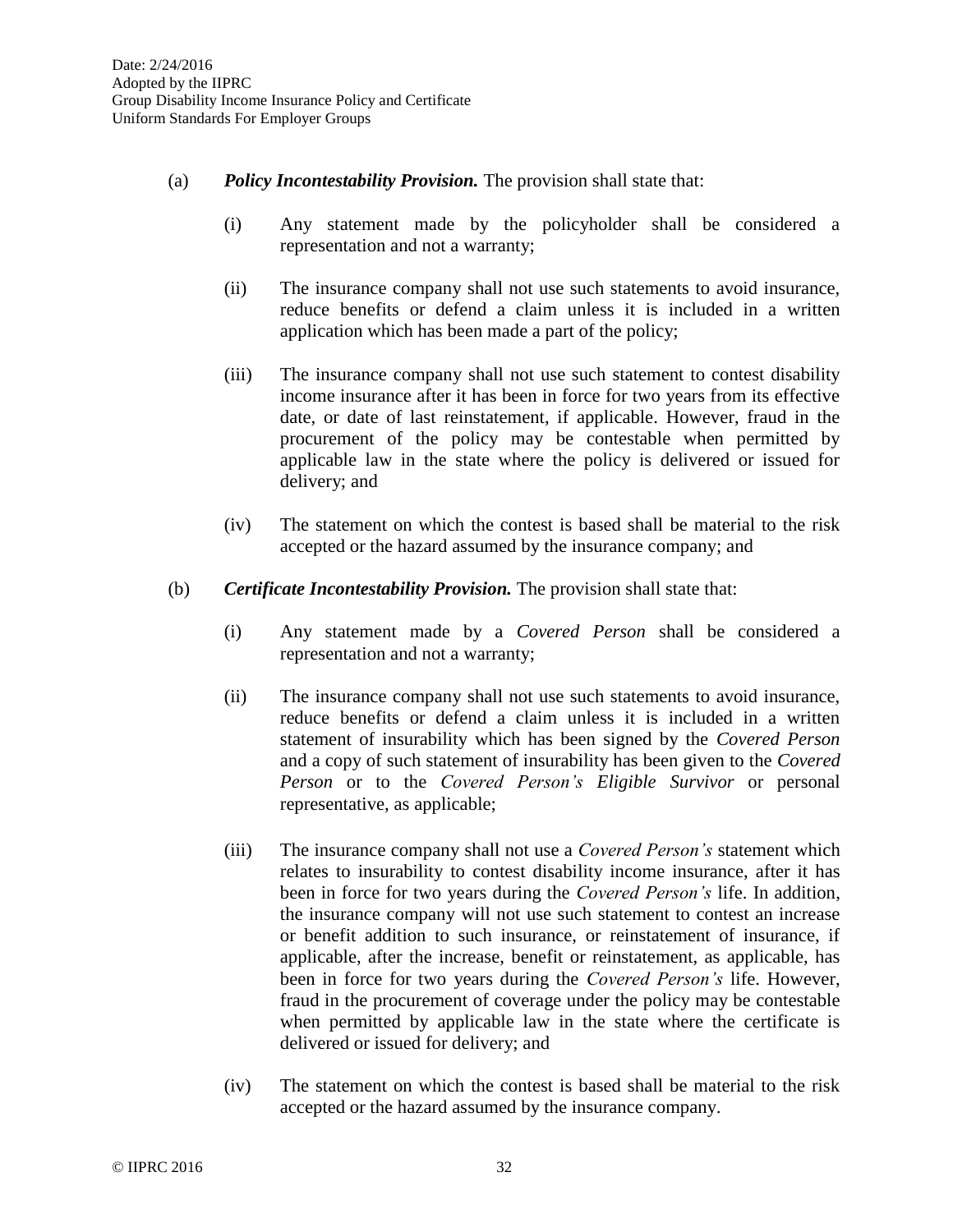## **L. MISSTATEMENT OF A COVERED PERSON'S AGE**

(1) The certificate shall include a provision for misstatement of a *Covered Person's* age stating that the correct age shall be used to determine if insurance is in effect and, as appropriate, adjust the *Premium* and/or benefits. The insurance company may terminate coverage and refund *Premiums* if the correct age at the time of issue is outside the issue age ranges for the plan in question.

## **M. PARTICIPATING POLICY**

- (1) The policy shall include a provision stating whether the policy is participating or nonparticipating. If the policy is participating in the divisible surplus of the insurance company, then the following shall apply:
	- (a) The conditions of the participation shall be included in the policy;
	- (b) The policy shall provide that the insurance company shall annually ascertain and apportion any divisible surplus, beginning not later than the third year;
	- (c) The policy shall provide that the policyholder may receive any dividend payment in cash or as a reduction in *Premium* payments. Other dividend options may be provided in the policy;
	- (d) Any dividend or cash payments shall be based on the actual experience of the policyholder, or of a class of policyholders, or a combination of such experience. Such amounts shall also be based upon an objective formula which is set forth explicitly in writing, is actuarially sound, is uniformly applied and is approved by the insurance company's board of directors.
	- (e) Any dividend or cash payments may be applied to reduce the policyholder's part of the cost of the policy, except that the excess, if any, of the *Covered Person's* aggregate *Contributions* for coverage under the policy over the net cost of coverage shall be applied by the policyholder for the sole benefit of the *Covered Persons*.
	- (f) The policy shall provide for an automatic dividend option if more than one dividend option is provided. If the policy provides for more than one dividend option, the policy shall identify the automatic option;
	- (g) Any additional supplemental benefits attached to a participating policy, whether or not considered in determining surplus earnings, may not be specially labeled or described as non-participating; and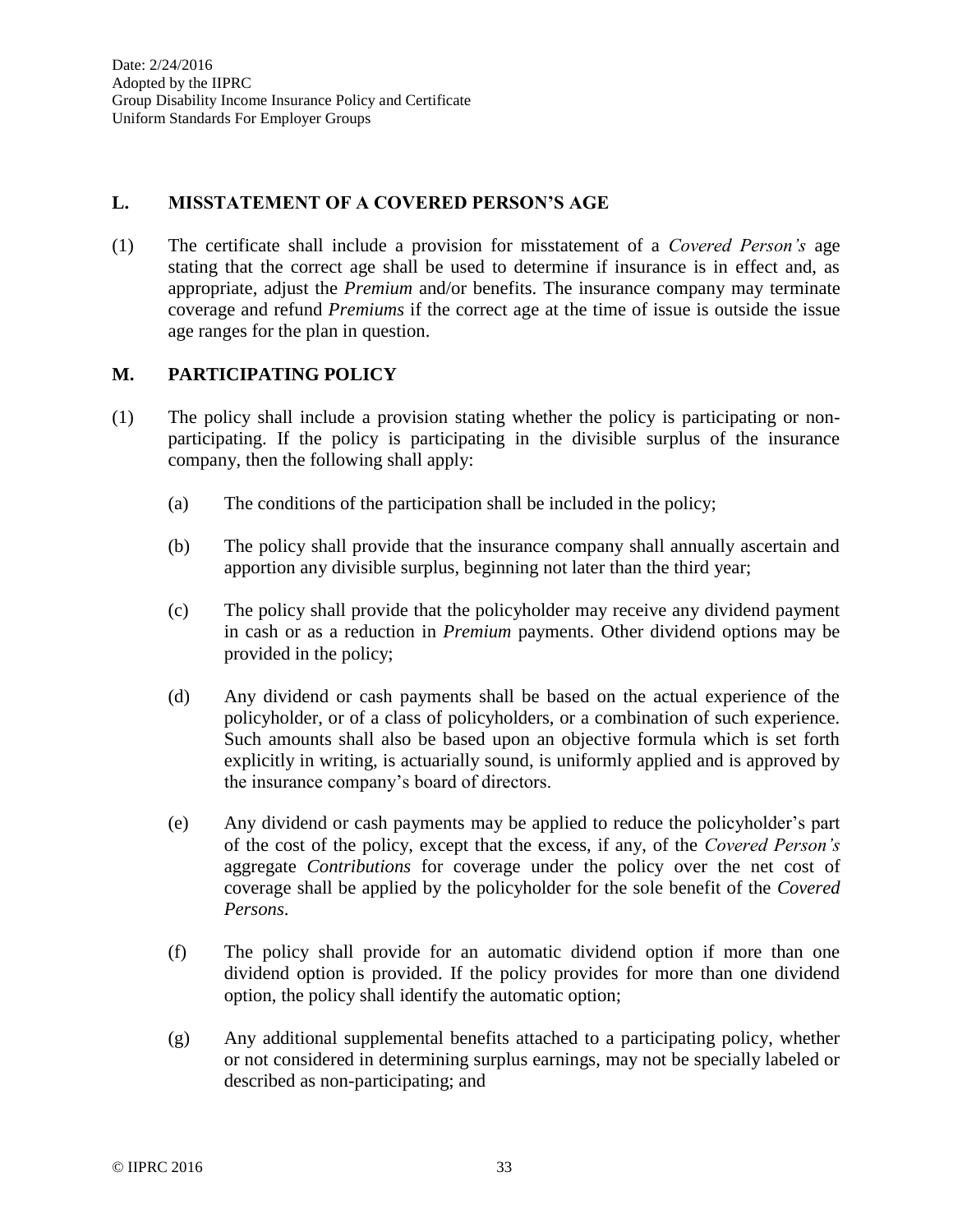(h) The policy shall state that any dividend accumulations and the cash value of any paid up dividend additions shall be paid to the policyholder when the policy ends.

## **N. PAYMENT OF** *PREMIUM*

- (1) The policy shall contain provisions specifying the requirements for payment of *Premium*, including:
	- (a) A provision stating that the policy is issued in return for the payment by the policyholder of required *Premiums* in United States dollars;
	- (b) A provision specifying where *Premium* payments are to be sent, such as to the home office of the insurance company or to a designated administrative office or address;
	- (c) A provision stating that the first *Premium* is due on and shall be paid by the policy's effective date, or by the end of a specified policy period;
	- (d) A provision specifying the *Premium* mode and due dates for later *Premiums*, such as monthly, quarterly, semi-annually or annually in advance, or in arrears, as applicable;
	- (e) A provision stating that the *Premium* due on any *Premium* due date is determined by the total amount of insurance provided by the policy on such date, multiplied by the appropriate *Premium* rate(s) which are in effect subject to any *Premium* adjustment, if applicable;
	- (f) A provision stating that the insurance company may use any reasonable method to compute *Premiums* due under the policy;
	- (g) A provision stating how *Premium* will be computed for changes in insurance. For example, for a monthly *Premium* due date, if insurance takes effect after the first of the month, *Premium* may be charged from the first day of the next month;
	- (h) A provision specifying the insurance company's right to change *Premium* rates for changes which materially affect the risk assumed for the insurance provided under the policy, such as:
		- (i) When the policy is changed by a rider, endorsement or amendment;
		- (ii) When a class of eligible persons is added to or deleted from the policy for any reason, including corporate restructuring, acquisitions, spin-off or similar situations;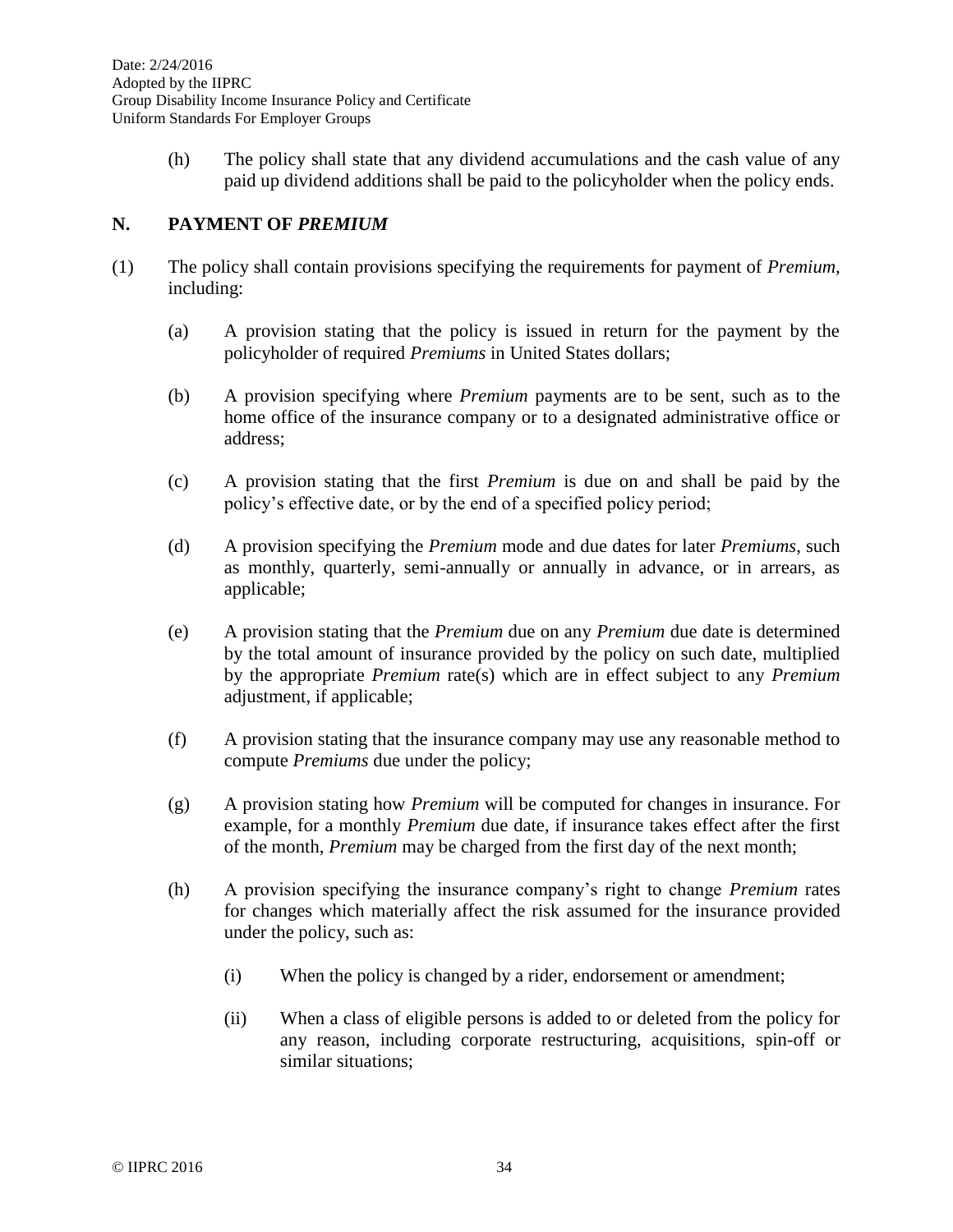- (iii) When a policyholder's subsidiary, affiliate, division, branch or other similar entity is added to or deleted from the policy for any reason, including corporate restructuring, acquisitions, spin-off or similar situations;
- (iv) There is a significant change in the geographic distribution of *Covered Persons;*
- (v) When applicable law or Interstate Insurance Product Regulation Commission standard requires a change in:
	- (A) The insurance provided by the policy; and/or
	- (B) The class of persons eligible under the policy; or
- (vi) When a *Premium* due date coincides with or next follows:
	- (A) A change greater than a specified percentage in the number of *Covered Persons* , such as 20%, since the later of the policy effective date and the last date *Premium* rates were changed; or
	- (B) A change greater than a specified percentage (such as 20%) in the amount of insurance provided under the policy since the later of the policy effective date and the last date *Premium* rates were changed; and
- (i) The policy may include any other payment of *Premium* provisions approved by the Interstate Insurance Product Regulation Commission.
- (2) The provision may also allow the insurance company to change *Premium* rates:
	- (a) On any date on or after the first *Policy Anniversary*, unless there is a specified rate guarantee included in the policy. If the provision allows the insurance company to change *Premium* rates on any date on or after the first *Policy Anniversary*, the provision shall provide that if the insurance company changes *Premium* rates, the insurance company shall give written notice to the policyholder of at least 31 days in advance of such change; and
	- (b) On any other date agreed to by the insurance company and the policyholder.
- (3) The provision shall state that new *Premium* rates will apply only to *Premiums* due on or after the rate change takes effect.
- (4) If no *Premium* is due for a *Covered Person* who is entitled to receive group *Disability* income benefits under the certificate, the provision shall so state.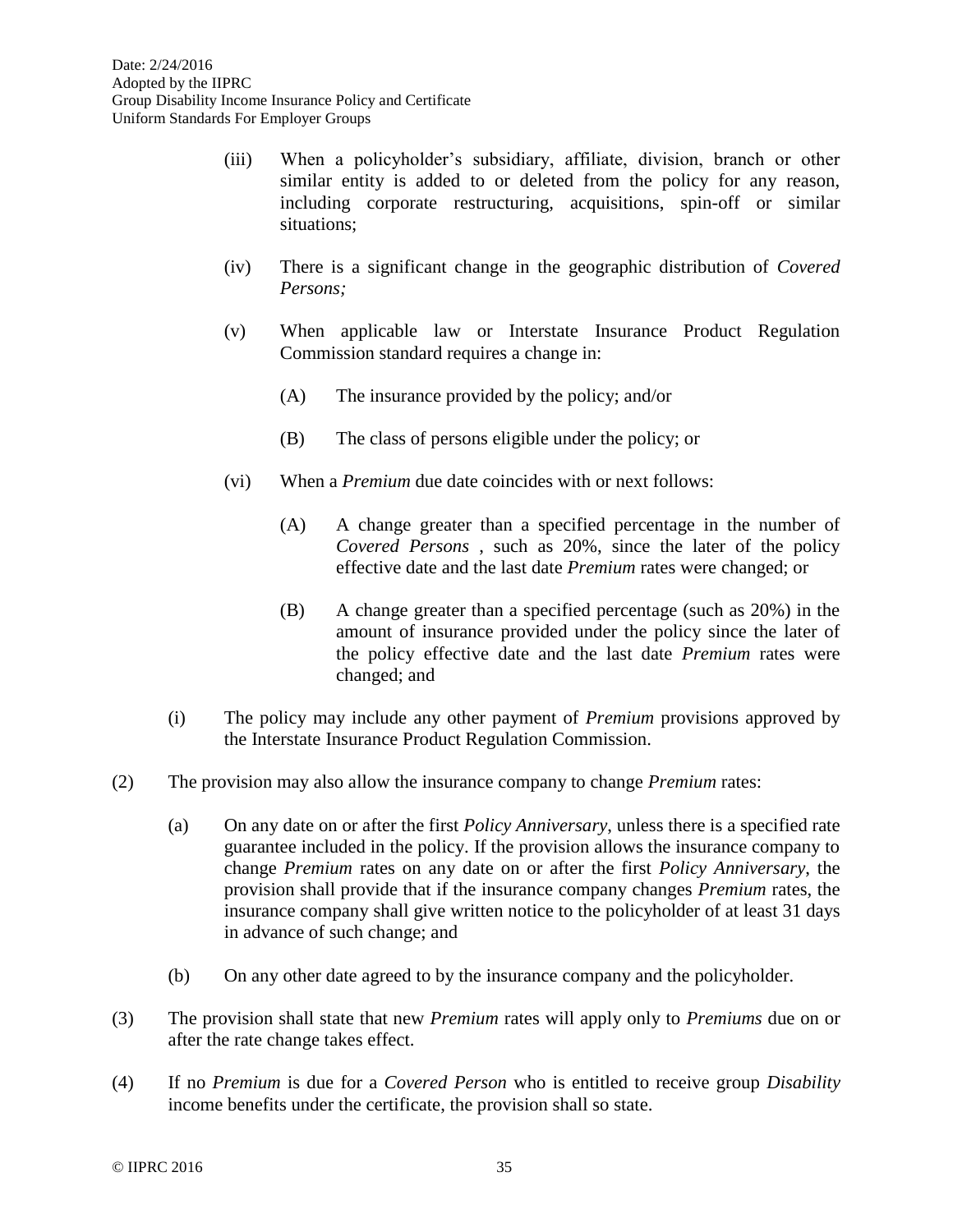## **O. REQUIRED** *TOTAL DISABILITY* **BENEFIT**

(1) A *Disability* income policy or certificate shall provide a benefit for at least *Total Disability*. *Disability* income certificates providing benefits only for *Partial, Residual* or *Presumptive Disabilities* or any disabilities less than *Total Disability* shall not be approved by the Interstate Insurance Product Regulation Commission. At the insurance company's option, a *Disability* income policy or certificate may or may not provide coverage for *Disabilities* in addition to a required benefit for *Total Disability*.

### **P. SUSPENSION OF COVERAGE WHILE IN MILITARY SERVICE**

(1) If the certificate does not provide for continuation of insurance when a *Covered Person* enters military service, the certificate shall state that if a *Covered Person* enters military service, the *Covered Person* shall be entitled to have their coverage suspended and reinstated in accordance with the requirements of the federal Uniformed Services Employment and Reemployment Rights Act (USERRA) of 1994, as amended.

## **Q. TERMINATION OF INSURANCE UNDER THE POLICY**

- (1) The policy shall include a provision stating how and when insurance may end under the policy.
	- (a) The provision may state that the policyholder may end the policy by giving a specified period of at least 31 days of advance written notice to the insurance company. In this case, the policy shall end on the later of:
		- (i) The date stated in the written notice; or
		- (ii) The date the insurance company receives the notice;
	- (b) The provision may state that the insurance company may end the policy for specified reasons, including:
		- (i) On the date *Premium* is not paid when due, subject to the grace period provisions of the policy;
		- (ii) On any *Premium* due date, by giving the policyholder a specified period of at least 31 days advance written notice if less than:
			- (A) A specified percentage (such as 75%) of persons eligible under the policy are insured for *Contributory Insurance*;
			- (B) 100% of persons eligible under the policy are insured for *Noncontributory Insurance*; or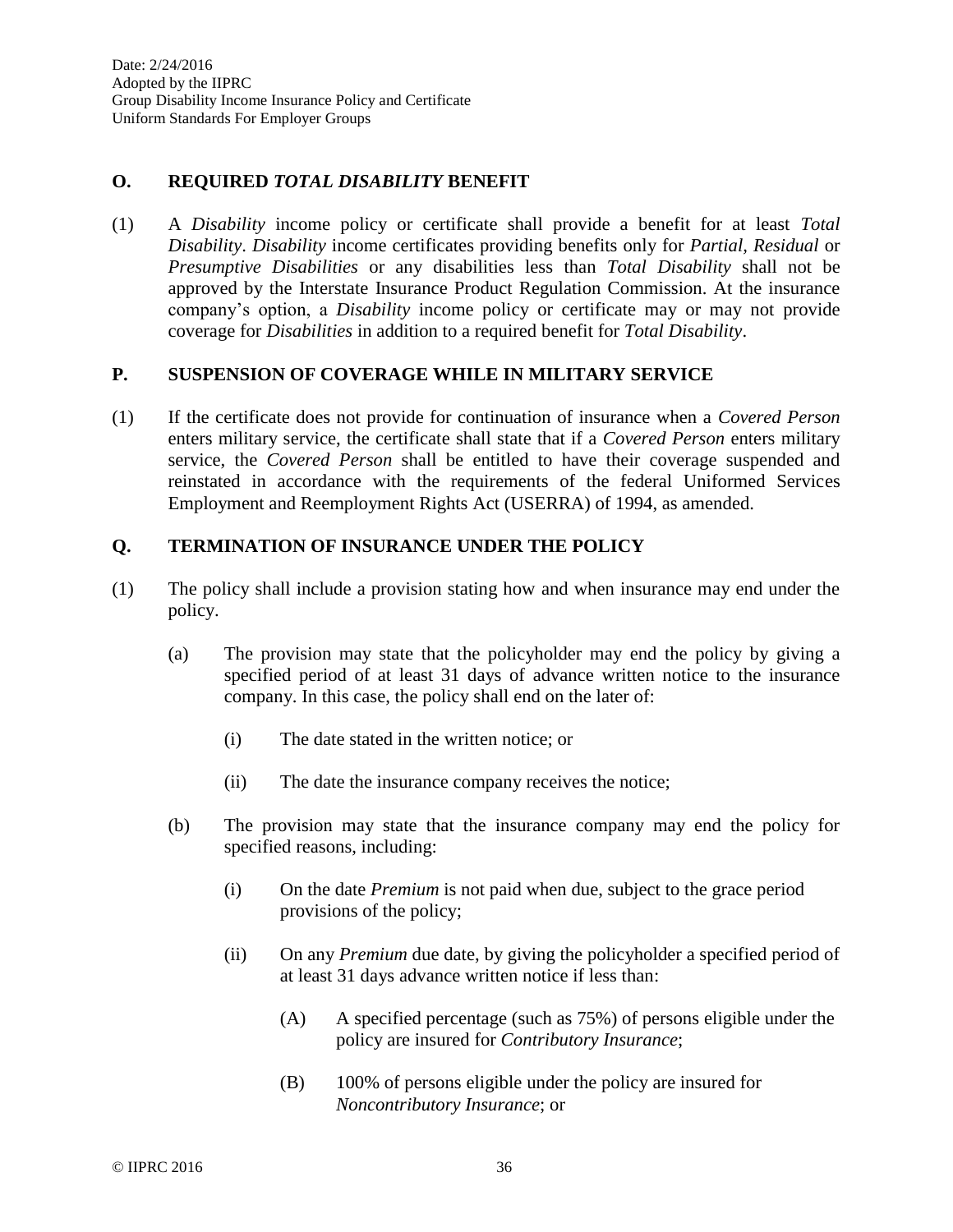- (C) A specified number of *Covered Persons* (such as 100) are insured under the policy;
- (iii) Upon a determination that there is a significant change in the group size, or the occupations or ages of the eligible *Covered Persons* as a result of a corporate transaction such as a merger, divestiture, acquisition, sale or reorganization of the policyholder and/or its *Employees*;
- (iv) On any *Premium* due date, by giving the policyholder a specified period (such as 31 days) of advance written notice if the policyholder fails to provide information on a timely basis or perform any obligations required by this policy and applicable law; and
- (v) On any *Policy Anniversary*, except during any rate guarantee period, by giving the policyholder a specified period (such as 31 days) of advance written notice; and
- (2) The provision shall state that if the policy ends, written notice of this shall be given to all *Covered Persons* as soon as reasonably possible. This provision shall specify whether the insurance company or policyholder is responsible for giving notice.
- (3) The provision shall state that if the policy ends, all *Premiums* due shall be paid.
- (4) The provision shall state that if the insurance company accepts *Premium* after the date the policy ends, such acceptance shall not act to reinstate the policy. The insurance company shall refund any unearned *Premium* as soon as reasonably possible, but in no event later than 30 days following receipt of the unearned *Premium.* Delayed refund of any unearned *Premium* shall be subject to simple interest at the rate of 10% per year beginning with the 31st day after receipt of the unearned *Premium* and ending on the day the *Premium* refund is issued.

# **§ 5.** *REHABILITATION* **PROVISIONS**

# **A. TYPES OF** *REHABILITATION*

- (1) A certificate may include a *Rehabilitation* provision. If included, the provision may include vocational *Rehabilitation*, medical *Rehabilitation*, or both. Services offered by or through the insurance company may include, but are not limited to:
	- (a) Assistance in designing a viable *Rehabilitation* plan;
	- (b) Coordination of physical and medical *Rehabilitation* services;
	- (c) Financial and business planning assistance;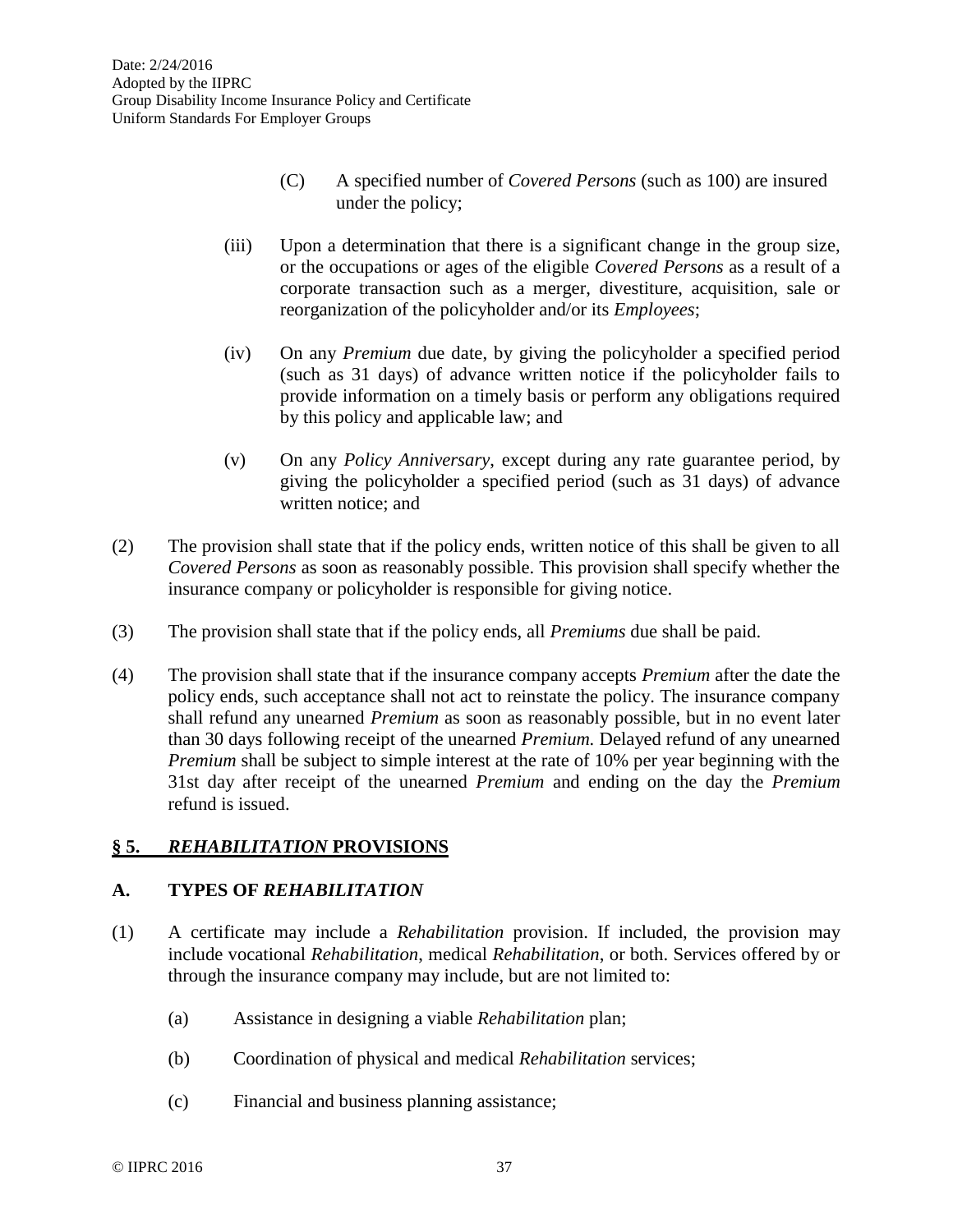- (d) Vocational evaluation and transferable skills analyses;
- (e) Career counseling and retraining;
- (f) Labor market surveys and job placement services; and /or
- (g) Evaluation of necessary worksite modifications and adaptive or durable medical equipment.

### **B.** *REHABILITATION* **PROVISIONS IN THE CERTIFICATE**

- (1) If the certificate includes a *Rehabilitation* provision, the following *Rehabilitation* provisions apply:
	- (a) The certificate shall specify which *Rehabilitation* services are offered by or through the insurance company;
	- (b) The certificate may state the extent to which the insurance company is paying the expenses associated with a *Rehabilitation* plan in which a *Covered Person* is participating. If the insurance company requires the *Covered Person* to pay expenses associated with a *Rehabilitation* plan other than ancillary, de minimis expenses such as mileage, internet access or meals, the *Covered Person's* participation in the *Rehabilitation* plan shall be voluntary;
	- (c) The certificate may state that the insurance company may also provide additional inducements to encourage participation in a plan. For example, it may increase the basic benefit payment for the duration during which a *Covered Person* is participating in a *Rehabilitation* plan, or it may agree to continue payments for a time even after a *Covered Person* has recovered if the *Covered Person* has not yet found work;
	- (d) The certificate shall state that nonparticipation in a *Rehabilitation* plan shall not affect the insurance company's determination of whether a *Covered Person* is *Disabled.* However, unless the insurance company requires the *Covered Person* to pay expenses associated with a *Rehabilitation* as described in (b) above, an insurance company may include a provision indicating that failure to participate in a *Rehabilitation* plan, without good cause, may result in the reduction or cessation of the *Covered Person's* right to *Disability* benefits, in a manner specified in the certificate. In the determination of "good cause," the certificate shall state that the insurance company shall consider the opinion of the *Covered Person's* treating *Physician* but reserves the right to make the determination based on the medical opinion of a *Physician* retained by the insurance company. In the case of conflicting opinions, adverse determinations are subject to §6H Procedures for Review of a Denial of a Claim; and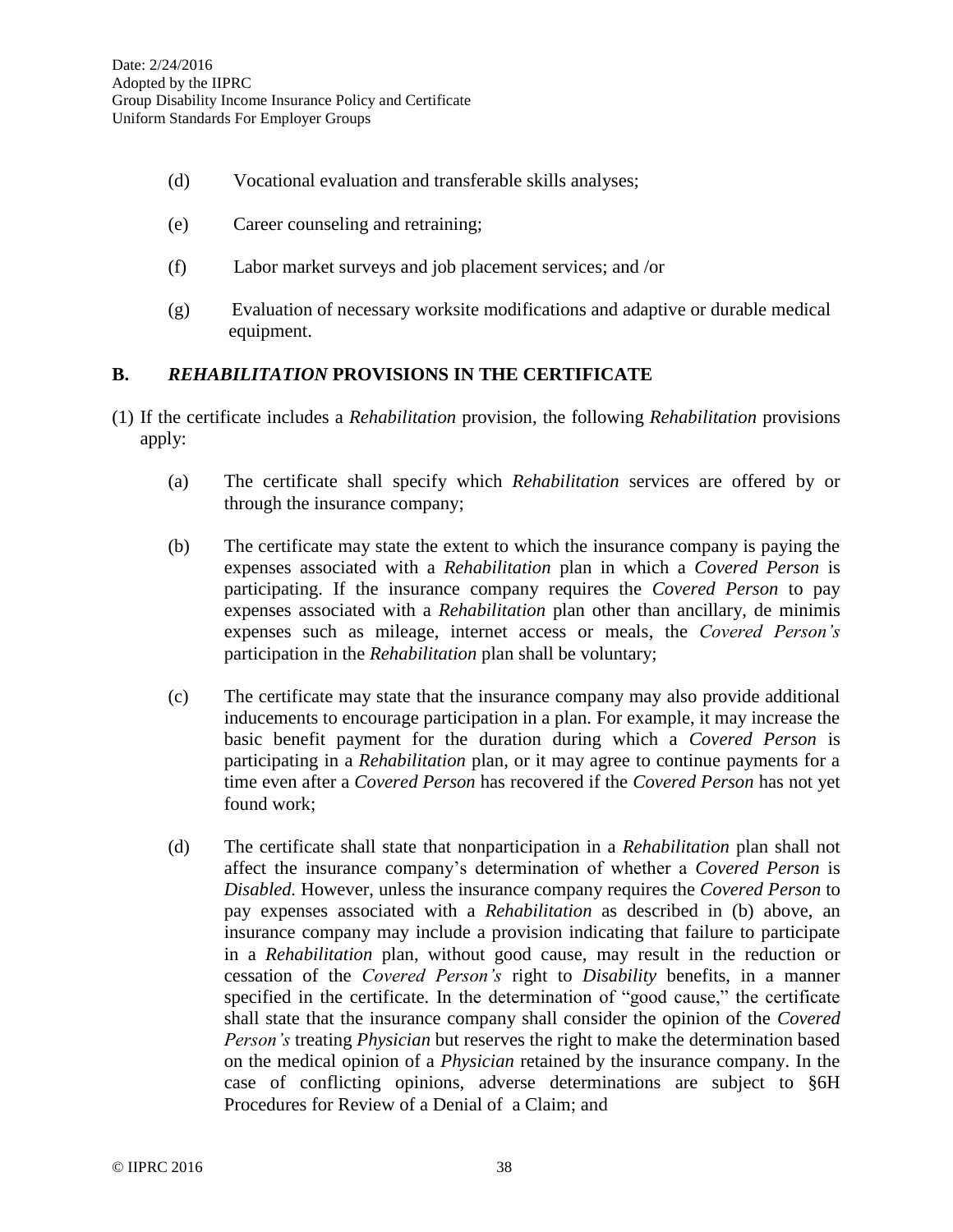(e) The certificate may also include a provision stating that vocational services may be offered to *Spouses* of *Disabled Covered Persons*. If included, the provision shall describe the services offered and the terms and conditions for receiving benefits for such services under the certificate. Subject to the policy terms and conditions, vocational services provided to *Spouses* of *Disabled Covered Persons*  will not impact the *Disability* benefits provided to the *Covered Person*.

# **§ 6. OPTIONAL PROVISIONS**

The Interstate Insurance Product Regulation Commission may approve the following optional provisions if the provisions meet the standards as set forth below. The insurance company may, at its option, use a provision of different wording approved by the Interstate Insurance Product Regulation Commission that is not less favorable in any respect to the *Covered Person.* The insurance company may include in the certificate one or more of these optional provisions.

## **A. ARBITRATION**

- (1) An arbitration provision may be included in the policy or certificate. If included, the provision shall permit only voluntary post-dispute binding arbitration. With respect to such a provision, the following guidelines apply:
	- (a) Arbitration shall be conducted in accordance with the rules of the American Arbitration Association ("AAA"), before a panel of 3 neutral arbitrators who are knowledgeable in the field of disability income insurance and appointed from a panel list provided by AAA;
	- (b) Arbitration shall be held in the city or county where the policyholder is located or where the Covered Person lives;
	- (c) The cost of arbitration shall be paid by the insurance company, to include any deposits or administrative fee required to commence a dispute in arbitration, as well as any other fee including an arbitrator's fee; and
	- (d) Where there is an inconsistency between these guidelines and AAA rules, these guidelines control.

### **B. ASSIGNMENT OF BENEFITS**

(1) The certificate may include a provision allowing the *Covered Person* whose claim for benefits has been approved to assign the benefits payable under the certificate.

# **C. AUTHORITY**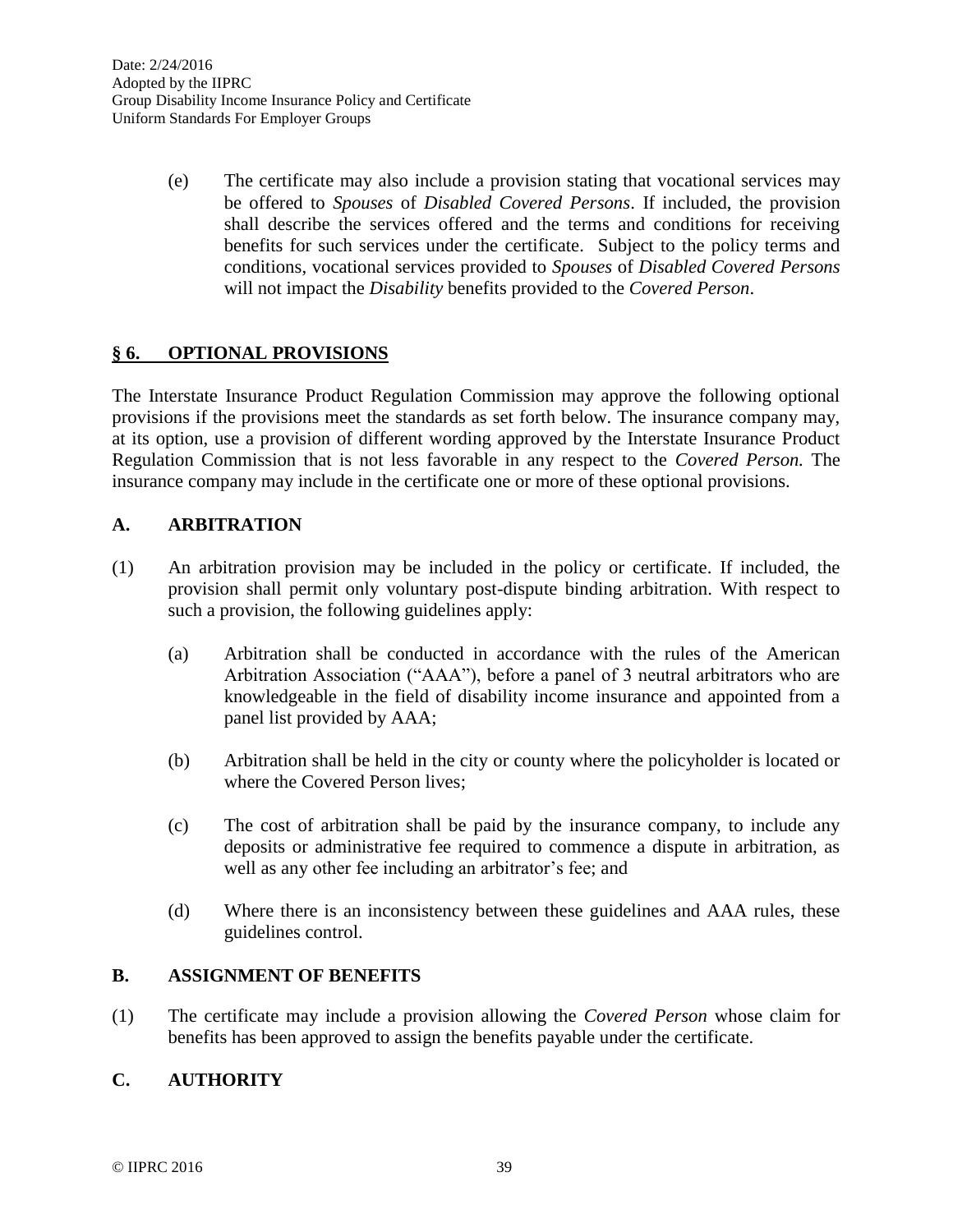(1) The policy and certificate may state that the policyholder has delegated to the insurance company and understands that the insurance company reserves the right to make determinations regarding the eligibility for participation or benefits and to interpret the terms of the policy and certificate for the purpose of administering the terms of the policy and certificate.

### **D. CONTINUATION OF GROUP** *DISABILITY* **INCOME INSURANCE**

- (1) The policy may allow for continuation of insurance if group *Disability* income insurance would otherwise end, at the option of the insurance company. If continuation is provided, the continuation shall be provided on a uniform basis precluding individual selection. The provisions describing the continuation may be included in the policy but shall be included in the certificate. The provisions may also be added to the policy or the certificate by rider, endorsement or amendment. The provisions shall also specify the *Premium* requirements for continuation.
- (2) Continuation of insurance may be provided for situations specified in the certificate. The situations may include, but are not limited to, the following:
	- (a) While a *Covered Person* is *Disabled*, up to the maximum *Benefit Period* specified in the certificate;
	- (b) While a *Covered Person* is on a family and medical leave as permitted by the federal Family and Medical Leave Act of 1993 (FMLA) or any similar state law*;* or
	- (c) For *Covered Persons* who cease *Active Work* in an eligible class, continuation of insurance will be provided for the situations specified in the certificate. The situations may include, but are not limited to, the following:
		- (i) Due to *Injury* or *Sickness* covered under the certificate, up to the period specified in the certificate (such as 12 months);
		- (ii) Due to *Injury* or *Sickness* not covered under the certificate, up to the period specified in the certificate (such as the end of the calendar month following the cessation of *Active Work)*;
		- (iii) Due to part-time work, temporary layoff or strike, up to the period specified in the certificate (such as 12 months);
		- (iv) Due to a policyholder approved leave of absence, up to the period specified in the certificate (such as 12 months); or
		- (v) Due to military service, up to the period specified in the certificate (such as for the period of service not to exceed 5 years).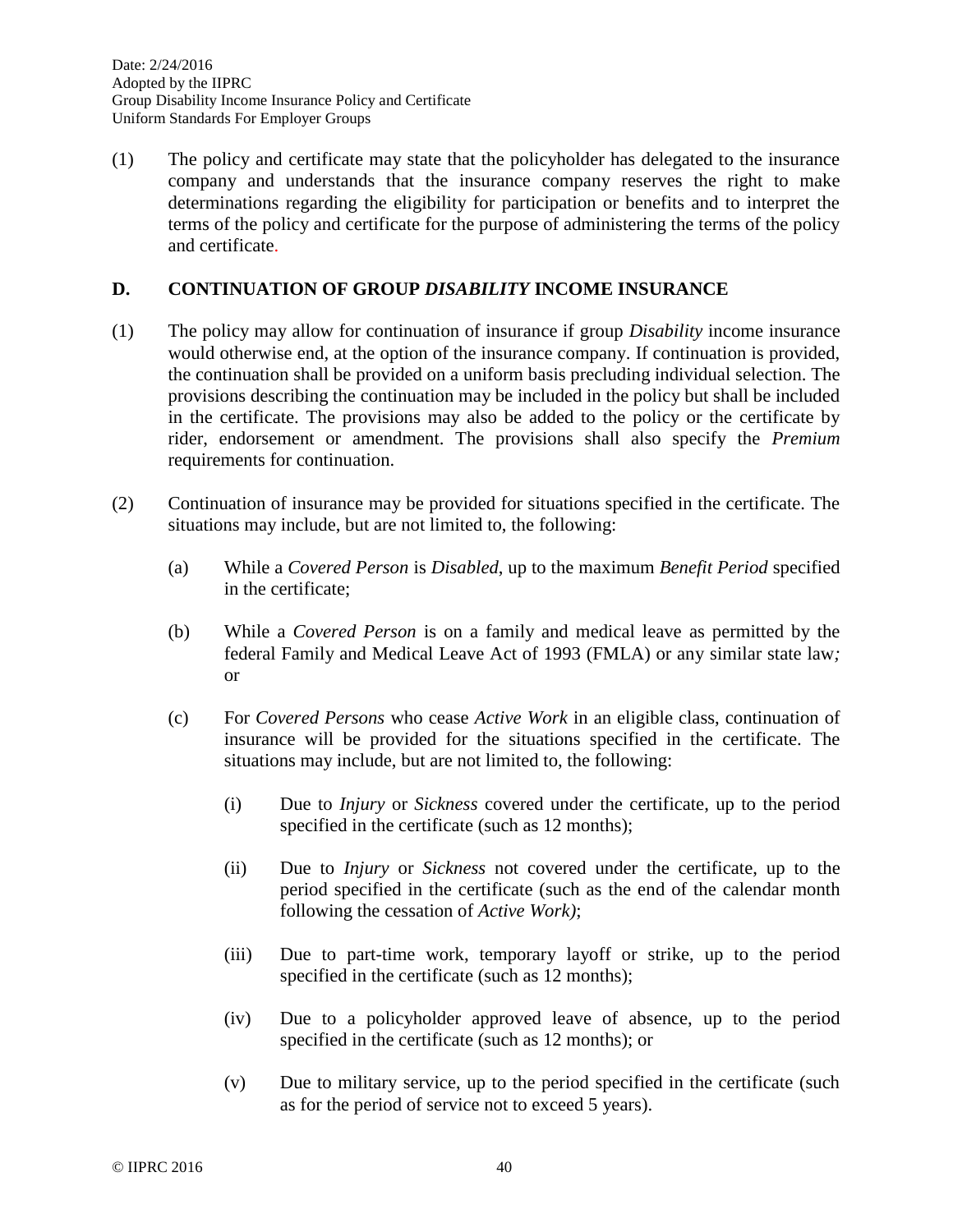(3) The provisions shall state that at the end of a continuation period, if the *Covered Person*  resumes *Active Work* in an eligible class, the *Covered Person's* insurance will continue under the policy. If the *Covered Person* does not resume *Active Work* in an eligible class, insurance will end in accordance with the *Date a Covered Person's Insurance Ends* provision.

#### **E. CONVERSION OF GROUP** *DISABILITY* **INCOME INSURANCE**

- (1) The policy may allow for conversion of group *Disability* income insurance that ends under the policy, at the option of the insurance company. If conversion is provided, conversion shall be provided on a uniform basis precluding individual selection. The provisions describing such conversion may be included in the policy but shall be included in the certificate. The provisions may also be added to the policy or the certificate by rider, endorsement or amendment. At the option of the insurance company, the provisions give *Covered Persons* who are eligible either the right to buy an individual policy of *Disability* income insurance from the insurance company, or become covered under another group policy that has been issued by the insurance company specifically for, and limited to, providing *Disability* conversion coverage ("conversion coverage").
	- (a) The provisions shall specify if conversion coverage will be provided under an individual policy of *Disability* income insurance issued by the insurance company, or if coverage will be provided under another group policy that has been issued by the insurance company specifically for, and limited to, providing *Disability* conversion coverage;
	- (b) The provisions may state that, for maximum benefit amounts less than a specified amount stated in the certificate (such as \$4,000), evidence of insurability satisfactory to the insurance company is not required if a *Covered Person* applies for the conversion coverage and pays the required *Premium* and the insurance company receives such application and *Premium* during the specified conversion period of at least 31 calendar days after the date on which group *Disability* income insurance ends. For a maximum benefit amount equal to or in excess of a specified amount in the certificate (such as \$4,000), evidence of insurability satisfactory to the insurance company may be required;
	- (c) The provisions shall describe the situations which may entitle a *Covered Person* to convert if the *Covered Person's* group *Disability* income insurance ends and the *Covered Person* had been insured under the group *Disability* policy for a period of time specified in the certificate (such as 12 months). The situations may include, but are not limited to, the following:
		- (i) The *Covered Person's* employment ends;
		- (ii) The *Covered Person's* continuation of insurance, if any, ends; or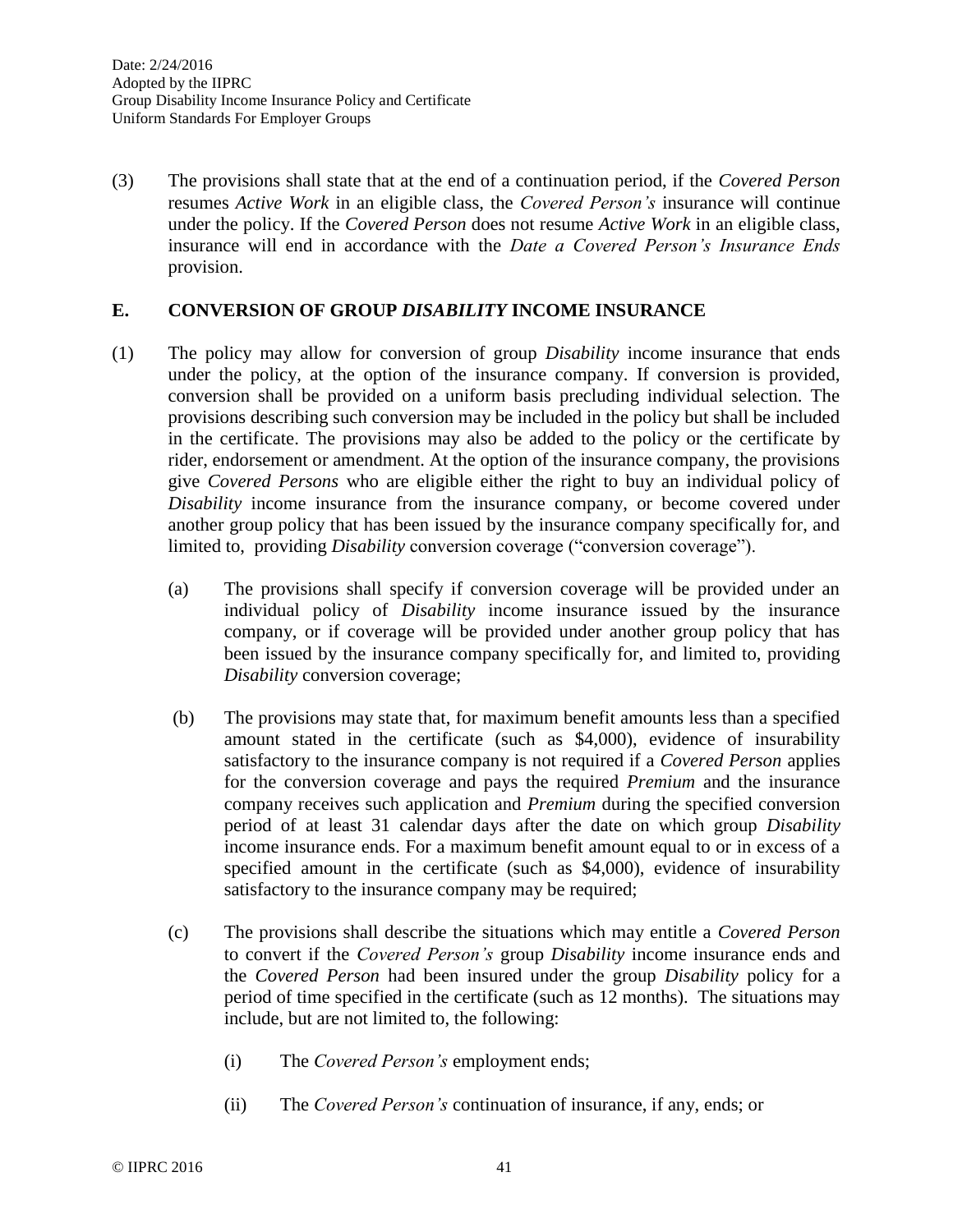- (iii) The *Covered Person's* portability coverage, if any, ends;
- (d) The provisions shall describe situations which would not entitle a *Covered Person* to convert. The situations may include, but are not limited to, the following:
	- (i) The policy ends;
	- (ii) The policy is changed to end *Disability* income insurance for the eligible class to which the *Covered Person* belongs;
	- (iii) The *Covered Person* is *Disabled*;
	- (iv) The *Covered Person's* group *Disability* income insurance ended due to nonpayment of *Premium;*
	- (v) The *Covered Person* applies for the conversion coverage after the expiration of the conversion period;
	- (vi) The *Covered Person* retires;
	- (vii) The *Covered Person* becomes insured under another group *Disability* insurance policy within 31 days after insurance ends under this group *Disability* insurance policy; or
	- (viii) The *Covered Person* has attained an age specified in the certificate (such as age 70 or older) on the date group *Disability* income insurance ends; and
- (e) The following conversion provisions shall apply:
	- (i) The provisions shall state that, if evidence of insurability satisfactory to the insurance company is not required, the insurance company must receive the completed application and required *Premium* within a specified period of at least 31 days after insurance ends (the "conversion period"). If evidence of insurability satisfactory to the insurance company is required, the insurance company must receive a completed application and the required evidence of insurability within the conversion period;
	- (ii) If conversion is offered to an individual *Disability* income insurance policy, the provisions shall state that:
		- (A) The conversion policy may be any form then customarily offered by the insurance company;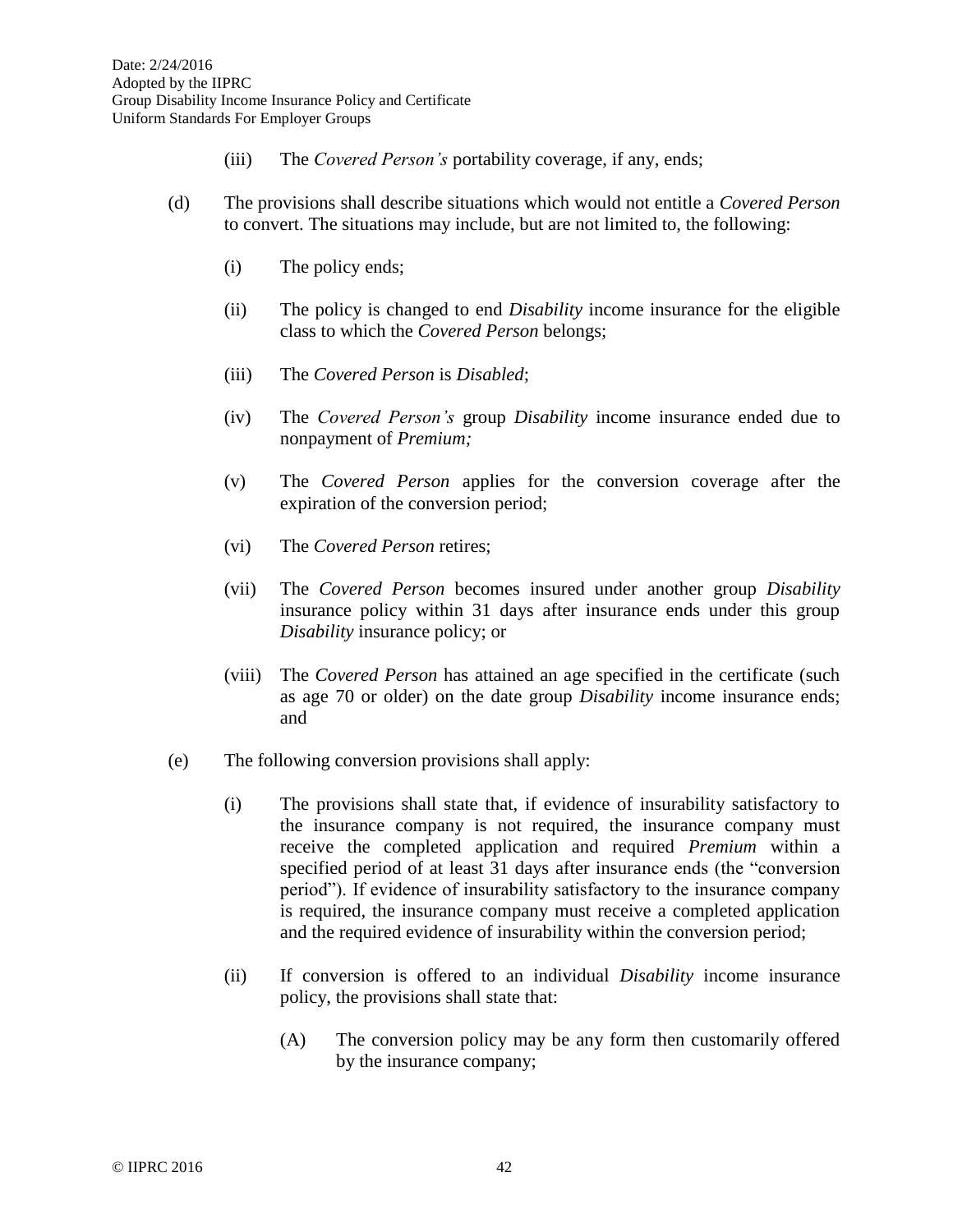- (B) The *Premiums* for the conversion policy shall be based on the insurance company's rates then in use for the form, the amount of insurance to which the *Covered Person* becomes eligible to convert, and the *Covered Person's* class of risk and attained age when insurance ended;
- (C) The conversion policy may be issued without any additional benefits, whether or not such benefits were in effect on the date insurance ended; and
- (D) The conversion policy will take effect on the first say after the day that coverage ended; and
- (iii) If conversion is offered under another group policy, the provisions shall state that:
	- (A) A new certificate will be issued under the group policy;
	- (B) The new certificate will describe the benefits provided;
	- (C) The *Premiums* for the new certificate shall be based on the insurance company's rates then in use for the group conversion policy, the amount of insurance to which the *Covered Person* becomes eligible to convert, and the *Covered Person's* amount of insurance and attained age when insurance ended;
	- (D) The new certificate may be issued without any additional benefits, whether or not such benefits were in effect on the date insurance ended;
	- (E) The application for conversion may include a schedule of *Premiums* and payment instructions, or such schedule and instructions will be included in the application kit; and
	- (F) For converted amounts of insurance that were not subject to evidence of insurability satisfactory to the insurance company, the new certificate shall take effect on first day after the day that coverage ended under the certificate. For converted amounts of insurance that were subject to evidence of insurability satisfactory to the insurance company, the new certificate shall take effect on the later of (i) the date the insurance company approved the evidence of insurability, or (ii) the first day after the day that coverage ended under the certificate.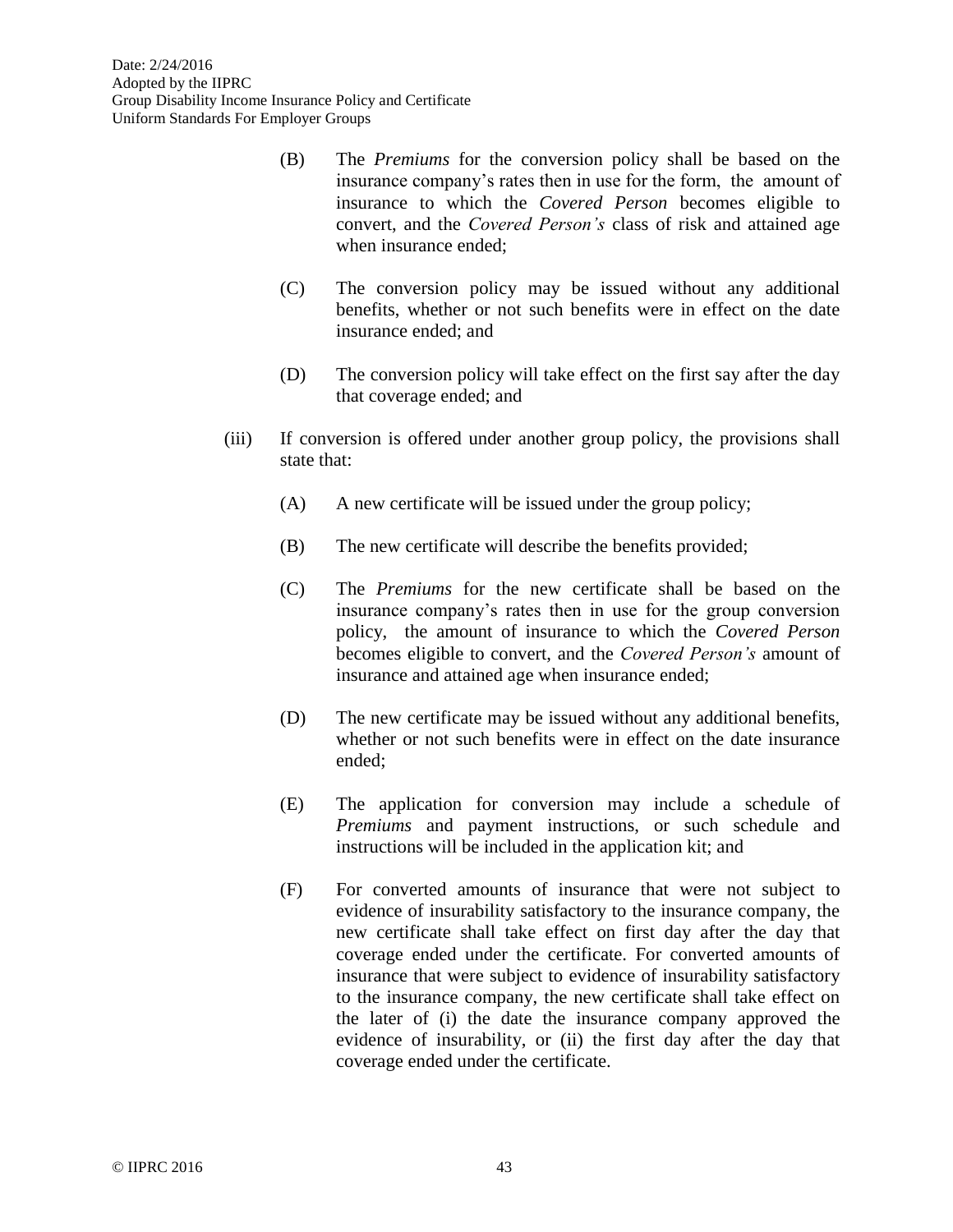Date: 2/24/2016 Adopted by the IIPRC Group Disability Income Insurance Policy and Certificate Uniform Standards For Employer Groups

### **F. POLICY AND CERTIFICATE CHANGES**

- (1) The policy may include a provision which states that the terms and provisions of the policy and certificate may be changed, at any time, without the consent of the *Covered Persons* or anyone else with a beneficial interest in it. If the policy contains such a provision, the provision shall also be included in the certificate.
	- (a) This provision shall state that the insurance company may issue riders, endorsements or amendments to effect such changes, and these forms are subject to prior approval by the Interstate Insurance Product Regulation Commission;
	- (b) This provision shall state that the insurance company shall only make changes that are consistent with Interstate Insurance Product Regulation Commission standards;
	- (c) This provision shall state that a rider, endorsement or amendment shall not affect the insurance provided under certificates until the effective date of the change, unless retroactivity is required by the Interstate Insurance Product Regulation Commission;
	- (d) This provision shall state that a change or waiver of the terms and provisions of the policy and certificate shall be evidenced by a rider, endorsement or amendment signed by an officer of the insurance company;
	- (e) This provision may further state that a sales representative, or other employee of the insurance company, who is not an officer of the insurance company does not have the insurance company's authority to approve such changes or waivers; and
	- (f) This provision shall state that a copy of the rider, endorsement or amendment shall be provided to the policyholder for attachment to the policy, and shall also be provided to the *Certificateholder* for attachment to the certificate if the change affects the certificate.
- (2) Any rider, endorsement or amendment added to the policy after the date of issue that diminishes rights, benefits or coverage in the policy shall require signed acceptance by the policyholder.

# **G. PORTABILITY OF GROUP** *DISABILITY* **INCOME INSURANCE**

(1) The policy may allow for portability of group *Disability* income insurance that ends under the policy, at the option of the insurance company (portability). If portability coverage is provided, portability shall be provided on a uniform basis precluding individual selection. The provisions describing such coverage may be included in the policy but shall be included in the certificate. The provisions may also be added to such policy or certificate by rider, endorsement or amendment.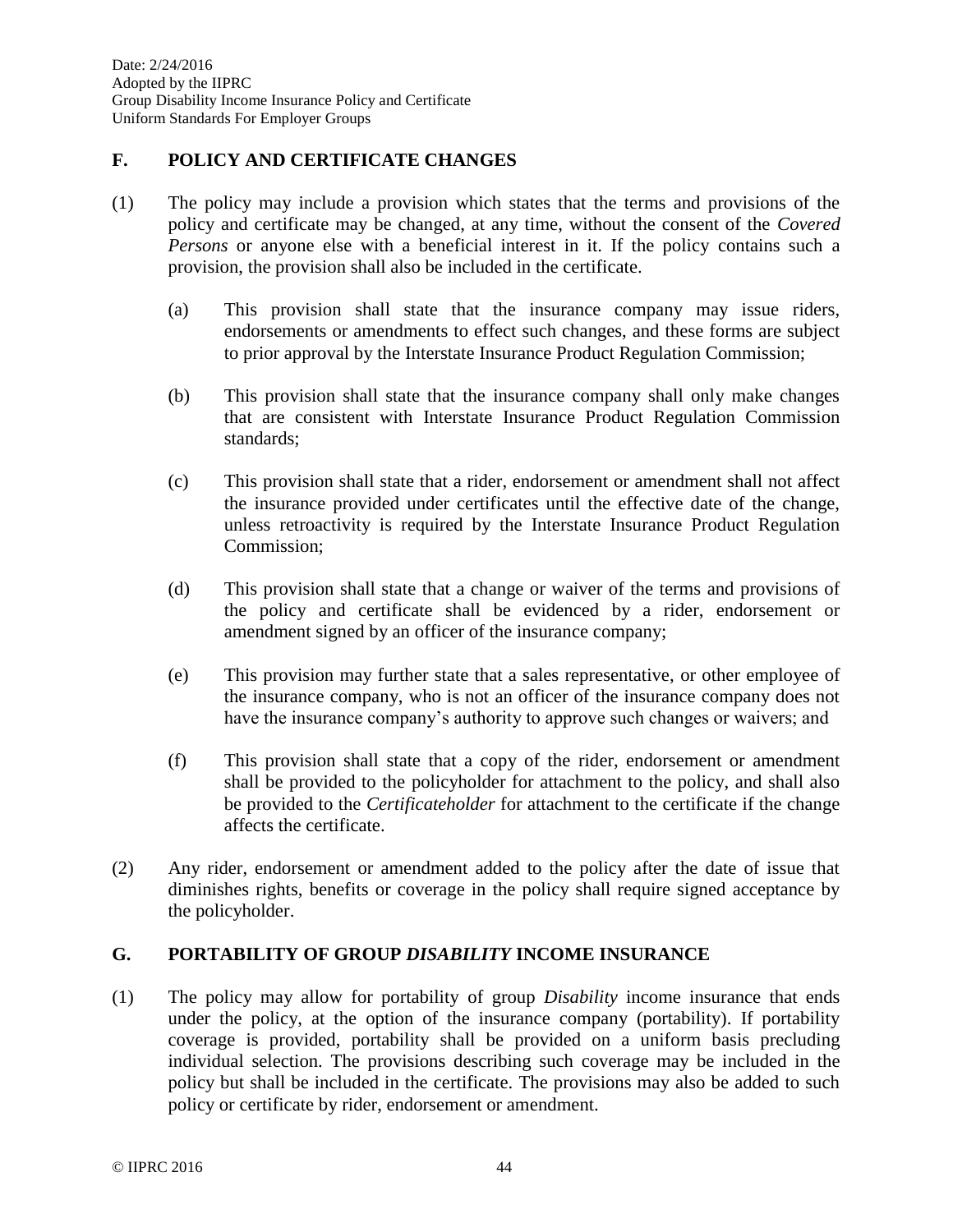- (a) The provisions shall specify if portability coverage will be provided under the same group policy in a separate class or if coverage will be provided under another group policy that has been issued by the insurance company specifically for, and limited to, providing portability coverage for *Covered Persons* whose coverage ends under an employer's plan;
- (b) The provisions shall state that the portability coverage is available if the certificate is in effect at the time of the event giving rise to a *Covered Person's*  eligibility to port coverage, and that portability coverage shall only be available for amounts of group *Disability* income insurance for which no application to convert is pending or has been approved;
- (c) The provisions shall specify the maximum amount of group *Disability* income insurance that may be available under the portability option, and the amount ported shall not exceed the *Disability* income insurance amount that was provided under the certificate before the coverage ended or the maximum amount specified in the certificate:
- (d) The provisions may state that, for maximum benefit amounts less than a specified amount stated in the certificate (such as \$4,000), evidence of insurability satisfactory to the insurance company is not required if a *Covered Person* applies for the portability coverage and pays the required *Premium* and the insurance company receives such application and *Premium* during the specified portability period of at least 31 calendar days after the date on which group *Disability* income insurance ends. For maximum benefit amount equal to or in excess of a specified amount in the certificate (such as \$4,000), evidence of insurability satisfactory to the insurance company may be required;
- (e) The provisions shall describe the situations which may entitle a *Covered Person* to port if the *Covered Person's* group *Disability* income insurance ends and the *Covered Person* had been insured under the group *Disability* policy for a period of time specified in the certificate (such as 12 months). The situations may include, but are not limited to, the following:
	- (i) The *Covered Person's* employment ends; or
	- (ii) The *Covered Person's* continuation of insurance, if any, ends;
- (f) The provisions shall describe situations which would not entitle a *Covered Person* to port. The situations may include, but are not limited to, the following:
	- (i) The policy ends;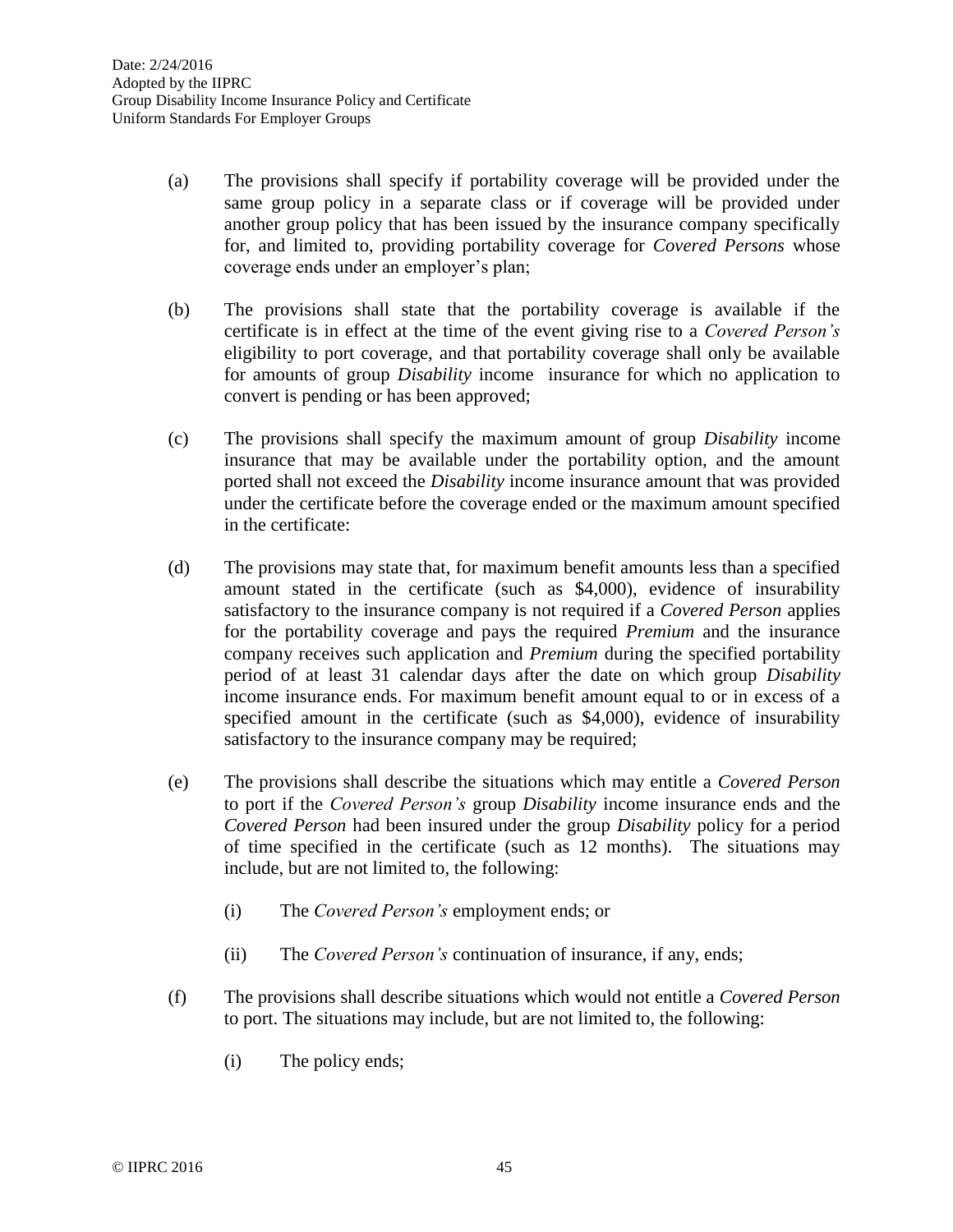- (ii) The policy is changed to end *Disability* income insurance for the eligible class to which the *Covered Person* belongs;
- (iii) The *Covered Person* is *Disabled*;
- (iv) The *Covered Person's* group *Disability* income insurance ended due to nonpayment of *Premium;*
- (v) The *Covered Person* applies for the portability coverage after the expiration of the portability period;
- (vi) The *Covered Person* retires;
- (vii) The *Covered Person* becomes insured under another group *Disability* insurance policy within 31 days after insurance ends under this group *Disability* insurance policy; or
- (viii) The *Covered Person* has attained an age specified in the certificate (such as age 70 or older) on the date group *Disability* income insurance ends;
- (g) The provisions shall specify the *Premium* payment requirements, such as who has the responsibility to pay the *Premium*, the frequency for such payment, etc.;
- (h) If portability coverage is to be provided under another group policy, the provisions shall state that:
	- (i) A new certificate will be issued under that group policy;
	- (ii) The new certificate will describe the benefits provided; and
	- (iii) The new certificate may include a conversion provision that provides for the *Covered Person's* right to convert if portability coverage ends at any time;
- (i) If portability coverage is to be provided under the same group policy in a separate class, the certificate may include a conversion provision that provides for the *Covered Person's* right to convert if portability coverage ends at any time; and
- (j) The application for portability coverage may include a schedule of *Premiums* and payment instructions, or such schedule and instructions will be included in the application kit; and.
- (k) For ported amounts of insurance not subject to evidence of insurability satisfactory to the insurance company, the new certificate shall take effect on first day after the day that coverage ended under the certificate. For ported amounts of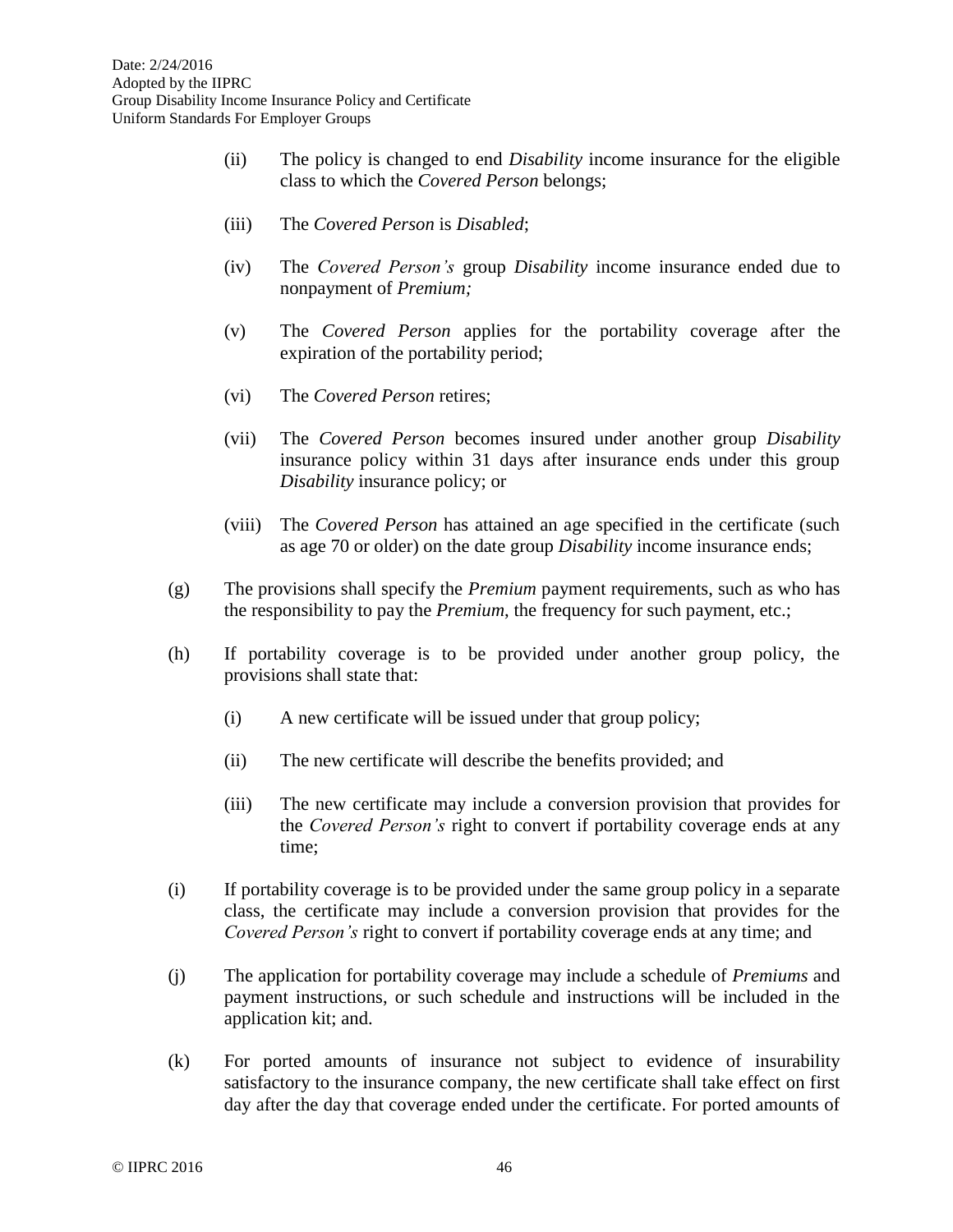insurance subject to evidence of insurability satisfactory to the insurance company, the new certificate shall take effect on the later of (i) the date the insurance company approved the evidence of insurability, or (ii) the first day after the day that coverage ended under the certificate.

### **H. PROCEDURES FOR REVIEW OF A DENIAL OF A CLAIM**

- (1) The policy may include a provision for review of denial of a claim. If a *Covered Person* wants a review of a denial of claim, the certificate shall include a provision that the *Covered Person* must request, in writing, a review of the denial of claim within a specified number of days after the *Covered Person* receives notice of the denial. The number of days shall be specified in the certificate.
- (2) The certificate shall include a provision that a *Covered Person* has the right to review, upon request and free of charge, copies of all documents, records, and other information relevant to the *Covered Person's* claim for benefits, and the *Covered Person* may submit written comments, documents, records and other information relating to the claim for benefits.
- (2) The certificate shall include a provision that the insurance company will review a *Covered Person's* claim after receiving the *Covered Person's* request and send the *Covered Person* a notice of its decision within a specified number of days after the insurance company receives the request, or within another specified period of days if special circumstances require an extension. The number of days shall be specified in the certificate. The insurance company will state the reasons for its decision and refer the *Covered Person* to the relevant provisions of the policy. The insurance company will also advise the *Covered Person* of the *Covered Person's* further appeal rights, if any.

**Drafting Note:** IIPRC approval does not imply compliance with ERISA requirements. Determination of ERISA compliance is outside the scope of the IIPRC review.

# **I. REINSTATEMENT**

(1) The policy may include a provision regarding reinstatement of the policy in the event the grace period has elapsed for nonpayment of *Premiums.* If included, the provision shall describe the conditions of the reinstatement of the policy.

### **J. SUBROGATION RIGHTS**

(1) The policy may include a provision that if the insurance company has paid or will pay group *Disability* income benefits under the certificate in connection with a *Disability* which a *Covered Person* suffered because of an act or omission of a third party, the insurance company reserves any and all rights of recovery available to the insurance company under applicable law in the state where the policy is delivered or issued for delivery that the *Covered Person* has against the third party to the extent necessary to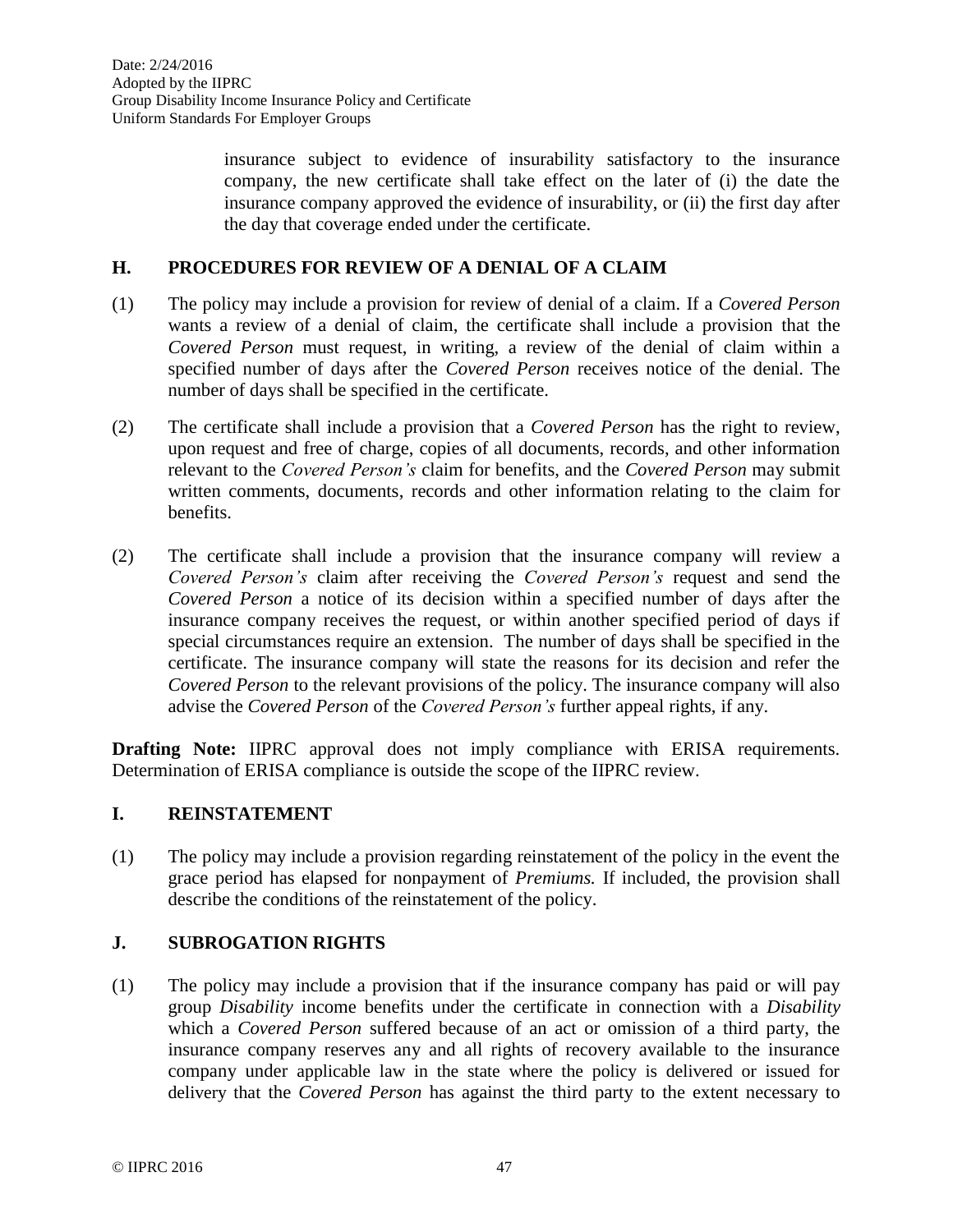protect the insurance company's interest. The insurance company has the right to bring legal action against the third party on the *Covered Person's* behalf to recover its payments made by the insurance company. The *Covered Person* must agree to furnish all information and documents that are necessary to secure those rights to the insurance company. The insurance company will pay for any expenses connected with its pursuit of subrogation or recovery.

- (2) Subject to limitations under applicable law in the state where the policy is delivered or issued for delivery, if a *Covered Person* makes any recovery of amounts from the third party, the amount of the *Covered Person's* recovery which is subject to the insurance company's subrogation interest must be paid to the insurance company.
- (3) If a certificate includes both this subrogation right and the right to reduce benefits or income on account of amounts received, minus legal fees incurred, for disability income from third party settlements, the certificate shall state that, with regard to any specific claim, if the insurance company elects subrogation, the insurance company will not be permitted to reduce a *Disability* benefit on account of other benefit or income by any amount received from any third party settlement for that same claim.

# **§ 7. PERMISSIBLE LIMITATIONS OR EXCLUSIONS**

The Interstate Insurance Product Regulation Commission may approve the following limitations or exclusions if they meet the standards set forth below. The insurance company may include in the certificate one or more of these limitations or exclusions.

# **A. AVIATION**

(1) *Disability* that results from travel in or descent from an aircraft other than as a farepaying passenger on a scheduled or charter flight operated by a scheduled airline may be limited or excluded. "Aviation" may also include travel in an aircraft or device used for testing or experimental purposes, used by or for any military authority, or used for travel beyond the earth's atmosphere.

# **B. AERONAUTICS**

(1) *Disability* that results from hang-gliding, skydiving, parachuting, ultralight, soaring, ballooning and parasailing may be limited or excluded.

# **C. CHEMICAL DEPENDENCY**

(1) Subject to the applicable law in the state where the policy is delivered or issued for delivery, *Disability* that results from alcoholism or drug addiction may be limited or excluded. If coverage is to be limited, coverage shall be provided for a period specified in the certificate, not less than 12 months or the maximum *Benefit Period,* whichever is less.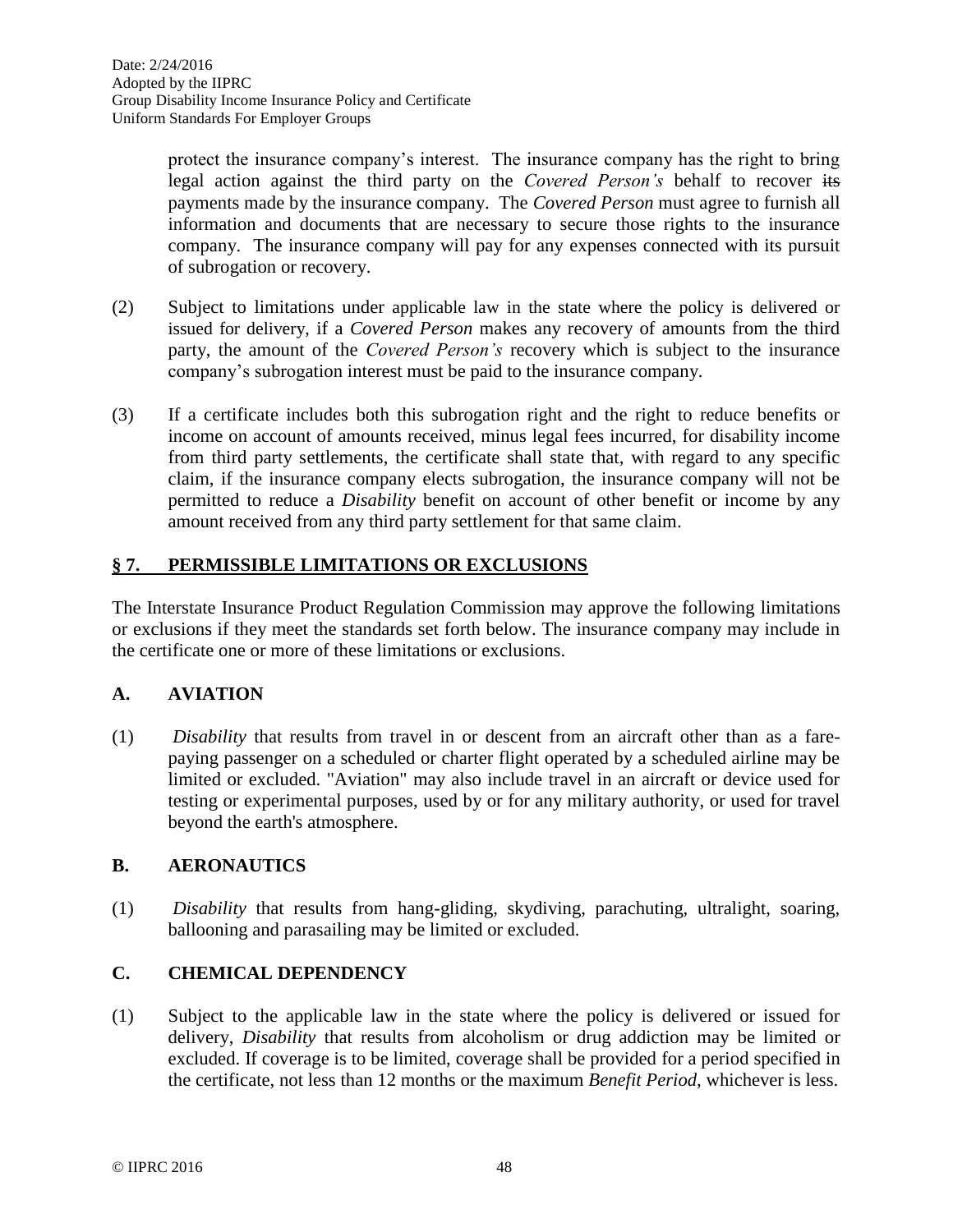Date: 2/24/2016 Adopted by the IIPRC Group Disability Income Insurance Policy and Certificate Uniform Standards For Employer Groups

### **D. COSMETIC SURGERY**

(1) *Disability* that results from cosmetic surgery may be limited or excluded. However, cosmetic surgery shall not include reconstructive surgery when the surgery is incidental to or follows surgery resulting from trauma, infection or other diseases of the involved part and reconstructive surgery because of congenital disease or anomaly resulting in a functional defect.

## **E. DISABILITY NOT VERIFIABLE BY OBJECTIVE MEDICAL MEANS**

(1) *Disability* that results from an *Injury* or *Sickness* not verifiable by *Objective Medical Means* may be limited to a period specified in the certificate, not less than 12 months or the maximum *Benefit Period*, whichever is less. The policy shall not exclude coverage for such *Disabilities*. An *Injury* or *Sickness* is considered not verifiable by objective medical means if it cannot be confirmed by medically acceptable clinical or laboratory diagnostic techniques. As used in this item, "*Objective Medical Means*" means medical evidence consisting of signs, symptoms, and laboratory findings. A diagnosis based solely on a *Covered Person's* statement of symptoms will not be considered *Objective Medical Means* of verifying an *Injury* or *Sickness*.

# **F. SPECIFIED CONDITIONS**

(1) *Disability* that results from specified conditions may be limited to a period specified in the certificate of not less than 12 months or the maximum *Benefit Period*, whichever is less. The policy shall not exclude coverage for such *Disabilities*. The specified conditions may include any one or more of the following: fibromyalgia; chronic fatigue syndrome; myofacial pain syndrome, environmental allergic illness, including but not limited to sick building syndrome and multiple chemical sensitivity; carpal tunnel syndrome not requiring surgery; musculoskeletal and connective tissue disorders of the neck, shoulder and back, including any disease or disorder of the cervical, thoracic and lumbosacral back and its surrounding soft tissue, including sprains and strains of joints and adjacent muscles.

The limitation shall not apply to the following conditions: scoliosis, spinal fractures, osteopathies, traumatic spinal cord necrosis, radiculopathies documented by an electromyogram, spondylolisthesis grade II or higher, myelopathies and myelitis, demyelinating diseases, and spinal tumors, malignancies or vascular malformations.

# **G. DISABLED** *COVERED PERSON* **RESIDING OUTSIDE THE UNITED STATES, TERRITORIES OR POSSESSIONS OF THE UNITED STATES OR CANADA, AS APPLICABLE (the "Specified Area")**

(1) If a *Disabled Covered Person* is determined to be residing outside the Specified Area, benefits for such *Disability* may be limited, suspended or excluded. If this benefit limitation, suspension or exclusion is included in a certificate, the limitation, suspension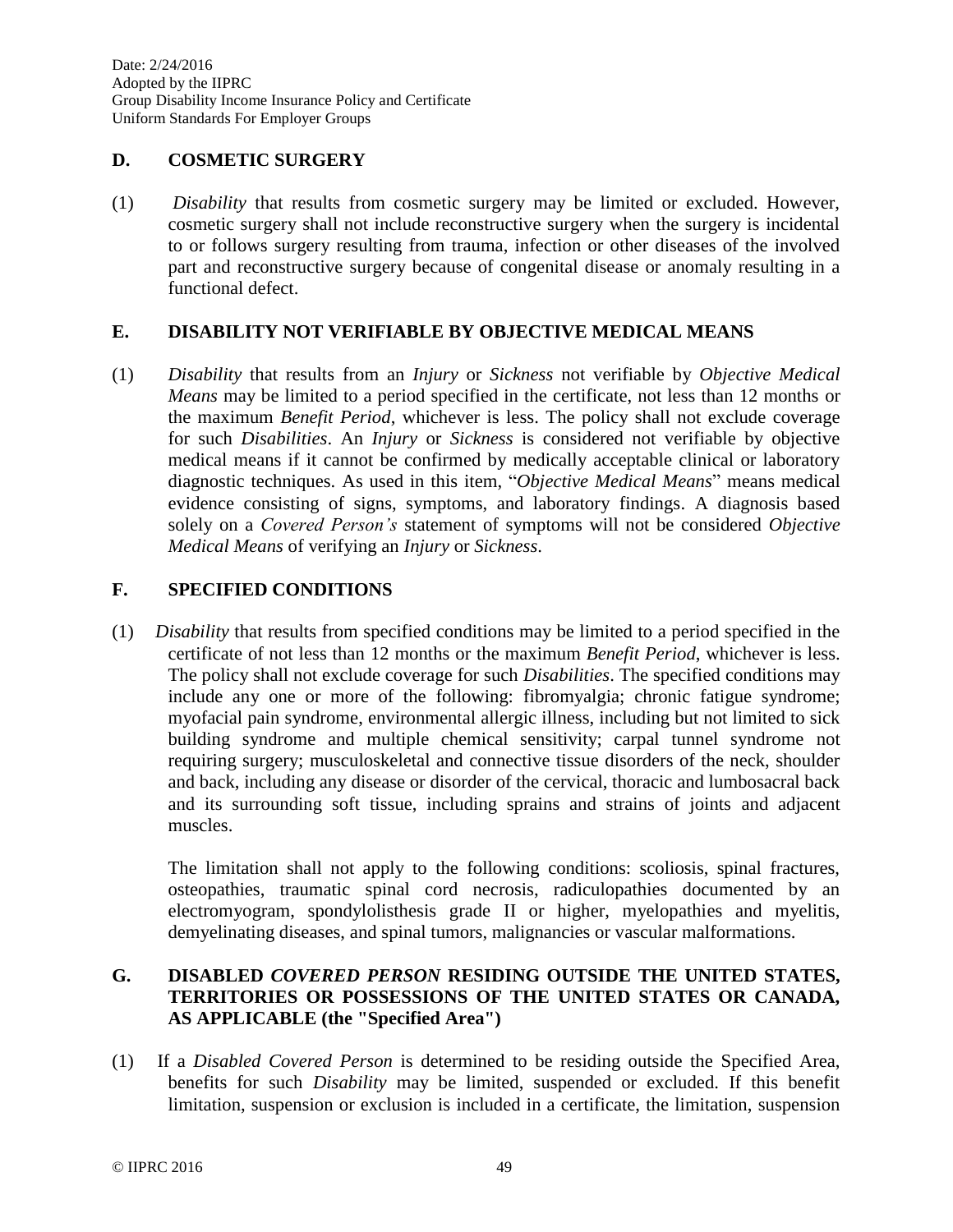or exclusion shall apply whether or not the *Covered Person* is employed by the policyholder, and whether or not the *Disability* began while residing outside the specified area. For a suspension, the certificate shall state that upon return to the specified area, a *Disabled Covered Person* may re-apply for benefits under the certificate.

## **H. COURSE AND SCOPE OF EMPLOYMENT**

(1) *Disability* that results from a *Covered Person's* course and scope of employment may be limited or excluded.

### **I. FELONY**

(1) *Disability* that results from the *Covered Person's* commission of or attempt to commit a felony may be limited or excluded.

## **J. ILLEGAL OCCUPATION OR ACTIVITY**

(1) *Disability* that results from the *Covered Person's* being engaged in an illegal occupation or activity may be limited or excluded.

### **K. INCARCERATION**

(1) *Disability* benefits may be limited, suspended or excluded during a period of legal incarceration in a penal or correctional institution.

### **L. INTOXICANTS**

(1) Subject to the applicable law in the state where the policy is delivered or issued for delivery, *Disability* that results from the *Covered Person's* legal intoxication defined by state law where the *Disability* occurs may be limited or excluded.

## **M. VOLUNTARY INTAKE OF NARCOTICS OR OTHER CONTROLLED SUBSTANCES**

(1) Subject to the applicable law in the state where the policy is delivered or issued for delivery, *Disability* that results from the voluntary intake of narcotics or other controlled substances, unless administered on the advice of a *Physician*, may be limited or excluded.

## **N**. **VOLUNTARY INTAKE OF POISON, GAS OR FUMES**

(1) *Disability* that results from voluntary intake of poison, drugs or fumes, unless a direct result of an occupational accident, may be limited or excluded.

# **O.** *MENTAL OR NERVOUS DISORDERS*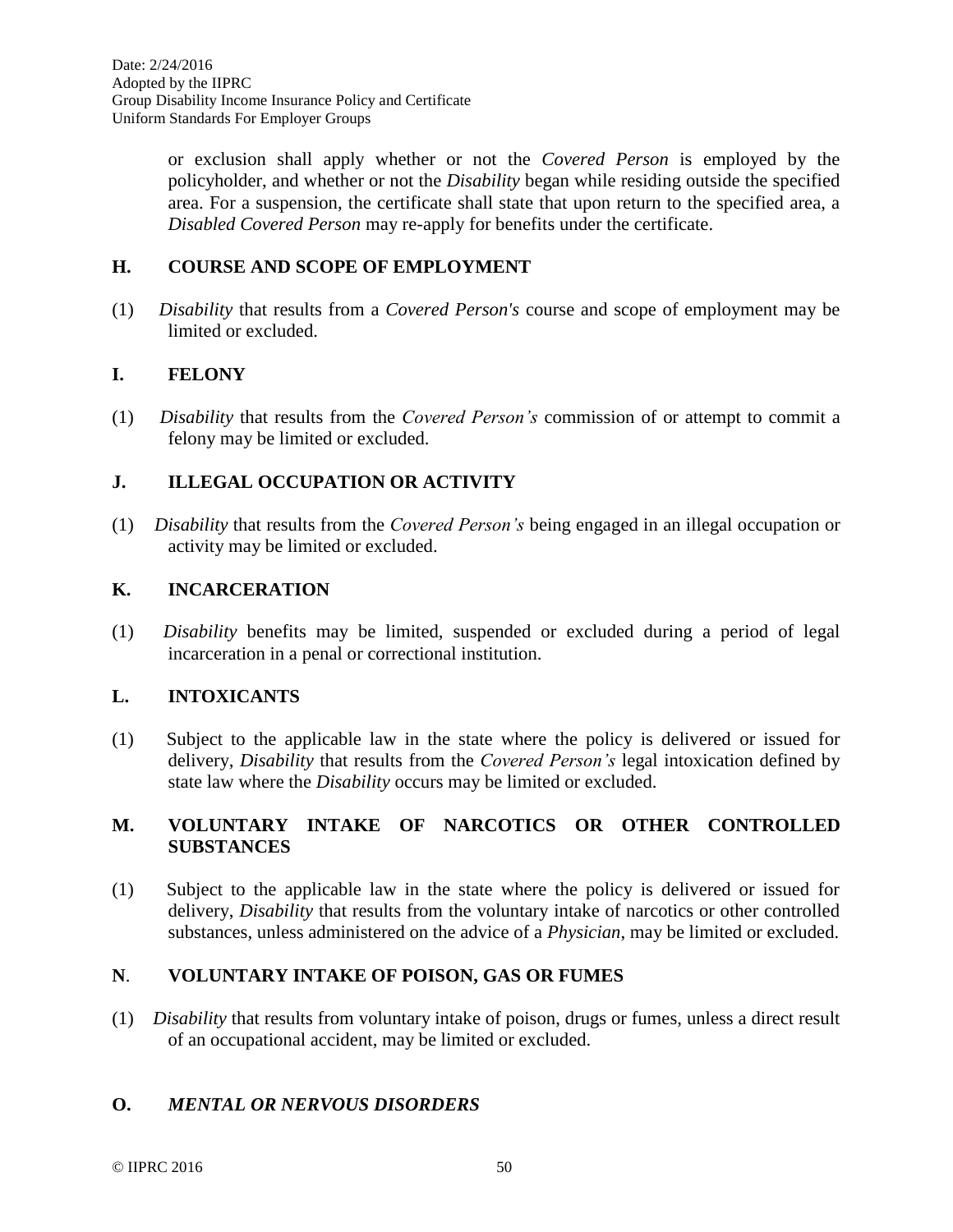(1) Subject to the applicable law in the state where the policy is delivered or issued for delivery, *Disability* that results from *Mental or Nervous Disorders* may be limited or excluded. If coverage is to be limited, coverage shall be provided for a period specified in the certificate, not less than 12 months.

### **P. NORMAL PREGNANCY OR CHILDBIRTH**

(1) *Disability* that results from normal pregnancy or childbirth may be excluded. Such limitation or exclusion shall not apply to complications of pregnancy as diagnosed by a *Physician*.

## **Q.** *PREEXISTING CONDITIONS*

(1)Any provision included in a certificate limiting or excluding coverage for *Disabilities* arising from *Preexisting Condition*s shall clearly define the limitation or exclusion and disclose such limitation or exclusion in the certificate.

## **R. RECREATIONAL ACTIVITY (AVOCATION, HOBBY, SPORT)**

(1) *Disability* that results from one or more of the following recreational activities may be limited or excluded: motor sports events, racing, speed or endurance contest (auto, truck, cycle, boat), rock or mountain climbing, skin or scuba diving or bungee jumping. The certificate may also limit or exclude *Disability* that results from a *Covered Person's* participation in any sport for wage, compensation or profit.

### **S. SUICIDE**

(1) *Disability* that results from attempted suicide or intentionally self-inflicted injury may be limited or excluded.

### **T. WAR, RIOT, INSURRECTION OR TERRORIST ACTIVITY**

- (1) *Disability* that that results from one or more of the following may be limited or excluded as follows:
	- (a) Declared or undeclared war or act of war;

**Drafting Note:** Insurance companies may consider additional language and in that case the Interstate Insurance Product Regulation Commission shall use the following guidelines: Declared or undeclared war or act of war is understood to be military activity by one or more national governments and does not include terrorist acts, other random acts of violence not perpetrated by the *Covered Person*, or civil war or community faction. Civil activity as a whole cannot be excluded, except for direct participation or instigation by the *Covered Person*.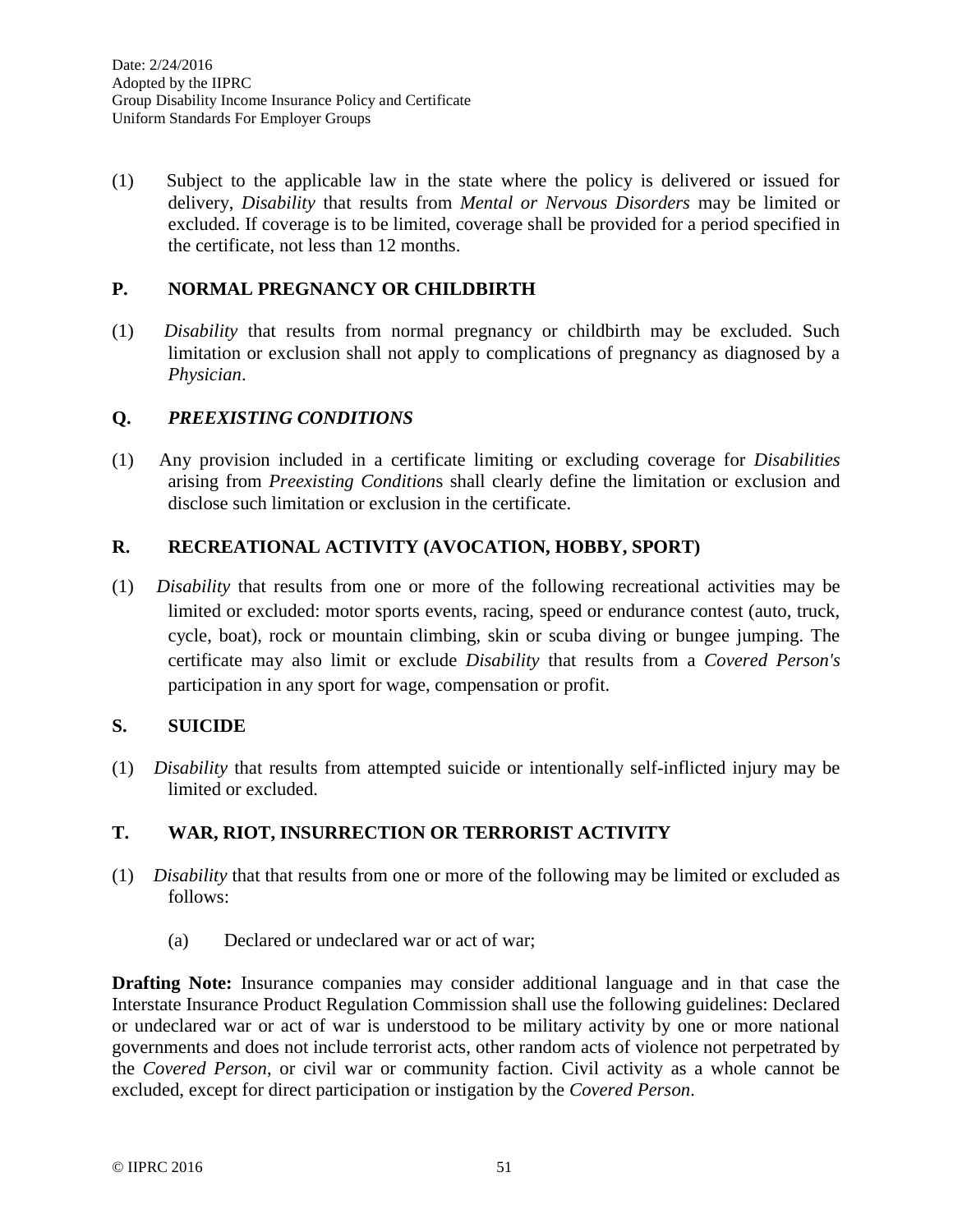(b) Participation in a riot, insurrection or terrorist activity; or

**Drafting Note:** Insurance companies may consider additional language and in that case the Interstate Insurance Product Regulation Commission shall use the following guidelines: exclusion for riot, insurrection or terrorist activity is limited to instigators and those pursuing participation and does not include civil commotion, disorder, injury as an innocent bystander, or injury for self-defense.

(c) Active duty in the armed forces of any nation or international governmental authority or units auxiliary thereto or the National Guard or similar government organizations (except that this limitation or exclusion shall not be construed to deny a *Covered Person* any statutory or regulatory rights to continue or suspend coverage, as provided in the certificate, while they are serving in the armed forces of any nation or international governmental authority or units auxiliary thereto or the National Guard or similar government organizations. The Continuation of Group Disability Income Insurance and Suspension of Coverage While In Military Service standard of the certificate describes how continuation or suspension of coverage works, as applicable.)

## **U. WORKERS COMPENSATION**

(1) *Disability* benefits may be limited or excluded to the extent that such benefits are covered by workers' compensation.

**Drafting Note:** The Interstate Insurance Product Regulation Commission will maintain a comprehensive listing of state-specific requirements for those limitations and exclusions listed above that indicate "subject to applicable law in the state where the policy is delivered or issued for delivery," based on information reported by Member States.

### **§ 8. PROHIBITED LIMITATIONS AND EXCLUSIONS**

The following limitations and exclusions are prohibited:

### **A. COMPLICATIONS OF PREGNANCY**

(1) *Disabilities* due to complications of pregnancy as diagnosed by a *Physician* shall not be the subject of a Permissible Limitation or Exclusion.

# **B. DISCRETIONARY CLAUSES**

- (1) No policy or certificate may contain a provision:
	- (a) Purporting to reserve sole discretion to the insurance company to interpret the terms of a policy or certificate; or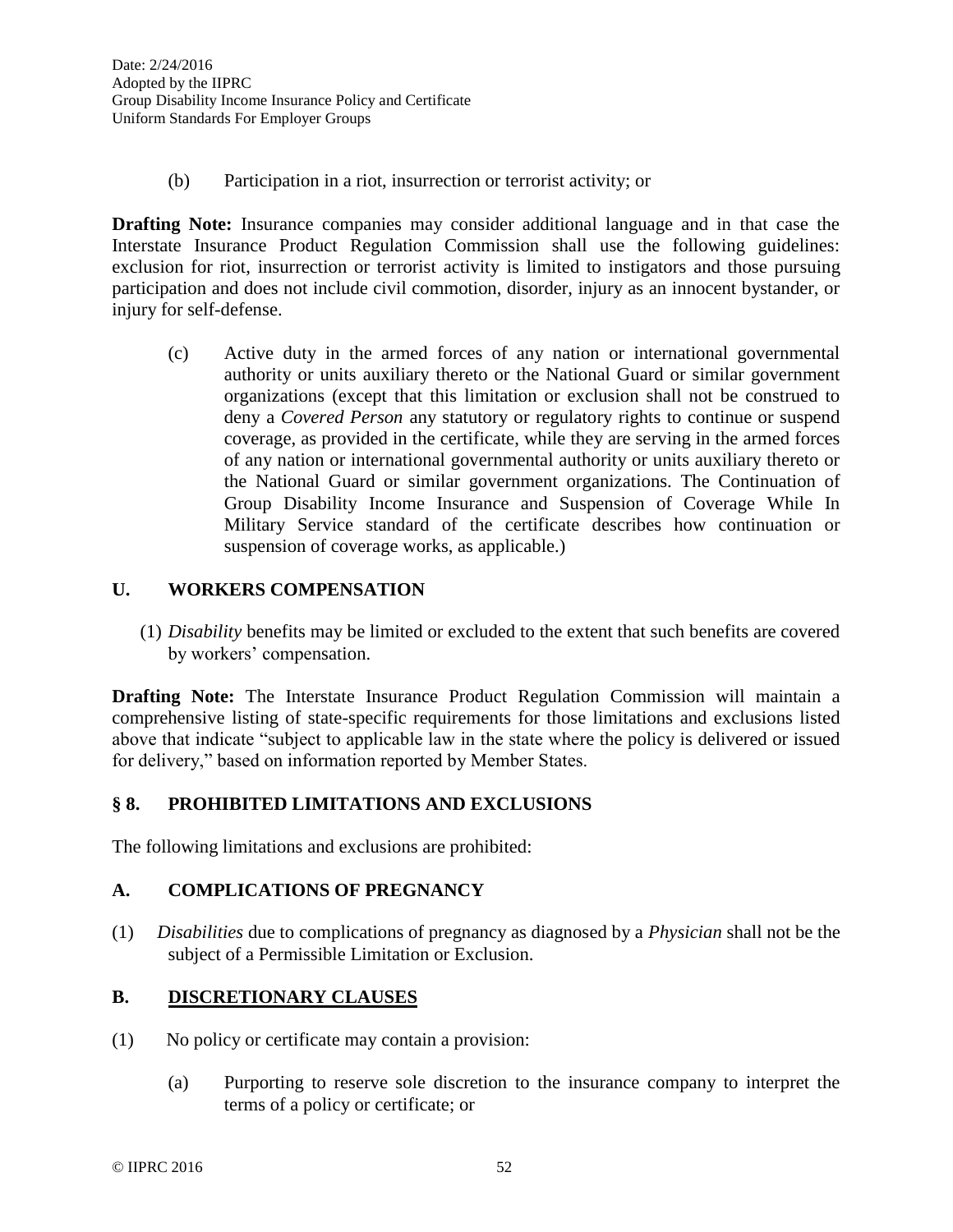(b) Specifying a standard of review upon which a court may review denial of a claim or any other decision made by an insurance company with respect to a Certificateholder.

### **§ 9. BENEFIT PROVISIONS**

### **A. COST OF LIVING ADJUSTMENT (COLA)**.

(1) *Disability* income benefits may be adjusted by a COLA factor. If the certificate will include the adjustment, the certificate shall specify to which *Disability* benefits the adjustment will apply. The certificate shall also specify when the COLA period begins and when it ends. The certificate shall also specify the COLA factor that will apply and specify if the factor is based on the *Cost of Living Index* or if it will be a flat percentage. The certificate shall state that the *Disability* benefits payable to a *Covered Person* when adjusted for a COLA may exceed the *Disability* benefits otherwise payable under the certificate. The certificate shall also specify other certificate benefits or provisions to which the COLA is not applicable.

### **B. DISABILITY BENEFITS REDUCED ON ACCOUNT OF OTHER BENEFITS OR INCOME**

- (1) The *Disability* benefits payable under the certificate may be reduced by the following other benefits or income sources from:
	- (a) Federal Social Security, Canada Pension Plan and the Quebec Pension Plan disability and retirement benefits, the Railroad Retirement Act, including benefits that a spouse or child receives as a result of the *Covered Person's Disability*; if *Disability* begins after the start of a retirement benefit, benefits may or may not be reduced on account of such retirement benefit;
	- (b) Any benefits under a Workers' Compensation Act (except for medical or death benefits), any federal or state occupational disease or injury law, and income received under the Admiralty and Maritime Law (the Maritime Doctrine of Maintenance, Wages and Cure, the Doctrine of Unseaworthiness and the Jones Act);

**Drafting Note**: Seamen injured aboard ship have three possible sources of compensation: the Doctrine of Maintenance and Cure, the Doctrine of Unseaworthiness and the Jones Act.

(c) Disability benefits under state disability plans, such as California, Hawaii, New Jersey, New York, Puerto Rico and Rhode Island;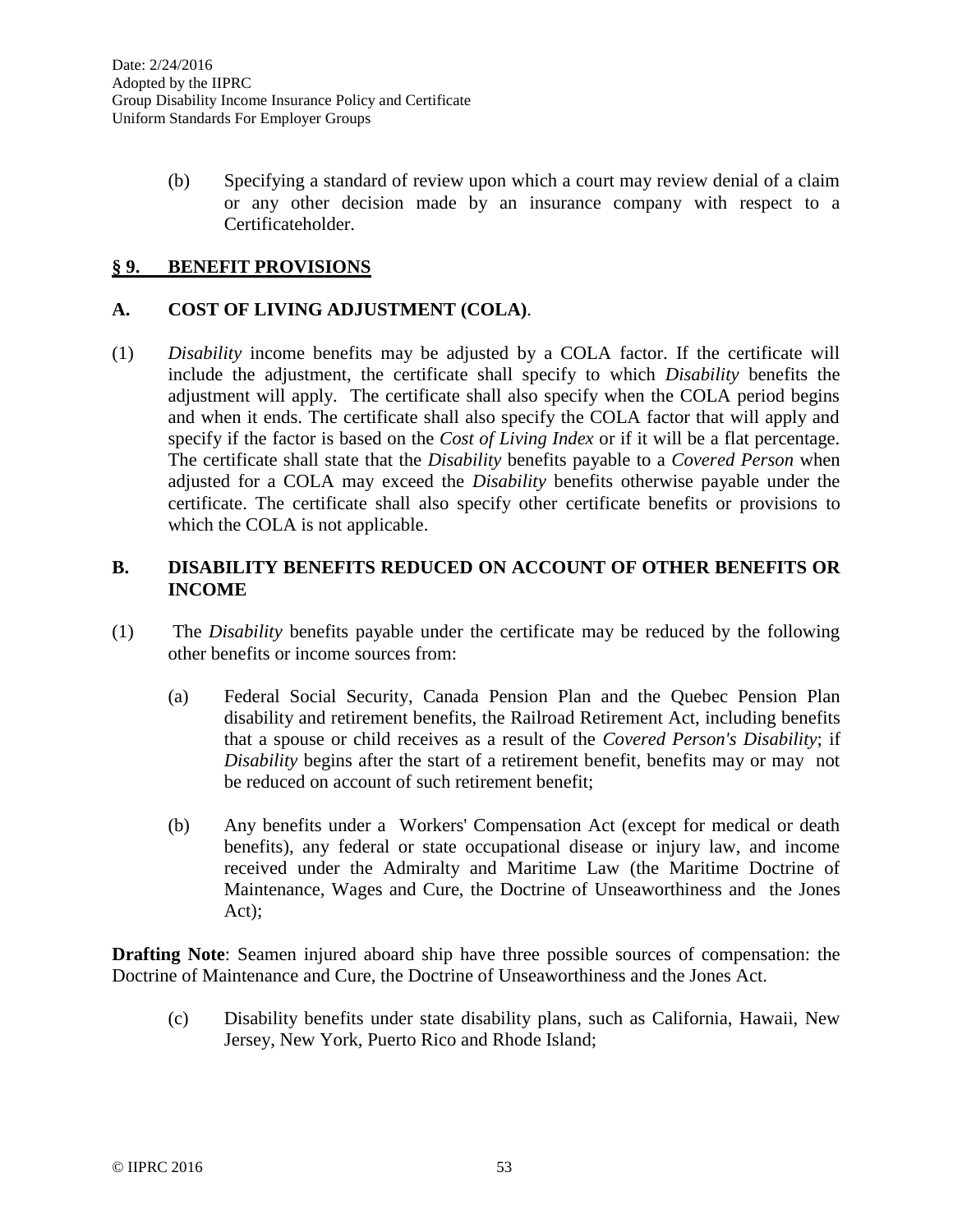- (d) Disability and retirement benefits under a government plan, including but not limited to, state and municipal public employee plans and state teachers plans (PERS/STRS);
- (e) Disability and retirement benefits under plans provided by the *Covered Person's* policyholder, employer or collective bargaining unit, as applicable; this reduction may be limited to employer contributions and some type of retirement plans, such as 401(k), may be excluded;
- (f) Another group disability income policy or plan to the extent that such policy or plan covers the same pre-disability income;
- (g) Lost income benefits through no-fault vehicle insurance;
- (h) Employer salary continuation plan, sick pay, accumulated sick leave, vacation pay, severance, or other similar paid time off plans;
- (i) Secondary employment; however, if *Disability* begins after an increase in secondary employment income, the *Disability* benefit may or may not be reduced on account of such increase;
- (j) Unemployment compensation;
- (k) Individual insurance *Disability* plans to the extent that cumulative benefits payable would exceed *Pre-Disability Earnings*;
- (l) Earnings from any work performed; the reduction may be calculated differently for the specified months of a return to work period, such as 12 months, to encourage return to work;
- (m) Amounts received, by a *Covered Person* from a third party, minus legal fees, in connection with lost income due to a Disability which the *Covered Person* suffers because of an act of omission of the third party.

i. If the amount received from the third party does not specify the lost income amount, the Company shall estimate the amount using a percentage of the settlement amount based on the *Covered Person's Pre-Disability Earnings*, prorated to cover the period for which the settlement or judgment was made.

ii. If the certificate includes both this right to reduce benefits or income on account of a third party settlement and a subrogation right, the certificate shall state that, with regard to any specific claim, if the insurance company elects to reduce a *Disability* benefit on account of other benefits or incomes for amounts received minus legal fees, for lost income due to a Disability because of an act of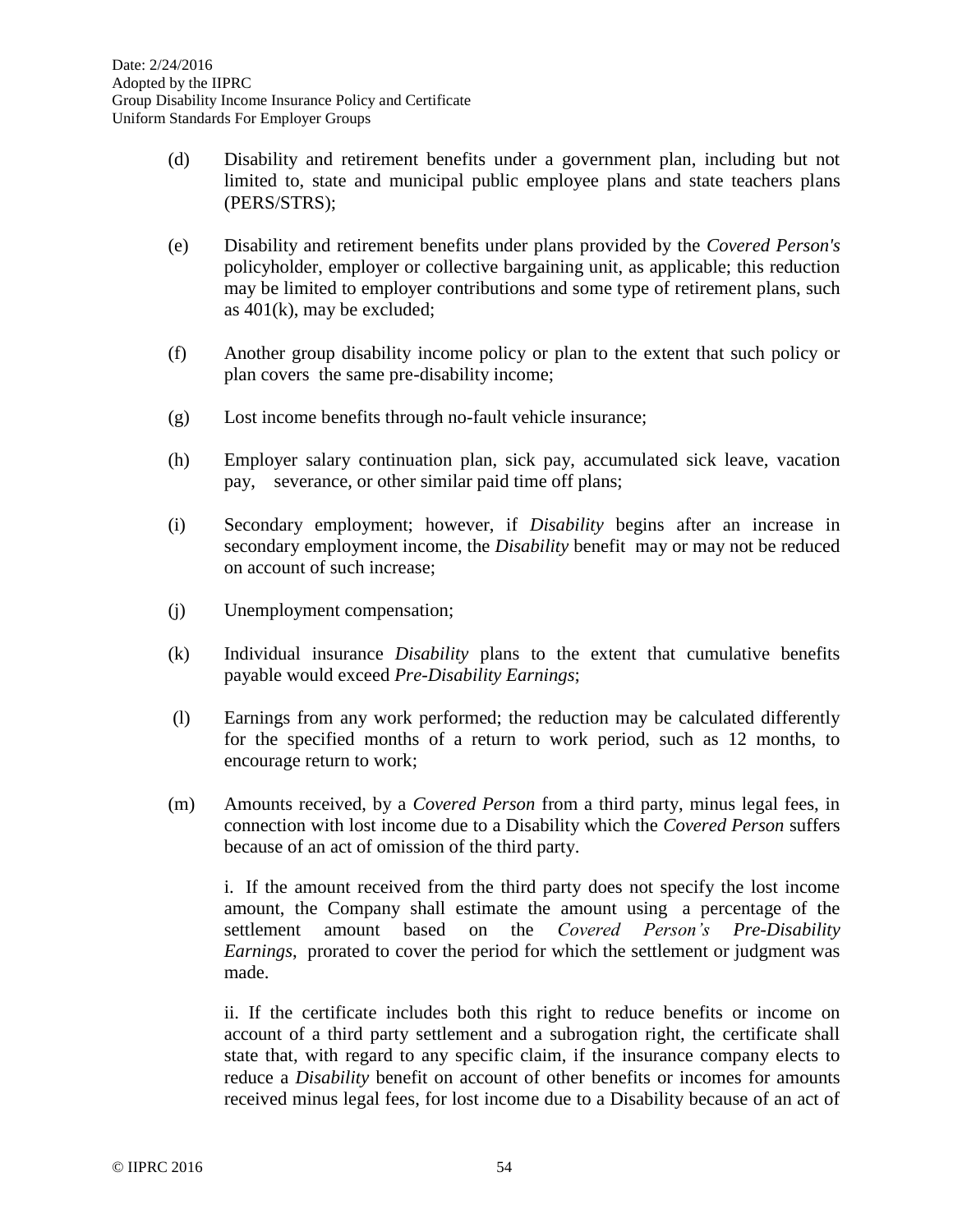omission of the third party, the insurance company will not be permitted to elect subrogation for that same claim;

**Drafting Note:** If revisions are made to the NAIC Accident and Sickness Insurance Minimum Standards Model Act (#170) or the Model Regulation to Implement the Accident and Sickness Insurance Minimum Standards Model Act (#171) or a new Model or Guidance is developed for group disability income products that impacts offset provisions, the Interstate Insurance Product Regulation Commission will revisit Section 9.B(1)(m) of this Uniform Standard.

- (n) Amounts received from compromises as a result of a claim for any one of the sources referenced above.
- (2) **Basis for Reduction**. The certificate shall specify which reductions will be dollar for dollar and which will be based on a formula specified in the certificate.
- (3) **Estimate of Benefits or Income**. The certificate may state that if a *Covered Person* is eligible for other benefits or income, the insurance company reserves the right to reduce the *Disability* benefit available under the certificate as if the *Covered Person* is receiving such benefits or income. The benefits or income specified in §9.B.(1) reduction shall not be permissible if the *Covered Person* provides evidence of application for benefits and agrees in writing to repay any overpayment. Benefits or income from a retirement plan and lost income benefits from no-fault vehicle insurance or third party settlements shall not be subject to estimation.
- (4) **Benefit Adjustment**. The certificate shall state that if the insurance company finds that it should have paid a benefit amount different from the amount actually paid, the insurance company will adjust the benefit accordingly. If the insurance company paid more benefits than it should have, the *Covered Person* shall reimburse the insurance company accordingly. Any future benefits that are determined to be due, including any applicable minimum benefit, will be applied to the overpayment until the insurance company is reimbursed in full.
- (5) **Lump Sum Payments**. The certificate shall state that if a *Covered Person* receives benefits or income in a lump sum, the insurance company will pro-rate the benefits or income over the time in which it accrued, based on the information received from the source of the lump sum payment. If the insurance company does not receive such information, the insurance company shall pro-rate the lump sum payment according to its nature and purpose.
- (6) *Disability* **Benefit Freeze**. The certificate shall state that the insurance company shall not reduce a *Covered Person's Disability* benefit further if the benefit or income, from any source, other than this certificate, changes because of a cost of living increase that occurs automatically or by law after the *Covered Person* satisfies the *Elimination Period*.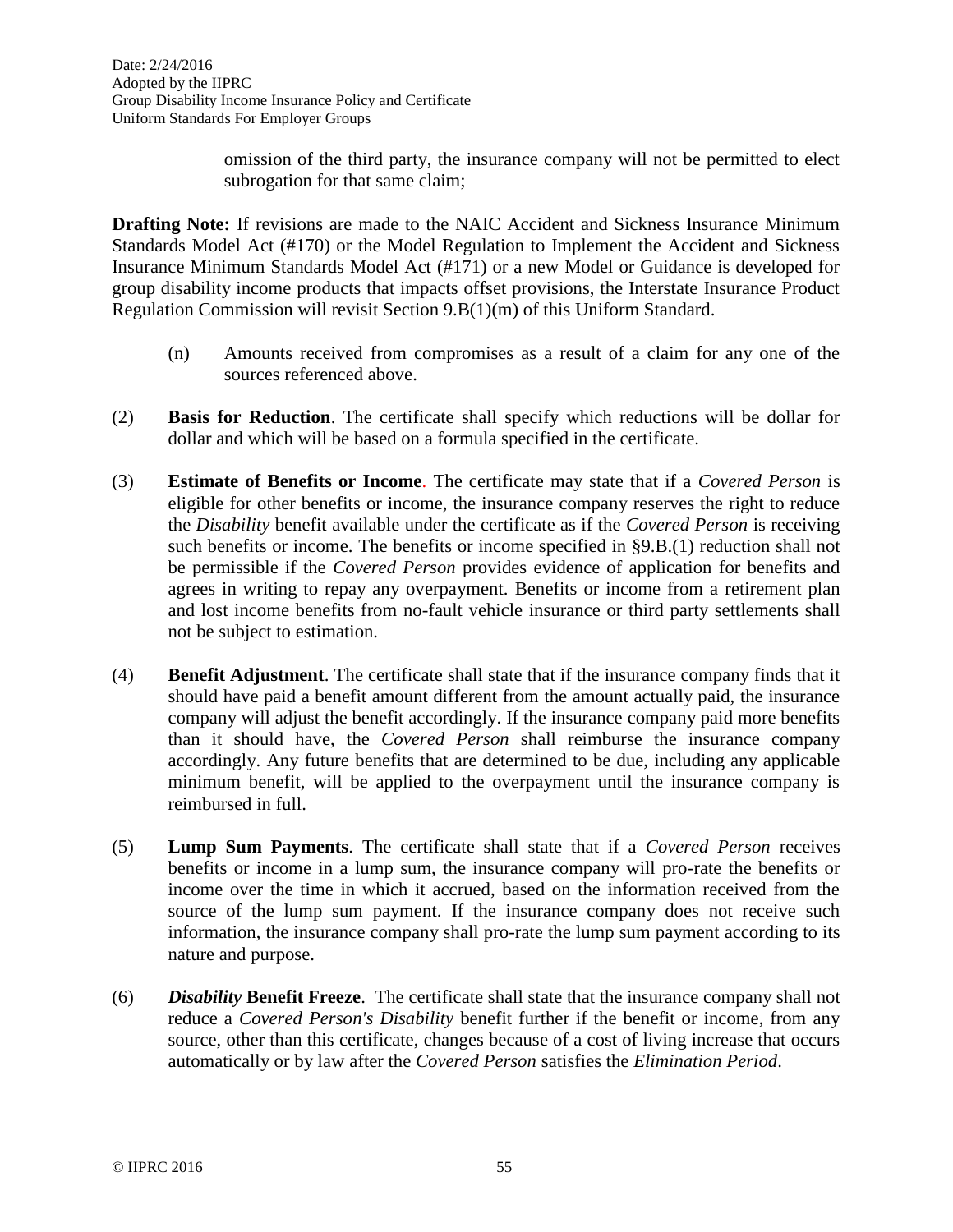Date: 2/24/2016 Adopted by the IIPRC Group Disability Income Insurance Policy and Certificate Uniform Standards For Employer Groups

(7) **Minimum** *Disability* **Benefit after Reduction**. The certificate may state that reductions specified above will not result in a *Disability* benefit payment under this certificate for less than a specified amount, such as 10% of the *Disability* benefit otherwise payable or \$25 for short term plans, or 10% of the *Disability* benefit otherwise payable or \$100 for long term plans.

### **C. RIGHT TO PURCHASE ADDITIONAL** *DISABILITY* **BENEFITS**

(1) A certificate may include the right to purchase additional *Disability* benefits. If the certificate includes this right, the certificate shall specify when such right may be exercised, such as specified life events (marriage, divorce, birth of a child, death of a *Family Member*), purchase of a home, etc. The certificate shall also specify the amounts that are available for such exercise, and whether or not additional underwriting will be required, such as medical, financial, occupational, etc. If financial or occupational underwriting is required, or if a *Preexisting Condition* limitation will apply, the certificate shall also state this. The insurance company may issue a new certificate for the additional *Disability* benefit, or the existing certificate may be amended to reflect the additional *Disability* benefit.

# **D. SUSPENSION, SURRENDER OR REVOCATION OF A PROFESSIONAL LICENSE OR CERTIFICATE**

(1) The group insurance certificate may state that suspension, surrender or revocation of a professional license or certificate shall not alone constitute *Disability.*

### **E**. **WAIVER OF** *PREMIUM*

- (1) The certificate may include a provision stating that if a *Covered Person* has been *Disabled* for (i) a period specified in the certificate or (ii) the *Elimination Period*, the insurance company shall waive the *Premium* otherwise due for the certificate and any attached riders, amendments or endorsements. If such a waiver of *Premium* benefit is included, the certificate shall state that:
	- (a) The waiver of *Premium* period shall be for as long as the *Covered Person* continues to be *Disabled*, but not beyond the *Benefit Period* or maximum lifetime benefit shown in the certificate;
	- (b) If the insurance company requires proof of *Disability* for premiums to be waived, the certificate shall state that:
		- (i) Satisfactory proof of *Disability* shall be provided to the insurance company for *Premiums* to be waived. Such proof may consist of both a statement from an employer and a statement of a *Physician* certifying that the *Covered Person* is unable to perform the *Covered Person's* customary duties or activities. Each month thereafter, the insurance company may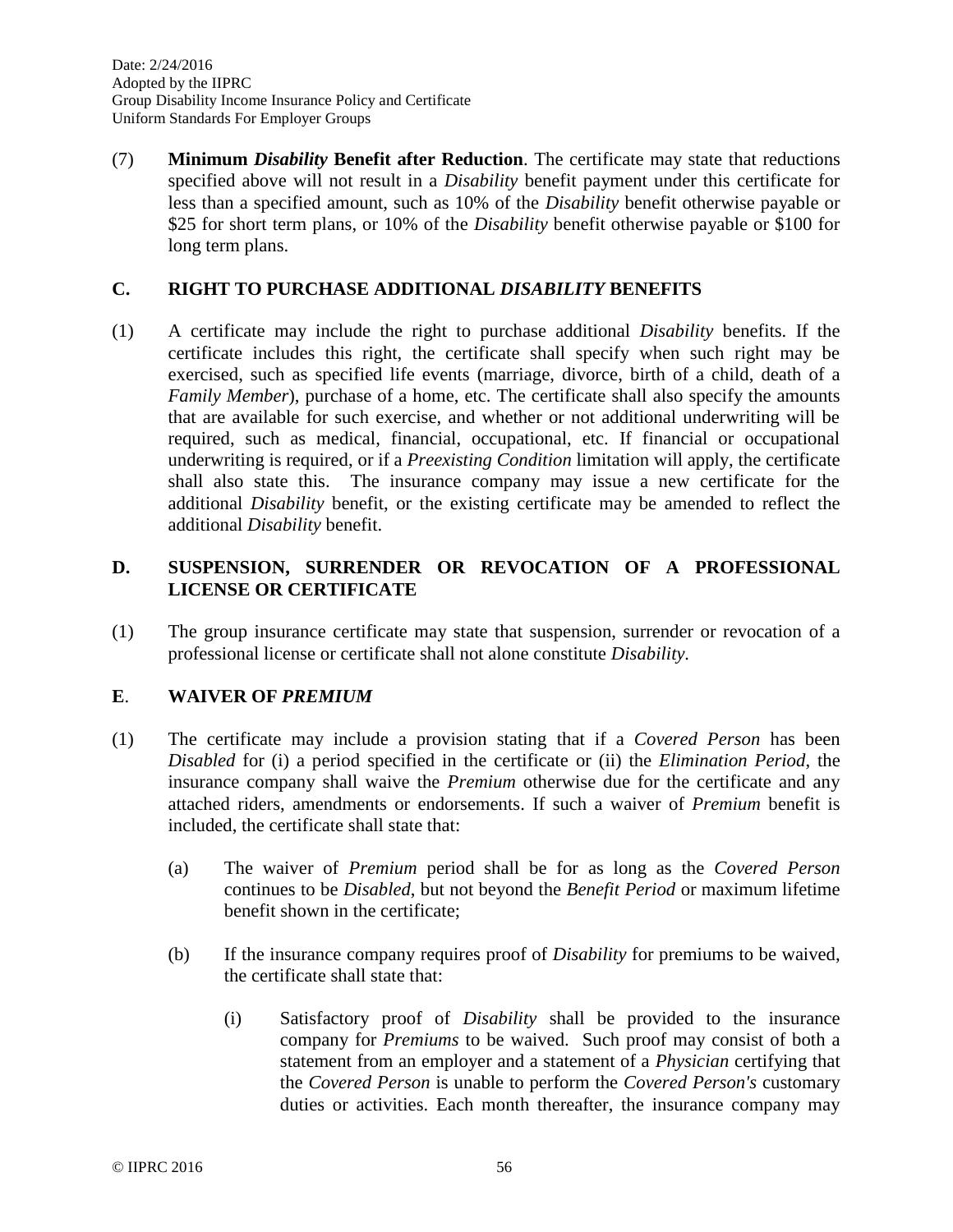require a *Physician's* statement that the *Covered Person's* inability to perform those duties and activities continues. The insurance company also reserves the right to use an independent consultant to determine the *Covered Person's Disability* during the duration of the waiver of *Premium* benefit;

- (ii) All required *Premiums* must be paid to keep the certificate and any riders, amendments or endorsements, as applicable, in force until the insurance company approves the claim for the waiver of *Premium* benefit;
- (iii) In the event of the death of the *Covered Person*, any *Premium* refunds due to the *Covered Person* from the insurance company may, at the option of the insurance company, be paid to any *Beneficiary* designated for loss of life or to the estate of the *Covered Person;* and
- (iv) The waiver of *Premium* benefit will end if a *Covered Person* fails to provide satisfactory proof of *Disability* when requested; and
- (c) If *Disability* ends, the waiver of *Premium* benefit will end.
- (2) If waiver of *Premium* is included, the certificate shall also state that there is no limit to the number of times that a *Covered Person* may be eligible for the waiver of *Premium* benefit.

# **F. DATE** *DISABILITY* **BENEFITS END**

- (1) The certificate shall state that *Disability* benefits shall end at the earliest of:
	- (a) The date a *Covered Person* ceases to be *Disabled;*
	- (b) The date a *Covered Person* dies;
	- (c) The end of any specified *Benefit Periods* shown in the certificate;
	- (d) The end of any maximum period of payment specified in the certificate. "Maximum period of payment" means the longest period of time that an insurance company will make payments to a *Covered Person* for any one period of *Disability;*
	- (e) For any condition specified in the certificate with limited benefits, the end of any lifetime maximum *Benefit Period* specified in the certificate for that condition. "Lifetime maximum *Benefit Period*" means the aggregate number of months of benefits which will be paid to a *Covered Person* during his/her lifetime for any combination of *Disabilities* caused or contributed to by the specified condition, even if the *Disabilities* are not continuous; and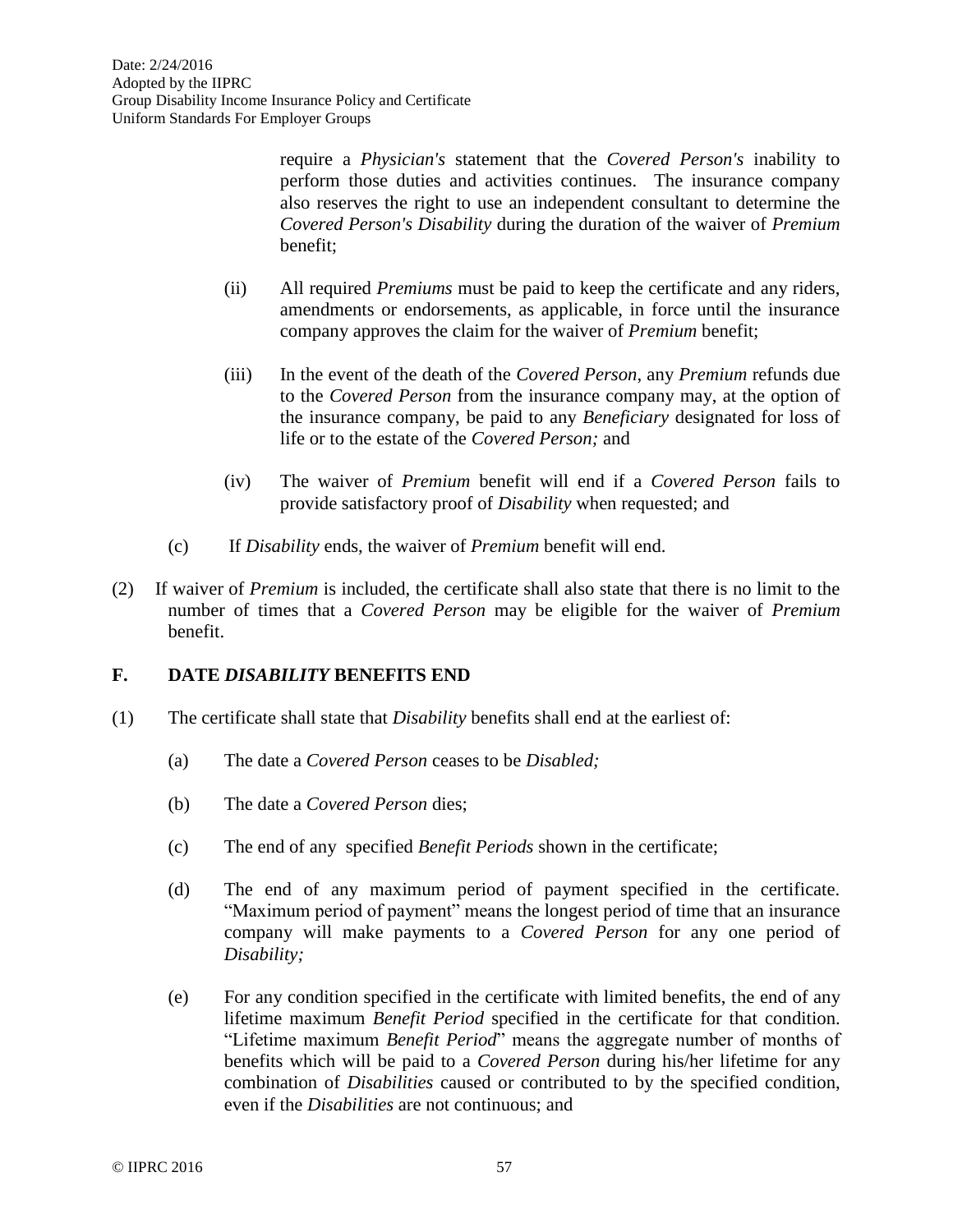- (f) The date a *Covered Person* fails to submit satisfactory proof of *Disability* as required in the certificate.
- (2) The certificate may also include these additional dates that *Disability* benefits may end:
	- (a) The date a *Covered Person* fails to participate in a *Rehabilitation* plan, without good cause, as stated in section §5. *REHABILITATION* PROVISIONS of the certificate;
	- (b) The date a *Covered Person* elects not to return to limited work while *Disabled* when the *Covered Person* is functionally capable of performing such work; and
	- (c) The date a *Covered Person* retires.

# **§ 10. INCIDENTAL BENEFIT PROVISIONS**

The certificate may include the following benefits which shall satisfy the requirements included in the respective Interstate Insurance Product Regulation Commission standards below, as well as satisfy the requirements for a benefit to be deemed incidental, as specified below. With the exception of the benefits described in items (D), (I) and (L) of this section, incidental benefits shall be in addition to any other *Disability* benefits paid under the certificate. The certificate shall specify whether or not incidental benefits may be converted or ported, as applicable.

There are benefit triggers for *Disability* in §3. Terms and Concepts that are also included as Incidental Benefit triggers in this Section and some of them may be included as Catastrophic *Disability* benefit triggers in this Section. Regardless of where these benefit triggers are included in these uniform standards, they will only be included once as benefit triggers in a certificate for a *Covered Person* who is an *Employee.* For example, if the ADL deficiency trigger is included in the certificate as a benefit trigger for *Total Disability,* this trigger will not be included as an Incidental Benefit for a *Covered Person,* nor will it be included in the Catastrophic Disability benefit for the *Employee.* However, if the *ADL* deficiency or *Cognitive Impairment* benefit trigger is included in the certificate for *Partial or Residual Disability, Presumptive Disability* or *Total Disability* for the *Employee,* an ADL deficiency or *Cognitive Impairment* trigger may be included as an Incidental Benefit for the *Spouse* of the *Employee*.

### **A. ACCIDENTAL DEATH BENEFIT**

(1) Benefit to be paid to *Eligible Survivors* due to the death of a *Covered Person* if the death is caused by an *Injury* and occurs while the *Covered Person* is insured for Disability benefits under the certificate. The Standards for Group Accidental Death Benefits as adopted by the Interstate Insurance Product Regulation Commission shall apply for this benefit. The certificate shall specify the amount payable, and such amount shall be a lump sum not to exceed the equivalent of 12 monthly *Disability* benefits payable under the certificate.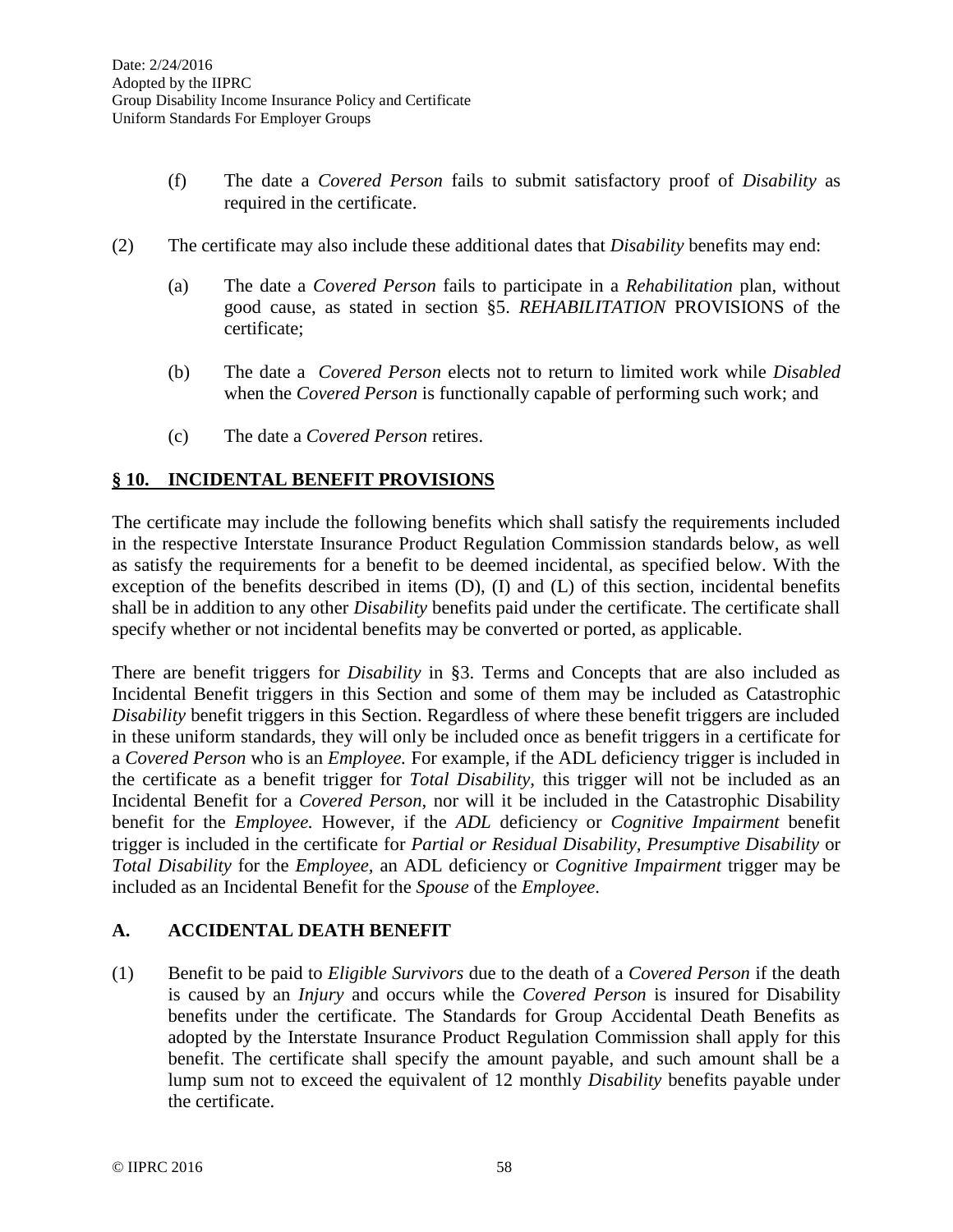#### **B. ACCIDENTAL DISMEMBERMENT BENEFIT**

(1) Benefit to be paid to a *Covered Person* due to loss resulting from an *Injury* of the *Covered Person* if the loss occurs while the *Covered Person* is insured for *Disability* benefits under the certificate. The Standards for Group Accidental Death and Dismemberment Benefits as adopted by the Interstate Insurance Product Regulation Commission shall apply to this benefit. The certificate shall specify the amount payable, and such amount shall be a lump sum not to exceed the equivalent of 12 monthly *Disability* benefits payable under the certificate.

### **C**. *ACTIVITIES OF DAILY LIVING (ADL)* **DEFICIENCY OR** *COGNITIVE IMPAIRMENT* **BENEFIT FOR** *COVERED PERSONS*

- (1) Benefits to be paid if a *Covered Person*, after becoming insured under the certificate, becomes *Disabled* and receives monthly benefits for such *Disability* under the certificate and is also determined:
	- (a) To be unable to perform, without *Substantial Assistance*, a specified number of *Activities of Daily Living* for a specified period of time, such as 30 days, without interruption (the *Elimination Period*). The insurance company shall not require this benefit trigger to require the inability to perform more than two *Activities of Daily Living*; or
	- (b) To have a severe *Cognitive Impairment*, that requires *Substantial Supervision* to protect the *Covered Person* from threats to health and safety for a specified period of time, such as 30 days, without interruption (the *Elimination Period*).
- (2) "*Elimination Period*" as used in this item (C) means, subject to satisfaction of all certificate terms and conditions by a *Covered Person*, the period of time following the onset of *ADL* deficiency or *Cognitive Impairment* for which no benefits are payable for such deficiency or impairment under this section. This period of time will be specified in the certificate. The trigger for the start of an *Elimination Period* shall be commencement of a *Covered Person's s ADL* deficiency or *Cognitive Impairment.*
- (3) The certificate shall state that this benefit shall not be subject to reduction on account of other benefits or income sources.
- (4) The certificate shall specify the amount of monthly benefits that would be payable, such as up to 20% of *Pre-Disability Earnings*, subject to specified maximums in the certificate, if any. The certificate shall also specify a maximum *Benefit Period*, such as 6 months. The certificate may also state that this benefit plus the *Disability* benefit payable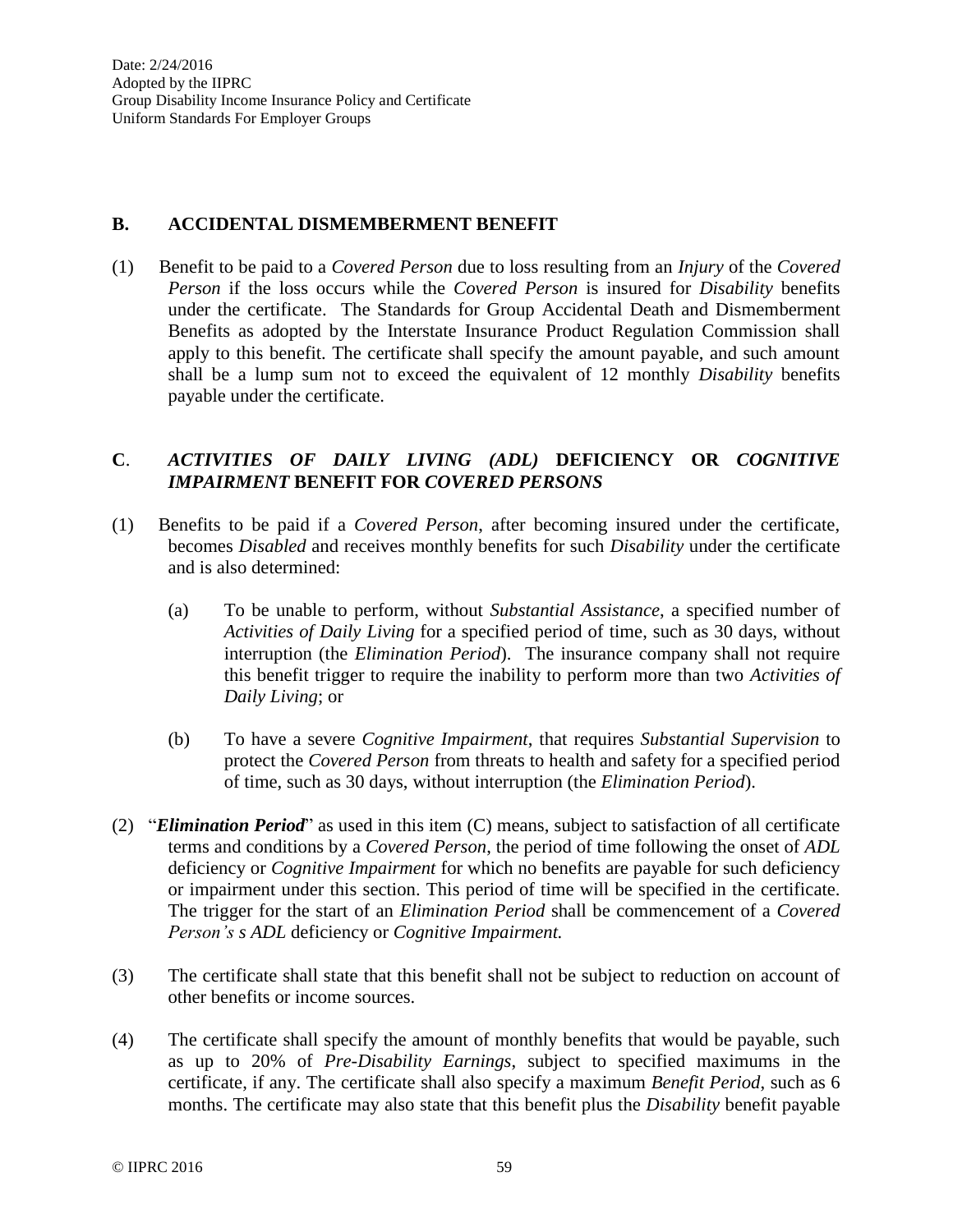under the certificate shall not exceed a specified monthly maximum amount, such as \$2,000.

- (5) The certificate shall specify when the benefit will end. The benefit may end on the date any of the following events occur:
	- (a) The date a *Covered Person* fails to submit satisfactory proof that the *Covered Person* continues to be *ADL* deficient or cognitively impaired;
	- (b) The date a *Covered Person* is no longer *Disabled*; or
	- (c) The date a *Covered Person* is no longer receiving a monthly benefit for the *Disability* under the certificate.
- (6) This benefit shall not be advertised, marketed or sold as long-term care insurance and the certificate shall prominently disclose that this benefit shall not be triggered by, or calculated with respect to, occurrence or amount of any long-term care services.
- (7) If more than one date is specified, the certificate shall state that the benefit shall end on the earlier or latest of the dates specified, as applicable.

# **D.** *ACTIVITIES OF DAILY LIVING* **(ADL) DEFICIENCY OR** *COGNITIVE IMPAIRMENT* **BENEFIT FOR** *SPOUSES* **OF** *COVERED PERSONS*

- (1) Benefit to be paid in the event that a *Covered Person* is insured for *Disability* benefits under the certificate and the *Covered Person's Spouse* is determined:
	- (a) To be unable to perform, without *Substantial Assistance*, a specified number of *Activities of Daily Living* for a specified period of time, such as 30 days, without interruption (the *Elimination Period*). The insurance company shall not require this benefit trigger to require the inability to perform more than two *Activities of Daily Living*; or
	- (b) To have a severe *Cognitive Impairment*, that requires *Substantial Supervision* to protect the *Spouse* from threats to health and safety, for a specified period of time, such as 30 days, without interruption (the *Elimination Period*)*.*
- (2) "*Elimination Period*" as used in this item (D) means, subject to satisfaction of all certificate terms and conditions by a *Spouse*, the period of time following the onset of *ADL* deficiency or *Cognitive Impairment* for which no benefits are payable under this section. This period of time will be specified in the certificate. The trigger for the start of an *Elimination Period* shall be commencement of a *Spouse's ADL* deficiency or *Cognitive Impairment*.
- (3) The certificate shall state that a *Spouse* is only eligible for this benefit if: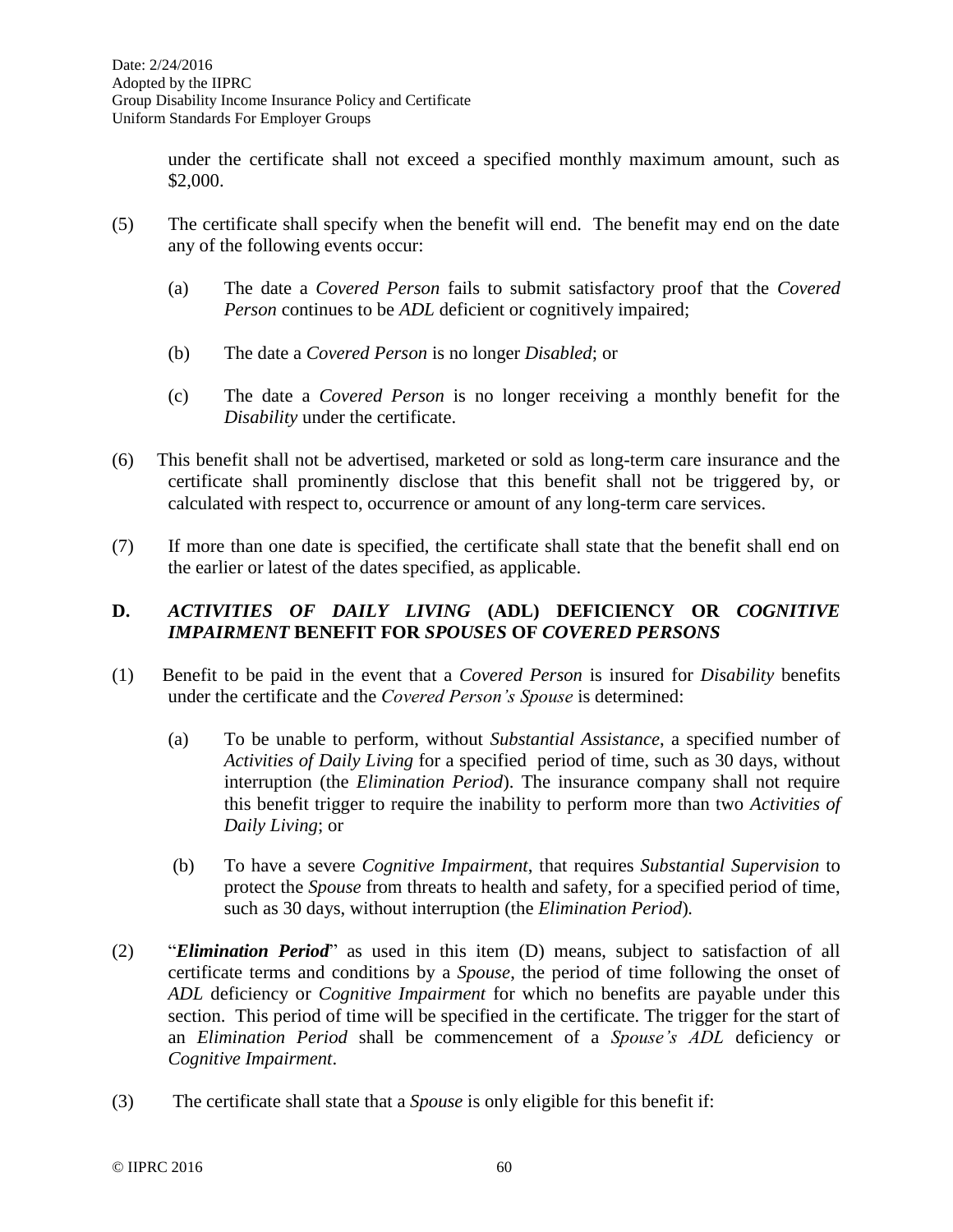- (a) The *ADL* deficiency or *Cognitive Impairment* begins after the date that the *Covered Person* becomes insured under the certificate;
- (b) The *Spouse* is not working at any job for pay or profit; and
- (c) The *Spouse* is under the regular care of a *Physician.* This means that the *Spouse* regularly visits a *Physician* as frequently as is medically required, and receives the most appropriate treatment and care according to generally accepted medical standards, to effectively manage and treat the *Spouse's* condition(s). The *Physician's* specialty and experience shall also be such that is most appropriate for the *Spouse's* condition, according to generally accepted medical standards.
- (4) The certificate shall specify what information is needed as proof of claim for this benefit. Proof of claim, at the expense of the *Covered Person,* must appropriately document:
	- (a) That the *Spouse* satisfied the definition of *Spouse* as specified in the certificate;
	- (b) The *Covered Person's* monthly earnings;
	- (c) The date that the *Spouse's* ADL deficiency or *Cognitive Impairment* began;
	- (d) That the *Spouse* is under the regular care of a *Physician,* including each *Physician's* name and address;
	- (e) That the Spouse is not working at any job for pay or profit during the *Elimination Period;*
	- (f) The extent of the *Spouse's* condition, including restrictions and limitations preventing the *Spouse* from safely performing any *ADLs; and*
	- (g) The name and address of any accredited facility where the *Spouse* is receiving care or treatment for *ADL* deficiency or *Cognitive Impairment*, including the names and addresses of all attending *Physicians.*
- (5) The certificate shall state that a *Covered Person* must also provide the insurance company with the *Spouse's* written authorization allowing the sources of medical, vocational, occupational, financial, and governmental information to release documents to the insurance company which enables it to decide its liability. The *Covered Person* shall provide the insurance company with continuing proof of the *Spouse's ADL* deficiency or *Cognitive Impairment,* and the items and authorization necessary to allow it to determine its liability.
- (6) The certificate shall state that the insurance company may require the *Spouse* to be examined, tested, or interviewed by *Physicians* or authorized insurance company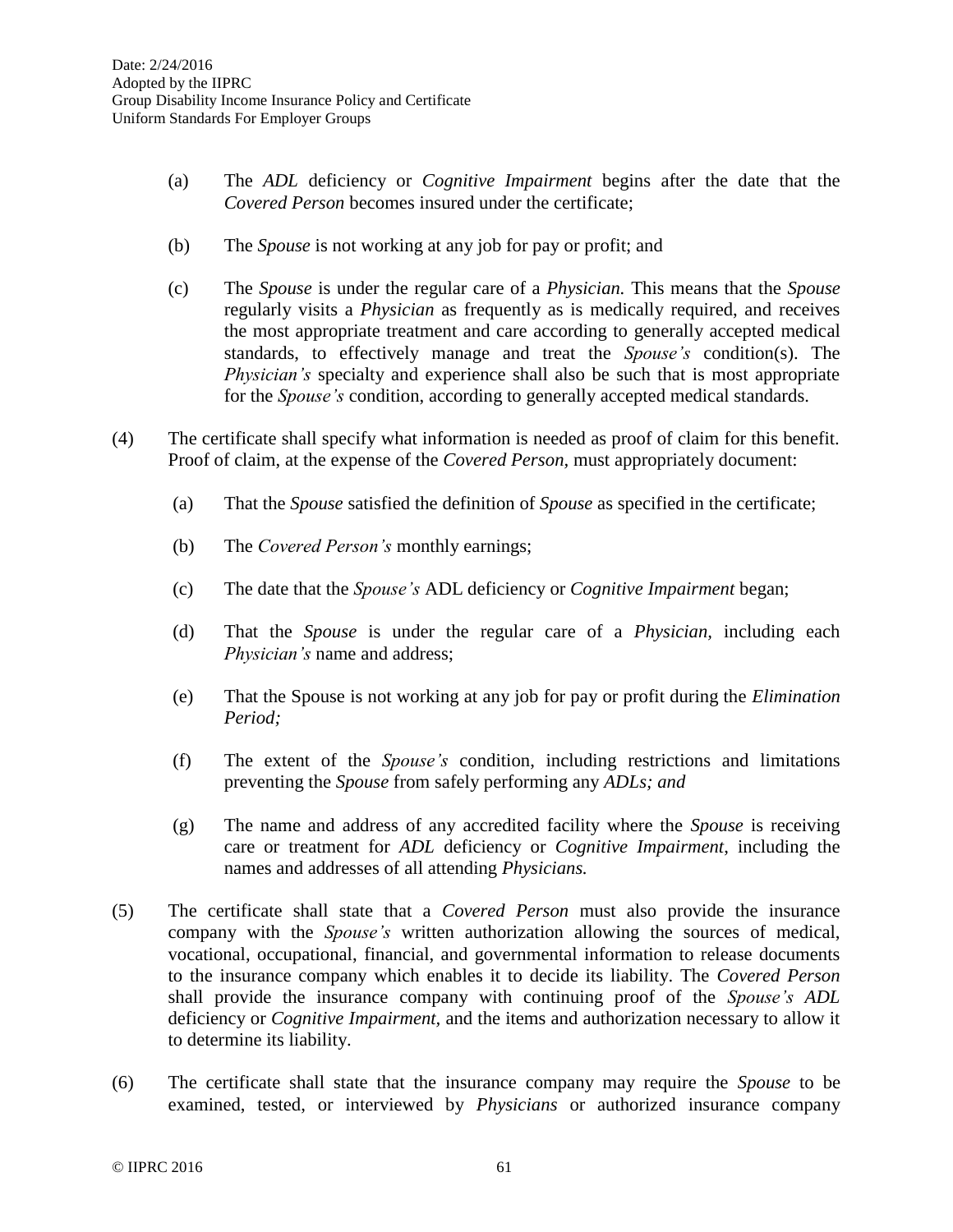representatives. The insurance company may ask a *Spouse* to be examined tested or interviewed as often as it requires at any time it chooses. The insurance company will pay third party charges for any exam, test or interview which it requires. If a *Spouse* fails to attend or fully participate, this benefit will end.

- (7) The certificate shall specify the amount of monthly benefit payable, such as \$1,000, and the maximum *Benefit Period*, such as 2 years.
- (8) The certificate shall state that this benefit will not be subject to reduction on account of other benefits or income sources.
- (9) This benefit may be subject to any of the Permissible Limitations and Exclusions of the certificate as they would apply to the *Spouse*.
- (10) The certificate shall specify when the benefit will end. The benefit may end on the date any of the following events occur:
	- (a) The date that the *Spouse* no longer satisfies the definition of *Spouse* in the certificate;
	- (b) The date satisfactory proof that the *Spouse* continues to be *ADL* deficient or *Cognitively Impaired* is not submitted as required;
	- (c) The date the *Covered Person* is no longer insured for *Disability* benefits under the certificate;
	- (d) The end of this benefit's maximum *Benefit Period*;
	- (e) The date the *Spouse* returns to work at any job for pay or profit;
	- (f) The date the *Covered Person* dies; or
	- (g) The date the *Spouse* dies.
- (11) If more than one date is specified, the certificate shall state that the benefit shall end on the earlier or latest of the dates specified, as applicable.
- (12) This benefit shall not be advertised, marketed or sold as long-term care insurance and the certificate shall prominently disclose that this benefit shall not be triggered by, or calculated with respect to, occurrence or amount of any long-term care services.

# **E. CATASTROPHIC DISABILITY BENEFIT**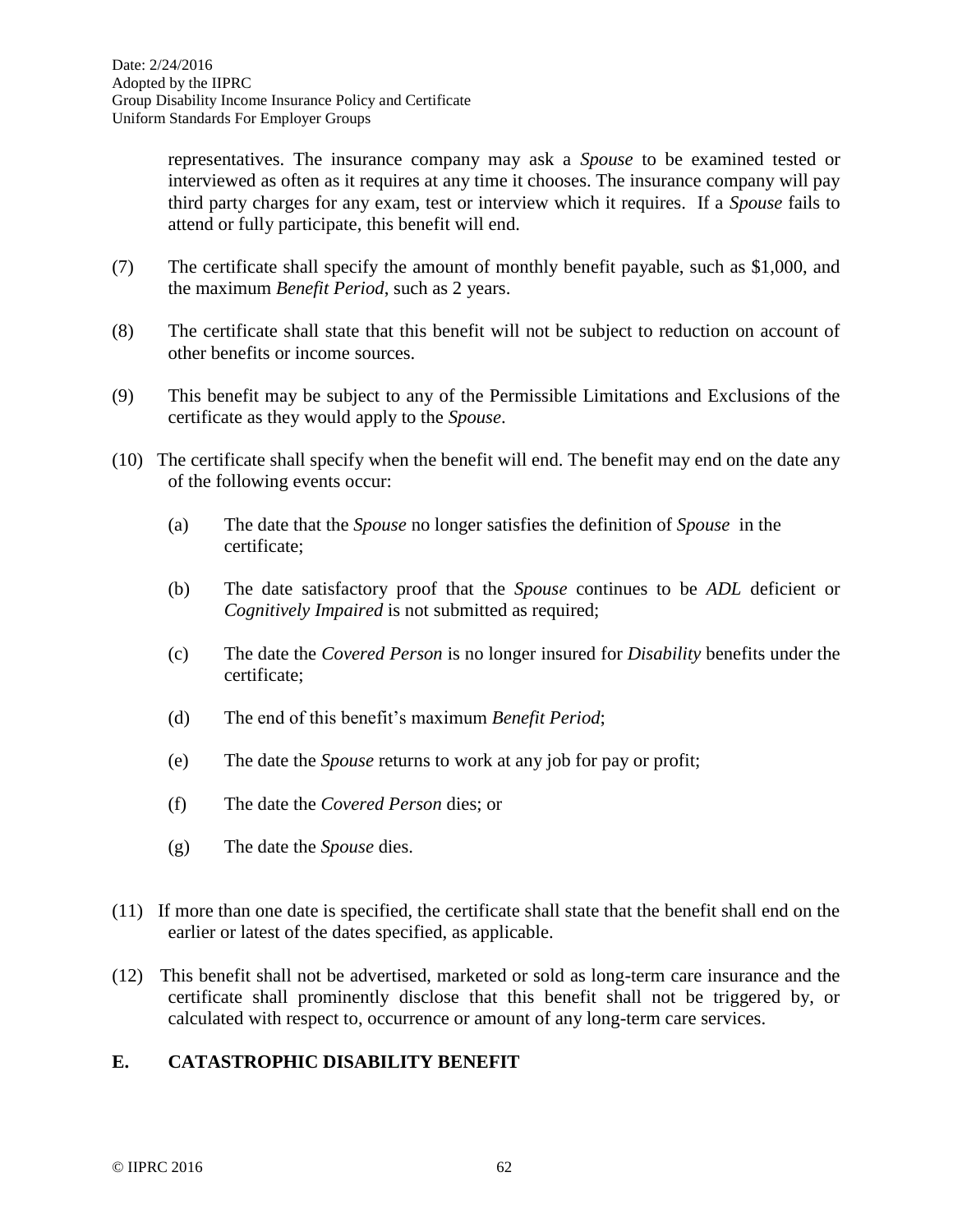- (1) Benefits to be paid if, due to *Injury* or *Sickness,* a *Covered Person* who is receiving *Disability* benefits under the certificate satisfies the benefit trigger(s) specified in this section.
- (2) The benefit triggers may be limited to those shown in items  $(B)$ ,  $(C)$ ,  $(I)$ , and  $(J)$  in this section, or they may include the benefit triggers included in §3 subparagraphs (c)-(j) of the definition of *Disability*.
- (3) Benefit triggers for *ADL* deficiency, *Cognitive Impairment*, Skilled Nursing Home or *Rehabilitation* Facility, Home Health Care or Hospice Care shall not be advertised, marketed or sold as long-term care insurance and the certificate shall prominently disclose that benefits under the certificate will not be triggered by, or calculated with respect to, occurrence or amount of any long-term care services.
- (4) The certificate shall specify the amount of benefits that would be payable for each trigger, such as 20% of the *Covered Person's Pre-Disability Earnings*, and the maximum duration for which benefits would be paid, such as 6 months, if any. The certificate shall also state that for confinement or care of less than a month benefits will be paid on a prorata basis.
- (5) The certificate shall specify when the benefit will end. The benefit may end on the date any of the following events occur:
	- (a) The date the *Covered Person* dies;
	- (b) The date the *Covered Person* is no longer receiving *Disability* benefits under the certificate; or
	- (c) The date the *Covered Person* ceases to meet the benefit triggers, as applicable.
- (6) If more than one date is specified, the certificate shall state that the benefit shall end on the earlier or latest of the dates specified, as applicable.

# **F.** *CHILD(REN)* **CARE BENEFIT**.

(1) Benefits will be paid for the care of a *Covered Person's Child(ren)* under a specified age to enable the *Covered Person* to participate in *Rehabilitation* program and receive *Rehabilitation* benefits under the certificate. The benefit requires proof satisfactory to the insurance company of current enrollment in *Child* care or enrollment in *Child* care within a specified period of time after the *Covered Person* begins participating in a *Rehabilitation* program and is receiving *Rehabilitation* benefits under the certificate. This benefit pays an additional monthly benefit for care provided by a licensed *Child* care provider who is not related to the *Covered Person*, and *Child* care expenses shall be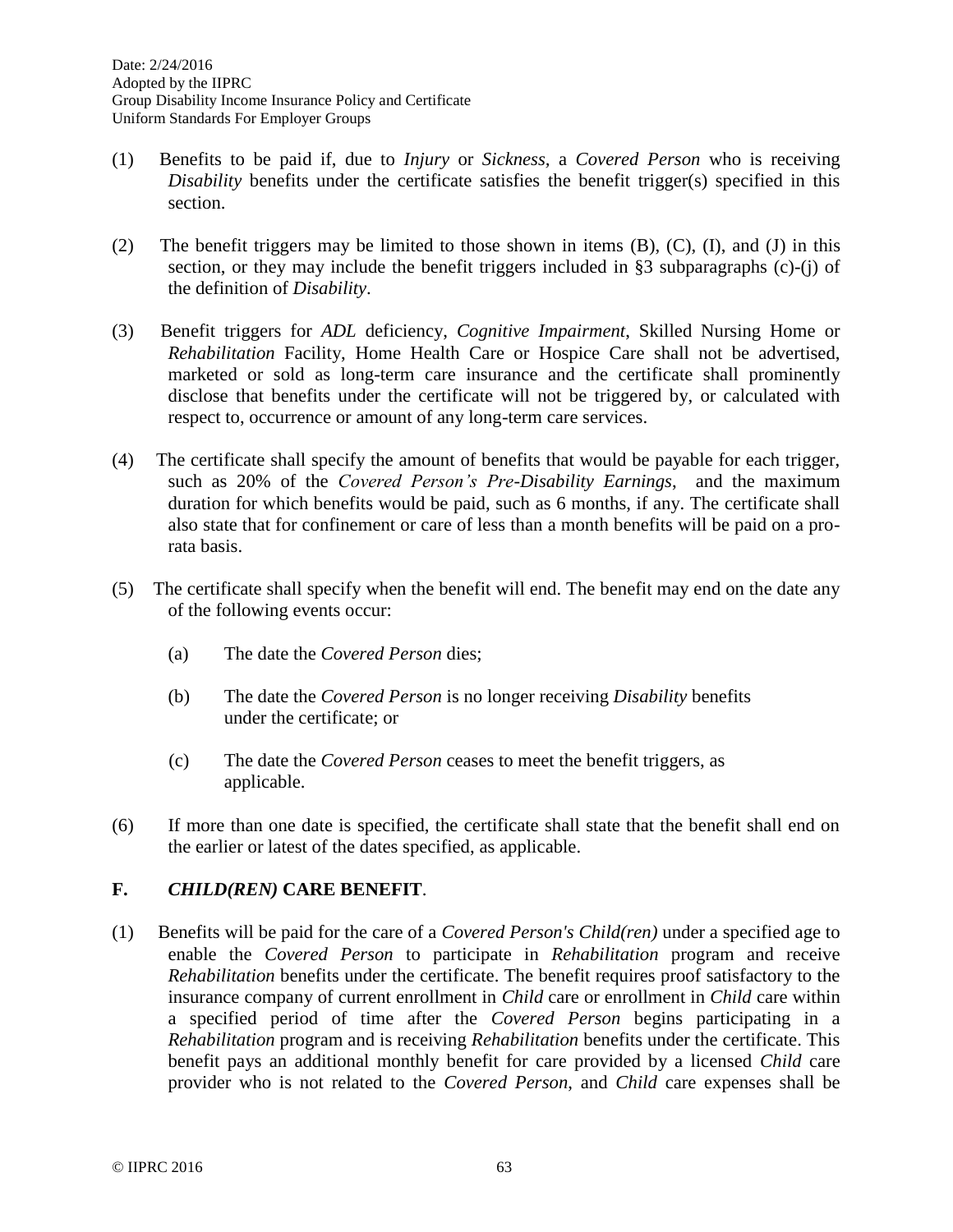documented by a caregiver receipt which includes his or her taxpayer identification information.

- (2) The certificate shall specify the amount of *Child* care benefits that would be payable, such as an amount equal to the actual expenses incurred not to exceed a specified dollar maximum per month, such as \$300 per *Child,* and may include an overall monthly maximum for all *Children*, such as \$1,000. The certificate may also specify the maximum *Benefit Period*, such as 6 months.
- (3) The certificate shall specify when the benefit will end. The benefit may end on the date any of the following events occur:
	- (a) The date the child no longer satisfies the child requirements of this benefit;
	- (b) The date the *Covered Person* is no longer incurring child care expenses;
	- (c) The date the *Covered Person* is no longer receiving *Rehabilitation* benefits under the certificate;
	- (d) The date the maximum *Benefit Period* ends; or
	- (e) The date any other *Disability* payments end under the certificate.

If more than one date is specified, the certificate shall state that the benefit shall end on the earlier or latest of the dates specified, as applicable.

# **G.** *CHILD(REN)* **EDUCATION BENEFIT**

- (1) Benefits to be paid to a *Disabled* C*overed Person* who is receiving monthly benefits for such *Disability* under the certificate and who has *Child(ren)* under a specified age or level of education. The benefit requires satisfactory proof to the insurance company of current enrollment in an educational institution or enrollment in an educational institution within a specified period of time after the *Covered Person* becomes *Disabled* and begins to receive *Disability* benefits under the certificate. This benefit pays an additional monthly benefit for tuition expenses incurred for the *Child* beyond high school, usually at an accredited college, university or vocational school. The certificate shall specify the monthly amount of *Child* education benefits that may be payable per *Child*, such as \$200. The certificate shall also specify the maximum *Benefit Period* for each *Child*, such as 48 months, and overall minimums and maximums may also apply.
- (2) The certificate shall specify when the benefit will end. The benefit may end on the date any of the following events occur:
	- (a) The date the *Child* no longer satisfies the *Child* requirements of this benefit;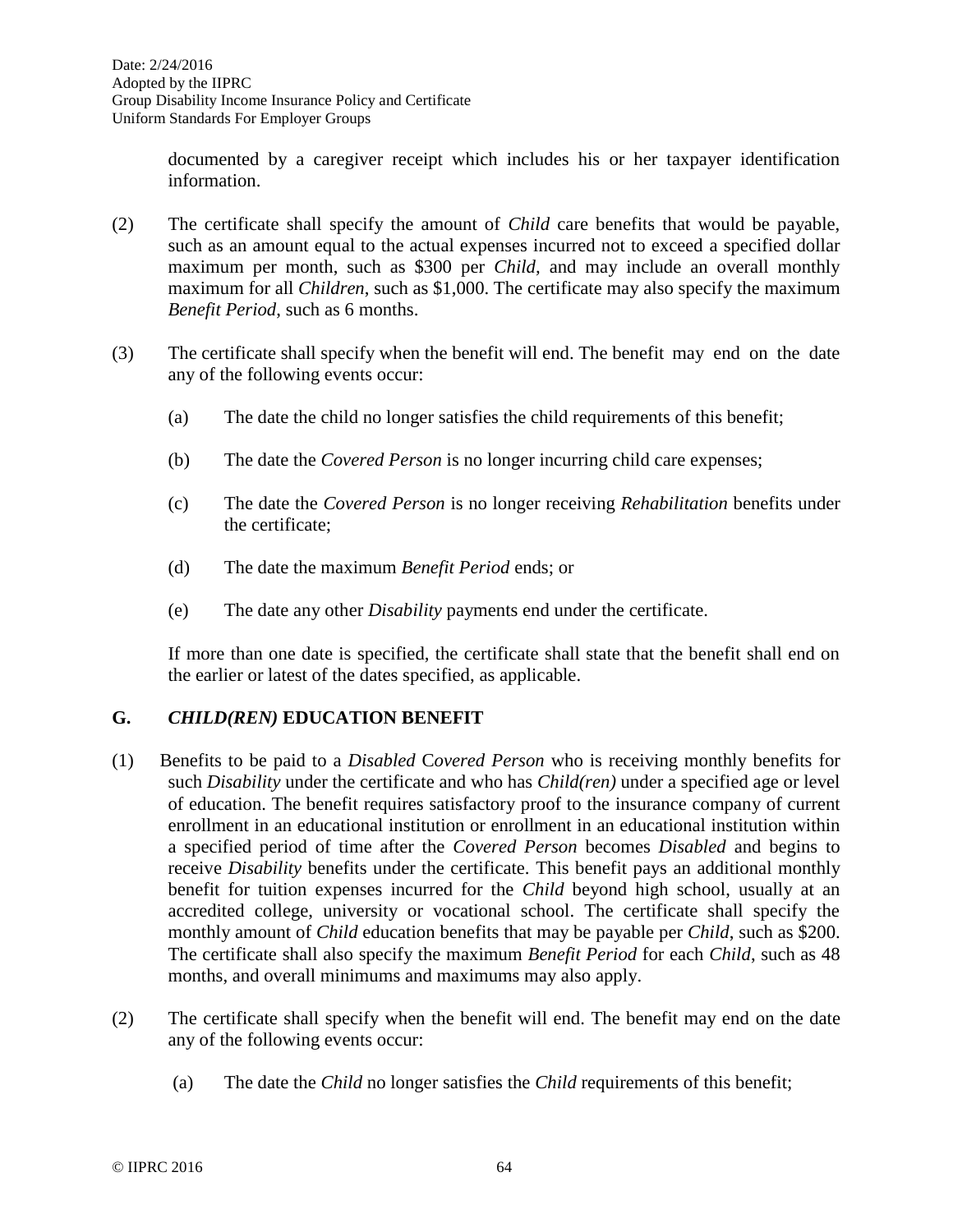- (b) The date the *Child* is no longer enrolled in the educational institution; or
- (c) The date any other *Disability* benefits for the *Covered Person* end under the certificate.
- (3) If more than one date is specified, the certificate shall state that the benefit shall end on the earlier or latest of the dates specified, as applicable.

### **H. CONSOLIDATED OMNIBUS BUDGET RECONCILIATION ACT (COBRA) INSURANCE** *PREMIUM* **BENEFIT**

- (1) In the event that a *Covered Person* is receiving *Disability* benefits under the certificate, and the *Covered Person* who was insured under the policyholder's medical insurance plan elects COBRA continuation for his or her medical insurance and that of his or her *Dependents*, as applicable, and proof satisfactory to the insurance company is provided for such COBRA continuation, this benefit will pay to the *Covered Person* the lesser of the COBRA *Premium* paid or a specified dollar amount, such as \$100. The certificate shall specify that this benefit will be paid for the lesser of a specified period of time, such as 6 months, or the period for which the *Covered Person* is covered under the COBRA continuation.
- (2) This benefit will not be subject to a reduction on account of other benefits or income, and will not be used in the calculation of any other benefit under the certificate.
- (3) The payment of COBRA continuation *Premiums* shall be the responsibility of the *Covered Person* who shall pay the *Premiums* due in a timely manner regardless of when payments under this benefit are processed by the insurance company. The insurance company shall not be liable for non-payment of COBRA continuation *Premiums*.
- (4) The policy may include a notice explaining that under the COBRA federal law, the policyholder is responsible for providing to *Covered Persons* the required notice of detailing the availability of COBRA continuation for medical insurance that is terminating under the policyholder's insurance plan. The inclusion of this COBRA Insurance *Premium* Benefit in the certificate is not intended to provide the required policyholder notice or to eliminate the policyholder's role in providing the required notice. The certificate may also include this notice.
- (5) The certificate shall specify when the benefit will end. The benefit may end on the date any of the following events occur:
	- (a) The date the *Covered Person* is no longer *Disabled*;
	- (b) The date the *Covered Person* is no longer receiving *Disability* benefits under the certificate;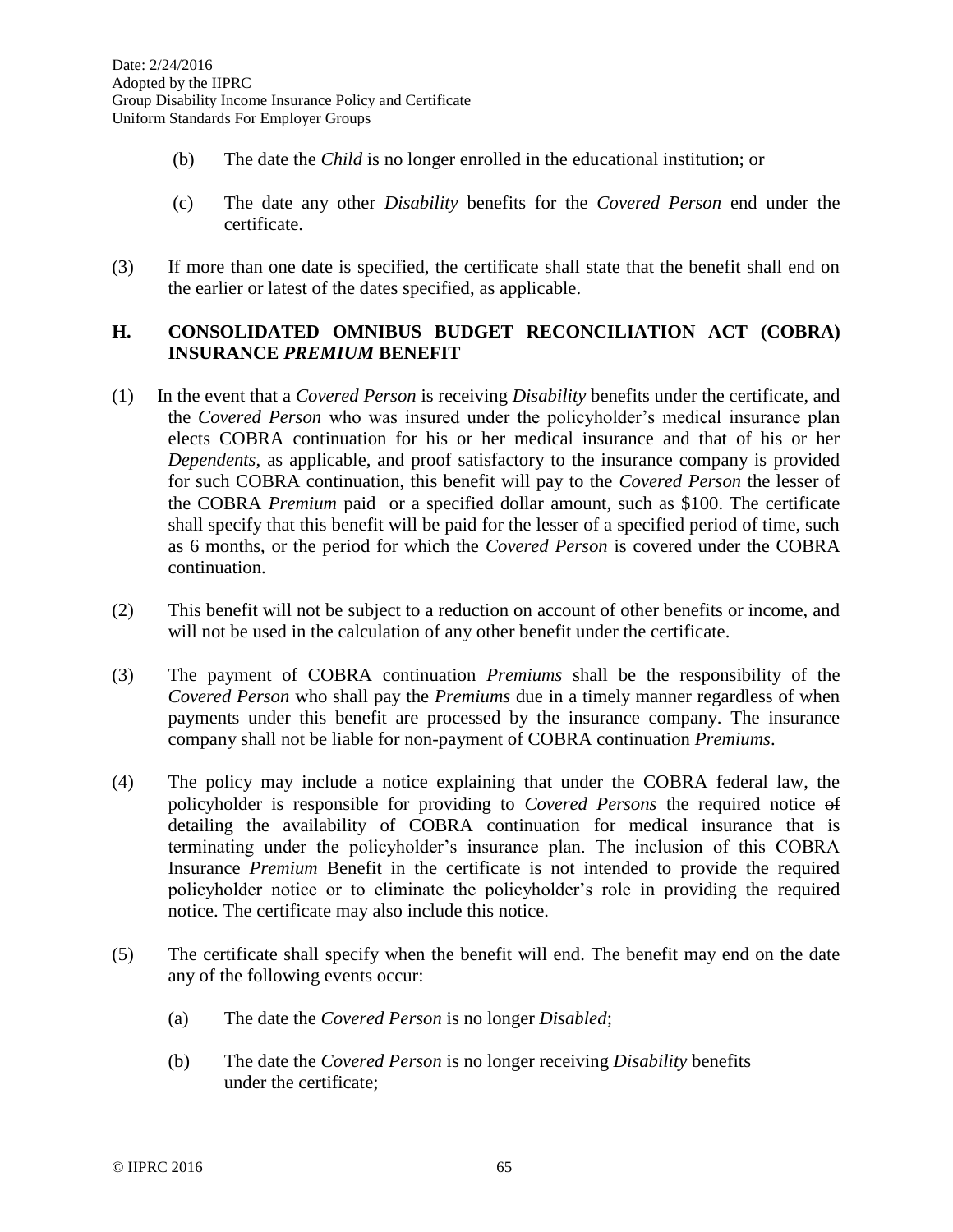- (c) The end of the grace period for COBRA *Premiums* if the *Covered Person* fails to pay the *Premiums* due;
- (d) The date the *Covered Person* is no longer covered under COBRA;
- (e) The date the *Covered Person* does not submit proof satisfactory to the insurance company of COBRA continuation;
- (f) The date that the COBRA continuation benefit has been exhausted;
- (g) The date the *Covered Person* becomes eligible under any medical insurance plan; or
- (h) The date the *Covered Person* enrolls for Medicare.

If more than one date is specified, the certificate shall state that the benefit shall end on the earlier or latest of the dates specified, as applicable.

# **I.** *CONTAGIOUS DISEASE* **BENEFIT**

- (1) Benefits to be paid to a *Covered Person* in the event the *Covered Person,* after becoming insured under the certificate, becomes a risk for transmitting a *Contagious Disease*. The *Covered Person* may be capable, physically and mentally, of performing *Substantial and Material Duties,* but the ability to perform these duties is restricted by a state licensing board or by another appropriate government authority because of the risk of transmission of a *Contagious Disease* to others with whom the *Covered Person* may be in contact. The *Covered Person* has to satisfy the *Elimination Period* while so restricted by a *Contagious Disease* and prevented from earning more than a stated percentage of his monthly pay specified in the certificate, such as 80%. This benefit pays a specified benefit in any month after the expiration of the *Elimination Period* in which the *Covered Person* continues to be restricted by a *Contagious Disease* and is prevented from earning more than a stated percentage of his monthly pay specified in the certificate. The certificate may also specify a maximum *Benefit Period* or a maximum benefit amount.
- (2) "*Elimination Period*" as used in this item (I) means, subject to satisfaction of all certificate terms and conditions by the *Covered Person*, the period of time following the date that that a *Covered Person* first becomes restricted by a *Contagious Disease*  resulting in loss of earnings, during which period no benefits are payable under this section. This period of time will be specified in the certificate. The trigger for the start of an *Elimination Period* shall be commencement of a *Covered Person's* restriction and loss of earnings due to a *Contagious Disease* as defined in this section.
- (3) The certificate shall specify when the benefit will end. The benefit may end on the date any of the following events occur: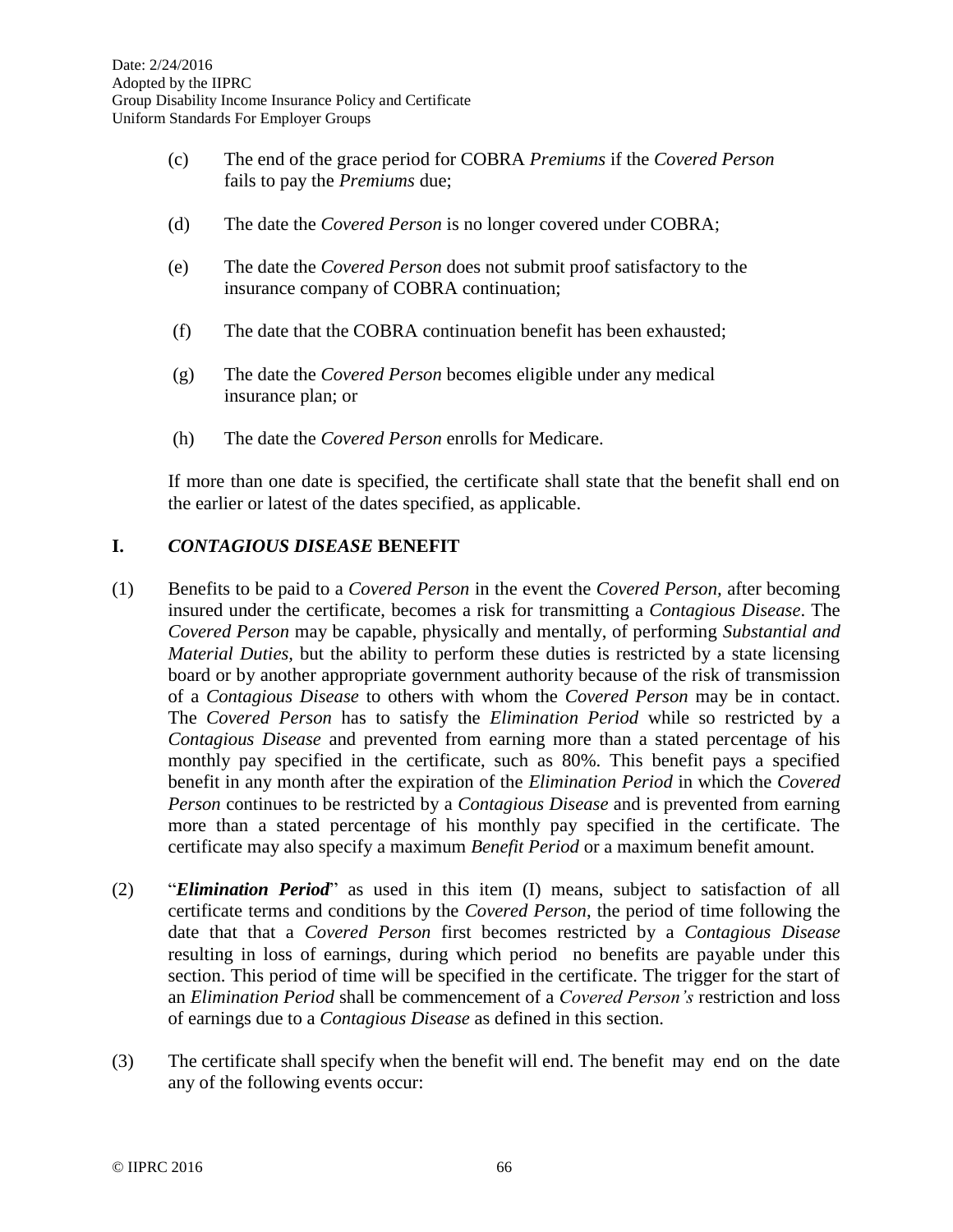- (a) The date the *Covered Person* is no longer restricted by a *Contagious Disease*;
- (b) The date the *Covered Person* is no longer prevented from earning more than the stated percentage of his monthly pay;
- (c) The date the benefit is no longer payable under the certificate because of a maximum *Benefit Period* or a maximum benefit have been exhausted;
- (d) The date the Covered Person is considered to reside outside the United States or Canada after having been outside the United States or Canada for a specified period of time while this benefit was being paid, such as a total period of 12 months; or
- (e) The date the *Covered Person* dies.
- (4) If more than one date is specified, the certificate shall state that the benefit shall end on the earlier or latest of the dates specified, as applicable.
- (5) When this benefit ends for reasons specified in (a), (b) or (c) above, the *Covered Person* may become eligible for a *Disability* benefit under the certificate without having to satisfy another *Elimination Period*. Additionally, the benefits received under this benefit will not be used in the calculation of the benefits available for any *Disability* benefits under the certificate.

### **J.** *CRITICAL ILLNESS* **BENEFIT**

- (1) Benefit to be paid if a *Covered Person* becomes *Disabled* and receives monthly benefits for such *Disability* under the certificate and the *Covered Person* is diagnosed by a *Physician* to have a *Critical Illness*. The certificate shall specify the amount of the benefit, such as \$3,000, and if such benefit shall be a paid on a one time basis in one lump sum to the *Covered Person* while living, or if such benefit may be paid on a periodic basis to the *Covered Person* while living. The certificate shall also specify if the benefit will only be paid for one *Critical Illness*, or if benefits may be paid for more than one *Critical Illness*.
- (2) The certificate shall specify when the benefit will end. The benefit may end on the date any of the following events occur:
	- (a) The date the *Covered Person* no longer has a *Critical Illness*;
	- (b) The date the benefit is no longer payable under the certificate because the maximum benefit has been exhausted;
	- (c) The date any other *Disability* benefit ends under the certificate; or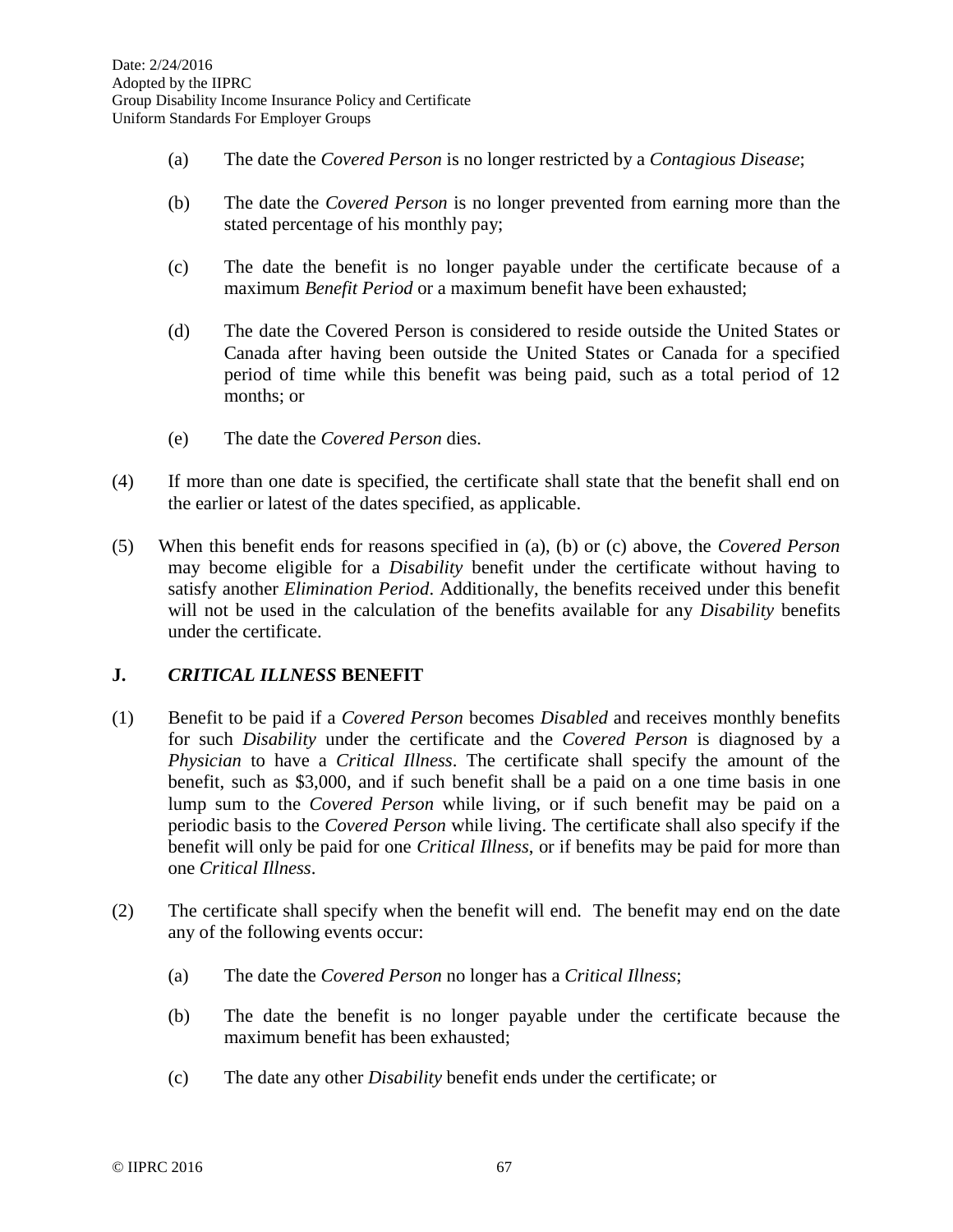(d) The date the *Covered Person* dies.

# **K.** *ELIGIBLE SURVIVOR* **BENEFIT**

- (1) Benefit to be paid to an *Eligible Survivor* in the event that a *Covered Person* dies. This benefit may require that prior to death the *Covered Person* had been *Disabled* for a continuous specified period of time, such as 6 months, and was receiving, or was entitled to receive, *Disability* benefits under the certificate. This benefit will pay to the *Eligible Survivor* a specified lump sum payment, usually equal to 3 most recent months of the *Covered Person's Disability* benefit under the certificate. If there is no *Eligible Survivor,* the payment will be made to the *Covered Person's* estate
- (2) The insurance company may apply any benefit payable under this benefit section to any overpayment made for the *Covered Person's Disability* benefits.
- (3) The *Covered Person's* other benefits or income sources will not be considered in calculating this benefit.
- (4) If a Terminal Illness Benefit is paid under this Incidental Benefit section, no Eligible Survivor Benefit will be paid at the death of a *Covered Person.*

### **L.** *FAMILY MEMBER* **CARE BENEFIT**

- (1) Benefits will be paid for care of a *Covered Person's Family Members*, as defined in this section, who need personal care assistance to enable the *Covered Person* to participate in a *Rehabilitation* program and receive *Rehabilitation* benefits under the certificate. The benefit requires proof satisfactory to the insurance company of current enrollment in family care or enrollment in family care within a specified period of time after the *Covered Person* begins participating in a *Rehabilitation* program and is receiving *Rehabilitation* benefits under the certificate. This benefit pays an additional monthly benefit for care provided by a licensed family care provider who is not related to the *Covered Person*, and family care expenses shall be documented by a caregiver receipt which includes his or her taxpayer identification information. The certificate shall specify the amount of family care benefits that would be payable, such as an amount equal to the actual expenses incurred not to exceed a specified dollar maximum per month, such as \$300 per *Family Member*, and may include an overall monthly maximum for all *Family Members*, such as \$1,000. The certificate may also specify the maximum *Benefit Period*, such as 6 months.
- (2) The certificate shall specify when the benefit will end. The reasons benefit may end on the date any of the following events occur:
	- (a) The date the *Family Member* no longer satisfies the *Family Member* requirements of this benefit;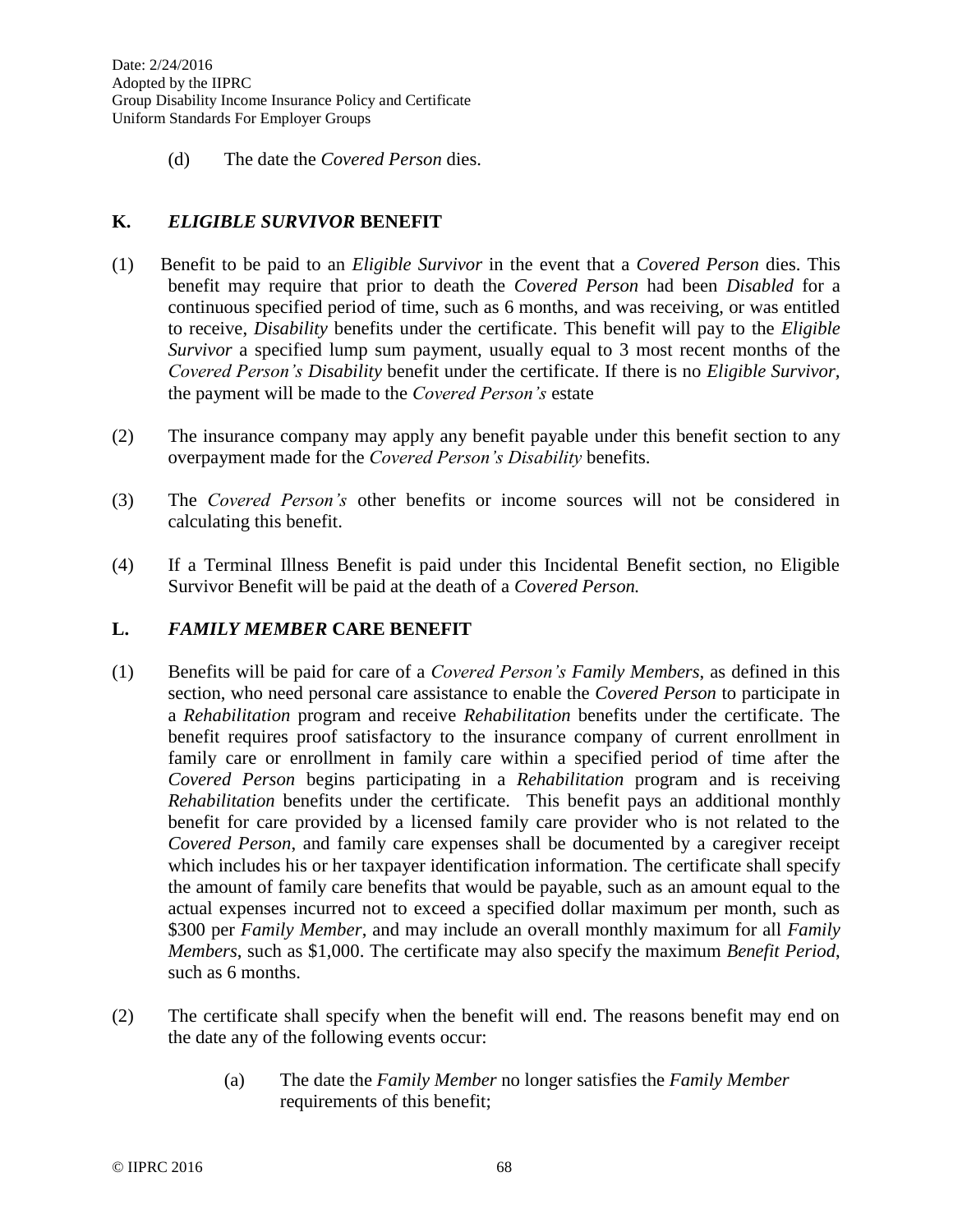- (b) The date the *Covered Person* is no longer incurring *Family Member* care expenses;
- (c) The date the *Covered Person* is no longer receiving *Rehabilitation* benefits under the certificate;
- (d) The date the maximum *Benefit Period* ends; or
- (e) The date any other *Disability* payments end under the certificate.
- (3) If more than one date is specified, the certificate shall state that the benefit shall end on the earlier or latest of the dates specified, as applicable.

#### **M. MEDICAL INSURANCE** *PREMIUM* **BENEFIT**

- (1)In the event that the *Covered Person* is receiving *Disability* benefits under the certificate and is unable to perform the *Substantial and Material Duties* applicable to the *Disability* benefit for which the *Covered Person* is eligible under the certificate, this benefit will pay the group medical insurance *Premium* due for the *Covered Person* under the policyholder's group medical insurance plan. The certificate shall specify if the benefit is to be paid to the policyholder, the employee, or to both based on the *Premium* paid by each. The certificate shall also specify if the benefit is for the *Premium* due for employee coverage only, or the *Premium* due for employee and dependent coverage under the policyholder's group medical insurance plan. The certificate shall also state that the benefit shall not exceed the actual *Premium* due on a *Premium* due date, or a specified dollar amount, such as \$100.
- (2) The certificate shall specify when the benefit will end. The benefit may end on the date any of the following events occur:
	- (a) The date *Disability* benefits have been paid for a specified period under the certificate, such as 36 months;
	- (b) The date the *Covered Person* is no longer receiving *Disability* benefits under the certificate;
	- (c) The date the *Covered Person* is no longer *Disabled*;
	- (d) The date the *Covered Person* becomes covered under a group medical insurance plan;
	- (e) The date the *Covered Person* is no longer covered under the policyholder's group medical insurance plan; or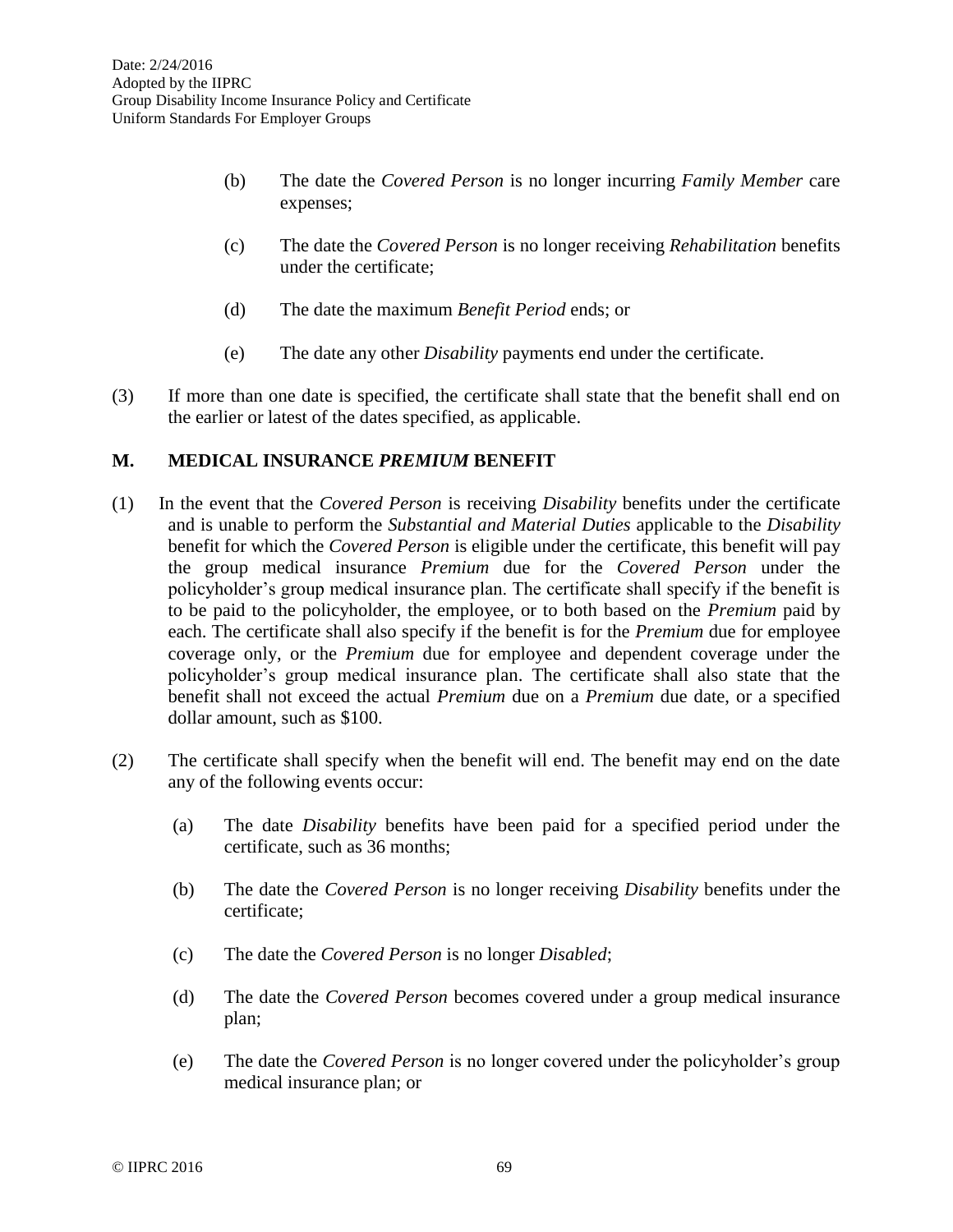- (f) the date the *Covered Person* is covered by Medicare.
- (3) If more than one date is specified, the certificate shall state that the benefit shall end on the earlier or latest of the dates specified, as applicable.

# **N.** *PREEXISTING CONDITION* **BENEFIT**

- (1) Benefit to be paid if a *Covered Person* would have received *Total Disability* benefits under the certificate for a *Total Disability* that began during a specified period after coverage became effective, such as 12 months, but the *Total Disability* was caused by a *Preexisting Condition.* The certificate shall specify the benefits that will be paid, such as an amount equal to 30% of the *Covered Person's Pre- Disability Earnings*, not to exceed a specified amount, such as \$3,000 per month of *Total Disability*. The certificate shall also specify whether the benefits that will be paid will be reduced by other benefits or income sources. The certificate may also specify a maximum *Benefit Period*, such as 6 months, and may also specify that only one benefit will be paid for any one *Covered Person* for any one period of *Total Disability.*
- (2) The certificate shall specify when the benefit will end. The benefit may end on the date any of the following events occur:
	- (a) The date the *Covered Person* is no longer receiving *Disability* benefits under the certificate;
	- (b) The date the *Preexisting Condition* Benefit is exhausted;
	- (c) The date the maximum *Benefit Period* expires; or
	- (d) The date the Covered Person dies.

### **O**. *PROGRESSIVE DISEASE OR DISORDER* **BENEFIT**

(1) In the event that a *Covered Person,* after becoming insured under the certificate, is diagnosed with a *Progressive Disease or Disorder* as certified by a *Physician,* this benefit establishes the *Covered Person's Pre-Disability Earnings* as of the date of diagnosis of a *Progressive Disease or Disorder*. If the *Covered Person* later becomes *Disabled*, the *Disability* benefits shall be based on the greater of the *Pre-Disability Earnings* determined at the time of diagnosis for the *Progressive Disease or Disorder*, or the *Pre-Disability Earnings* determined at the time *Disability* begins. After the *Covered Person* has received a specified period of *Disability* benefits, such as 12 months, the *Covered Person's Pre-Disability Earnings* will be adjusted annually by a specified percentage, such as 5%. On each subsequent anniversary of the first adjustment, another adjustment will occur, compounded on the first day of each month following the annual adjustment. *Pre*-*Disability* benefit adjustments may only increase, not decrease.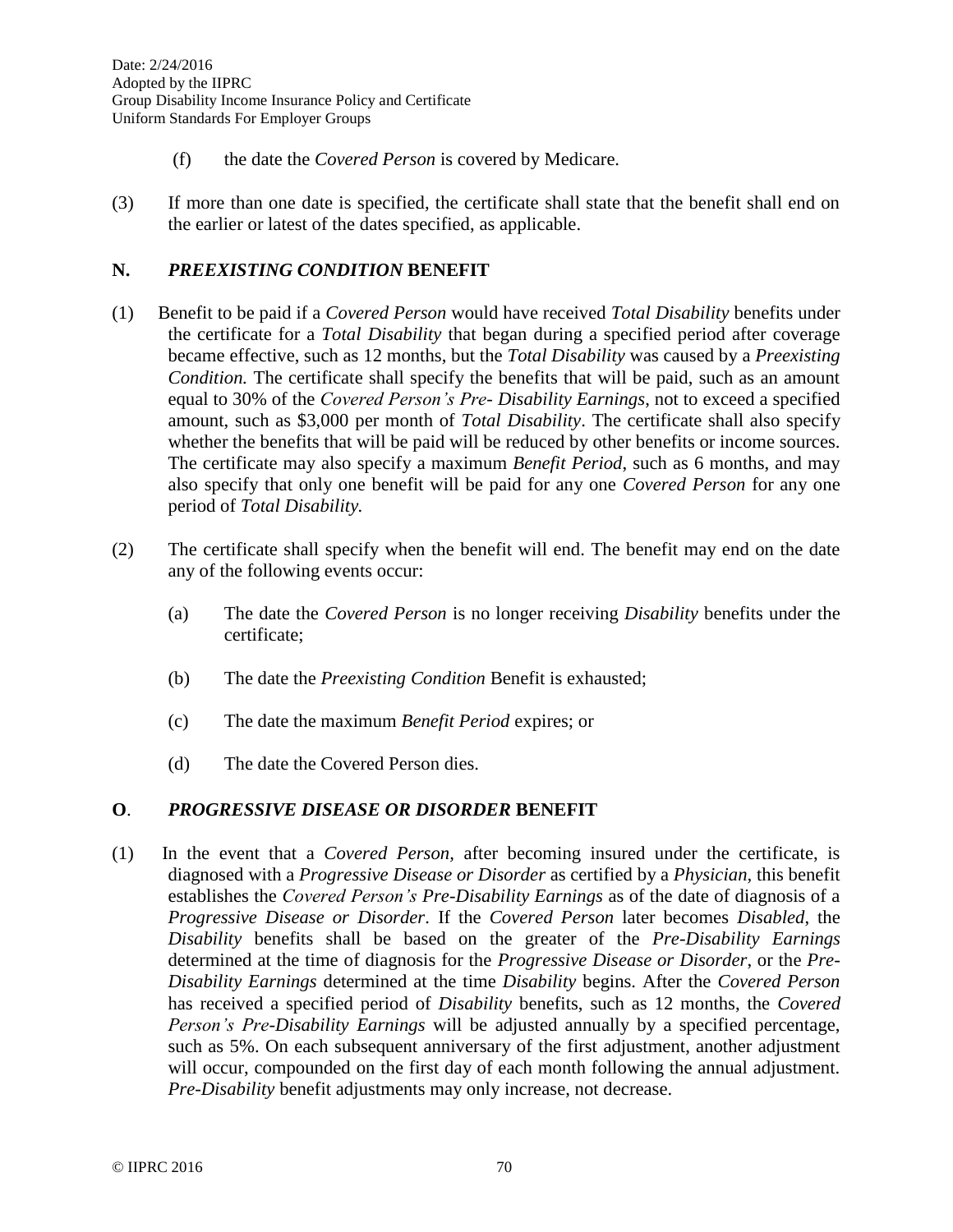- (2) The certificate shall specify when the benefit will end. The benefit may end on the date any of the following events occur:
	- (a) The date the *Covered Person* no longer has a *Progressive Disease or Disorder*;
	- (b) The date any other *Disability* benefit ends under the certificate; or
	- (c) The date the *Covered Person* dies.
- (3) If more than one date is specified, the certificate shall state that the benefit shall end on the earlier or latest of the dates specified, as applicable.

## **P. RETIREMENT BENEFIT**

- (1)Benefits to be paid in the event a *Covered Person* is receiving *Disability* benefits under the certificate and was participating in the policyholder's 401(k) plan for a specified period of time, such as 3 months before the Disability began. This benefit pays an additional periodic benefit, such as monthly or annual, to continue contributions into the 401(k) plan on behalf of the *Covered Person.* The contributions that are continued may be the policyholder's, the *Covered Person's*, or both, as specified in the certificate.
- (2) If such contributions are not possible*,* the additional benefit may be deposited into a tax deferred account that is established and maintained by the *Covered Person,* such as a flexible premium deferred annuity. The certificate shall specify the amount of the additional benefit.
- (3) If the *Covered Person* is not engaged in work for pay or profit, the benefit may be based on one or more of the following amounts:
	- (a) The amount that the policyholder and the *Covered Person* were contributing, as applicable;
	- (b) A stated percentage of the *Covered Person's Pre-Disability Earnings*, such as 5%;
	- (c) A specified dollar amount, such as \$2,000; or
	- (d) The maximum contribution amount permitted by law for the policyholder and the *Covered Person,* as applicable.
- (4) If more than one amount is specified, the certificate shall state that the benefit will be based on the lesser or least of the specified amounts, as applicable.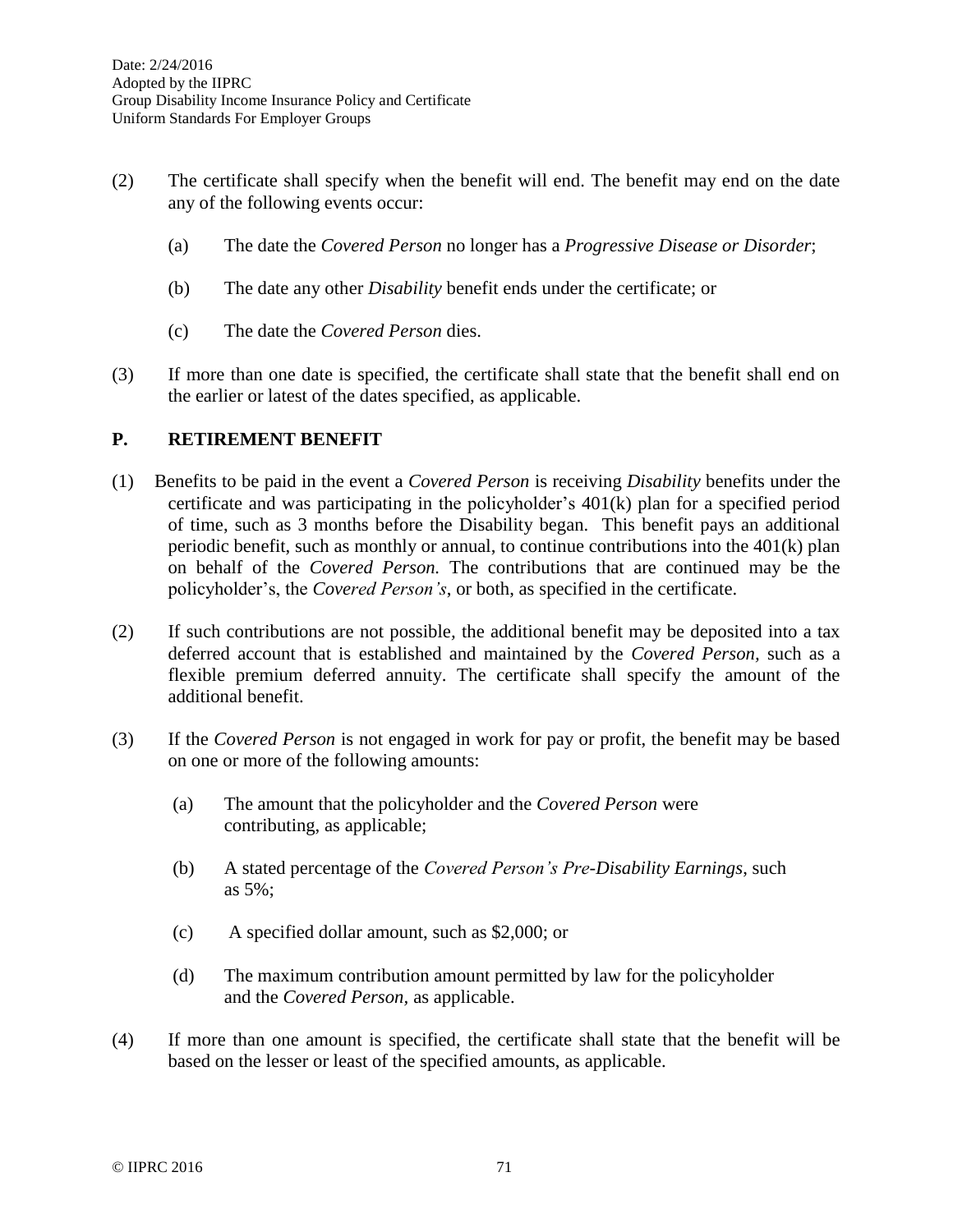- (5) If the *Covered Person* is engaged in work for pay or profit, the benefit may be based on the amount of wage or profit that the *Covered Person* is losing because of the *Disability.*
- (6) As an alternative to the 401(k) benefit or in addition to it, this benefit may pay an additional periodic benefit, such as monthly or annual, in the event a *Covered Person* is receiving *Disability* benefits under the certificate and was participating in the *policyholder's* qualified pension, 403(b) or 457 plan for a specified period of time, such as 3 months, before the *Disability* began. This benefit pays the additional benefit to continue the contributions into such plans on behalf of the *Covered Person.* The contributions that are continued may be the policyholder's, the *Covered Person's*, or both, as specified in the certificate If, such contributions are not possible*,* the additional benefit will be deposited into a tax deferred account that is established and maintained by the *Covered Person*. The certificate shall specify the amount of the additional benefit.

**Drafting Note:** Some policyholder 401(k), qualified pension plan, 403(b) or 457 plan may only allow contributions to be made if a *Covered Person is* Actively *at Work.* For this reason, the benefit allows the alternative of the tax deferred account.

- (7) If the *Covered Person* is not engaged in work for pay or profit, the benefit may be based on one or more of the following amounts:
	- (a) The amount that the policyholder and the *Covered Person* were contributing, as applicable;
	- (b) A stated percentage of the *Covered Person's Pre-Disability Earnings*, such as 5%;
	- (c) A specified dollar amount, such as \$2,000; or
	- (d) The maximum contribution amount permitted by law for the policyholder and the *Covered Person,* as applicable.
- (8) If more than one amount is specified, the certificate shall state that the benefit will be based on the lesser or least of the specified amounts, as applicable.
- (9) If the *Covered Person* is engaged in work for pay or profit, the benefit may be based on the amount of wage or profit that the *Covered Person* is losing because of the *Disability* subject to the maximum contribution amount permitted by law*.*
- (10) The certificate shall specify when the retirement benefit will end. The benefit may end on the date any of the following events occur:
	- (a) The date the *Covered Person* withdraws funds from the policyholder's 401(k), pension plan, 403(b) or 457 plan, as applicable, or withdraws funds from the tax deferred account;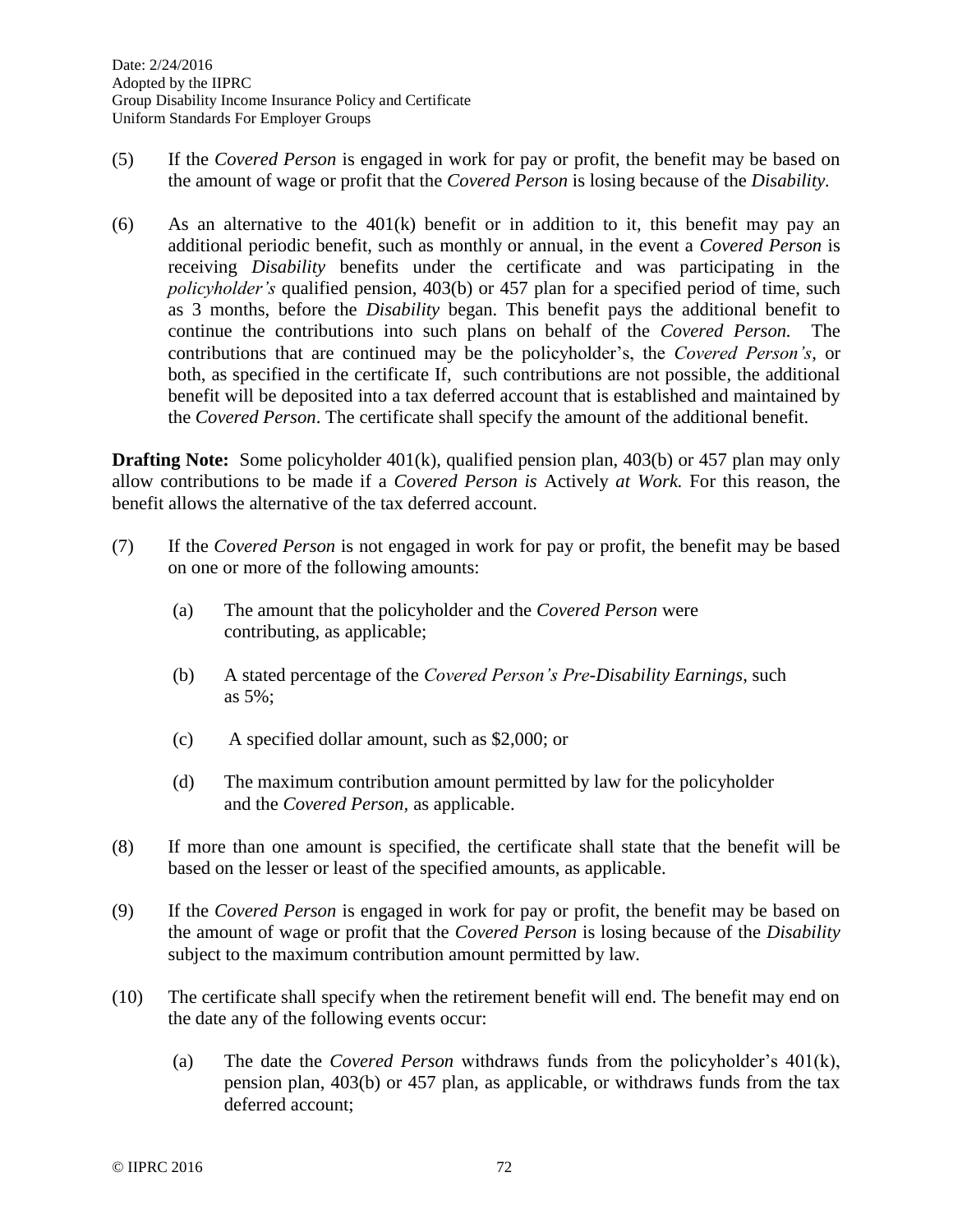- (b) The date any *Disability* benefit ends under the certificate;
- (c) The date the *Covered Person* dies;
- (d) The date the policyholder's 401(k), pension plan, or 403(b) or 457 plan is discontinued;
- (e) The date the *Covered Person* begins to participate in another employer's 401(k), pension plan, 403(b) or 457 plan; or
- (f) The date the *Covered Person* returns to *Active Work.*
- (11) If more than one amount is specified, the certificate shall state that the benefit will be based on the lesser or least of the specified amounts, as applicable.

### **Q**. **REVENUE PROTECTION BENEFIT FOR THE POLICYHOLDER**

- (1) In the event a *Covered Person* is receiving *Disability* benefits under a certificate, this benefit pays a monthly benefit to the policyholder for a specified period of time, such as 6 months. This benefit shall only be available for *Noncontributory Insurance* plans and may not be available for *Disabilities* subject to a *Preexisting Conditions* limitation of the certificate. This benefit may only be available to specified classes of *Covered Persons*, such as partners, proprietors, members of a limited liability company if the policyholder is a limited benefit company, members of the Board of Directors who are *Actively at Work* as defined for these classes.
- (2) If such *Covered Persons* are not engaged in work for pay or profit, the benefit may be based on the lesser of a stated percentage of the *Covered Person's Pre-Disability Earnings*, such as 5%, and a specified dollar amount, such as \$2,000.
- (3) If such *Covered Persons are* engaged in work for pay or profit and the *Covered Person's* wage or profit is a specified percentage of the *Covered Person's Pre-Disability Earnings*, the benefit may be based on the amount of wage or profit that the *Covered Person* is losing because of the *Disability*. The *Covered Person's* other benefit or income sources will not be considered in calculating this benefit.

## **R. RIGHT TO PURCHASE INDIVIDUAL LIFE INSURANCE BENEFIT WITHOUT EVIDENCE OF MEDICAL INSURABILITY**

- (1) A certificate may include a *Covered Person's* right to purchase an individual life insurance policy without requiring evidence of medical insurability. The certificate shall specify:
	- (a) When such right would be available;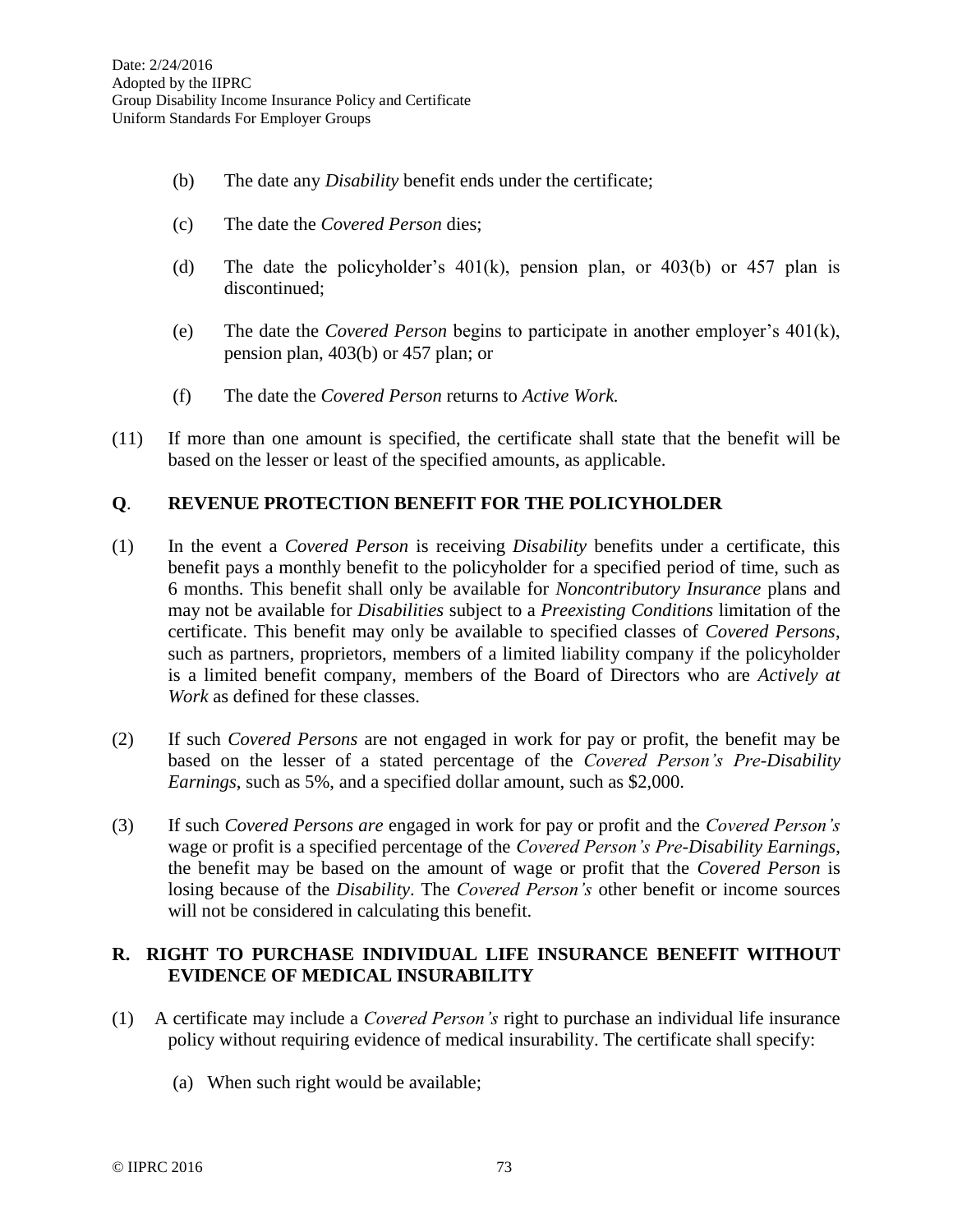- (b) Any requirements necessary to qualify for such insurance;
- (c) What type of insurance would be available; and
- (d) What amount of insurance would be available.

#### **S. TERMINAL ILLNESS BENEFIT**

- (1) Benefit to be paid to a *Covered Person* who is certified by a *Physician* as terminally ill with a life expectancy of 12 months or less. This benefit may require that prior to the terminal illness certification that the *Covered Person* had been *Disabled* and was receiving *Disability* benefits under the certificate. If the *Covered Person* elects to receive this benefit, this benefit will pay to the *Covered Person* a specified lump sum payment, usually equal to the 3 most recent months of the *Covered Person's Disability* benefit under the certificate.
- (2) The death benefit or the terminal illness benefit will only be payable once.
- (3) The *Covered Person's* other benefits or income sources will not be considered in calculating this benefit.
- (4) The insurance company may apply any benefit payable under this section to any overpayment made for the *Covered Person's Disability* benefits.
- (5) If a Terminal Illness Benefit is paid, no Eligible Survivor Benefit will be payable at the death of a *Covered Person.*

# **T. WORKSITE MODIFICATION BENEFIT FOR THE POLICYHOLDER**

(1) Benefit to be paid in the event that a worksite modification is needed to allow a *Covered Person* to perform the *Substantial and Material Duties* of the work-related tests applicable to the *Disability* benefit under the certificate to which the *Covered Person* may be eligible. The insurance company will assist the policyholder, *Covered Person* and the *Covered Person's Physician* in identifying the appropriate modification that will enable the *Covered Person* to continue to work or return to work. The modification plan shall be in writing and shall specify the purpose of the proposed modification, the related costs and timeline for completing the modification, and shall be signed by the insurance company, the policyholder and the *Covered Person,* and shall be subject to the approval of all these parties*.* Upon receipt of proof satisfactory to the insurance company that the modification has been made as approved, this benefit will reimburse the policyholder for the actual cost of the modification, up to a specified amount, such as the greater of a dollar amount, such as \$1,000, and the equivalent of a specified number of the *Covered Person's* monthly *Disability* benefits, such as two. This benefit shall only be available for *Noncontributory Insurance* plans.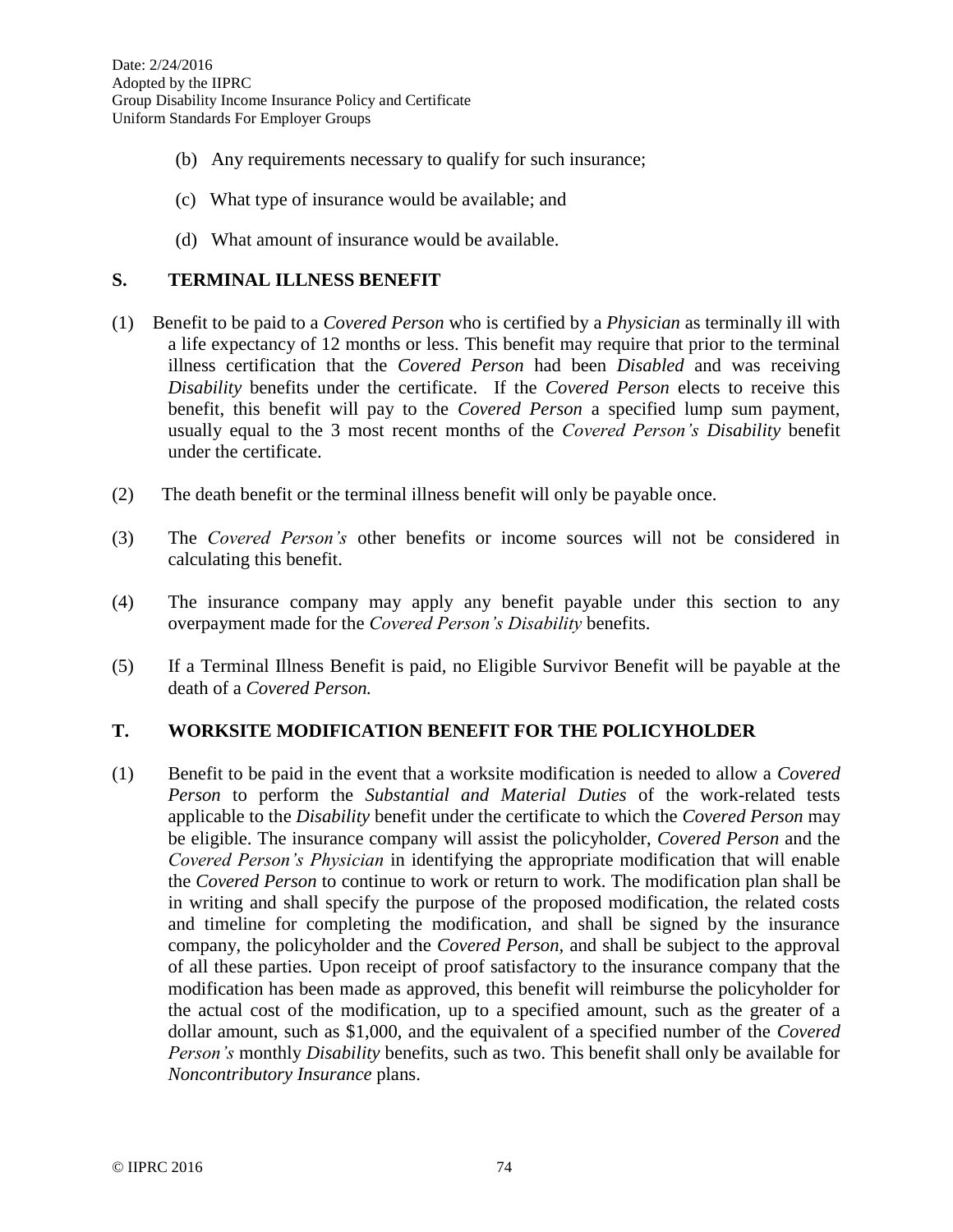Date: 2/24/2016 Adopted by the IIPRC Group Disability Income Insurance Policy and Certificate Uniform Standards For Employer Groups

## **Appendix A**

### *Flesch Methodology*

The following measuring method shall be used in determining the Flesch score:

- (1) For policy forms containing 10,000 words or less of text, the entire form shall be analyzed. For policy forms containing more than 10,000 words, the readability of two, 200-word samples per page may be analyzed instead of the entire form. The sample shall be separated by at least 20 printed lines.
- (2) The number of words and sentences in the text shall be counted and the total number of words divided by the total number of sentences. The figure obtained shall be multiplied by a factor of 1.015.
- (3) The total number of syllables shall be counted and divided by the total number of words. The figure obtained shall be multiplied by a factor of 84.6.
- (4) The sum of the figures computed under (2) and (3) subtracted from 206.835 equals the Flesch reading ease score for the policy form.
- (5) For purposes of  $(2)$ ,  $(3)$ , and  $(4)$ , the following procedures shall be used:
	- (a) A contraction, hyphenated word, or numbers and letters, when separated by spaces, shall be counted as one word;
	- (b) A unit of words ending with a period, semicolon, or colon, but excluding headings and captions, shall be counted as a sentence; and
	- (c) A syllable means a unit of spoken language consisting of one or more letters of a word as divided by an accepted dictionary. Where the dictionary shows two or more equally acceptable pronunciations of a word, the pronunciation containing fewer syllables may be used.
- (6) The term "text" as used in this section shall include all printed matter except the following:
	- (a) The name and address of the insurance company; the name, number or title of the form; the table of contents or index; captions and sub-captions; specifications pages, schedules or tables; and;
	- (b) Any language which is drafted to conform to the requirements of any federal law or regulation; any language required by any collectively bargained agreement; any medical terminology; any words which are defined in the policy or certificate; and any language required by law or regulation; provided, however, the insurance company identifies the language or terminology excepted by the paragraph and